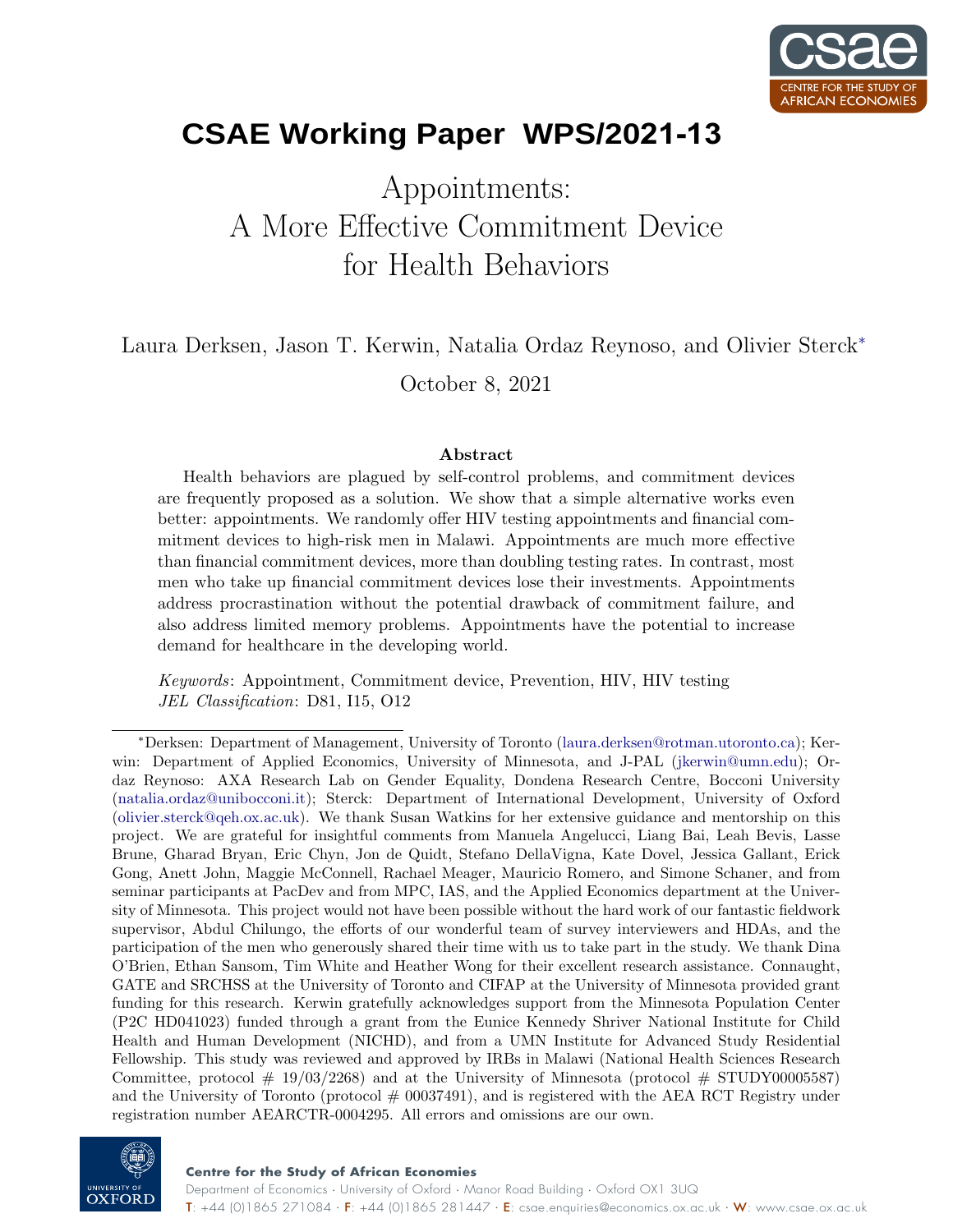Health behaviors are plagued by commitment problems. The decision to seek healthcare, exercise more, or to eat a healthier diet requires people to incur short-term costs for longterm gains and to follow through with plans. This makes health behaviors particularly prone to behavioral biases [\(Kessler and Zhang 2015\)](#page-37-0), particularly self-control problems [\(DellaVi](#page-34-0)[gna and Malmendier 2006\)](#page-34-0). One potential solution to these challenges is to use commitment devices [\(Laibson 1997;](#page-37-1) [Gul and Pesendorfer 2001;](#page-35-0) [Halpern, Asch, and Volpp 2012;](#page-36-0) [Laibson](#page-37-2) [2015\)](#page-37-2). Financial commitment devices can encourage healthier behaviors in settings ranging from smoking (Giné, Karlan, and Zinman 2010) and drinking [\(Schilbach 2019\)](#page-40-0) to gym attendance (Royer, Stehr, and Sydnor  $2015$  $2015$  $2015$ ).<sup>1</sup> However, many people who demand financial commitment devices do not follow through [\(John 2020\)](#page-36-1). In the average study of financial commitments tied to health behaviors, 65 percent of people lose the money they staked on their own behavior [\(Table 1\)](#page-48-0). Moreover, there is evidence that these commitment devices are actually welfare-diminishing [\(Bai et al. 2020\)](#page-32-0).

<span id="page-1-2"></span>This paper provides evidence that health appointments help address behavioral barriers, and that they do so more effectively than financial commitment devices. We find that appointments address the same procrastination and commitment problems that plague health behaviors, but with greater success and fewer downsides.

<span id="page-1-3"></span>We compare appointments and financial commitment devices using a randomized field experiment on HIV testing. Our sample consists of 1,232 high-risk men recruited at urban bars in Zomba, Malawi. Increasing HIV testing is a major public health challenge in sub-Saharan Africa, as delays in treatment lead to unnecessary deaths and new infections.<sup>[2](#page-1-1)</sup> Participants were randomized to four study arms: a control group, appointments, commitment devices, or appointments plus commitment devices. Men in either appointments arm could sign up for an HIV testing appointment at a clinic, date, and time of their choosing over the next two months. They received a phone call reminder two days before their appointment with the option to reschedule. The commitment device allowed men to stake

<span id="page-1-0"></span><sup>&</sup>lt;sup>[1](#page-1-2)</sup> Commitment devices have also been extensively studied in non-health settings. For example, commitment devices can be an effective way to promote savings [\(Ashraf, Karlan, and Yin 2006\)](#page-32-1), and increase work effort [\(Kaur, Kremer, and Mullainathan 2015\)](#page-37-3). For a review of the literature on commitment devices, see [Bryan, Karlan, and Nelson](#page-33-0) [\(2010\)](#page-33-0).

<span id="page-1-1"></span>[<sup>2</sup>](#page-1-3) Approximately 680,000 people died of AIDS in 2020, and 1.5 million became newly infected with HIV [\(UNAIDS 2020\)](#page-41-0). Antiretroviral therapy prevents both death and HIV transmission, but many people living with HIV remain undiagnosed.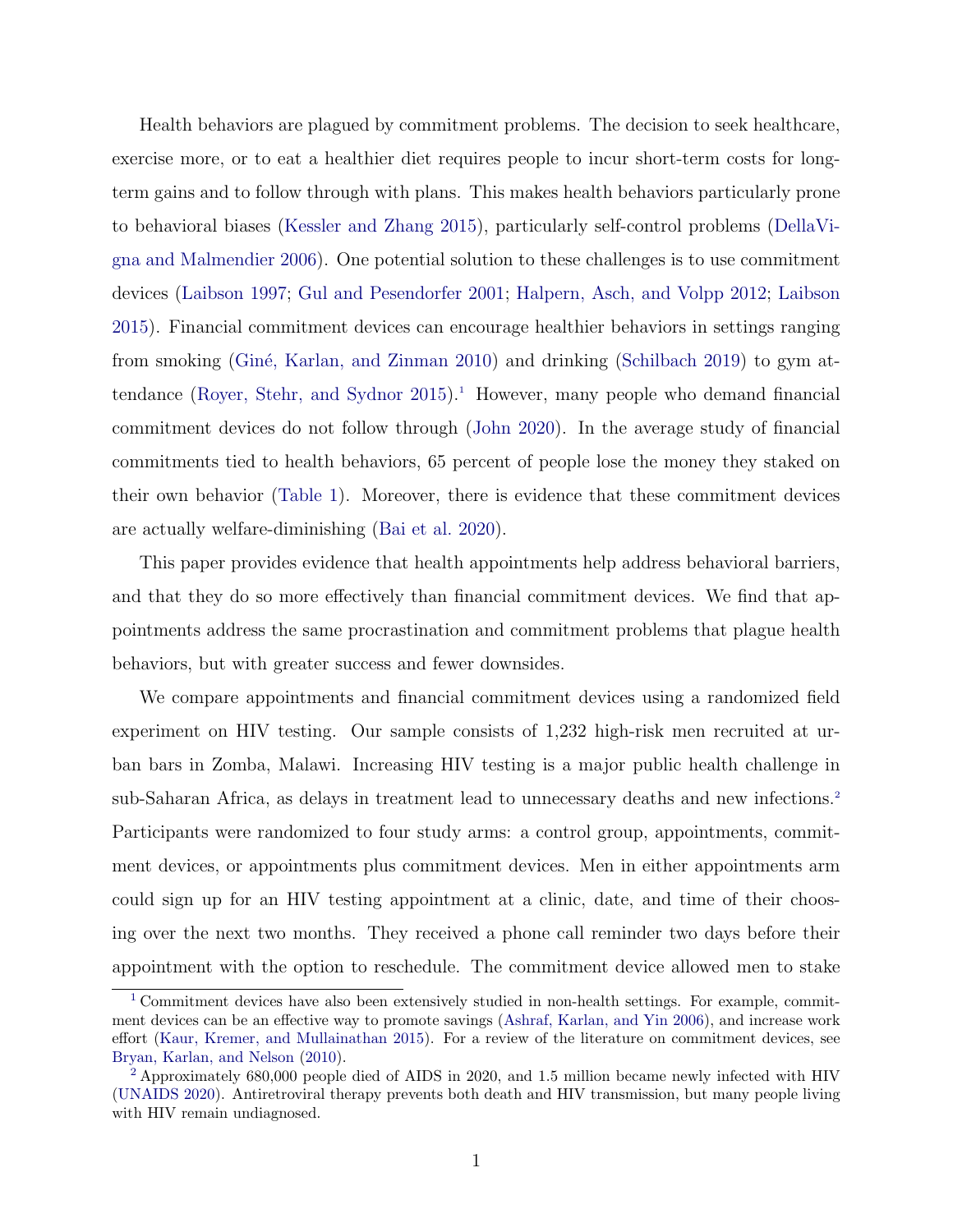<span id="page-2-3"></span>USD \$1.38 (approximately 80 percent of daily GDP per capita), taken out of their study compensation, on showing up at any testing clinic.<sup>[3](#page-2-0)</sup> We elicited incentivized preferences for this device for all study participants, implementing the choice for men who were assigned to one of the commitment device arms.

<span id="page-2-4"></span>Offering men appointments sharply increases the HIV testing rate, raising it by 16 percentage points.[4](#page-2-1) This is a 140 percent increase relative to the control-group testing rate of 11 percent. Using the randomized assignment as an instrument, we find that the appointments increase HIV testing among the two-thirds of men who sign up for them by 23 percentage points.

In contrast, commitment devices are far less effective, and backfire for a substantial fraction of the men who sign up for them. About 50 percent of study participants demand a commitment device, suggesting that men know that self-control issues are a barrier to HIV testing. But the treatment effect of the commitment devices on HIV testing is just 8 percentage points, half that of the appointments, and we can reject the equality of the two effects at the 0.05 level. Moreover, most of the men who signed up for a commitment device were made worse off: 59 percent of those who received a commitment device lost the money they staked on getting tested. This failure of commitment parallels findings by [John](#page-36-1) [\(2020\)](#page-36-1), [Bai et al.](#page-32-0) [\(2020\)](#page-32-0), and [Buehren et al.](#page-33-1) [\(2020\)](#page-33-1). Combining both appointments and commitment devices leads to an 18 percentage-point increase in HIV testing. This estimate is only slightly higher than, and not significantly different from, the impact of appointments alone, suggesting that appointments act as a superior substitute for financial commitment devices.

<span id="page-2-5"></span>Appointments are a highly cost-effective way of increasing HIV testing. We find that the cost per additional HIV test induced by an appointment was USD \$2.69, as compared with USD  $$3.01$  for a commitment device.<sup>[5](#page-2-2)</sup> Appointments thus compare favorably with cash

<span id="page-2-0"></span>[<sup>3</sup>](#page-2-3) Each participant received USD \$2.76 as study compensation, as well as a voucher worth USD \$0.69 if presented at any HIV testing clinic in the city. These clinics offer HIV testing for free on a walk-in basis.

<span id="page-2-1"></span><sup>&</sup>lt;sup>[4](#page-2-4)</sup> All our inferences are robust to variations in the choice of controls and outcome variable, and to the [Benjamini, Krieger, and Yekutieli](#page-32-2) [\(2006\)](#page-32-2) false discovery rate correction for multiple testing.

<span id="page-2-2"></span><sup>&</sup>lt;sup>[5](#page-2-5)</sup> In this calculation, we assume that the money for the commitment device is paid by the participant. These costs only include the cost of implementation by a health provider and not the cost to the participant. If commitment losses are included in the cost, the cost of the commitment device rises to \$19.61 per additional person tested. The cost of scheduling an appointment includes mobile phone credit costs and marginal labor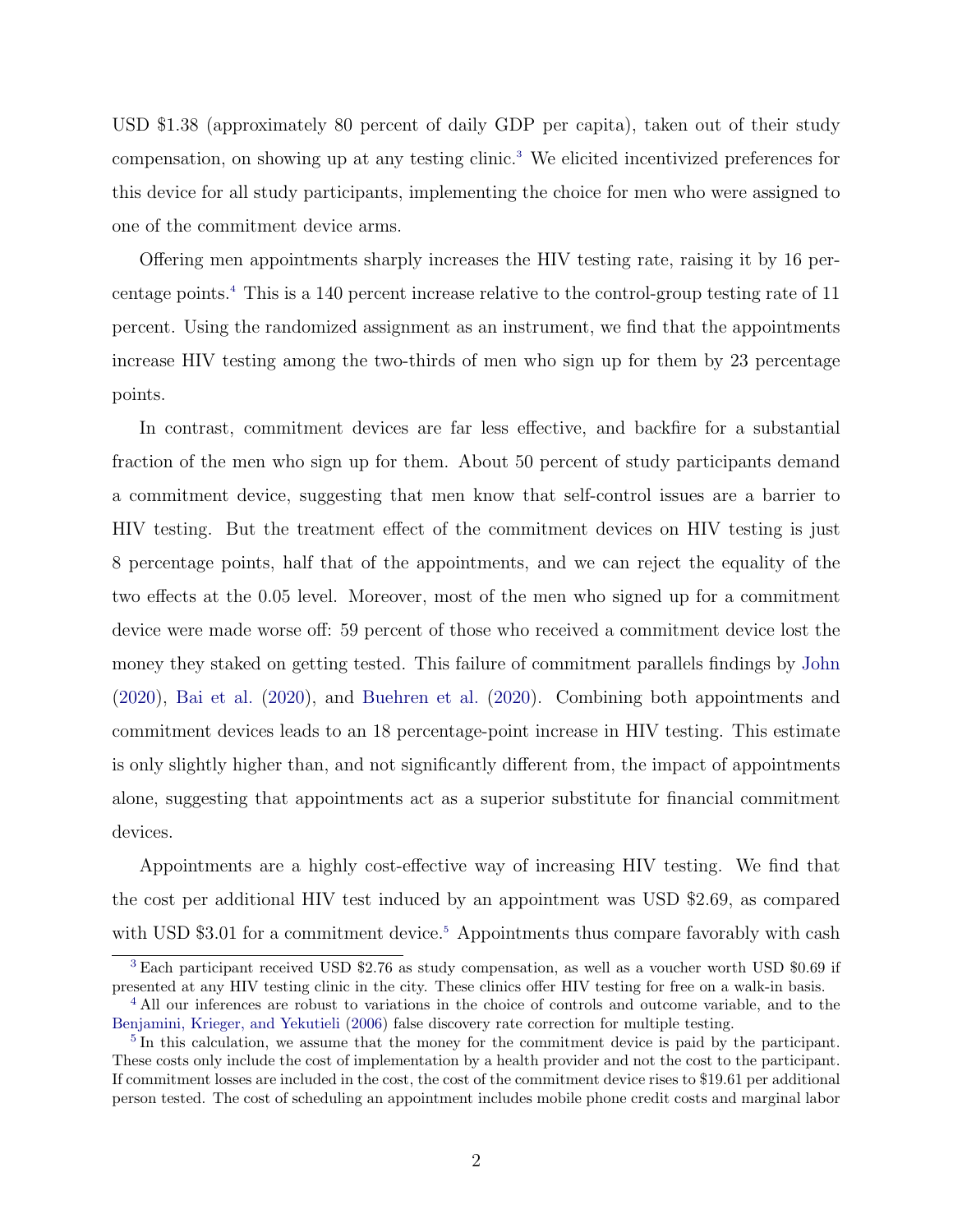<span id="page-3-2"></span>payments, which cost \$11 per additional person who learns their test result [\(Thornton 2008\)](#page-41-1).<sup>[6](#page-3-0)</sup> The high cost-effectiveness of appointments for promoting HIV testing is particularly policy relevant given the importance of early diagnosis and treatment in preventing both AIDS deaths [\(INSIGHT START Study Group 2015\)](#page-36-2) and the spread of HIV [\(Cohen et al. 2011\)](#page-33-2). That these effects are for men is especially important: men in Malawi are less likely than women to seek treatment for HIV and more likely to die of AIDS [\(Dovel et al. 2015\)](#page-34-1).

The larger benefits and lower costs of appointments naturally raise the question of why they work so well. Appointments, as typically implemented, likely address several different behavioral biases simultaneously, in ways that cannot easily be separated into quantifiable or comparable additive effects. However, we find evidence suggesting that two mechanisms are particularly important drivers of the success of appointments.

One reason that appointments are such an effective substitute for financial commitments is that they may operate as social commitment devices. Men who fail to show up for their appointments waste the time of clinic staff, and their absences may be noted and commented on. Appointments substitute nearly perfectly for financial commitment devices: the combination of the two interventions works almost exactly as well as an appointment alone. Looking at the study arm that received only appointments, the appointments are far more effective for men who wanted a commitment device but did not receive one—and for the subset of men who want a commitment device, getting only an appointment is almost as good as getting an appointment plus the commitment device. These effects, which are much larger those typically estimated in studies that involve making a private plan (e.g. [Macis](#page-37-4) [et al. 2021\)](#page-37-4), suggest that appointments create social pressure to follow through, helping people overcome the same self-control issues that create demand for a commitment device.[7](#page-3-1)

<span id="page-3-3"></span>A second reason that appointments are such an effective behavioral intervention is that

costs but not the fixed cost of finding and initiating contact with participants.

<span id="page-3-0"></span><sup>&</sup>lt;sup>[6](#page-3-2)</sup> Information campaigns, on the other hand, can have low marginal costs if delivered through mass media, and a well-designed intervention can increase HIV testing by 40 to 100 percent [\(Banerjee, Ferrara,](#page-32-3) [and Orozco-Olvera 2019;](#page-32-3) [Derksen, Muula, and van Oosterhout 2021\)](#page-34-2).

<span id="page-3-1"></span>[<sup>7</sup>](#page-3-3) Our results are consistent with [Gneezy and Rustichini](#page-35-2) [\(2000\)](#page-35-2), who find that social pressure is more effective than financial incentives at inducing people to pick up their children on time from daycare. Exploiting social pressure as a commitment device is also seen in financial markets; it is a key part of the design of traditional microcredit products [\(de Aghion and Morduch 2005\)](#page-34-3), and a similar mechanism is utilized in [Karlan and Zinman](#page-36-3) [\(2012\)](#page-36-3) for debt reduction. Social pressure from peers can also affect health decisions [\(Karing 2018\)](#page-36-4).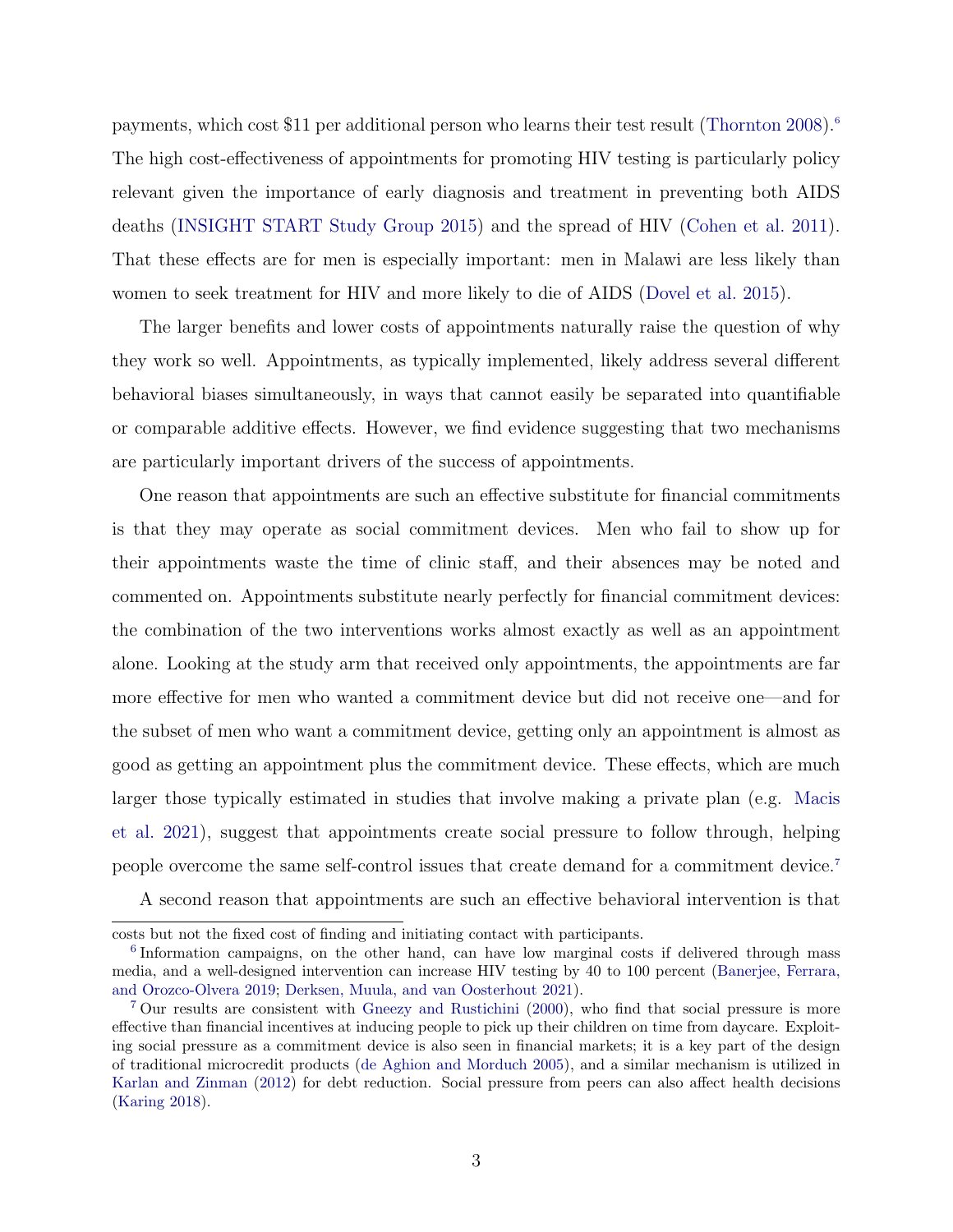<span id="page-4-4"></span><span id="page-4-3"></span>they come with reminders, which seem to help overcome limited memory issues [\(Ericson](#page-34-4) [2011;](#page-34-4) [Haushofer 2015;](#page-36-5) [Ericson 2017\)](#page-34-5). HIV testing in Malawi is typically walk-in only, and private, informal plans to get tested may be easily forgotten.[8](#page-4-0) In our study, men with appointments received phone-call reminders two days beforehand. We find evidence consistent with forgetfulness, and show that reminders may help address this issue. Reminders are a well-established public health intervention, with proven benefits for outcomes ranging from attendance at regular medical visits [\(Gurol-Urganci et al. 2013,](#page-36-6) [Altmann and Traxler 2014\)](#page-31-0) to vaccination uptake [\(Banerjee et al. 2021\)](#page-32-4) to adherence to medication [\(Vervloet et al.](#page-41-2) [2012\)](#page-41-2).[9](#page-4-1) The time pattern of HIV testing suggests the appointment reminders were important: while testing in the control group tapers off to nothing within a couple of weeks of recruitment, men in the appointments arm continue to come in for testing late into the study period. Crucially, this pattern holds even for men who do not actually get tested on their appointment date. Although this evidence suggests reminders play an important role, they are not the only mechanism at play. [Salvadori et al.](#page-40-2) [\(2020\)](#page-40-2) find that reminders explain about a third of the increase in HIV testing induced by appointments. In our study, conditional on receiving a reminder, 67 percent of participants who get tested do so on their exact appointment date (two days after the reminder), and we observe a clear spike in testing on that date. If the impact of appointments were due to reminders alone, we would expect visits to occur throughout the days or weeks after the reminder, with no spike on the exact appointment date. This spike in testing could reflect the desire to honor the social commitment, to follow through on a personal plan, or to experience reduced wait times. This last possibility is unlikely in our context: qualitative data indicates that the HIV testing clinics in our sample (and across Malawi) operate below capacity and there is typically no wait.[10](#page-4-2)

<span id="page-4-5"></span><span id="page-4-0"></span>Our findings build on the literature on using commitment devices to promote health

[<sup>8</sup>](#page-4-3) Consistent with men forgetting their plans to get tested, fewer than half of men who enrolled in a financial commitment device actually got an HIV test.

<span id="page-4-1"></span>[<sup>9</sup>](#page-4-4) Forgetting also leads to important failures to optimize in life insurance [\(Gottlieb and Smetters 2021\)](#page-35-3) and retirement savings [\(Goodman, Mukherjee, and Ramnath 2021\)](#page-35-4). Reminders can help people make better financial decisions [\(Karlan et al. 2016\)](#page-36-7), raise charitable giving rates [\(Rogers and Milkman 2016\)](#page-39-0), and increase the uptake of tutoring [\(Pugatch and Wilson 2018\)](#page-39-1). More broadly, the evidence of forgetting that we see in our study is consistent with models of limited attention; see [Gabaix](#page-35-5) [\(2019\)](#page-35-5) for a review.

<span id="page-4-2"></span><sup>&</sup>lt;sup>[10](#page-4-5)</sup> Indeed, we might expect larger effect sizes, higher demand for appointments, and different logistical challenges in a setting where wait times are long [\(Hakimov et al. 2021\)](#page-36-8).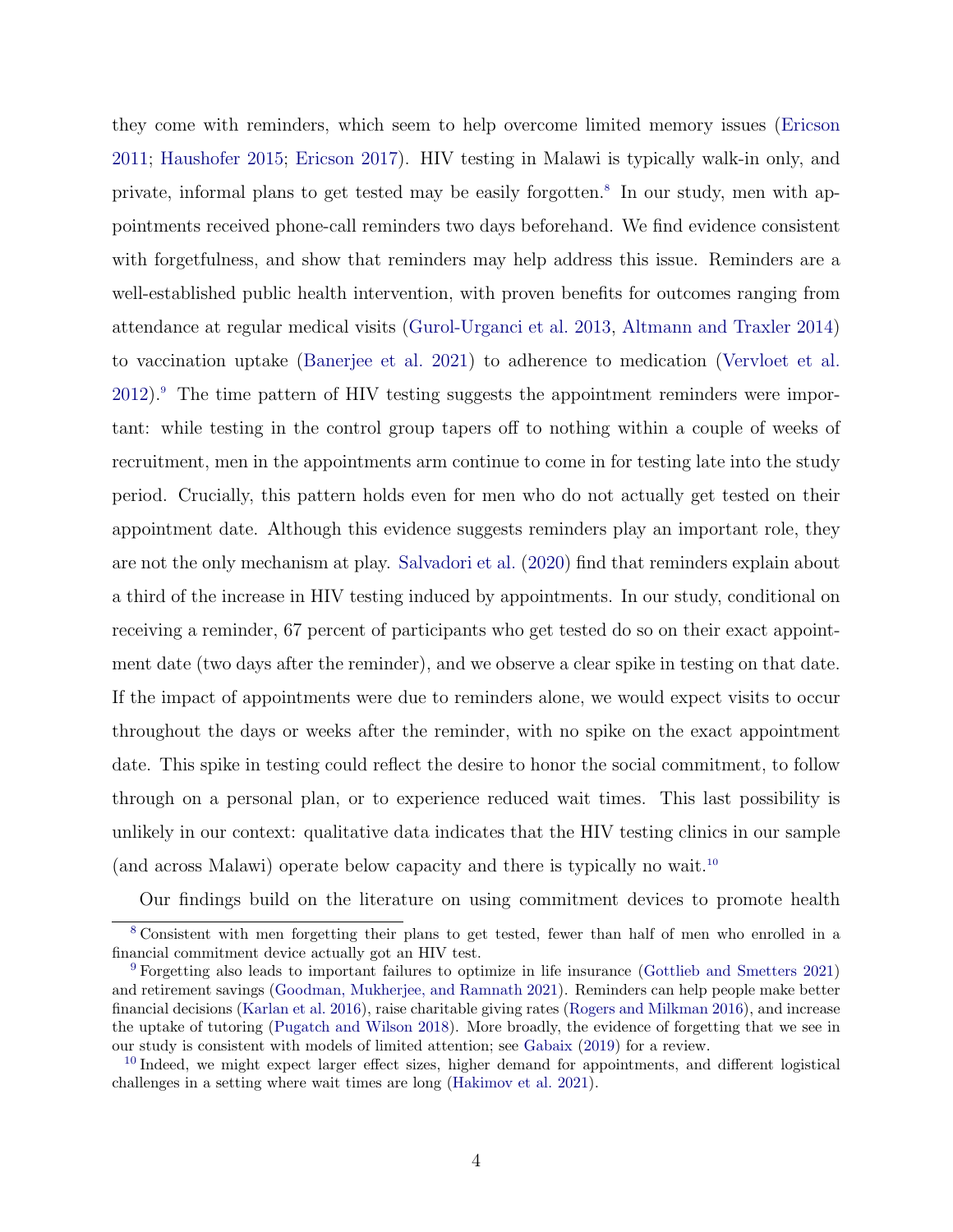<span id="page-5-3"></span>behaviors, by showing that appointments can achieve larger benefits than financial commitments, without the drawbacks. We compare the two interventions directly, using random assignment of participants from a single sample, in a particularly relevant context. In general, studies of commitment devices evaluate a single intervention, or compare different types of financial commitments; [Table 1](#page-48-0) summarizes the existing literature on commitment devices to encourage health behaviors.<sup>[11](#page-5-0)</sup> The effects we estimate for commitment devices are within the range of those found in previous studies. In contrast, appointments compare very favorably to other health commitment devices by every metric. Their take-up rate ranks in the top quintile. Unlike commitment devices, appointments do not cause large numbers of people to lose money due to a failure to follow through.[12](#page-5-1) Most strikingly, their treatment effect is four times as large as that of the average financial commitment device, and over 50 percent larger than the most successful intervention from the extant literature (the combination of a personalized financial commitment and a discount from [Bai et al. 2020\)](#page-32-0).

<span id="page-5-5"></span><span id="page-5-4"></span>This paper also contributes to the literature on appointments and behavioral nudges for health. Appointments have been shown to improve efficiency in clinics [\(Steenland et al.](#page-40-3) [2019\)](#page-40-3). They have also been shown to increase HIV testing rates in a lower-prevalence setting [\(Salvadori et al. 2020\)](#page-40-2); by focusing on high-risk men in a high-prevalence region, we show that appointments are effective even when stakes are high. Appointments can be viewed as a bundle of different behavioral nudges, some of which have been studied extensively, including in the context of HIV testing.[13](#page-5-2) These include studies that involve nudges to increase appointment attendance, including defaults and reminders [\(Chapman et al. 2016;](#page-33-3) [Milkman et al. 2021\)](#page-38-0), as well as interventions that invite participants to make a plan, or a private commitment, without offering a formal appointment [\(Milkman et al. 2011;](#page-38-1) [Kavanagh](#page-37-5) [et al. 2020;](#page-37-5) [John and Orkin 2021\)](#page-36-9). Planning prompts appear to affect behavior in some health contexts, but in the absence of any social commitment or reminder their measured effects are often small.

<span id="page-5-0"></span>[<sup>11</sup>](#page-5-3) [Schilbach](#page-40-0) [\(2019\)](#page-40-0) presents a similar table, focusing on take-up rates alone and covering other domains beyond health behaviors.

<span id="page-5-1"></span> $12$  A missed appointment may carry costs in terms of shame [\(Butera et al. 2021\)](#page-33-4), which we are unable to directly measure. However, failed commitments likely carry psychic costs as well.

<span id="page-5-2"></span><sup>&</sup>lt;sup>[13](#page-5-5)</sup> See for example, [Tenthani et al.](#page-41-3) [\(2014\)](#page-41-3), [Nyondo et al.](#page-39-2) [\(2015](#page-39-2)a), [Rana et al.](#page-39-3) [\(2015\)](#page-39-3), [Mugo et al.](#page-38-2) [\(2016\)](#page-38-2), [Mayer and Fontelo](#page-37-6) [\(2017\)](#page-37-6), [Taylor et al.](#page-40-4) [\(2019\)](#page-40-4), [Salvadori et al.](#page-40-2) [\(2020\)](#page-40-2), [Friedman and Wilson](#page-35-6) [\(2021\)](#page-35-6), and [Macis et al.](#page-37-4) [\(2021\)](#page-37-4).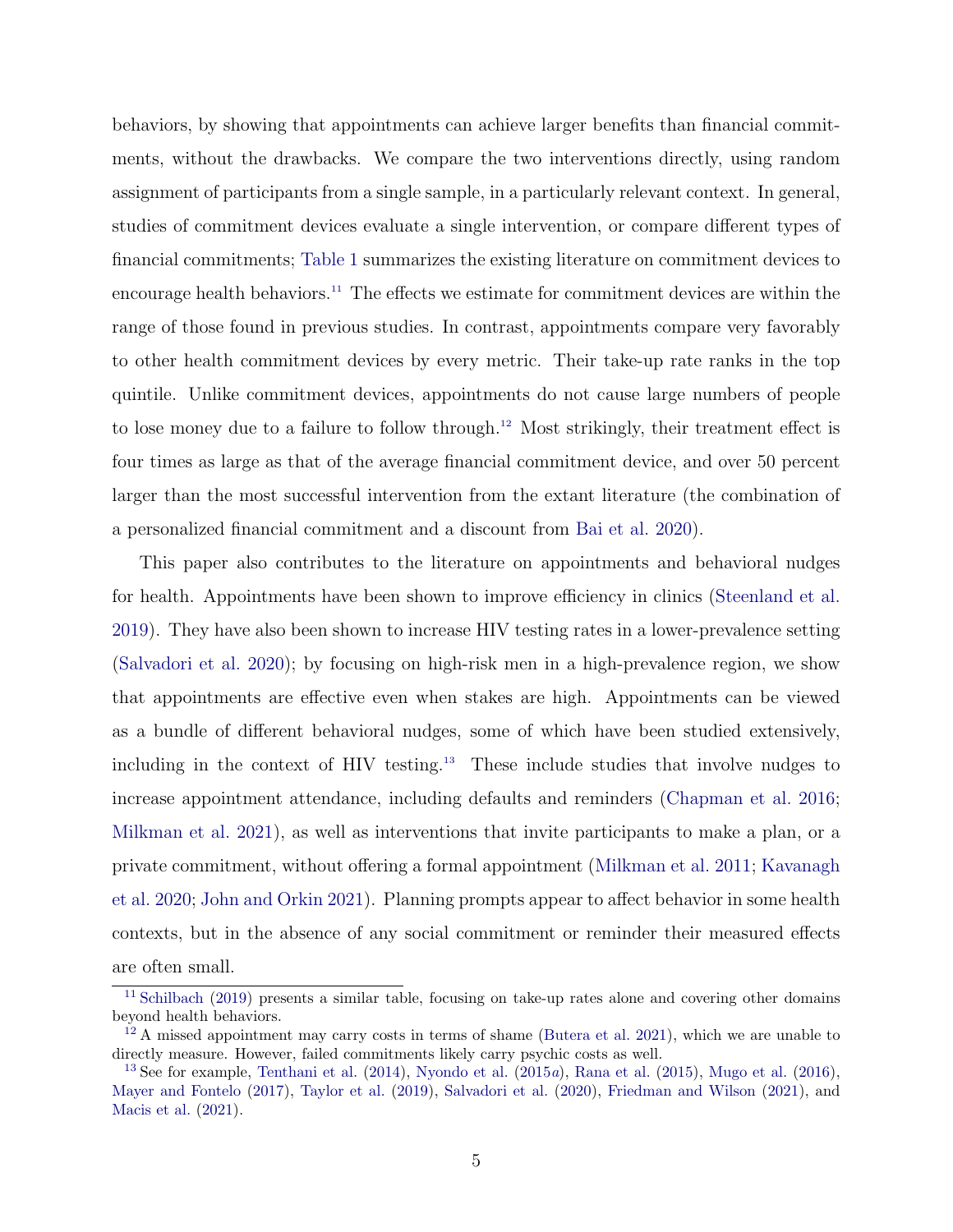Our results suggest that wider use of medical appointments in developing countries could reduce healthcare under-utilization, which is common in developing countries [\(Glasziou et al.](#page-35-7) [2017\)](#page-35-7). The use of appointments in healthcare appears to be quite rare in Malawi: qualitative data from clinics in Zomba shows that only a few highly specialized services use appointments at all; those that do tend to only specify a day rather than a specific time, and do not provide reminders. Mobile phones and smartphones are now quite widespread in developing countries, making healthcare appointments technologically feasible. Appointments are a promising tool for addressing barriers to healthcare around the world, and their use should be expanded.

# 1 Experiment and Data

<span id="page-6-2"></span>We conducted a randomized controlled trial to assess and compare the impacts of two interventions on HIV testing: scheduled appointments and financial commitment devices. The experiment took place in the city of Zomba in southern Malawi, where the prevalence of HIV is approximately 13 percent [\(DHS 2016\)](#page-34-6). In Malawi, HIV testing, as well as most other services, are offered primarily on a walk-in basis, as opposed to by appointment.[14](#page-6-0) HIV testing services are provided for free, and ART is provided for free to anyone who tests positive. There are 11 clinics that offer HIV testing in the city of Zomba. The study lasted for 3 months, from June  $21<sup>st</sup>$  to September  $30<sup>th</sup>$  of 2019.

<span id="page-6-3"></span>Our sample consists of men from Zomba who are at high risk of HIV infection. We focus on men because they are less likely than women to be tested and treated for HIV, and more likely to die of AIDS [\(Dovel et al. 2015\)](#page-34-1).<sup>[15](#page-6-1)</sup> Despite the fact that most Malawian men report a fairly recent clinic visit, more than half have not been tested for HIV in the past year [\(Dovel](#page-34-7) [et al. 2020](#page-34-7)a). To construct a sample of high-risk men, we recruited participants at bars and nightclubs in Zomba. We selected these locations because they are commonly used by sex workers to find clients. We screened potential participants for mobile phone ownership, as

<span id="page-6-1"></span><span id="page-6-0"></span>[<sup>14</sup>](#page-6-2) See [Appendix A.1](#page-53-0) and [Appendix A.2](#page-54-0) for further details.

<sup>&</sup>lt;sup>[15](#page-6-3)</sup> One reason women in Malawi are more likely to be in HIV care is because they receive routine tests and treatment initiation as a part of antenatal care [\(National Statistical Office/Malawi and ICF 2017\)](#page-39-4). HIV testing is supposed to be a voluntary part of antenatal care visits, but is perceived as compulsory [\(Angotti,](#page-32-5) [Dionne, and Gaydosh 2011\)](#page-32-5).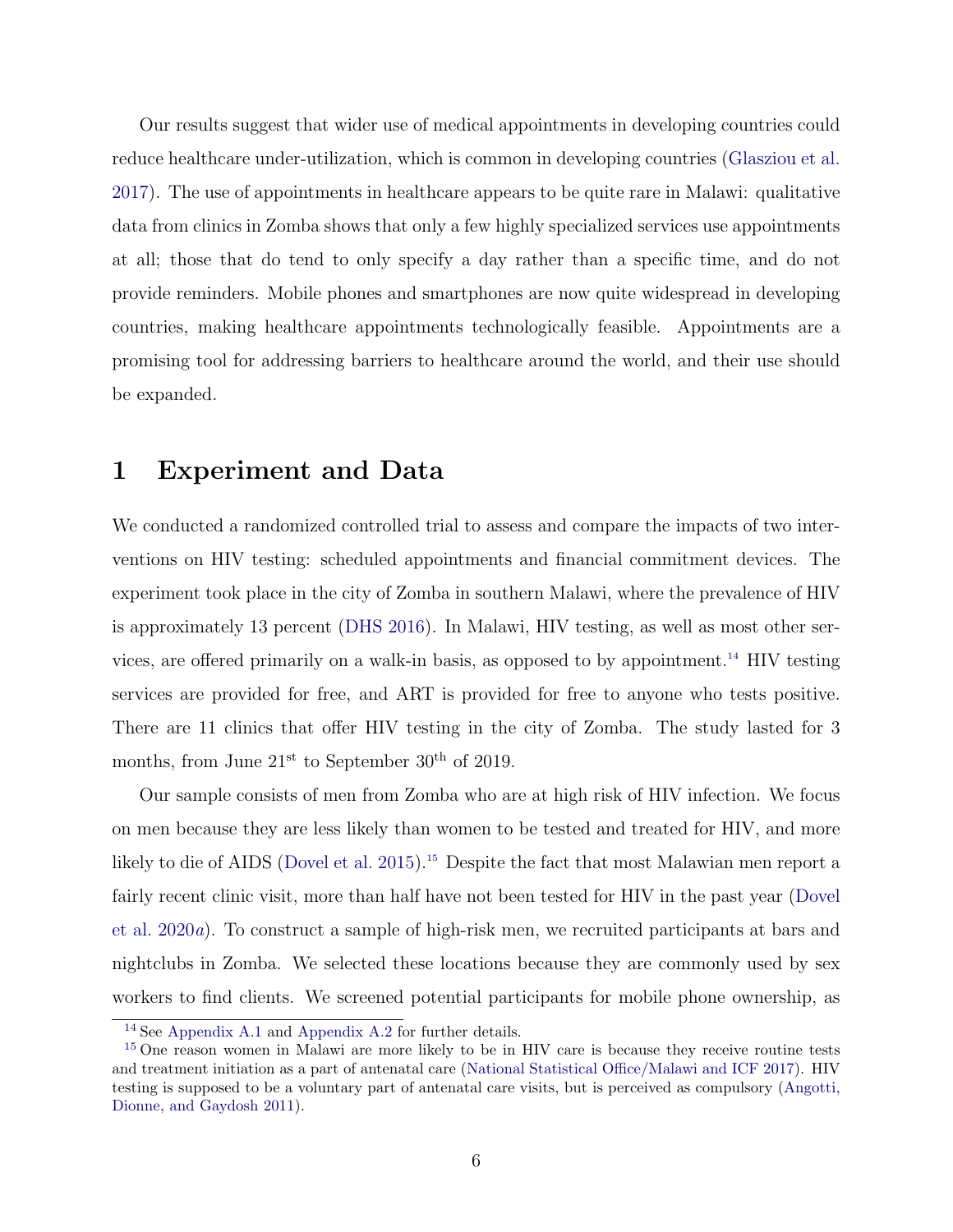<span id="page-7-4"></span>mobile phones were essential to our implementation strategy. No potential participants were screened out for this reason; mobile phone ownership is very common in this population.<sup>[16](#page-7-0)</sup> We also screened out men who were already diagnosed and on ART treatment, as well as men who appeared to be intoxicated, who knew the interviewers personally, who did not live in the city of Zomba, or who were under 18 years old.

Men who agreed to take part in the study and satisfied the screening criteria completed a baseline survey. The survey was administered by trained enumerators, and took place near where the participant was recruited in an area that afforded privacy. Every participant was offered a MK2,000 (approximately USD \$2.76 at market exchange rates) gift of mobile phone credit at the end of the survey, and a MK500 mobile phone credit voucher that they could redeem by visiting any HIV testing clinic in Zomba within the three month study period.[17](#page-7-1) Participants did not have to agree to an HIV test to redeem the MK500 voucher; both voucher redemption and actual HIV testing were recorded.<sup>[18](#page-7-2)</sup> HIV testing is free in Malawi, and was free for our study participants.

<span id="page-7-6"></span><span id="page-7-5"></span>We used a factorial design that assigned men to one of four study arms: (1) a control group, (2) a group that was offered financial commitment devices only, (3) a group that was offered appointments only, and (4) a group that was offered both financial commitment devices and appointments. Randomization was done using pre-randomized lists of intervention assignments that were loaded onto the tablets used for the baseline survey.[19](#page-7-3)

<span id="page-7-7"></span><span id="page-7-0"></span><sup>&</sup>lt;sup>[16](#page-7-4)</sup> According to the 2015-16 DHS, 82.97 percent of urban men in southern Malawi owned a mobile phone; this fraction is probably even higher among men who frequent bars and engage in transactional sex.

<span id="page-7-1"></span><sup>&</sup>lt;sup>[17](#page-7-5)</sup> To redeem the voucher, the participant had to show the testing staff a text message on their mobile phone that contained a unique identifier code. This enables us to accurately link HIV tests to study participants, and capture all HIV tests that took place in the study area. The voucher also helped to defray time or transportation costs of going to the clinic, and might have mitigated the stigma associated with HIV testing [\(Angelucci and Bennett 2021,](#page-31-1)[Derksen, Muula, and van Oosterhout 2021\)](#page-34-2). A financial reward for getting tested gives men a different "excuse" to go to the clinic [\(Thornton 2008,](#page-41-1) [Ngatia 2016\)](#page-39-5). The list of participating clinics included all 11 HIV testing clinics within and around the city of Zomba, and this list was shared with all participants. The men in the study were told that the vouchers had a two-month deadline for use, but this was not emphasized in the recruitment script. It also was not strictly enforced: HDAs were instructed to accept any vouchers presented to them while the study was ongoing, and had no way to check the date validity. We did ensure that the clinics continued to be staffed and accept men for testing for two months after the last participant was recruited into the study.

<span id="page-7-2"></span><sup>&</sup>lt;sup>[18](#page-7-6)</sup> Our main outcome variable is HIV testing, rather than simply voucher redemption; we show that our main results are robust to using any voucher redemption in Appendix [Table C10.](#page-72-0)

<span id="page-7-3"></span><sup>&</sup>lt;sup>[19](#page-7-7)</sup> The random assignments were linked to respondents via sequential ID numbers for each survey interviewer and day. For example, interviewer 1's first respondent on day 1 was ID  $\#$  010101, their second respondent was 010102, etc.; each of these IDs had a pre-specified random study arm assignment linked to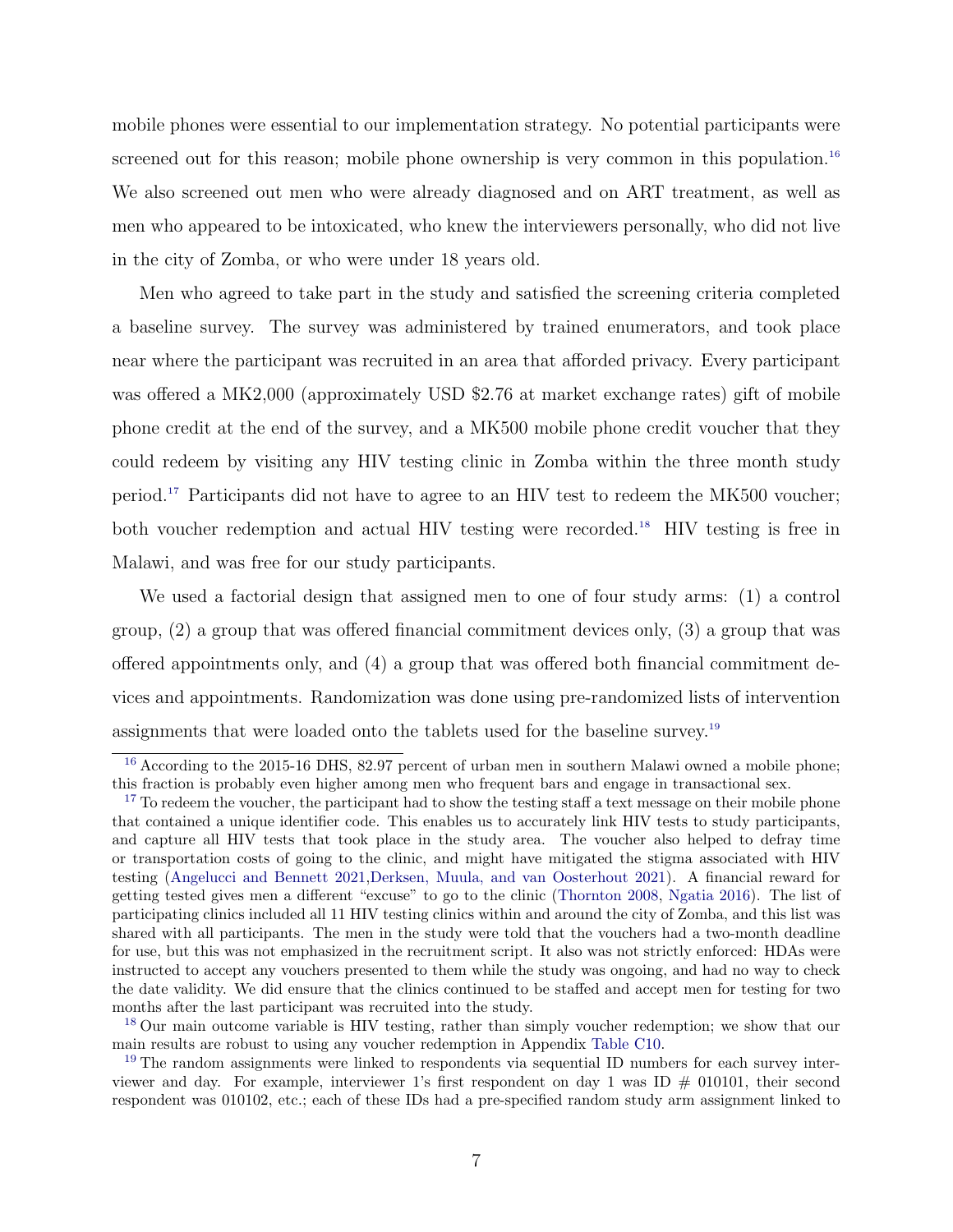Both interventions were offered to participants at the end of the baseline survey. Before offering either intervention, we elicited demand for the financial commitment device from all participants. For men who were assigned to the combined treatment, we offered the financial commitment device first, followed by the appointment. [Figure 1](#page-42-0) depicts the implementation process in more detail.

The financial commitment device allowed participants to stake half (MK1,000) of their study compensation on visiting an HIV testing clinic. That is, rather than receiving MK2,000 immediately and MK500 upon visiting the clinic, they could choose to receive MK1,000 immediately and MK1,500 at the clinic. It was made clear that the commitment device was voluntary. Before offering the commitment device, we elicited incentivized demand for the commitment device from each participant. All participants, including those not randomized to the commitment arm, were told how the commitment device worked. Participants were then asked if they were interested in receiving such a commitment device, and were told that their choice would only be implemented with 50 percent probability, and that they would otherwise receive MK2,000 immediately regardless of their choice. After recording demand for the commitment device, we revealed the result of the random assignment. Participants who were randomized into one of the commitment device arms and who had requested the commitment device received MK1,000 at the end of the survey, as well as a MK1,500 voucher to be redeemed at any clinic. Collecting this voucher was not conditioned on agreeing to an actual HIV test; men simply had to appear at the clinic. Everyone else received MK2,000 immediately, as well as the standard MK500 clinic voucher (see [Figure 2\)](#page-42-1).

<span id="page-8-1"></span>Participants who were randomized into one of the two appointments arms were given the opportunity to schedule an appointment at any of the 11 study clinics during regular clinic hours.[20](#page-8-0) Participants could choose the clinic, as well as the date and time of the appointment, starting from the day after their baseline survey and ending two and a half months after the start of the study. They could also decline the appointment. Those who chose to schedule an appointment received a phone call from testing staff two days before their scheduled appointment, reminding them of the time and place. The reminder call also

it.

<span id="page-8-0"></span> $20$  We did not mention the possibility of appointments to other participants, to avoid inducing John Henry effects [\(Saretsky 1972\)](#page-40-5).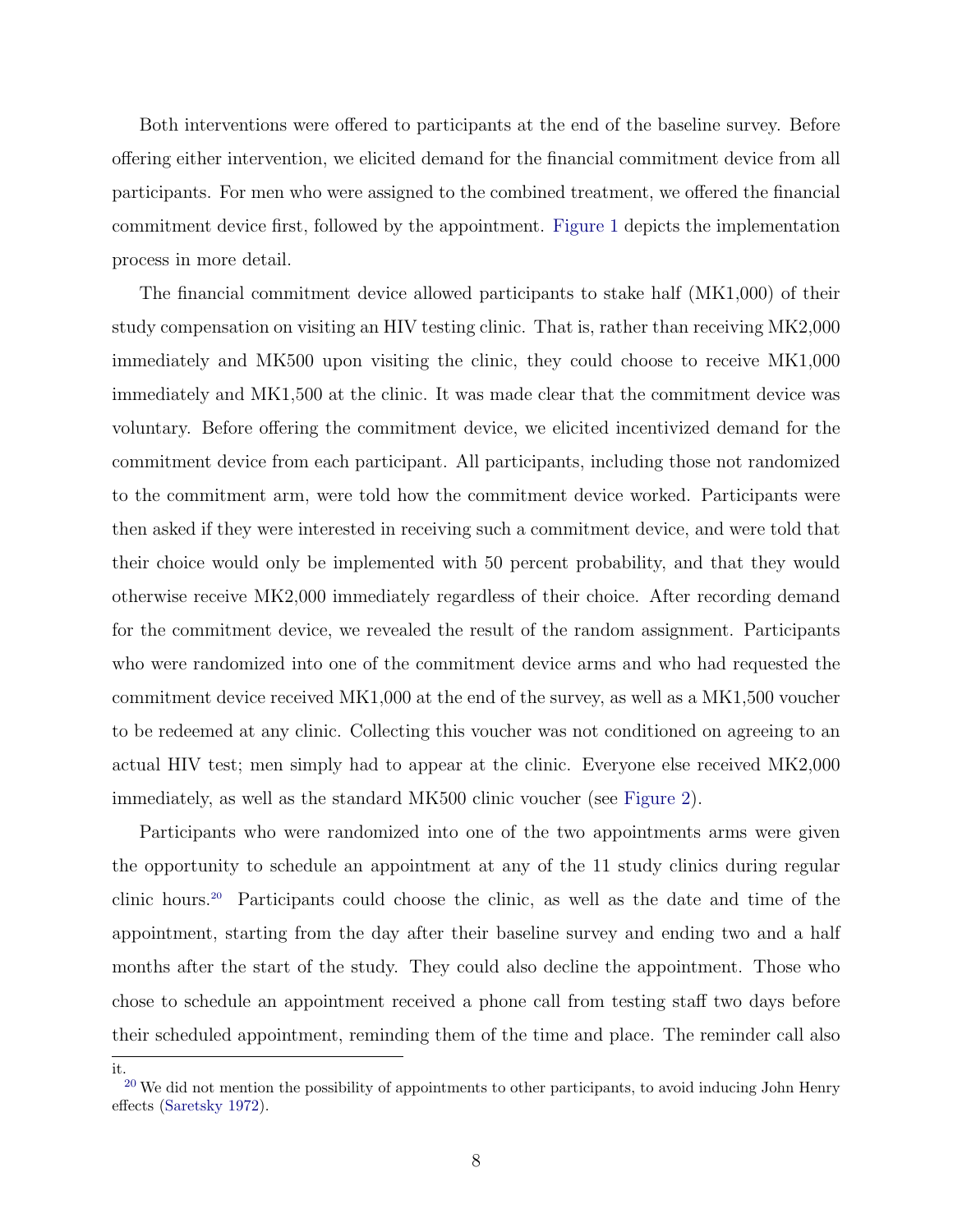allowed participants to reschedule their appointments if they wished. Note that participants in the appointments arms still received MK500 clinic vouchers which could be redeemed at any clinic and at any time; they did not need to attend their appointment to redeem this voucher, and there was no financial penalty for missing the appointment.

## <span id="page-9-4"></span>1.1 Data

Our study uses four sources of data: a baseline survey, administrative data on HIV testing collected in all clinics offering HIV testing within and around the city of Zomba, records of appointment reminder calls, and qualitative interviews with clinic staff.

After recruiting participants, our team of interviewers conducted a baseline survey, which included questions on demographic characteristics (gender, ethnicity, age, place of birth, educational achievement, marital status), socio-economic characteristics (employment, income, assets, expenditures), sexual behaviors (number of partners, risk, perceptions), past HIV tests, and intentions to get tested for HIV in the future. The baseline data was used for three purposes: (1) as a source of control variables to increase statistical power, (2) to explore mechanisms via heterogeneous treatment effect analyses, and (3) to prevent impostors from claiming the vouchers on behalf of our participants, and to remove those who did from the data.

<span id="page-9-2"></span>To collect HIV testing data, we collaborated with the 11 clinics that provide HIV testing services within and around the city of Zomba. We hired qualified HIV Diagnostic Assistants (HDAs) and integrated them into each clinic.[21](#page-9-0) This was done to ensure that our participants would not face wait times for their appointments, as well as to avoid disruptions to the clinic's usual operations due to our study. In any case, demand for HIV testing is low at all clinics in Zomba, and at the time of the study HIV test seekers did not typically have to wait.<sup>[22](#page-9-1)</sup>

<span id="page-9-3"></span>To ensure participants' privacy, and to make them more comfortable with revealing personal information about their sexual behavior and HIV testing decisions, we did not collect any names as part of the study. Instead, we verified participants' identities at the time of

<span id="page-9-0"></span> $^{21}$  $^{21}$  $^{21}$  In some cases we placed new HDAs in the clinic, and in others we directly hired existing clinic staff to work for our team for the duration of the project.

<span id="page-9-1"></span> $^{22}$  $^{22}$  $^{22}$  See [Appendix A.3](#page-55-0) for information on wait times from qualitative interviews with clinic staff.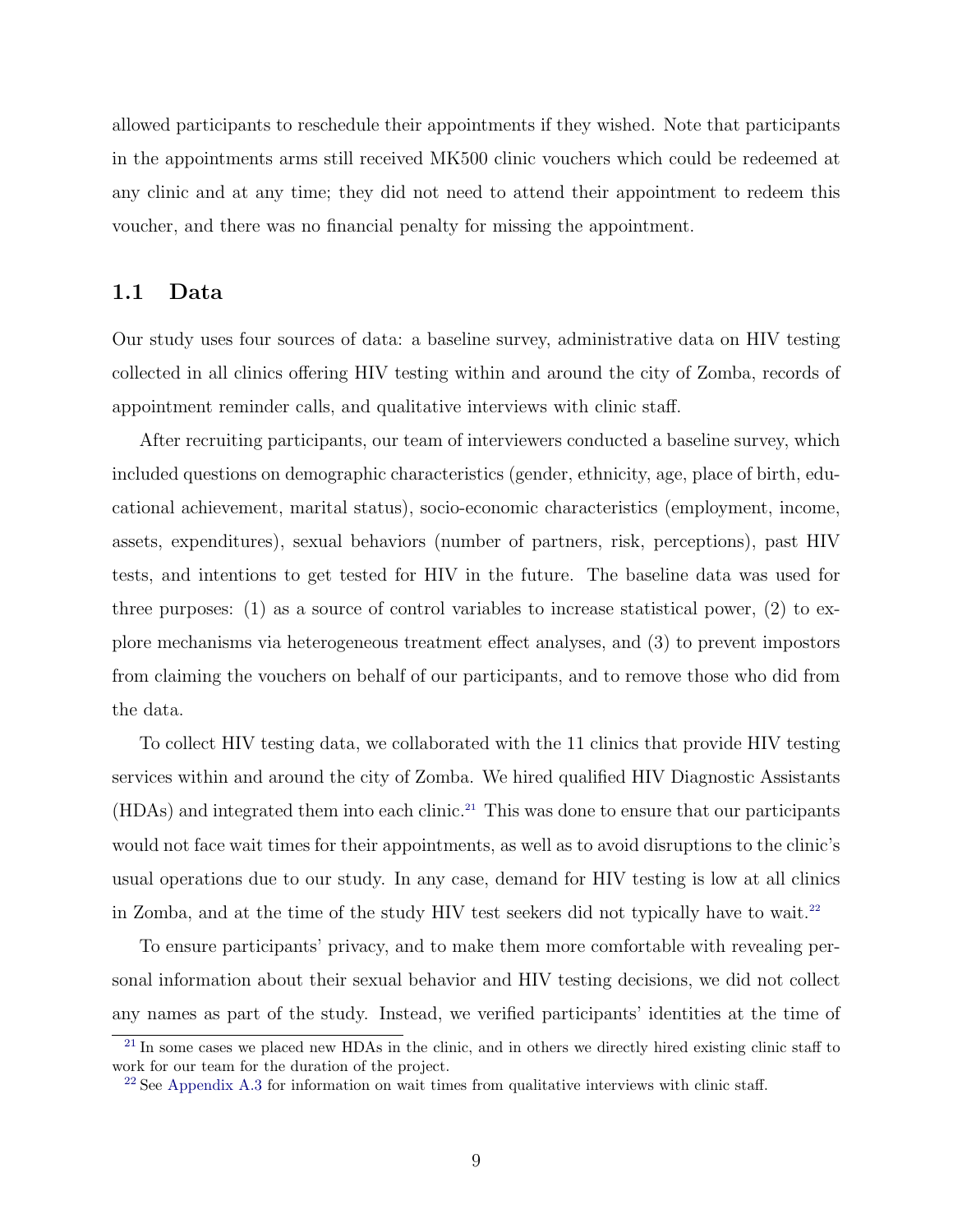voucher redemption by requiring them to show testing staff the text messages they received on their mobile phones during the baseline survey, which included unique voucher codes. These voucher codes were tied to the answers to specific security questions we asked during the baseline survey.<sup>[23](#page-10-0)</sup>

<span id="page-10-2"></span>Our project's HDAs were in charge of collecting vouchers, recording data, and performing HIV tests for study participants. In line with local protocols, those who tested negative were encouraged to seek a second confirmatory test after 3 months, and the HDAs worked with the clinics to integrate newly-diagnosed individuals into ART initiation and care. The HDAs recorded data in handwritten notebooks. This included participants' voucher codes and phone numbers, in order to link them to our baseline data, as well as whether they agreed to be tested for HIV. HIV test results and ART initiation were recorded only by study arm, and are not linkable to individual participants. The information in the notebooks was digitized only at the end of the experiment.

<span id="page-10-3"></span>Our sample consists of  $1,232$  men.<sup>[24](#page-10-1)</sup> Of those, 301 participants were assigned to the control group, 329 were offered only appointments, 295 were offered only commitment devices, and 307 were offered both appointments and commitment devices. Descriptive statistics and balance tests are provided in Appendix [Table C3.](#page-64-0) The average age of the men in our sample is just under 32 years old. Roughly 98 percent of our sample can read and write, and the average participant had finished just under 11 years of schooling. In our sample, 66 percent of participants are married and 43 percent report having a girlfriend. The most common ethnic group is Lomwe (30 percent) followed by Yao (21 percent) and then Chewa and Ngoni (13 percent each). Over 90 percent of participants report having been tested for HIV at least once, and the average man in the sample reports having been tested for HIV five times.

<span id="page-10-0"></span><sup>&</sup>lt;sup>[23](#page-10-2)</sup> We used three questions: the name of the participant's primary school, their year of birth, and their mother's district of birth. To reduce the likelihood of intentional impersonation, these security questions were inconspicuous to participants, and we did not specify how participants' identities would be verified at the clinic. The HDAs verified the answers to these security questions at the time of voucher redemption. Just ten of the participants who got an HIV test gave more than one incorrect answer to our security questions, which was our pre-specified criterion for labeling a test-taker as an impostor. We code the outcome variables for these impostors as zeroes rather than ones; our results are also robust to coding their outcomes as ones (see Appendix [Table C11\)](#page-73-0).

<span id="page-10-1"></span><sup>&</sup>lt;sup>[24](#page-10-3)</sup> Consistent with our pre-analysis plan, our analysis excludes participants who named a clinic outside of the study area as their preferred clinic to do an HIV test, to ensure that we observe all HIV tests that take place post-intervention.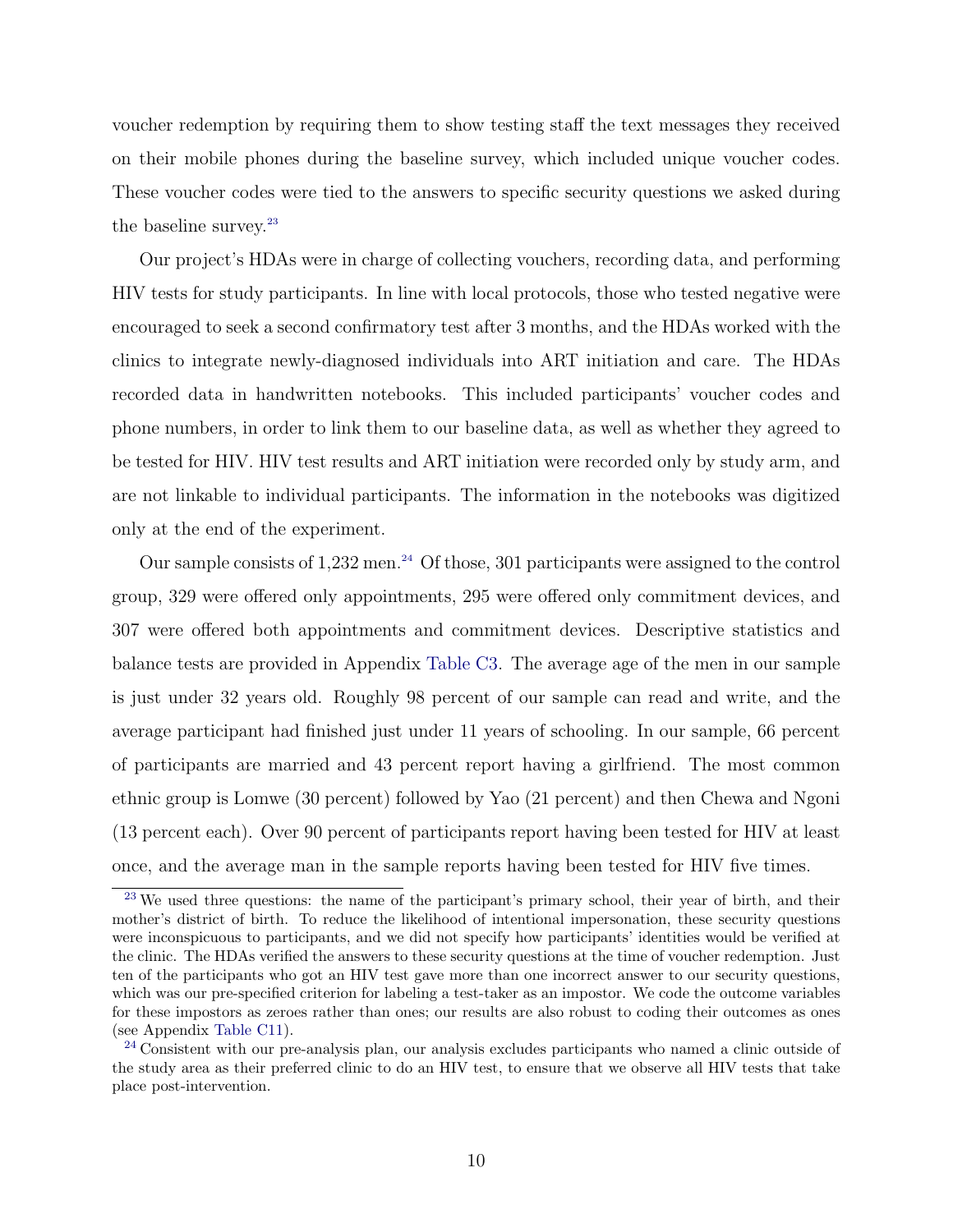The control and treatment groups are well-balanced on baseline variables. Omnibus Ftests of the joint significance from regressions of the treatment indicators on all the baseline covariates yield p-values that are above usual significance thresholds. As an alternative to significance tests for balance, the table also shows pairwise normalized differences across study arms [\(Imbens and Rubin 2015,](#page-36-10) p. 310). These are small: out of 68 differences, 66 are below 0.1 and all are below 0.15, which indicates good balance. As our outcome variables are constructed using administrative data, our study does not suffer from problems of attrition due to respondents not being found or not consenting to participate in a second survey.

To better understand the study context, especially the use of health appointments and healthcare wait times in Malawi, we also collected qualitative data from clinics in the country. We interviewed staff at all clinics in the study area, as well as four other large clinics in Zomba District, and seven hospitals from different regions of Malawi. We interviewed both clinic coordinators and HDAs.[25](#page-11-0)

<span id="page-11-2"></span>We also conducted a follow-up survey in 2020, to study longer-run treatment effects and analyze beliefs and behaviors related to COVID-19 [\(Fitzpatrick et al. 2021\)](#page-35-8). For this survey, we attempted to contact all 1,232 men from our original sample by phone. However, our effective attrition rate (after removing impostors) was 81 percent because people in Malawi frequently change SIM cards. We are therefore unable to draw meaningful conclusions from this data.

# 2 Empirical Strategy

Our empirical strategy is based on a pre-analysis plan that we filed prior to receiving the outcome data [\(Derksen et al. 2019\)](#page-34-8).<sup>[26](#page-11-1)</sup> We discuss several minor deviations from the preanalysis plan below in [Section 2.5;](#page-16-0) these deviations increase the rigor of the analysis and do not alter our substantive conclusions.

<span id="page-11-3"></span>Our primary outcome of interest is the decision to get an HIV test. This is captured by

<span id="page-11-0"></span><sup>&</sup>lt;sup>[25](#page-11-2)</sup> The qualitative data collection was approved separately from the main study, by IRBs at the Malawi College of Medicine Research Ethics Committee (2572/2019) and at the University of Toronto (36913/2020).

<span id="page-11-1"></span> $^{26}$  $^{26}$  $^{26}$  The analysis plan can be accessed at [https://www.socialscienceregistry.org/versions/57507/](https://www.socialscienceregistry.org/versions/57507/docs/version/document) [docs/version/document](https://www.socialscienceregistry.org/versions/57507/docs/version/document).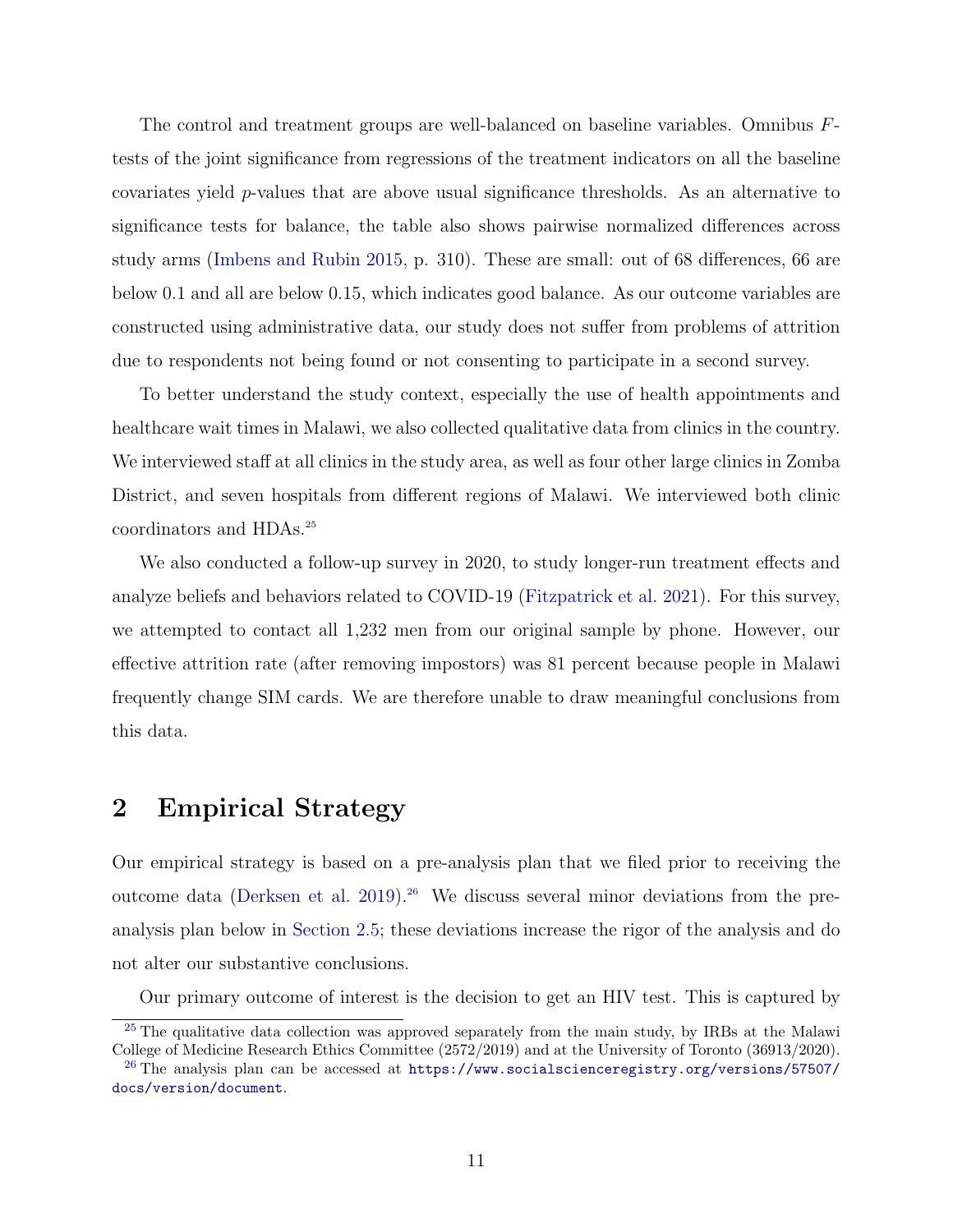an indicator  $T_i$  that is equal to one for men who redeemed their voucher at one of the study clinics and followed through with an HIV test, and zero otherwise.

## 2.1 Intention-to-Treat Estimates

To estimate the intention-to-treat effects of the two treatments on HIV testing, we use linear regressions of the following form:

<span id="page-12-4"></span><span id="page-12-2"></span>
$$
T_i = \alpha + \beta_1 A_i + \beta_2 CD_i + \beta_3 A_i \times CD_i + X_i' \gamma + \varepsilon_i \tag{1}
$$

where  $A_i$  indicates a participant was assigned to the appointments treatment and  $CD_i$ indicates assignment to the commitment device treatment.  $A_i \times CD_i$  is the interaction between the two treatments.<sup>[27](#page-12-0)</sup>  $X_i$  is a list of baseline characteristics, which are included in the regression to increase precision.

We consider three different sets of control variables  $X_i$ . Our first specification includes no controls at all. In the second specification, we control for the variables and fixed effects that we specified in our pre-analysis plan. We include 10 variables that were significant predictors of past testing behavior as recorded in the baseline survey (these variables are described in [Table C1\)](#page-62-0). We also include fixed effects for the date of the baseline survey, the baseline survey interviewer, and the participant's preferred testing clinic as reported at baseline. We focus on the results from this second specification, and show that our results are robust to varying the controls we use. The third specification includes all the pre-specified fixed effects, but selects other controls using the double LASSO method of [Chernozhukov et al.](#page-33-5) [\(2017\)](#page-33-5). Specifically, we use the pdslasso command in Stata [\(Ahrens, Hansen, and Schaffer](#page-31-2) [2019\)](#page-31-2), and ask it to select variables from [Table C1](#page-62-0) and [Table C2.](#page-63-0) [28](#page-12-1)

<span id="page-12-3"></span><span id="page-12-0"></span> $27$  In Appendix [Table C4](#page-66-0) and [Appendix D,](#page-74-0) we also show the "short" specification that omits this interaction term. The treatment effect estimates using the short specification are biased downward because this specification ignores the important negative interaction between the two treatments [\(Muralidharan, Romero,](#page-38-3) and Wüthrich 2019).

<span id="page-12-1"></span><sup>&</sup>lt;sup>[28](#page-12-3)</sup> In addition to linear terms for each variable, we follow [Knaus, Lechner, and Strittmatter](#page-37-7) [\(2020\)](#page-37-7) in feeding the algorithm fourth-degree polynomials and logarithmic terms in each variable, along with all first-order interactions between variables. For variables with zeros or negative values, instead of using the logarithm, we use both the inverse hyperbolic sine transformation [\(Burbidge, Magee, and Robb 1988\)](#page-33-6) and the [Ravallion](#page-39-6) [\(2017\)](#page-39-6) concave log-like transformation. Prior to variable selection, we partial out fixed effects for the date of the baseline survey, the baseline survey interviewer, and the participant's preferred testing clinic as reported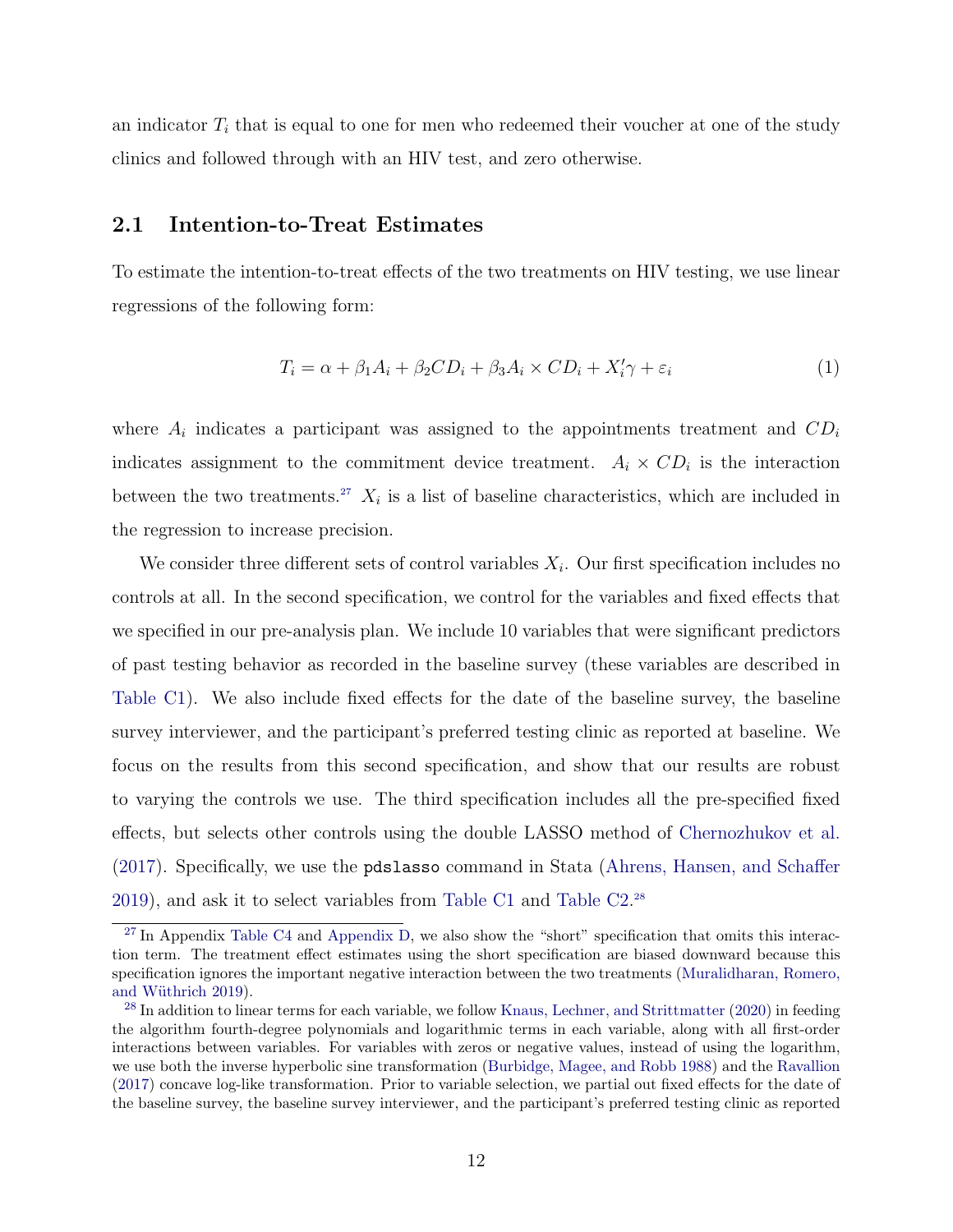The random assignment of participants to study arms ensures that  $\hat{\beta}_1$  and  $\hat{\beta}_2$  are consistent estimates of the intention-to-treat effects of the two treatments (when offered on their own), provided that the stable unit treatment value assumption holds—that is, that there are no spillovers between the men in the study. This is a plausible assumption in our case: the men were interviewed individually and privately, and there was no direct way for them to share the interventions with one another nor any incentive for them to do so.

## 2.2 Treatment-on-the-Treated Effects

Take-up of the two treatments was imperfect: not everyone offered an appointment took one, and not everyone assigned to the commitment device arm wanted one. We thus estimate the treatment-on-the-treated effect of each intervention—the average effect of the intervention on the people who actually used it. For the appointments intervention, we do this by defining an indicator  $A_i^{TOT}$ , which is equal to one if the participant signed up for an appointment and zero otherwise. We then estimate the following equation via  $2SLS$ , using  $A_i$  as an instrument for  $A_i^{TOT}$ , and restricting the sample to the control group and the appointments-only arm:<sup>[29](#page-13-0)</sup>

<span id="page-13-1"></span>
$$
T_i = \alpha + \beta_1 A_i^{TOT} + X_i' \gamma + \varepsilon_i \tag{2}
$$

For the commitment devices, we know who the compliers are because we elicited demand for commitment devices for all the men in the study. We can therefore define indicators  $D_i$ for men who demand the commitment device and  $(1-D_i)$  for men who do not, and estimate the treatment-on-the-treated effect of the commitment devices using the following equation:

at baseline. The exact variables chosen by the double LASSO vary by specification but, for our main treatment effects analysis [\(Table 2,](#page-49-0) Column 3), it selects three variables: 1) the Ravallion transformation of the index of willingness to get an HIV test, 2) the interaction between ever having been tested and demand for the commitment device, and 3) the interaction between the number of sexual partners in the past 12 months and the demand for the commitment device.

<span id="page-13-0"></span><sup>&</sup>lt;sup>[29](#page-13-1)</sup> We restrict the sample to focus on the treatment-on-the-treated effect of the appointments-only treatment (i.e., without needing to consider the interaction with the commitment device treatment).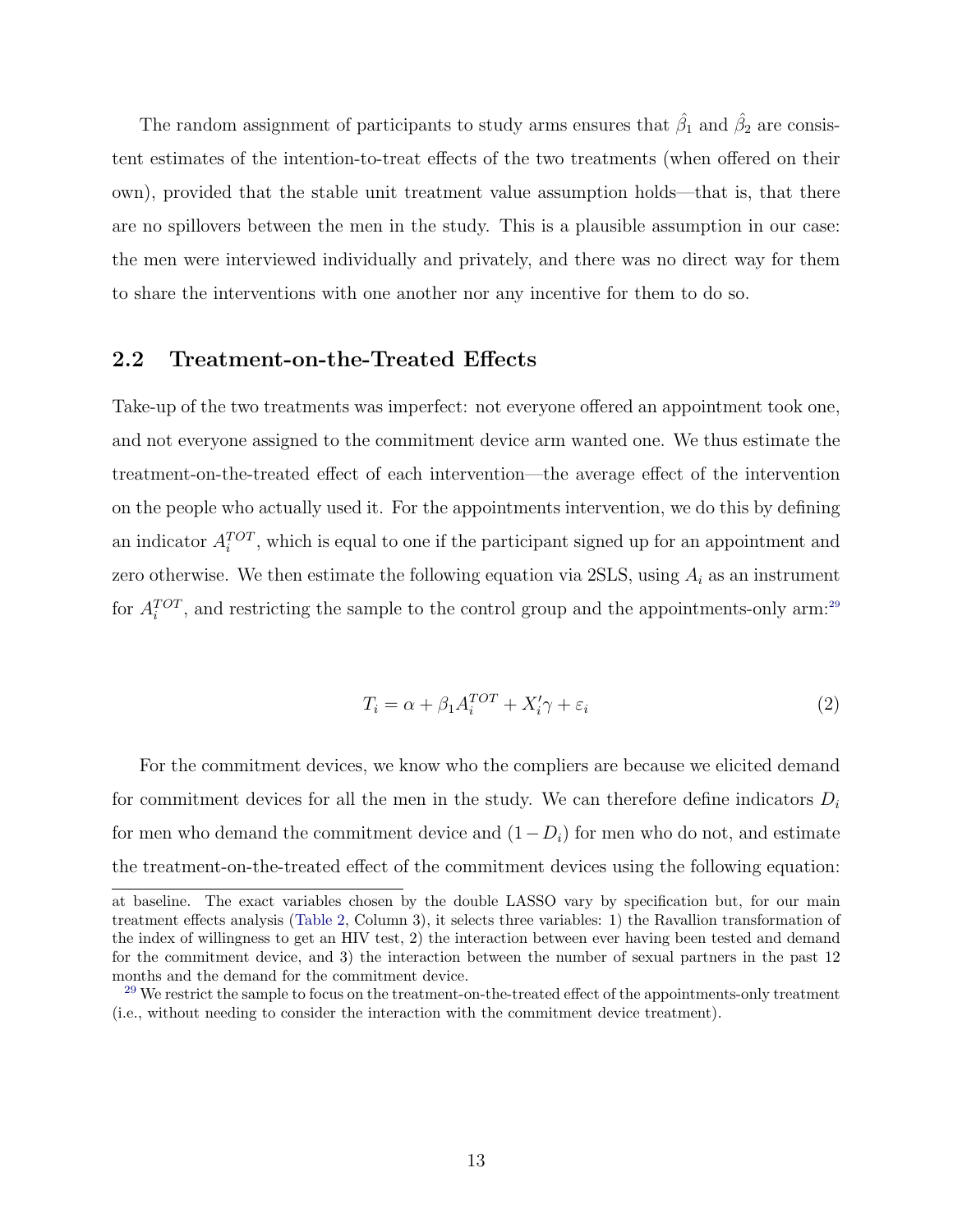<span id="page-14-0"></span>
$$
T_i = D_i \times (\beta_0 + \beta_1 A_i + \beta_2 CD_i + \beta_3 A_i \times CD_i)
$$
  
+ 
$$
(1 - D_i) \times (\beta_4 + \beta_5 A_i) + X'_i \gamma + \varepsilon_i
$$
 (3)

The first part of Equation [\(3\)](#page-14-0) examines the effects of the two treatments on men who demand the commitment device. For these men,  $\beta_0$  measures the average testing rate in the control group,  $\beta_1$  is the intention-to-treat effect of the appointments-only treatment,  $\beta_2$  is the treatment-on-the-treated effect of the commitment device treatment (i.e., the effect of the commitment device on men demanding it), and  $\beta_3$  captures the interaction effect of the two treatments.

The second part of Equation [\(3\)](#page-14-0) focuses on men who do not demand the commitment device. For these men, the variable  $CD<sub>i</sub>$  is irrelevant as none of them received the commitment device (and they were not even told whether they would have been assigned to the commitment device arm or not). For this group of men, the control-group testing rate is given by  $\beta_4$  and the intention-to-treat effect of the appointments treatment is given by  $\beta_5$ .

### 2.3 Exploratory Analyses

We conduct three exploratory analyses on top of our main analysis. First, we conduct conventional analyses of treatment effect heterogeneity by interacting the two treatment indicators with baseline covariates. We estimate the following specification:

$$
T_i = \alpha + \beta_1 A_i + \beta_2 CD_i + \beta_3 A \times CD_i
$$
  
+  $\beta_4 A_i \times W_i + \beta_5 CD_i \times W_i$   
+  $\beta_6 A_i \times CD_i \times W_i + \beta_7 W_i + X'_i \gamma + \varepsilon_i$  (4)

where  $W_i$  is the baseline covariate of interest. In addition to estimating these interactions separately, we also conduct a pooled analysis in which we include all of the variables simultaneously, while also controlling for main effects and interactions with the treatments for every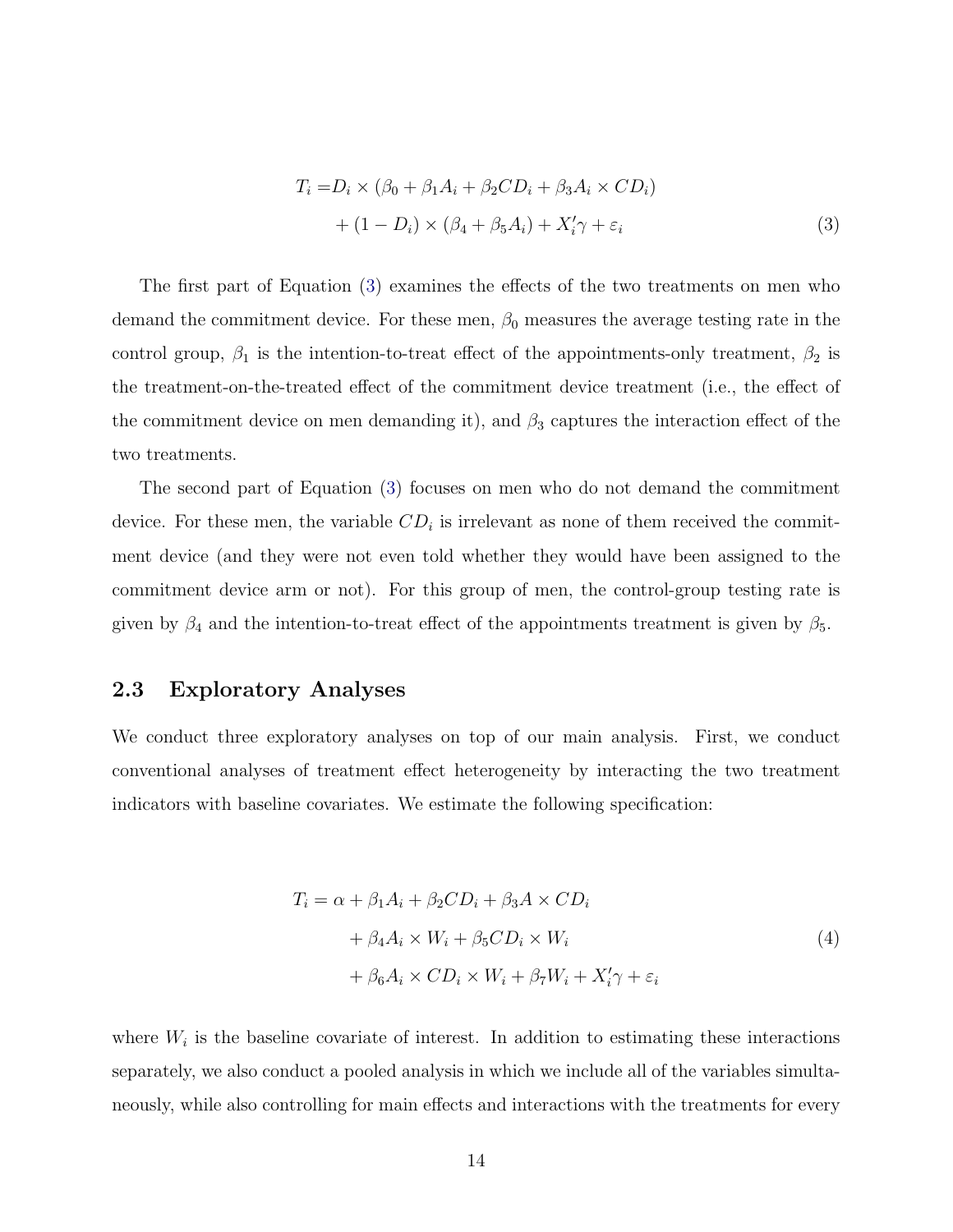variable in [Table C1.](#page-62-0) We de-mean all the variables  $W_i$  prior to constructing the interaction terms, so the main effects of the treatments can still be interpreted as average treatment effects [\(Imbens and Rubin 2015,](#page-36-10) p. 247).

Second, we investigate heterogeneous treatment effects by propensity to seek an HIV test, using the repeat split-sample (RSS) endogenous stratification procedure of [Abadie, Chingos,](#page-31-3) [and West](#page-31-3) [\(2018\)](#page-31-3). The approach relies on randomly splitting the sample in half, and using half of the data to predict the outcome variable (the first stage) and the other half to use the predicted outcomes for treatment effect heterogeneity analysis (the second stage).<sup>[30](#page-15-0)</sup>

<span id="page-15-1"></span>Finally, we study the impacts of the treatments on indicators for testing positive for HIV and for initiating antiretroviral treatment, since getting HIV-positive people into treatment is a major goal of current testing campaigns. These outcomes are anonymized and linked only to the study arm the participant was in, so we cannot include covariates in regressions with these outcomes. Note that our study was not powered to study these outcomes, because being diagnosed with HIV is a rare outcome (in our study's control group, just 11 percent of men got a test and only 6 percent of HIV tests were positive, so less than 1 percent of the control group tested positive for HIV).

## 2.4 Inference

Our inference is based on conventional Eicker–Huber–White (EHW) heteroskedasticityrobust standard errors, with no adjustment for clustering, because our treatment was randomized at the individual level [\(Abadie et al. 2017\)](#page-31-4). The uncertainty in our estimates comes from the randomization of the treatment, rather than sampling variation. However, the conventional sampling-based standard errors that we report will be conservative on average, i.e., larger than the correct standard errors that capture design-based uncertainty [\(Abadie](#page-31-5)

<span id="page-15-0"></span><sup>&</sup>lt;sup>[30](#page-15-1)</sup> We use the estrat [Stata command \(Ferwerda 2014\). We conduct 100 random splits of our sample and do](#page-31-5) [the two stages for each; our point estimates and standard errors come from the mean and standard deviation](#page-31-5) [of the estimates from stage 2 across the 100 sample splits. In the first stage of the procedure, we use the](#page-31-5) two different sets of control variables from [Equation 1](#page-12-4) [as predictors, not including the fixed effects. For the](#page-31-5) [double LASSO controls, to avoid different controls being selected for each sample split, we use the predictors](#page-31-5) selected for estimating [Equation 1. In the second stage, we estimate treatment effects for terciles of the](#page-31-5) [predicted outcome calculated in the first stage, using the fixed effects as controls. We run the procedure just](#page-31-5) [on the control group and the appointments-only arm for the analysis of the appointments treatment, and](#page-31-5) [just on the control group and the commitment devices-only arm for the analysis of the commitment device](#page-31-5) [treatment.](#page-31-5)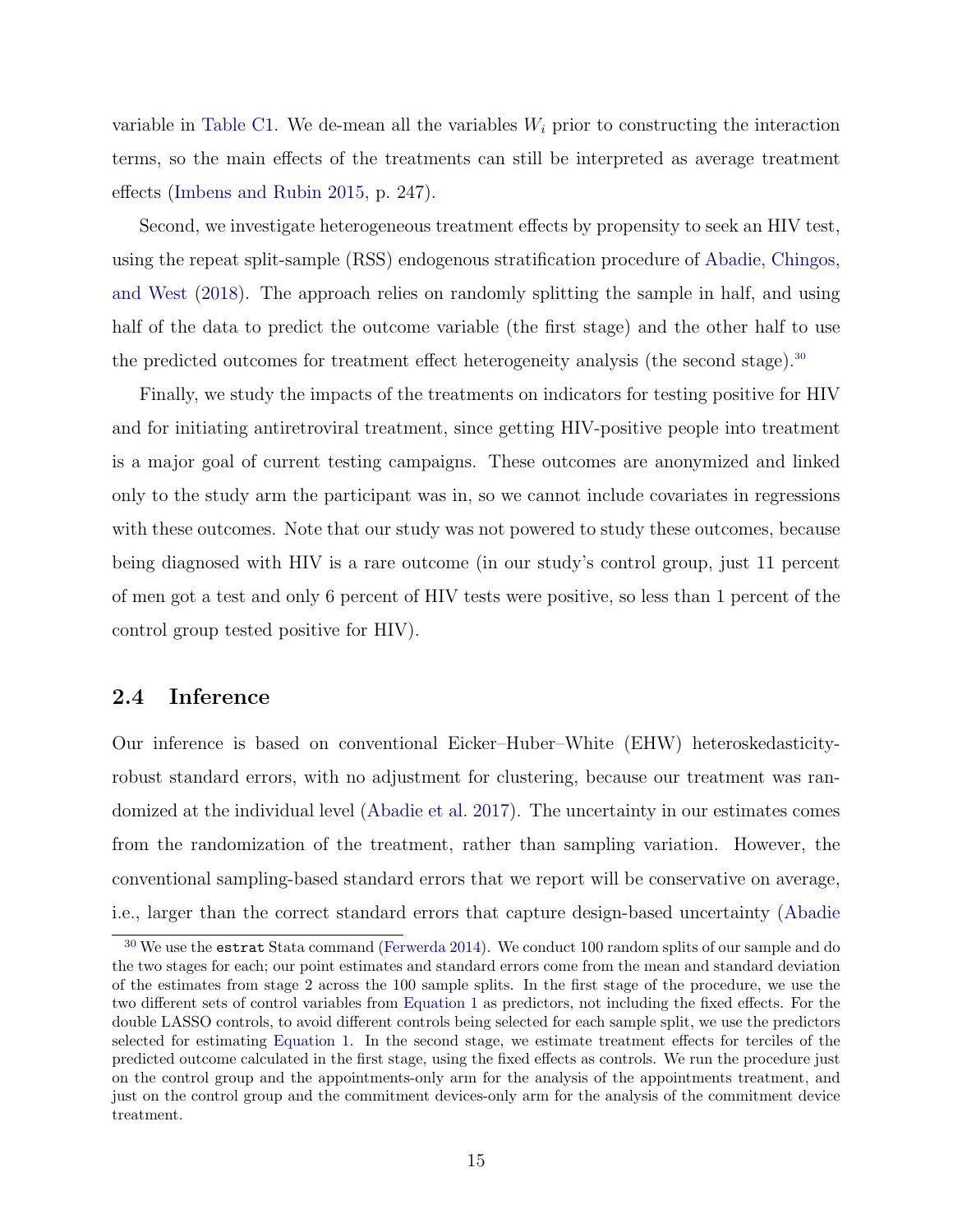[et al. 2020\)](#page-31-5). We also show that our main results are robust to randomization inference.

To address multiple testing concerns we compute sharpened  $q$ -values that control the false discovery rate (FDR) using the [Benjamini, Krieger, and Yekutieli](#page-32-2) [\(2006\)](#page-32-2) two-step procedure. We use [Anderson](#page-31-6) [\(2008\)](#page-31-6)'s approach and report the lowest value for which the [Benjamini,](#page-32-2) [Krieger, and Yekutieli](#page-32-2) approach rejects the null hypothesis, so our  $q$ -values are comparable to p-values.

We conduct our FDR corrections across all the  $p$ -values for treatment effects reported in the paper and appendix. This includes Tables [2](#page-49-0) through [4](#page-51-0) and Appendix Tables [C4](#page-66-0) through [C11,](#page-73-0) as well as the tests associated with Figures [5](#page-45-0) and [6.](#page-46-0) It does not include any of the hypothesis tests in the balance table (Appendix [Table C3\)](#page-64-0). The tables show significance stars based on  $p$ -values, and sharpened  $q$ -values in brackets. All discussions of statistical significance in the text are based on the  $q$ -values.

#### <span id="page-16-0"></span>2.5 Deviations from the Pre-Analysis Plan

Our analyses deviate from the pre-analysis plan in several ways. First, while we did prespecify a plan to examine the effect of the interaction term  $A_i \times CD_i$  as a secondary analysis, our pre-specified analyses mainly did not include this interaction term. This "short" model has higher power when the interaction term does not matter, but leads to incorrect estimates when it does (Muralidharan, Romero, and Wüthrich 2019). Since our results show that the interaction between the two treatments is important, we focus on the fully-interacted specifications. However, none of our inferences or qualitative conclusions depend on this choice. We present the complete tables using the exact specifications from the pre-analysis plan in [Appendix D.](#page-74-0)

Second, we handle the control variables slightly differently than specified in the preanalysis plan. Our preferred specification, with our pre-specified list of controls, matches the analysis plan exactly. For the double LASSO, the analysis plan called for the fixed effects to be included in the selection procedure; we instead partial them out in advance. The analysis plan also did not specify the construction of the higher-order and logged terms and interactions. In addition to the pre-specified and double LASSO controls, we also show a specification with no controls, which was not in the analysis plan.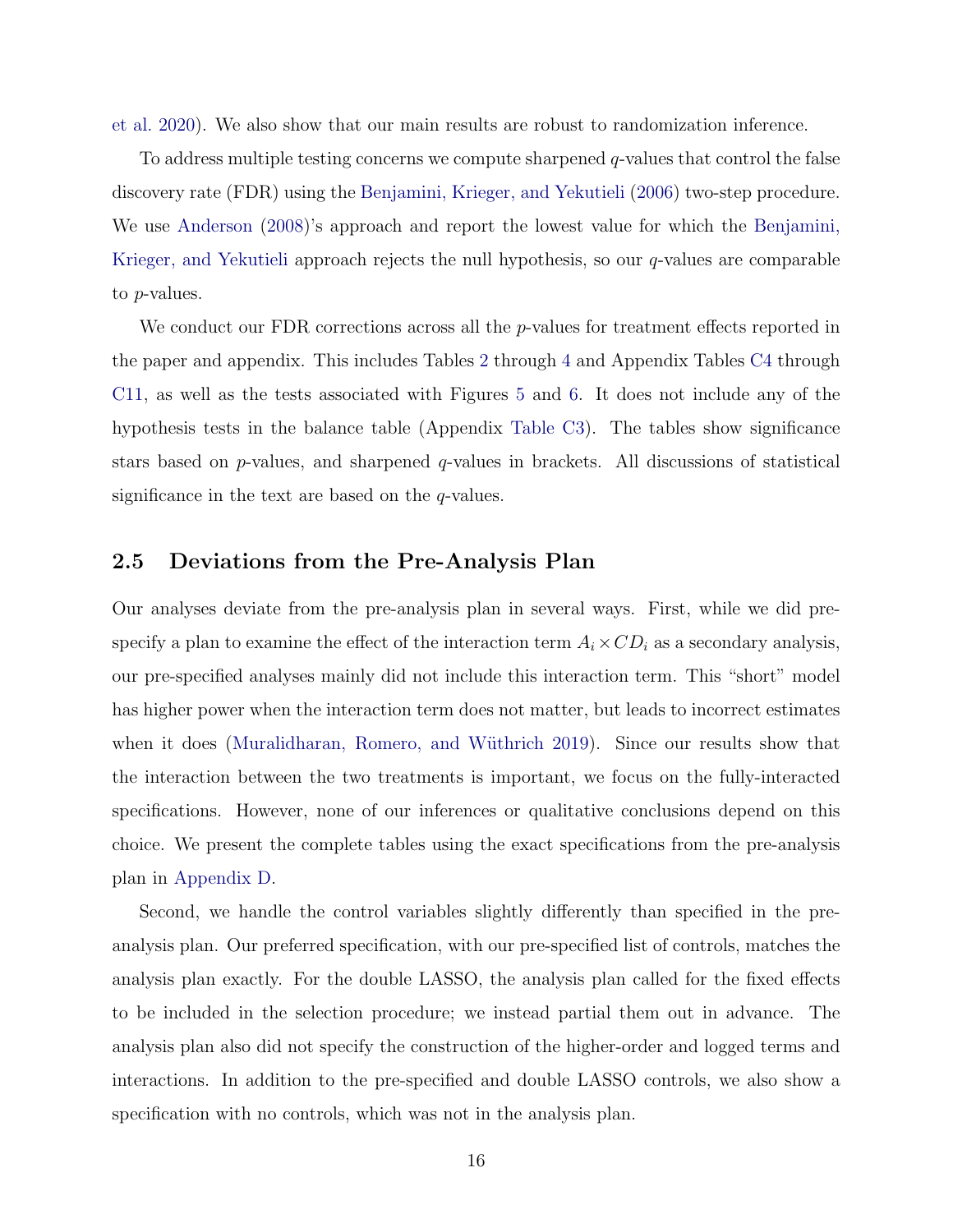Third, the analysis plan specified that we would conduct the FDR adjustments only when testing related hypotheses, and not across estimands, and that the exploratory analyses would not be included in the adjustments at all. We take a broader approach, conducting the FDR procedure across all  $p$ -values included in the paper (including in the appendices).

Fourth, we conduct additional exploratory analyses that were not listed in the analysis plan. In particular, our analysis of the timing of test dates in Section [4](#page-22-0) was not part of our analysis plan; rather, it is an exploration of a potential mechanism that we first conceived of after we had already seen the main results.

Note that the follow-up survey mentioned at the end of [Section 1.1](#page-9-4) was not part of our pre-analysis plan. We also did not file a separate analysis plan for this data, intending to treat any analyses of the data as exploratory. As noted in that section, we do not use any of that data in this paper.

# 3 Results

Demand for both appointments and commitment devices is quite high in our setting. Among the men randomly offered an appointment, 65 percent signed up for one. We elicited demand for commitment devices for the entire sample: 51 percent of all the men in the study wanted a commitment device, including 49 percent of men assigned to one of the commitment device study arms. The high take-up of the commitment device suggests that a majority of the people in the study were aware of their self-control issues when it comes to HIV testing, and believed the intervention could help them overcome these issues. However, for many study participants this sophistication about self-control problems was only partial: just 41 percent of men who signed up for a commitment device actually followed through and visited a clinic. As a result, 59 percent of men who enrolled in the commitment device simply lost their investment. This parallels the results in [Bai et al.](#page-32-0) [\(2020\)](#page-32-0) and [John](#page-36-1) [\(2020\)](#page-36-1), who also find substantial failures to follow through on commitment devices—and thus find that people are made worse off by the offer of a commitment device.

Both interventions significantly increase HIV testing. [Table 2](#page-49-0) shows the intention-to-treat effects of the two interventions on HIV testing. The bar chart in [Figure 3](#page-43-0) illustrates the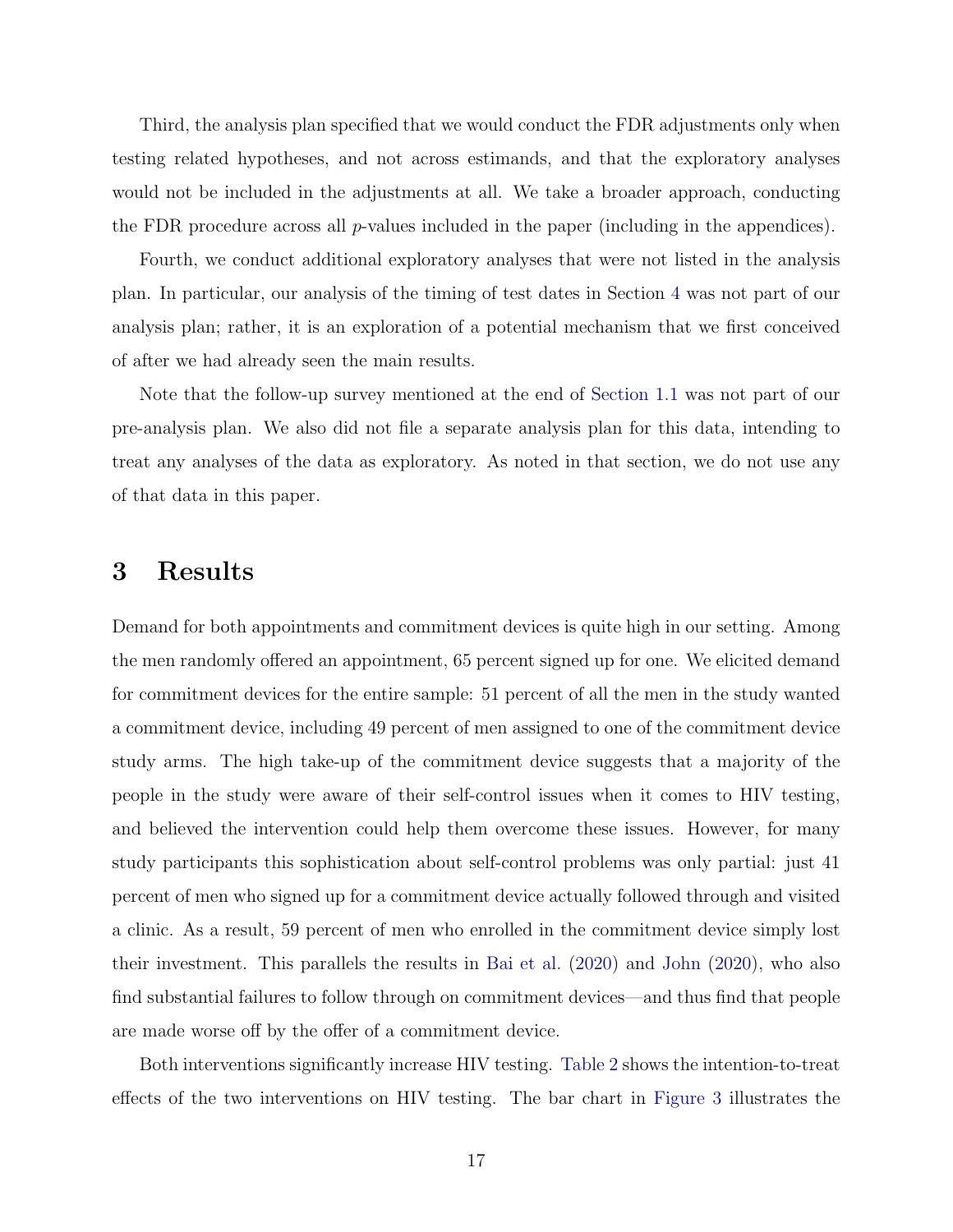results, showing testing rates by study arm based on our preferred specification (Column 2 of [Table 2\)](#page-49-0). Appointments, offered on their own, cause a 16 percentage-point increase in HIV testing—a 141 percent increase relative to the control group mean. This effect is statistically significant at the 0.01 level. Appointments are much more effective than commitment devices at increasing HIV testing. Commitment devices, offered on their own, increase HIV testing by eight percentage points—about half of the effect of the appointments treatment. This effect is also statistically significant at the 0.01 level. We can reject the equality of the appointment and commitment device effects at the 0.05 level.

The coefficient on the interaction term between the two treatments is large and negative, showing that appointments and commitment devices are substitutes. Its  $q$ -value is slightly above the conventional significance threshold of 0.1 in our preferred specification (Column 2). The interaction term is almost as large in magnitude as the main effect for the commitment device treatment, and we cannot reject that the sum of the two coefficients is equal to zero  $(q$ -value  $= 0.35$ ). In other words, getting the commitment device on top of an appointment generates next to zero additional effect on testing rates. In contrast, getting an appointment on top of the commitment device has a marginal effect of 9 percentage points, which is statistically significant at the 0.05 level. While appointments are strong substitutes for commitment devices, commitment devices are imperfect substitutes for appointments.

We estimate the treatment-on-the-treated effects of appointments in [Table 3.](#page-50-0) The average treatment effect of an appointment on men who actually signed up for one is a 24 percentagepoint increase in HIV testing.

<span id="page-18-1"></span>We estimate the treatment-on-the-treated effect of the commitment device treatment in [Table 4.](#page-51-0) [31](#page-18-0) The results are also shown in [Figure 4.](#page-44-0) Recall from equation [\(3\)](#page-14-0) that this specification does not include a constant, so the first and the fifth rows of [Table 4](#page-51-0) represent absolute testing levels in the control arm. The effect of a commitment device on men who demand one is between 11 and 13 percentage points.

[Table 4](#page-51-0) also allows us to examine heterogeneity in the intention-to-treat effect of the appointments treatment by demand for the commitment device. The table shows that the

<span id="page-18-0"></span><sup>&</sup>lt;sup>[31](#page-18-1)</sup> [Table 4](#page-51-0) focuses on the long specification. Results for the equivalent short specification are shown in Appendix [Table C5.](#page-67-0)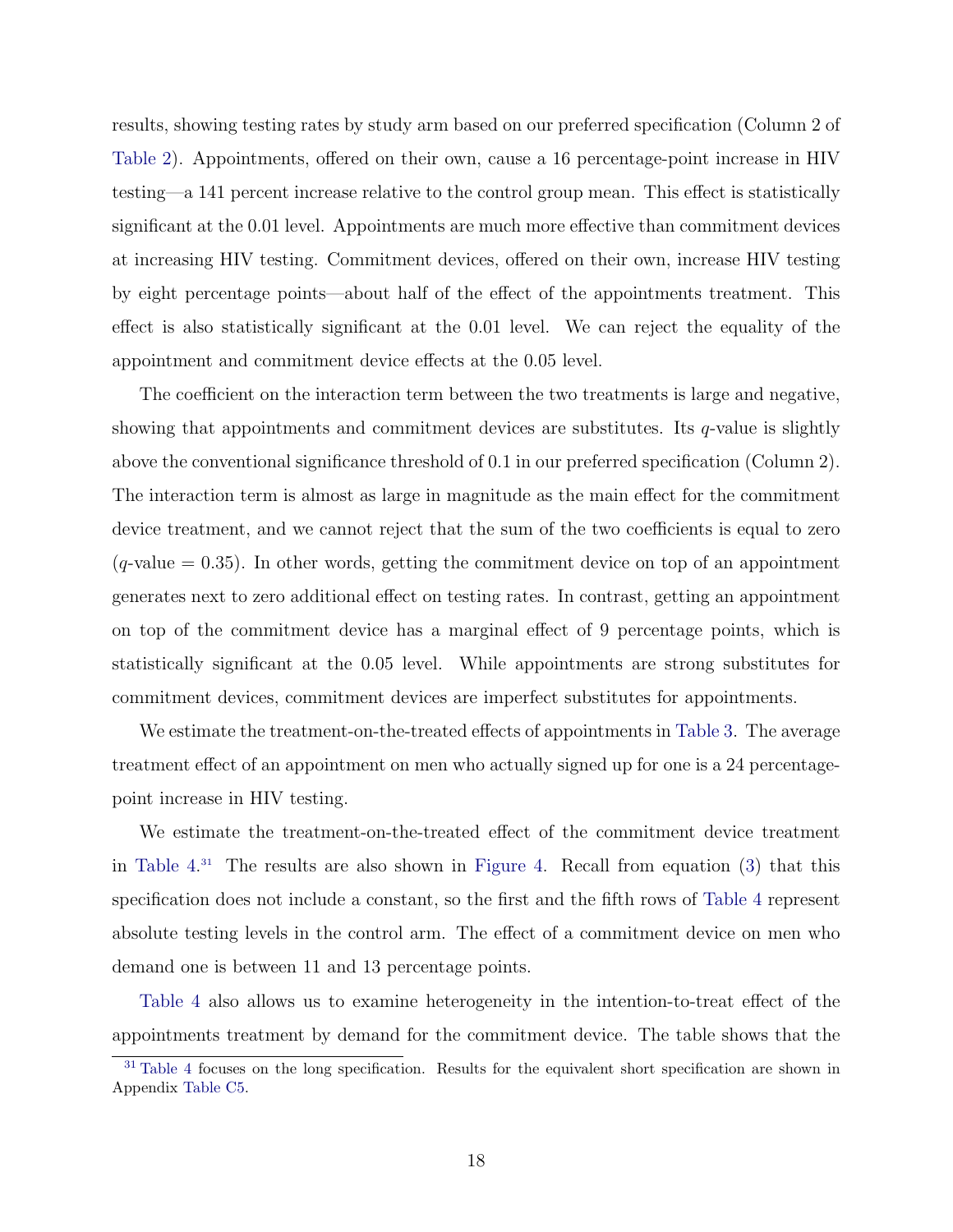appointments treatment increases HIV testing by nearly 20 percentage points among the men who wanted a commitment device but did not receive one. This is more than twice the effect of the appointments treatment on men who did not want a commitment device even though both groups received the exact same intervention (appointments alone, without commitment devices). We can reject the equality of the two effects at the 0.1 level. We conclude that appointments are more effective for men who have self-control issues that they are (at least partially) aware of. Moreover, for the men who did want a commitment device, appointments are nearly twice as effective as financial commitment devices.

The results of [Table 4](#page-51-0) also confirm that the two treatments are substitutes. For men who wanted a commitment device, getting both a commitment device and an appointment yields about the same total effect on HIV testing as getting only an appointment, and we cannot reject that the two effects are equal (q-value  $\approx 0.3$ ).

<span id="page-19-3"></span><span id="page-19-2"></span>Appointments are highly cost effective. At a cost of \$0.43 per person they increase testing by 16 percentage points [\(Table 5\)](#page-52-0). The cost per additional person tested is \$2.69, as compared with \$3.01 for the commitment devices.<sup>[32](#page-19-0)</sup> A simple basis for comparison with these results is directly paying people to get tested. [Thornton](#page-41-1) [\(2008\)](#page-41-1) did something quite similar to this, testing her entire sample and paying people to pick up their results at a clinic. Cash incentives increase the rate of picking up one's results by 9.1 percent per dollar of incentive, so each additional person tested cost \$10.99.<sup>[33](#page-19-1)</sup> Our increase is also measured off of a lower base rate of HIV testing (11 percent in our study vs. 34 percent in [Thornton'](#page-41-1)s study). In percentage terms, appointments increase testing by 141 percent; to achieve the same relative increase by paying people to learn their HIV status would cost \$5.27 per person, as compared with \$0.43 for appointments.

<span id="page-19-0"></span>[<sup>32</sup>](#page-19-2) For details of the cost-effectiveness calculations, see [Appendix B.](#page-57-0) Our primary cost-effectiveness calculations show only the incremental cost of each intervention. Crucially, this omits the cost of the MK1,000 of the survey gift that was used as the commitment device, because this gift was provided to all participants. If this amount is included in the cost of the commitment device then the commitment devices cost \$19.61 per additional person tested [\(Table 5,](#page-52-0) Column 3). This larger number may better reflect the true cost of implementing a policy where participants are offered gifts to use as commitment devices (as opposed to using their money). Our cost calculations also exclude the cost of finding and contacting men for the survey, since that was done in the control group as well.

<span id="page-19-1"></span><sup>&</sup>lt;sup>[33](#page-19-3)</sup> Another point of comparison is [Macis et al.](#page-37-4) [\(2021\)](#page-37-4), who find that cash incentives greatly increase HIV testing—but have much smaller effects on actually learning one's results. Our results are more comparable to Thornton's because the test results were revealed immediately.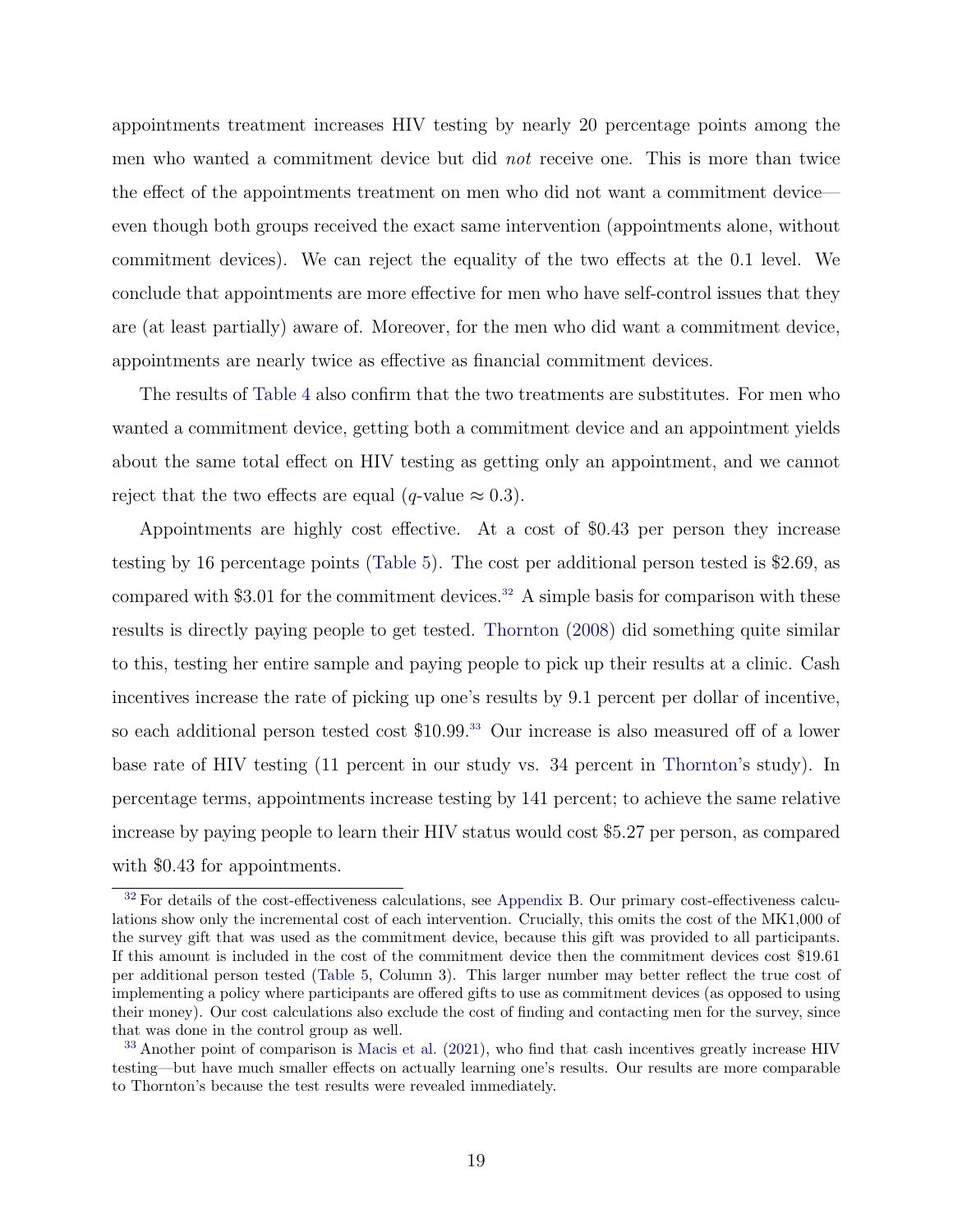## 3.1 Exploratory Analyses

We explore variation in the treatment effects of the two interventions in two different ways. First, we present conventional heterogeneous treatment effect analyses in Appendix [Table C6.](#page-68-0) We see no evidence of statistically-significant heterogeneity in treatment effects by men's perceived probability of having HIV, their self-reported tendency to postpone HIV testing, the extent to which they say they live for today, or their perceived benefits from taking ART.

<span id="page-20-1"></span>Second, in Appendix [Table C7,](#page-69-0) we use the [Abadie, Chingos, and West](#page-31-3) [\(2018\)](#page-31-3) method to study how the treatment effects vary by propensity to get an HIV test.<sup>[34](#page-20-0)</sup> Both appointments and commitment devices work better for men who are more likely to get tested for HIV in the absence of either intervention. In many settings, interventions are viewed as more impactful if they target demographics for whom outcomes are otherwise low. But HIV testing is a somewhat unusual outcome in this regard; those who are unlikely to test without the intervention may be at lower risk infection, and have little to gain from an HIV test. Data from Zomba suggests this is the case in our setting: HIV test-positivity rates are much higher than the local prevalence of the virus [\(Derksen, Muula, and van Oosterhout 2021\)](#page-34-2), so people who are likely to get tested for HIV under the status quo are at higher risk of HIV infection. This implies that the intervention may be successfully targeting high-risk men.

Finally, we explore treatment effects on positive HIV tests and on ART initiation. Because both interventions have large effects on HIV testing, they may also increase the detection of actual HIV cases and guide HIV-positive men into treatment for the disease. We are underpowered to study these very rare outcomes, but out of the 13 men who tested positive in our experiment, 10 had been offered an HIV testing appointment. We examine treatment effects on positive HIV tests and ART initiation in Appendix [Table C8.](#page-70-0) The commitment devices had no significant effect on either outcome, but the appointments increase both the rate of HIV detection and the rate of ART initiation by 1 percentage point—more than doubling the control-group rates. Using the short specification, these effects are statistically significant at the 0.1 level and the effect on positive tests is essentially robust to FDR

<span id="page-20-0"></span><sup>&</sup>lt;sup>[34](#page-20-1)</sup> The estrat command returns individual standard errors for each tercile, but not for the differences between them. We thus compute the standard errors of the differences as  $\sqrt{Var(X) + Var(Y) - 2Cov(X, Y)}$ . We treat the covariance term as zero, as it is also not reported by the command, and thus our  $p$ -values are likely to be conservative.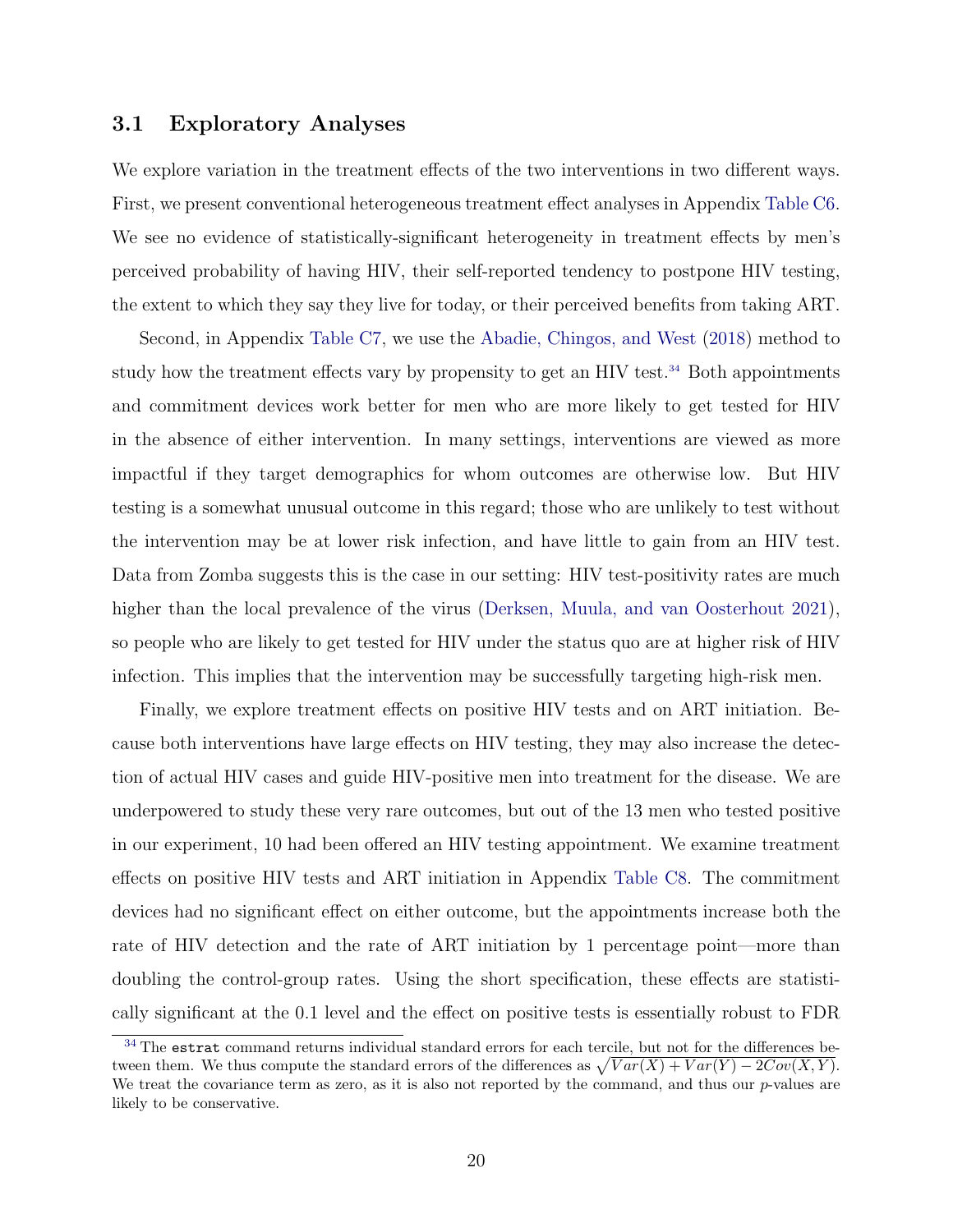correction (the  $q$ -value is 0.104 for ART initiation). However, these results are not significant in the long specification, which has lower statistical power [\(Muralidharan, Romero, and](#page-38-3) Wüthrich 2019). We therefore interpret this as suggestive—but not conclusive—evidence that appointments not only increase HIV testing rates, but also help to locate HIV-positive men and bring them into the treatment pipeline.

#### 3.2 Robustness checks

Our primary robustness check is presented in each of the tables in the paper: all our results are basically unchanged by our choice of controls, or by using no controls at all. Columns 1 and 3 of [Table 2](#page-49-0) through [Table 4](#page-51-0) show results that are nearly identical to our preferred specification in Column 2, with occasional minor changes in the coefficients and  $q$ -values. Our main results from [Table 2](#page-49-0) are also qualitatively similar when we use the "short" specification that omits the interaction term (Appendix [Table C4\)](#page-66-0), but smaller in magnitude because omitting the interaction term biases the coefficients downward [\(Muralidharan, Romero, and](#page-38-3) Wüthrich 2019).

We also show our findings are qualitatively robust to switching all our analyses to the exact approach we pre-specified in our analysis plan. [Appendix D](#page-74-0) shows all the results of the original specifications from our analysis plan, which are primarily focused on the short regression that omits the interaction between the two treatments. All our findings are qualitatively identical, and our inferences are substantively unchanged.

Our inferences are robust to the use of randomization inference instead of  $p$ -values based on Eicker-Huber-White standard errors. Appendix [Table C9](#page-71-0) shows randomization inference p-values for our main results from Columns 1 to 3 of [Table 2.](#page-49-0) Some of the p-values are somewhat larger, and others are slightly smaller, but we continue to reject a zero treatment effect for each intervention separately, and the equality of the two interventions, at the 0.05 level.

We also show that our results are robust to different ways of defining our outcome variable. One alternative definition is to use any voucher redemption, without conditioning on an HIV test. A meaningful proportion of participants visited a clinic to redeem their voucher without getting an HIV test: about 5 percent of the control group, 6 percent of men in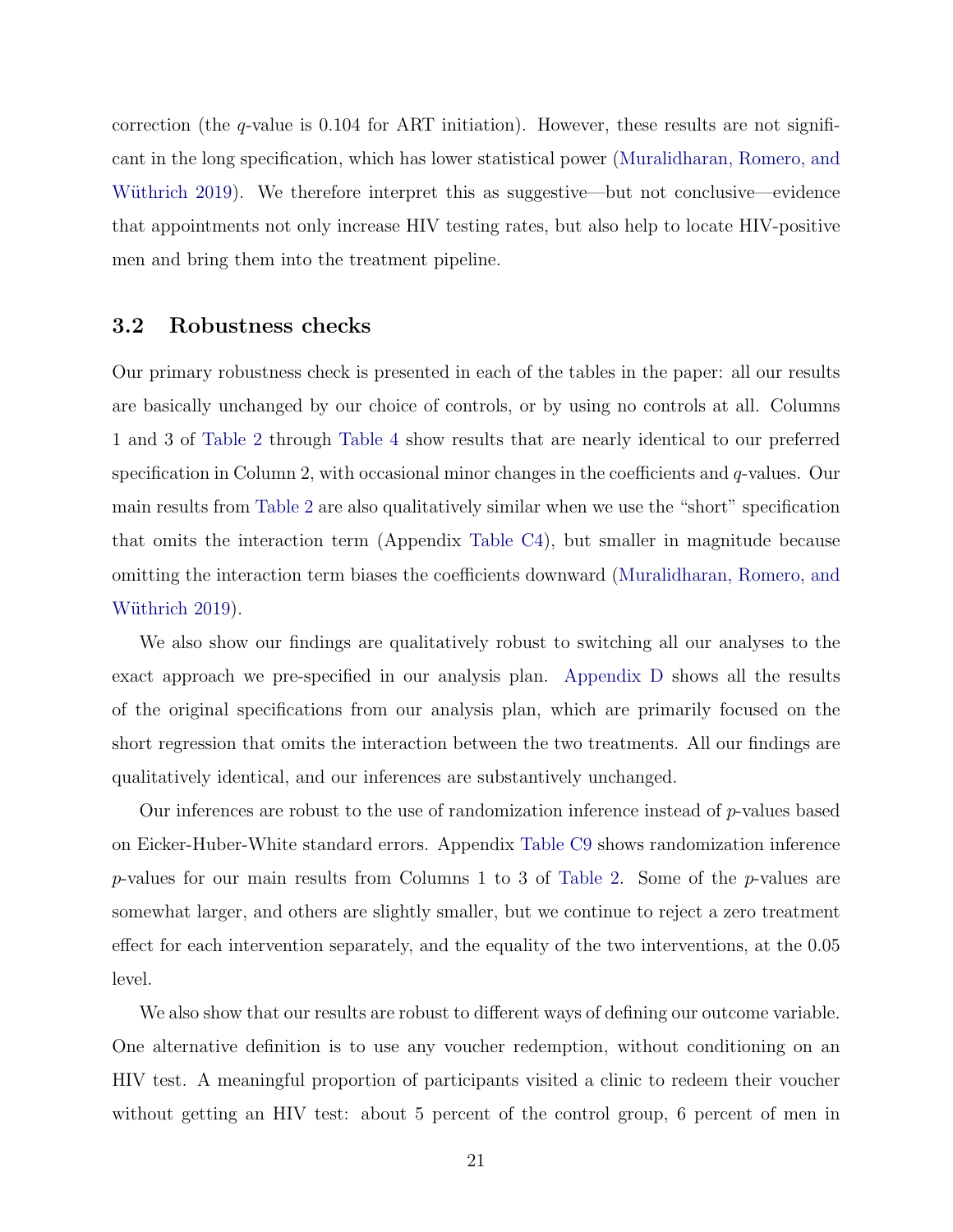the appointments-only arm, 9 percent of men in the commitment devices-only arm, and 9 percent of men in the combined arm. Columns 1 to 3 of [Table C10](#page-72-0) show treatment effects on any voucher redemption. The estimated effect of the appointments treatment is nearly unchanged, while the effect of the commitment device treatment is somewhat larger; we can no longer reject the equality of the two effects in this table. Columns 4 to 6 show that appointments had no effect on voucher redemption alone, with no HIV test, while commitment devices increased it by four percentage points.

It appears that some men, after requesting the commitment device, come to the clinic to redeem the voucher but do not get an HIV test. This suggests another margin of partial sophistication by the men who enrolled in the commitment device. While this subset of men (who comprise eight percent of all the people who enrolled in a commitment device) did not lose their investments, they wasted their time and effort in coming to the clinic but not actually following through with a test, likely due to fear of learning their HIV status.<sup>[35](#page-22-1)</sup>

<span id="page-22-2"></span>A different consideration in defining the outcome variable is the handling of impostors men who come to the clinic in order to collect the voucher payment, but do not appear to be the original participant who was recruited into the study. There are only ten of these individuals in our sample; our main analysis codes them as zeroes for the outcome variable. In Appendix [Table C11](#page-73-0) we code them as ones instead. This leaves the coefficient estimates nearly unchanged, and does not affect any of our inferences based on the q-values.

# <span id="page-22-0"></span>4 Mechanisms

Why are appointments so effective at increasing HIV testing? Visiting a clinic for an HIV test is immediately costly in terms of time, effort and anxiety, while the benefits of treatment accrue over the longer term. This combination of short term costs with long term benefits can lead to self-control problems [\(O'Donoghue and Rabin 1999\)](#page-39-7). Indeed, qualitative data from the baseline survey indicate that self-control problems may be an important barrier

<span id="page-22-1"></span><sup>&</sup>lt;sup>[35](#page-22-2)</sup> It is possible that some of these men did not want an HIV test, but did want to collect the MK500 from their voucher for appearing at the clinic, and used the commitment device to encourage themselves to do so. Another possible non-testing motivation for using the commitment device is as a savings instrument. While the interest rate on these savings is zero, [Brune, Chyn, and Kerwin](#page-33-7) [\(2021\)](#page-33-7) find high demand for a zero-interest deferred-payment savings product elsewhere in Malawi.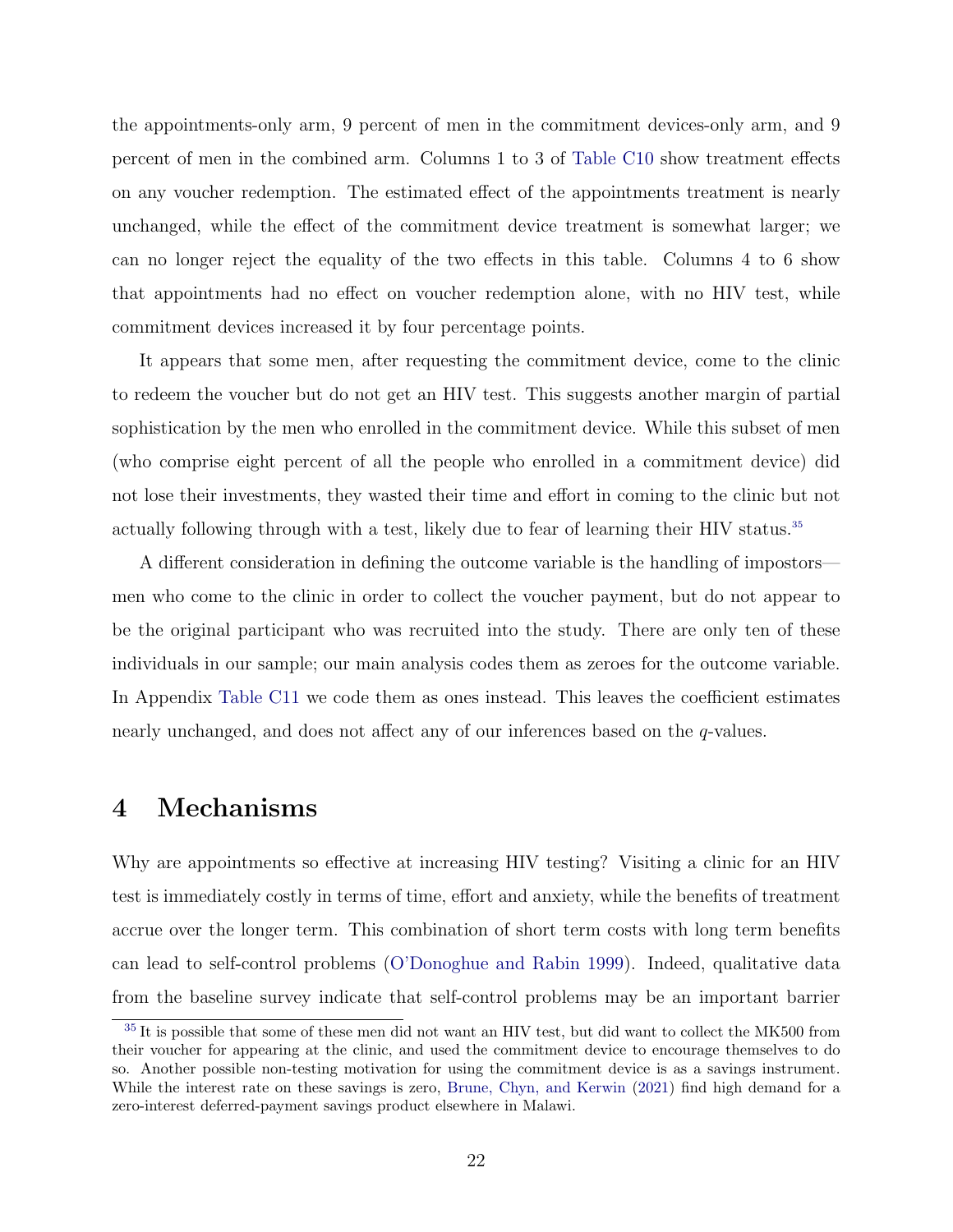to HIV testing. When asked about reasons for avoiding an HIV test, men most commonly answer that testing is not needed, either due to low risk, a recent test, or a lack of symptoms (34 percent of participants). The next most common answer is that the participant says he is too busy, too lazy, or too forgetful to seek a test (33 percent), with 8 percent of participants mentioning laziness specifically.

Appointments can be viewed as a bundle of several behavioral interventions that help overcome self-control problems, each of which has previously been studied in isolation. This section provides evidence that two aspects of appointments play a particularly important role in their success. First, appointments appear to act as social commitment devices providing larger self-control benefits than financial commitment devices, and avoiding their downsides. Second, appointments help overcome limited memory problems, making people less likely to forget to follow through with an HIV test. We also explore several other potential mechanisms, finding only limited evidence for them. However, our findings do not imply that commitment and limited memory are the only channels through which appointments operate.

## <span id="page-23-0"></span>4.1 Appointments as Social Commitment Devices

[Figure 3—](#page-43-0)which is based on Column 2 of [Table 2—](#page-49-0)shows that the combination of appointments and commitment devices has roughly the same effect on HIV testing as the appointments-only treatment (q-value  $= 0.35$ ). In contrast, the marginal effect of the appointments treatment on top of the commitment device treatment is positive—an increase of nine percentage points—and statistically significant at the 0.05 level. This suggests that appointments strongly substitute for commitment devices, but not vice versa. To see this, consider a scenario in which a subset of men get tested if offered only a commitment device, but do not get tested if offered only an appointment. Then, we would expect these men to get tested when offered a commitment device on top of an appointment. The fact that we do not observe an increase in the treatment effect suggests that either such a subset does not exist, or that there is a negative interaction effect—that is, adding a second intervention on top of the first actually decreases demand for HIV testing for some men. While we cannot rule out this sort of negative interaction effect a priori, this possibility seems fairly unlikely. We therefore conclude that, for the subset of men who respond to commitment devices,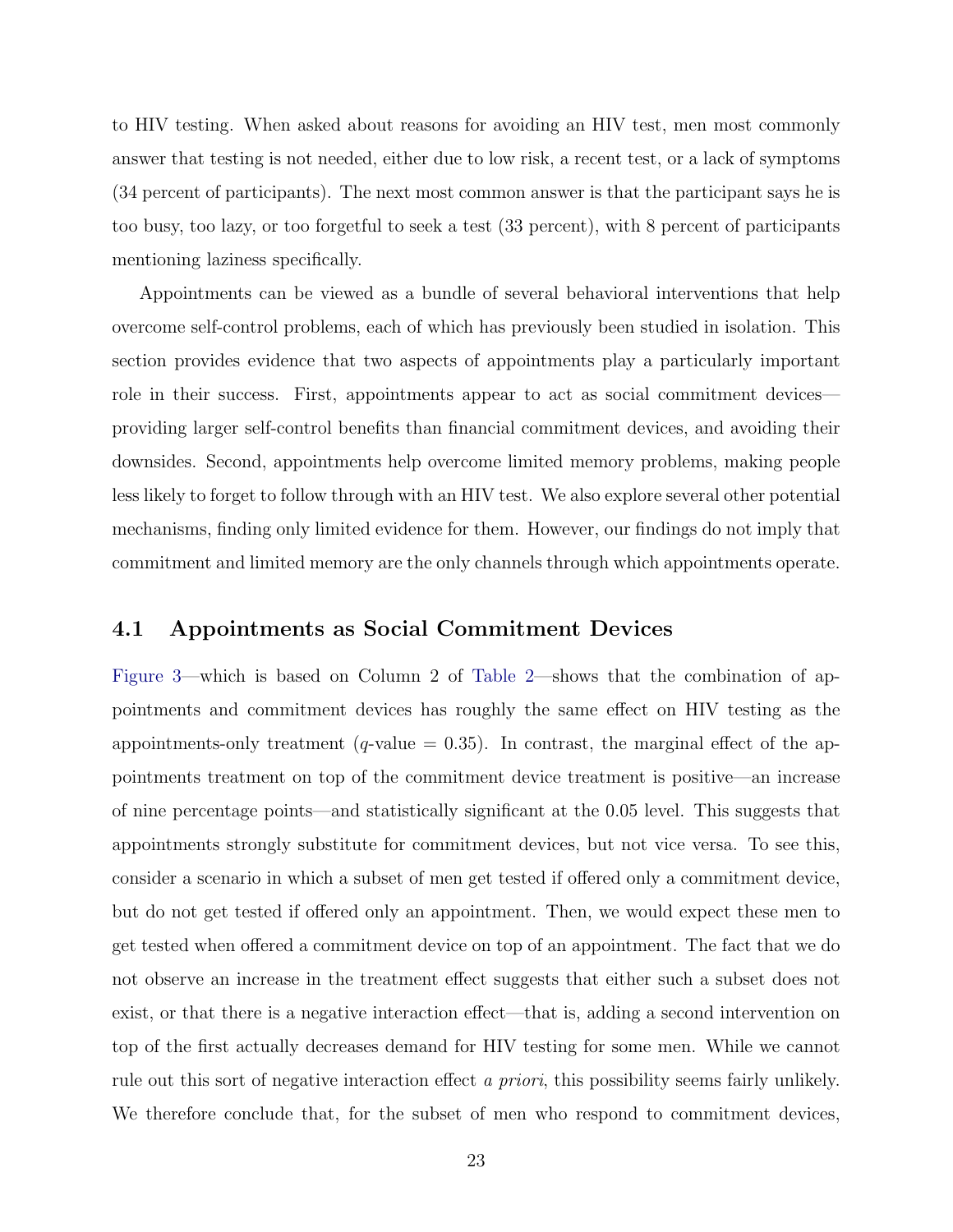appointments are just as effective.

Additional evidence that appointments are powerful substitutes for commitment devices comes from [Figure 4](#page-44-0) (which is based on Column 2 of [Table 4\)](#page-51-0). This figure shows that appointments are more than twice as effective for men who wanted a commitment device (compared to the effect for men who did not), and this difference is significant at the 0.1 level. The effect of the combined treatment (appointments plus commitment devices) on men who wanted a commitment device is around 23 percentage points. This is only slightly larger than the effect of the appointments-only treatment for men who wanted a commitment device, and we cannot reject the null of equal treatment effects. This comparison provides additional evidence that the appointments are very good substitutes for commitment devices: men who wanted a commitment device are almost as well-served by just getting an appointment as they are if a commitment device is layered on top of an appointment—and much better off than if they received only a commitment device.<sup>[36](#page-24-0)</sup>

<span id="page-24-1"></span>How do appointments substitute for financial commitment devices? One strong possibility is that they operate as a kind of "social commitment", imposing costs on the men who fail to show up. Missing an appointment means wasting the time of the HDA who was expecting you for your HIV test. Relatedly, men who miss appointments may expect their absence to be noticed and discussed by clinic staff. Similar social commitments are used as an explicit intervention by [Karlan and Zinman](#page-36-3) [\(2012\)](#page-36-3) to address indebtedness. They also play a role in the traditional design of microcredit products [\(de Aghion and Morduch 2005\)](#page-34-3).

Social pressure or social commitments work because individuals care about how they are perceived and are willing to modify their behavior to signal socially-desirable traits or to comply with social standards. The degree to which an individual's actions will be affected by social pressure can depend on how socially desirable an action is and on how much the individual cares about how they are perceived [\(Bursztyn and Jensen 2017\)](#page-33-8). This has been found to be true for behaviors ranging from vaccination (e.g., Rao, Möbius, and [Rosenblat 2007,](#page-39-8) [Karing 2018\)](#page-36-4) to productivity at work [\(Mas and Moretti 2009\)](#page-37-8) to group

<span id="page-24-0"></span><sup>&</sup>lt;sup>[36](#page-24-1)</sup> Another piece of evidence that appointments substitute for commitment devices is that the demand for the two is positively correlated ( $\rho = 0.2$ ). Of the 308 men in the appointments arms who wanted a commitment device, 76 percent signed up for an appointment; for the 328 men who did not want a commitment device, just 56 percent signed up for an appointment.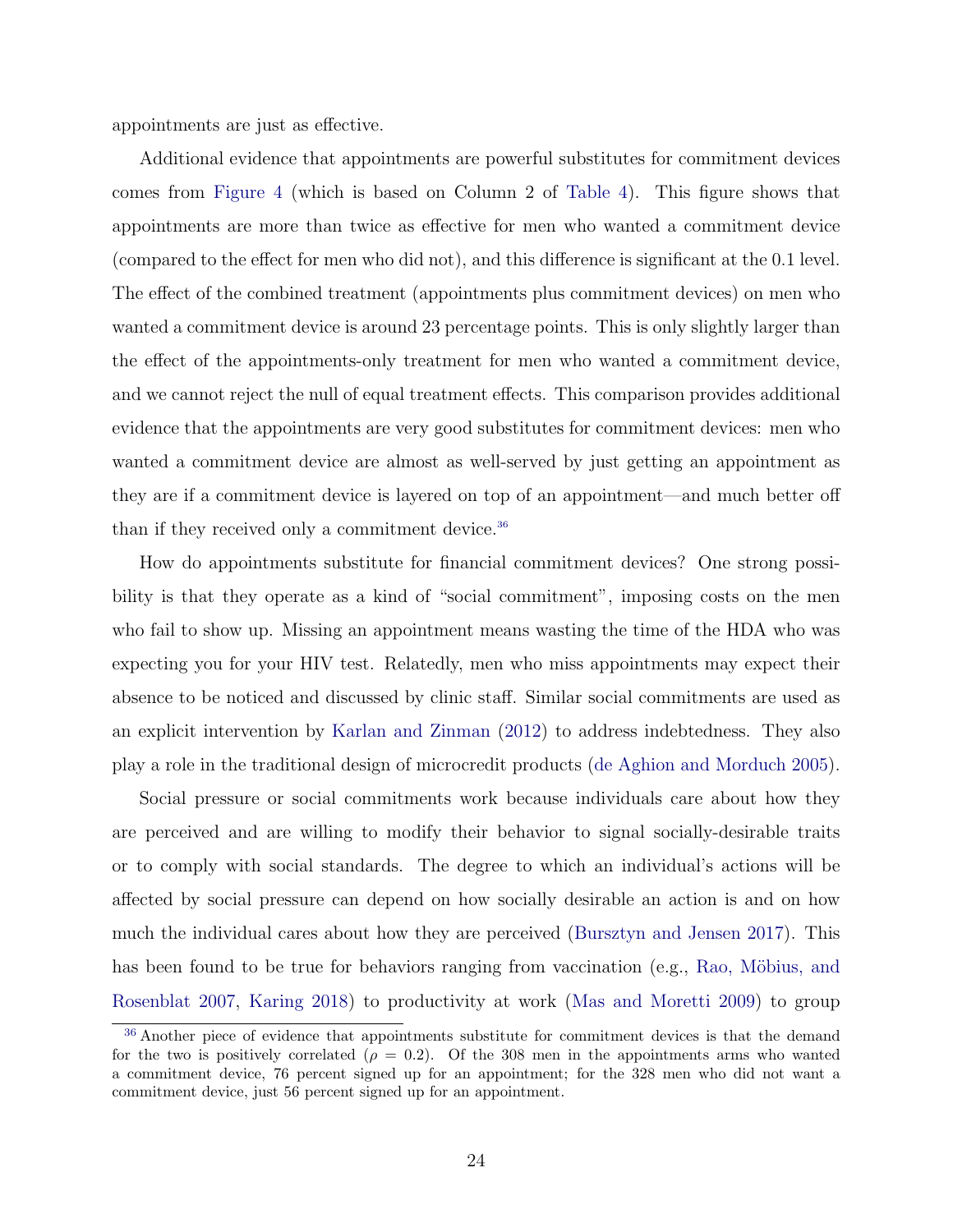savings (e.g., [Kast, Meier, and Pomeranz 2012\)](#page-37-9). Peer effects can be stronger with proximity (e.g., [Godlonton and Thornton 2012\)](#page-35-10), but proximity is not necessary (e.g., [Kincaid 2000\)](#page-37-10). Even weak social ties can exert pressure on behavior. For example, savings deposit collectors work in part because they involve a social interaction in which it may be embarrassing or otherwise costly to disappoint the collector [\(Ashraf et al. 2003\)](#page-32-6). The collector is able to exert social pressure despite being outside of the client's immediate social circle.

The interaction between the HDA and the participant likely exerts a form of social pressure. It may also be viewed as a social invitation or encouragement to visit the clinic. Clinics in Malawi are predominantly female spaces: they primarily target women through a combination of policy, practice and gender norms (Dovel et al.  $2020b$ ). Offering appointments might reassure men that they will be welcomed at the clinic and provided quality care. [Nyondo et al.](#page-39-9)  $(2015b)$  $(2015b)$  find that men are more likely to attend antenatal care visits with their partners if they receive a formal invitation, and appointments may play a similar role. On the other hand, almost half of the men who scheduled appointments got tested on other days, so the value of coming in on the day of the appointment is not sufficiently large to cause everyone to do so.

## <span id="page-25-0"></span>4.2 Appointment Reminders and Limited Memory

While appointments are highly effective for men who want to sign up for commitment devices, they also work quite well for men who do not. These men could simply lack self-control problems, or they could be sophisticated about their self-control issues and believe they would not follow through on a commitment [\(Bryan, Karlan, and Nelson 2010\)](#page-33-0). Either alternative presents a puzzle: why do appointments work for men who do not have self-control issues at all? Why do men who think they would not follow through on a commitment end up getting HIV tests anyway? A similar question is raised by the effects of the appointments treatment on the men who do demand commitment devices. If appointments are simply a type of commitment device, why is their failure rate so much lower? That is, why do they work more than twice as well?

Our data suggests that a second mechanism is at play in the success of appointments as well: appointment reminders help address problems of limited memory. People often forget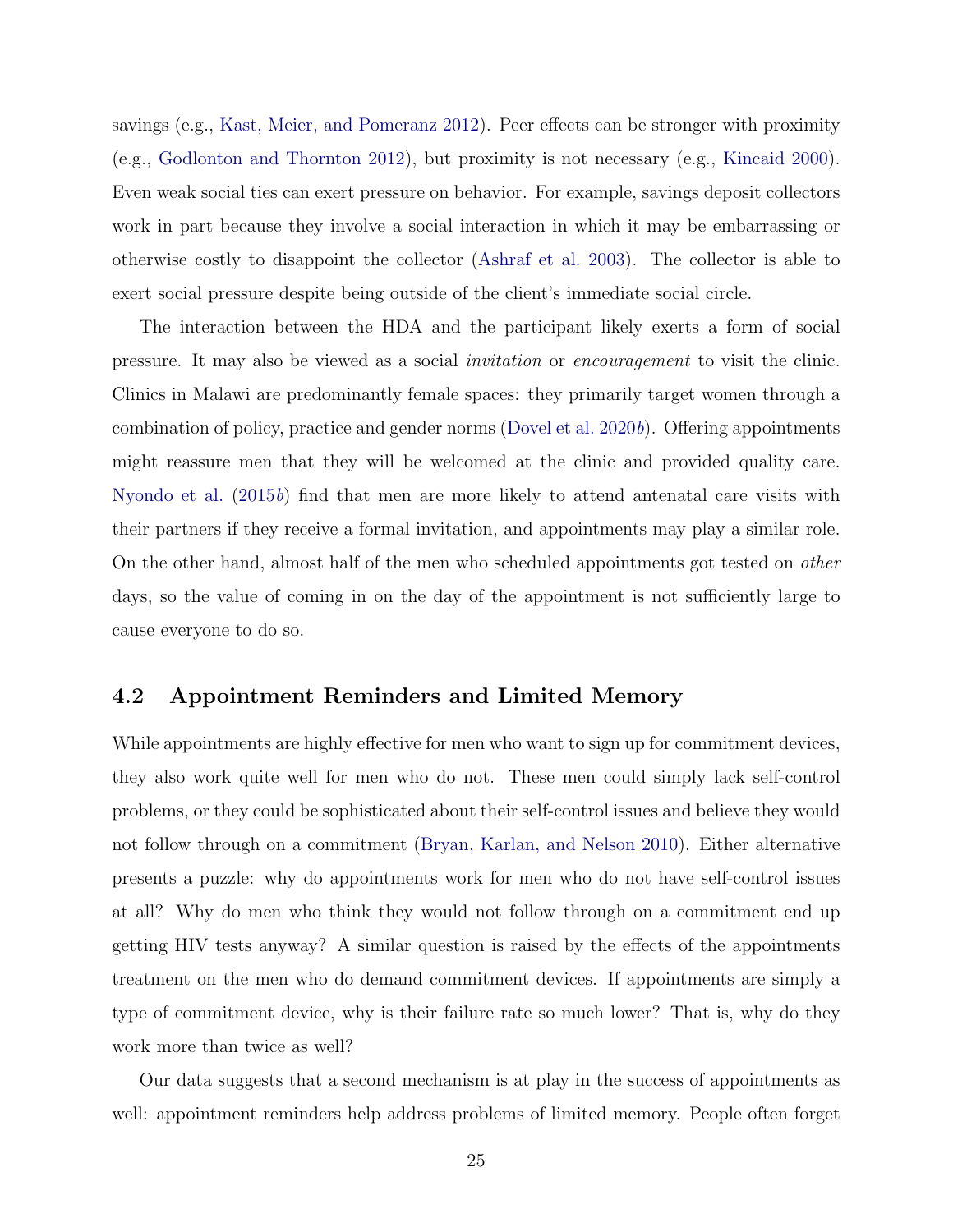<span id="page-26-2"></span>to do things they want to do, and moreover they are overconfident about remembering their plans [\(Ericson 2011\)](#page-34-4). Models of limited memory predict large effects of reminders, particularly for people who are present-biased [\(Ericson 2017\)](#page-34-5).[37](#page-26-0)

To examine this mechanism, we plot histograms of the delay between recruitment and getting an HIV test [\(Figure 5\)](#page-45-0). Relative to both the control group (Panel A) and the commitment device arm (Panel B), men in the appointments arm got tested for HIV substantially later than those in the other two arms, and these differences are significant at the 0.01 level. The hollow red bars in the histograms show that in the non-appointments arms, testing trails off to nearly zero within about 15 days of enrollment into the study. This pattern is consistent with a limited memory mechanism, and suggests that reminders do play a role.

<span id="page-26-3"></span>One alternative explanation for the patterns in [Figure 5](#page-45-0) is simply that men signed up for appointments on later dates, and followed through with them. To address this possibility, [Figure 6](#page-46-0) breaks down the appointments vs. control comparison by whether the men in the appointments arm came in on the day of their appointment or on a different day.[38](#page-26-1) The solid gray bars are substantially shifted to the right relative to the hollow red bars in both panels, indicating that men in the appointments arm got tested later even when they did not come in on the day of their appointment. t-tests show that these differences are statistically significant at the 0.05 level for men who got tested on their appointment date, and at the 0.01 level for men who did not.

The simplest explanation for the fact that men in the appointments arm test later in the study period is that the appointment reminders helped them overcome limited memory problems. The pattern in Panel B of [Figure 6](#page-46-0) implies that a number of men in the appointments arm forgot about their plan to get tested for HIV, and then were reminded

<span id="page-26-0"></span><sup>&</sup>lt;sup>[37](#page-26-2)</sup> [Haushofer](#page-36-5) [\(2015\)](#page-36-5) shows that a model of limited memory can also generate several departures from standard neoclassical utility maximization, including status quo bias and loss aversion.

<span id="page-26-1"></span><sup>&</sup>lt;sup>[38](#page-26-3)</sup> Men were allowed to reschedule their appointments when they received the reminder phone call; in these cases, we use the date of the rescheduled appointment. In order to do this, we drop 64 men from the appointments arm for whom appointment rescheduling information is not available, 22 of whom took an HIV test. No men are dropped from the control group because appointment rescheduling does not apply to them. Overall testing rates are similar for men who kept their original appointment and those who rescheduled their appointments. For men who kept their original appointments, 20 percent got tested on the day of their appointment, 17 percent got tested on another day, and 63 percent did not get tested at all. For those who rescheduled, 18 percent came in on the new (rescheduled) appointment date, 17 percent came in on another date, and 65 percent did not get tested at all.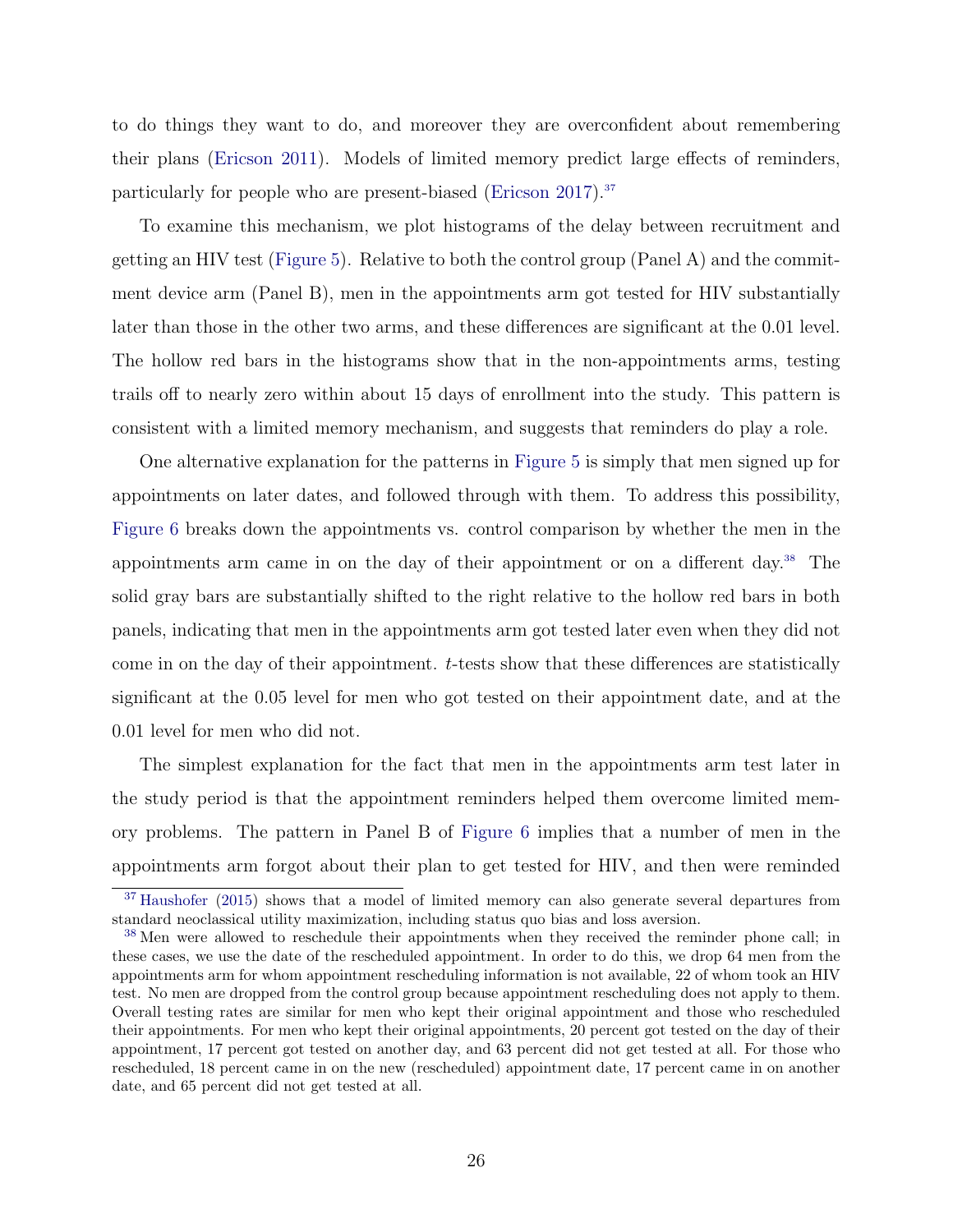<span id="page-27-1"></span>about it by the phone call about their appointment. They then followed through, but not on their appointment date—driven to get an HIV test by the reminder, and not the social cost of a missed appointment.<sup>[39](#page-27-0)</sup> This explanation mirrors the findings of randomized experiments that study the effects of phone call or message reminders directly, and show that that they increase attendance at medical appointments [\(Gurol-Urganci et al. 2013,](#page-36-6) [Altmann and](#page-31-0) [Traxler 2014\)](#page-31-0). In the particular context of HIV testing, [Salvadori et al.](#page-40-2) [\(2020\)](#page-40-2) find that reminders explain one third of the increase in testing caused by an appointment.

However, appointment reminders, on their own, do not appear to fully explain our results. [Figure 7](#page-47-0) shows evidence of a large spike in HIV testing on the exact appointment date: over 50 percent of all men in the two appointments arms who got an HIV test did so on the date of their appointment, and conditional on testing after the reminder, 67 percent visit the clinic exactly two days later, on the appointment date. This spike in testing is inconsistent with a pure reminder effect, which would generate an increase in visits throughout the days or weeks after the reminder. The spike is, however, consistent with a social commitment mechanism, as well as several other mechanisms explored below.

#### 4.3 Other Possible Mechanisms

A different reason that appointments might increase HIV testing, and cause a spike in testing on the appointment date, is that they reduce the expected time cost of getting tested for HIV. This is one reason that appointments are common in developed-country healthcare systems: they solve coordination problems, leading to less wasted time. From the perspective of the men in our study, two related aspects of the appointments could help lower the expected time cost of HIV testing. The first is reduced wait times: people with appointments can reasonably expect to be seen close to the time of the appointment, with little to no delay. The second is the availability of providers (in this case, the HDAs who perform the HIV tests). In many developing countries, healthcare providers are routinely absent from their posts

<span id="page-27-0"></span>[<sup>39</sup>](#page-27-1) An alternative explanation of this pattern is that men who miss their appointments feel rising shame from their missed appointments [\(Butera et al. 2021\)](#page-33-4), inducing them to continue to come in for tests. We cannot completely rule out this potential mechanism, but it would likely lead to increased testing over time in the appointments arm, which we do not observe. It also cannot explain why the men miss their appointments in the first place.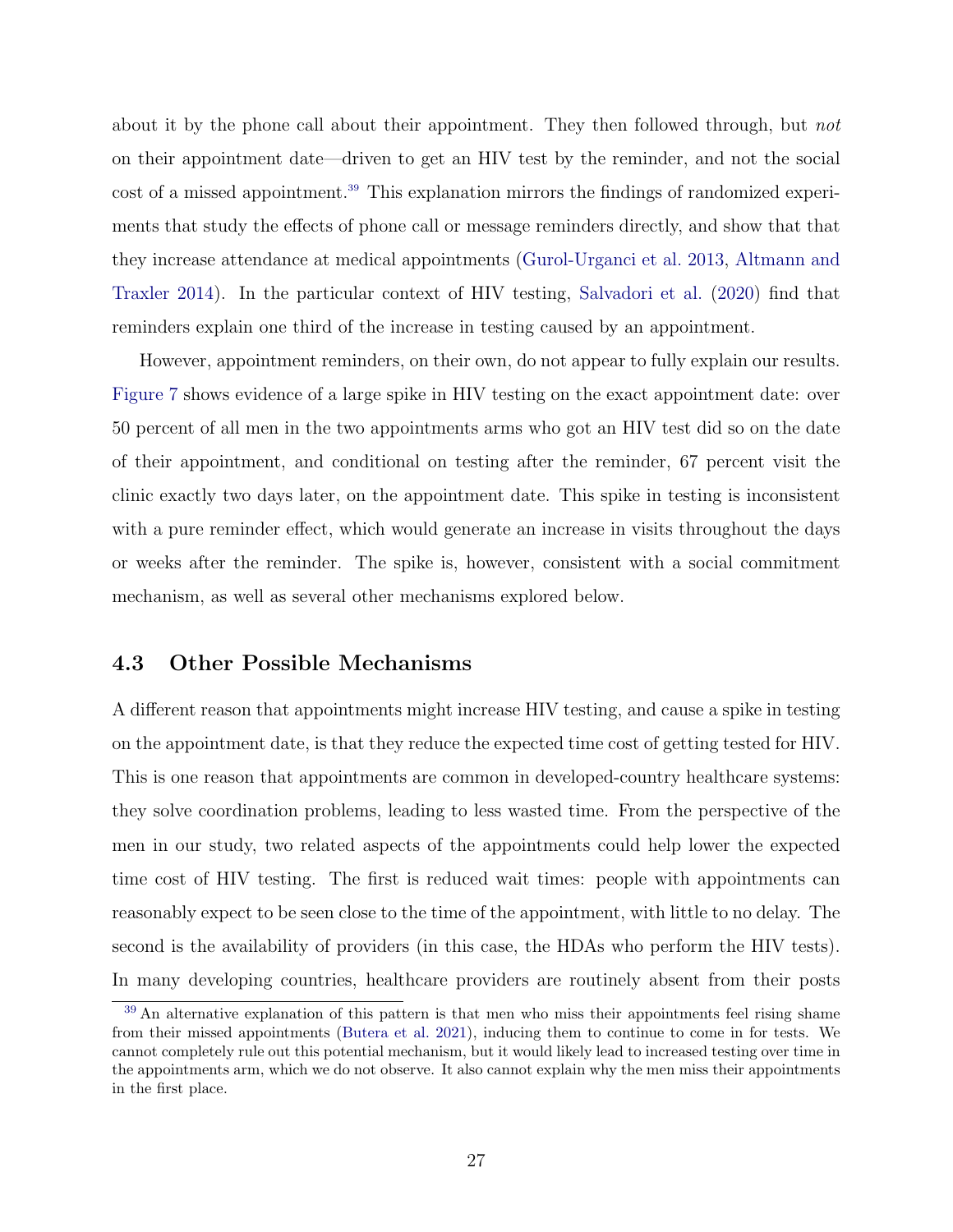<span id="page-28-2"></span>[\(Banerjee and Duflo 2006\)](#page-32-7), so there is a strong likelihood that any trip to a clinic will simply be a waste of time. It is reasonable to expect an appointment to help address this problem, in part due to the social commitment mechanism discussed in [Section 4.1.](#page-23-0) [40](#page-28-0) The existence of appointments might also have made participants think the system was more efficient and competently run in general. This could have long-run benefits, but the immediate effects on HIV testing would likely operate through the provider-availability or wait-time channels.

We can shed further light on these possible mechanisms using qualitative interview data on typical wait times and absenteeism in 2019 for clinics in Malawi (see [Appendix A.3\)](#page-55-0). We find that at the time of the study, there was typically no wait for an HIV test at any of the clinics in Zomba, though at busy times the wait could be as long as 60 minutes. Moreover, provider absence is rare: fewer than two percent of HDAs were absent on a typical day. These patterns are similar to those for Malawi as a whole. Given these facts about the clinics under the status quo, it is highly unlikely that expected wait times and provider availability are major drivers of the effects of appointments. Indeed, in the baseline survey fewer than 0.1 percent of respondents named wait time as a reason they had avoided HIV testing.

<span id="page-28-3"></span>However, several other mechanisms could explain the spike in testing on the appointment date. As discussed above, it could be that participants get tested on their exact appointment date because the HDA is expecting them, and this creates social pressure. An appointment also might make a specific date more salient, in a sense similar to [Bordalo, Gennaioli, and](#page-32-8) [Shleifer](#page-32-8)  $(2013).<sup>41</sup>$  $(2013).<sup>41</sup>$  $(2013).<sup>41</sup>$  $(2013).<sup>41</sup>$  If the appointment date "stands out" in this way, we would expect a spike in attendance on the appointment date, just as we see in [Figure 7.](#page-47-0) One way that raising the salience of a given date could increase testing is by reducing problems of limited memory: rather than having to come in to get an HIV test at some point, men have a specific date in mind, which is easier to remember. This would be the same fundamental mechanism as we discuss in [Section 4.2,](#page-25-0) but with a different empirical implication: it would predict a spike in

<span id="page-28-0"></span><sup>&</sup>lt;sup>[40](#page-28-2)</sup> In actual fact, wait times were equalized across study arms and all clinics were staffed continuously by HDAs employed by our project. This was done to minimize the extent to which men were discouraged from completing a test by queues at the testing sites, and also to avoid overburdening the clinics with patients from our study. However, this information was not revealed to the study participants, in order to ensure that the appointments were realistic simulations of an actual appointment, including expectations about wait times and provider absenteeism.

<span id="page-28-1"></span><sup>&</sup>lt;sup>[41](#page-28-3)</sup> For a broader review of the literature on salience in economics, see [Bordalo, Gennaioli, and Shleifer](#page-32-9) [\(2021\)](#page-32-9).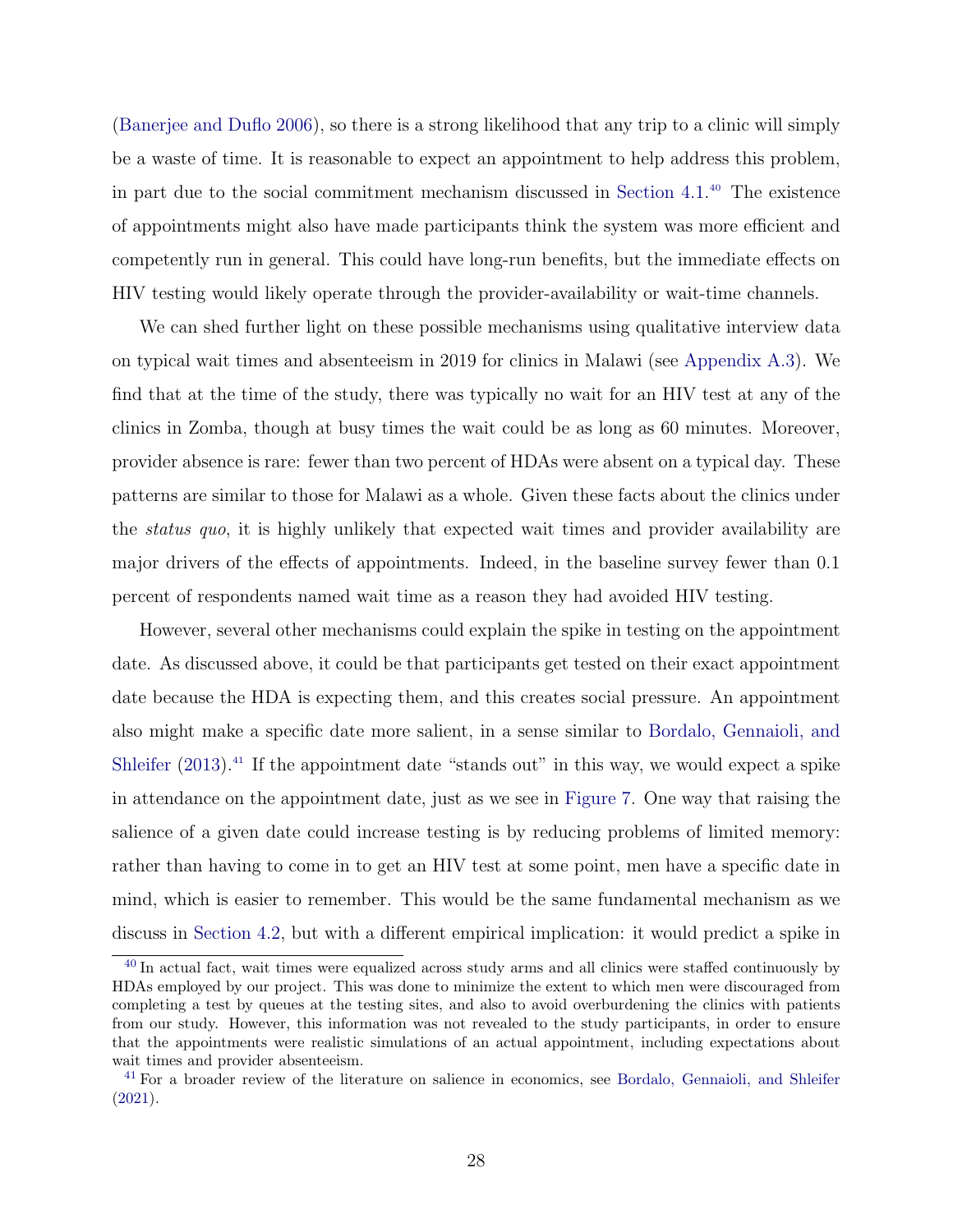testing on the day of the appointment.

Finally, and somewhat related to date salience, appointments could increase testing, and increase testing on the appointment date, by prompting men to make a mental plan to get an HIV test. Prompting people to make a plan is effective at improving follow-through for many behaviors [\(Rogers et al. 2015\)](#page-39-10), but planning prompts alone do not appear to work for HIV testing [\(Macis et al. 2021\)](#page-37-4). This type of mechanism might well play a role in our setting, although the magnitude of the effect we observe is substantially larger than that typically seen for interventions that simply encourage participants to make a plan.

While not a mechanism *per se*, another explanation for our results is that they are driven purely by displacement: men who would have gotten tested in the near future simply move their tests forward in time, and the intervention causes no meaningful increase in the HIV testing rate. This explanation seems unlikely for three reasons. First, the time pattern of testing in the control group shows almost no testing after the first couple of weeks. If testing were simply displaced slightly earlier in time in the appointments arm, we would expect testing to continue in the other arms, rather than stopping. Second, the time window for the study was intentionally vague, with no sharp cutoff. Most men who wanted to get tested more than two months after their recruitment into the study could still do so, and could still redeem their voucher, so we would pick up some fraction of any later HIV tests rather than missing them. Third, the annual rate of HIV testing is fairly low in Zomba. [Derksen,](#page-34-2) [Muula, and van Oosterhout](#page-34-2) [\(2021\)](#page-34-2) find that on average just 5 percent of the population per year voluntarily seek out an HIV test; 26 percent of our appointments arm got an HIV test in less than three months.

# 5 Conclusion

We show that appointments increase HIV testing more effectively than financial commitment devices. Using a randomized controlled trial in Malawi, we find that offering men appointments for HIV testing more than doubles testing rates. There is also high demand for financial commitment devices, and these traditional commitment devices significantly increase HIV testing rates. However, appointments dominate financial commitment devices,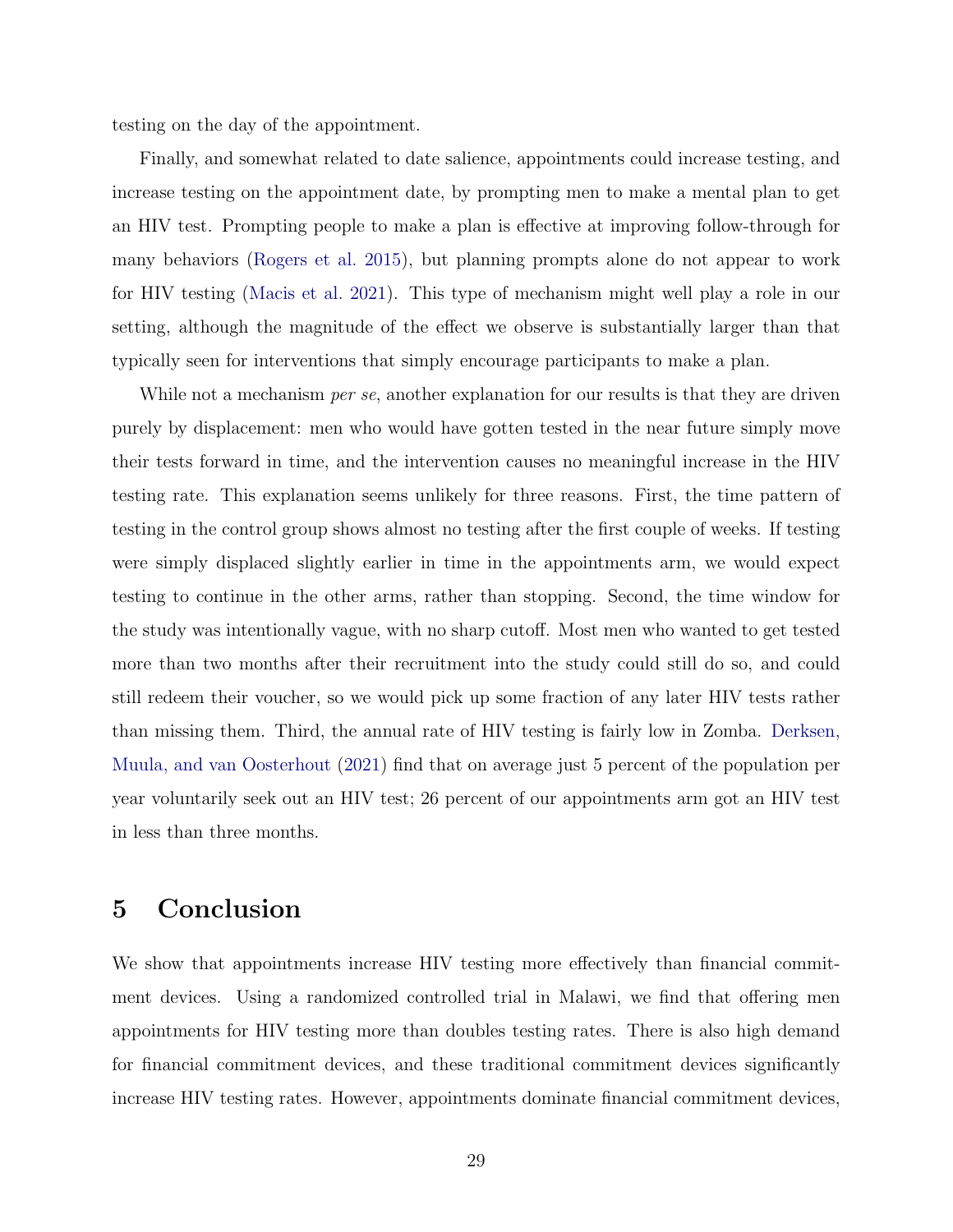in terms of demand, treatment effects, and cost effectiveness.

Appointments also avoid an important downside of commitment devices, which is that they can be welfare-diminishing due to failed commitments [\(John 2020;](#page-36-1) [Bai et al. 2020\)](#page-32-0). None of the men in our study lost money due to missed appointments because no money was at stake.

Our results suggest that appointments work by acting as social commitment devices, creating social pressure to follow through with HIV tests. Appointments are superior substitutes for commitment devices, and have far stronger treatment effects for men who express ex ante demand for commitment. They also address limited memory problems by providing men with reminders to come to their appointments: testing quickly trails off to zero in the control group, but continues in the appointments arm—even for men who do not actually come in on their appointment date.

While we find that these two mechanisms are important, appointments should be viewed as a coherent bundle of interventions. These interventions, many of which have been shown effective on their own, address different and overlapping behavioral biases simultaneously. The large effects we observe suggest that the whole may be greater than the sum of the parts.

Health appointments are a natural and inexpensive policy tool, and are more feasible and straightforward to implement than a traditional commitment device. Appointments are attractive to health providers and policymakers because they allocate time and resources efficiently. Even in poor countries, mobile phone ownership is becoming increasingly common, so it is easy to schedule appointments and issue reminders. Using a commitment device for healthcare requires collecting money, or providing and withholding incentives at scale. Adding financial transactions to a healthcare system is likely to introduce managerial and logistical challenges, with no added benefit relative to simply using appointments.

Seeking an HIV test is an important yet fraught decision. The stakes are high, and access to treatment is lifesaving. The fact that offering a simple appointment can impact such an important decision is a promising sign that appointments may be effective more broadly, in healthcare settings and beyond. Studying the role of appointments in other contexts and for other demographics is an important direction for future research.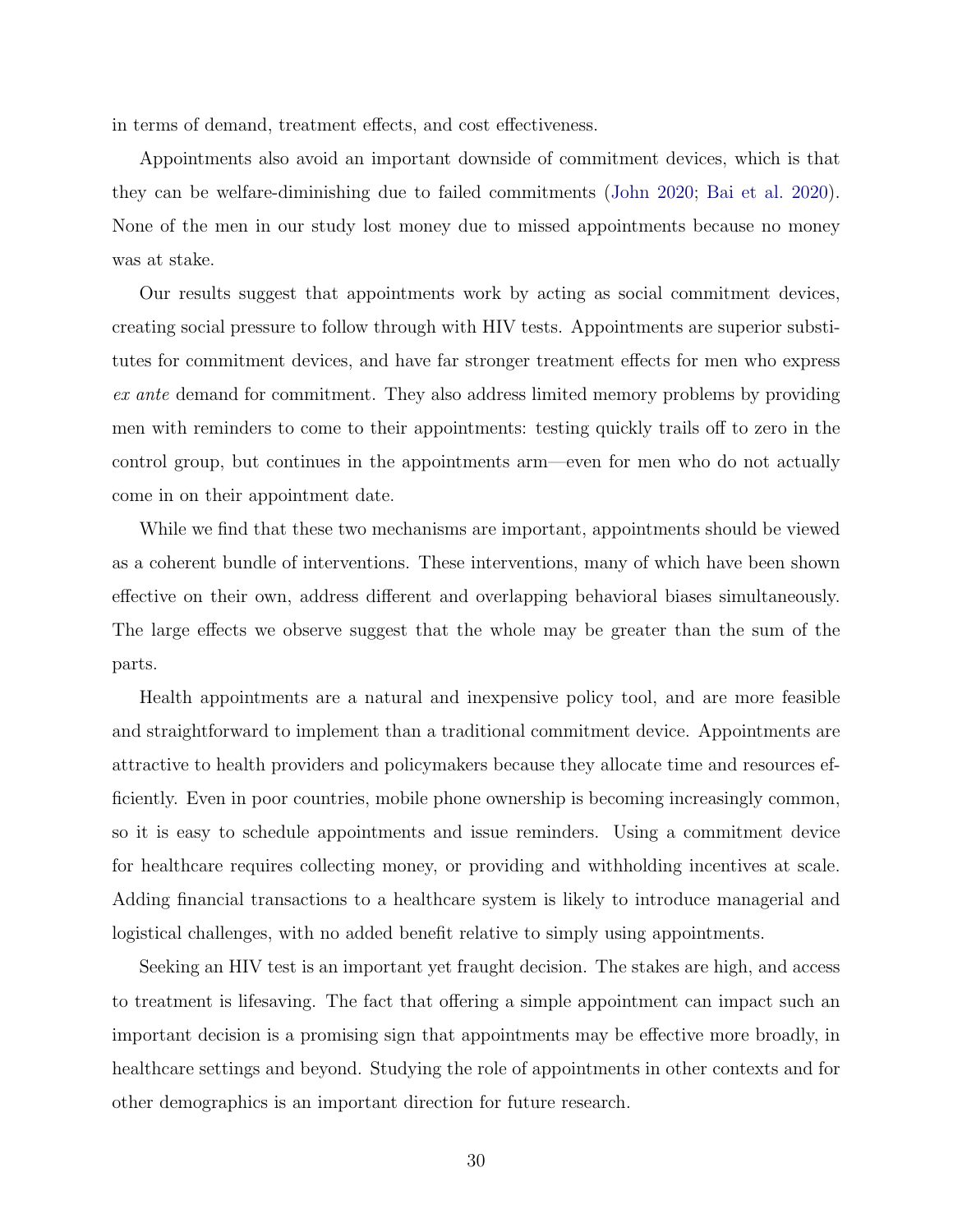The use of appointments in developed countries—and their near absence in the developing world—may help explain the severe underutilization of healthcare in developing countries. Developing countries should seek to integrate appointments into their healthcare systems, and offer appointments for future visits to people who come in for care.

# References

- <span id="page-31-3"></span>Abadie, Alberto, Matthew M Chingos, and Martin R West. 2018. "Endogenous Stratification in Randomized Experiments." Review of Economics and Statistics, 100(4): 567–580.
- <span id="page-31-5"></span>Abadie, Alberto, Susan Athey, Guido W. Imbens, and Jeffrey M. Wooldridge. 2020. "Sampling-Based versus Design-Based Uncertainty in Regression Analysis." *Econo*metrica, 88(1): 265–296.
- <span id="page-31-4"></span>Abadie, Alberto, Susan Athey, Guido W Imbens, and Jeffrey Wooldridge. 2017. "When Should You Adjust Standard Errors for Clustering?" NBER Working Paper 24003.
- <span id="page-31-2"></span>Ahrens, Achim, Christian B. Hansen, and Mark E. Schaffer. 2019. "PDSLASSO: Stata Module for Post-Selection and Post-Regularization OLS or IV Estimation and Inference." Statistical Software Components, Boston College Department of Economics.
- Alan, Sule, and Seda Ertac. 2015. "Patience, Self-Control and the Demand for Commitment: Evidence from a Large-Scale Field Experiment." Journal of Economic Behavior  $\mathcal{C}$ Organization, 115: 111–122.
- <span id="page-31-0"></span>Altmann, Steffen, and Christian Traxler. 2014. "Nudges at the Dentist." *European* Economic Review, 72: 19–38.
- <span id="page-31-6"></span>Anderson, Michael L. 2008. "Multiple Inference and Gender Differences in the Effects of Early Intervention: A Reevaluation of the Abecedarian, Perry Preschool, and Early Training Projects." Journal of the American Statistical Association, 103(484): 1481–1495.
- <span id="page-31-1"></span>Angelucci, Manuela, and Daniel Bennett. 2021. "Adverse Selection in the Marriage Market: HIV Testing and Marriage in Rural Malawi." The Review of Economic Studies, 88(5): 2119–2148.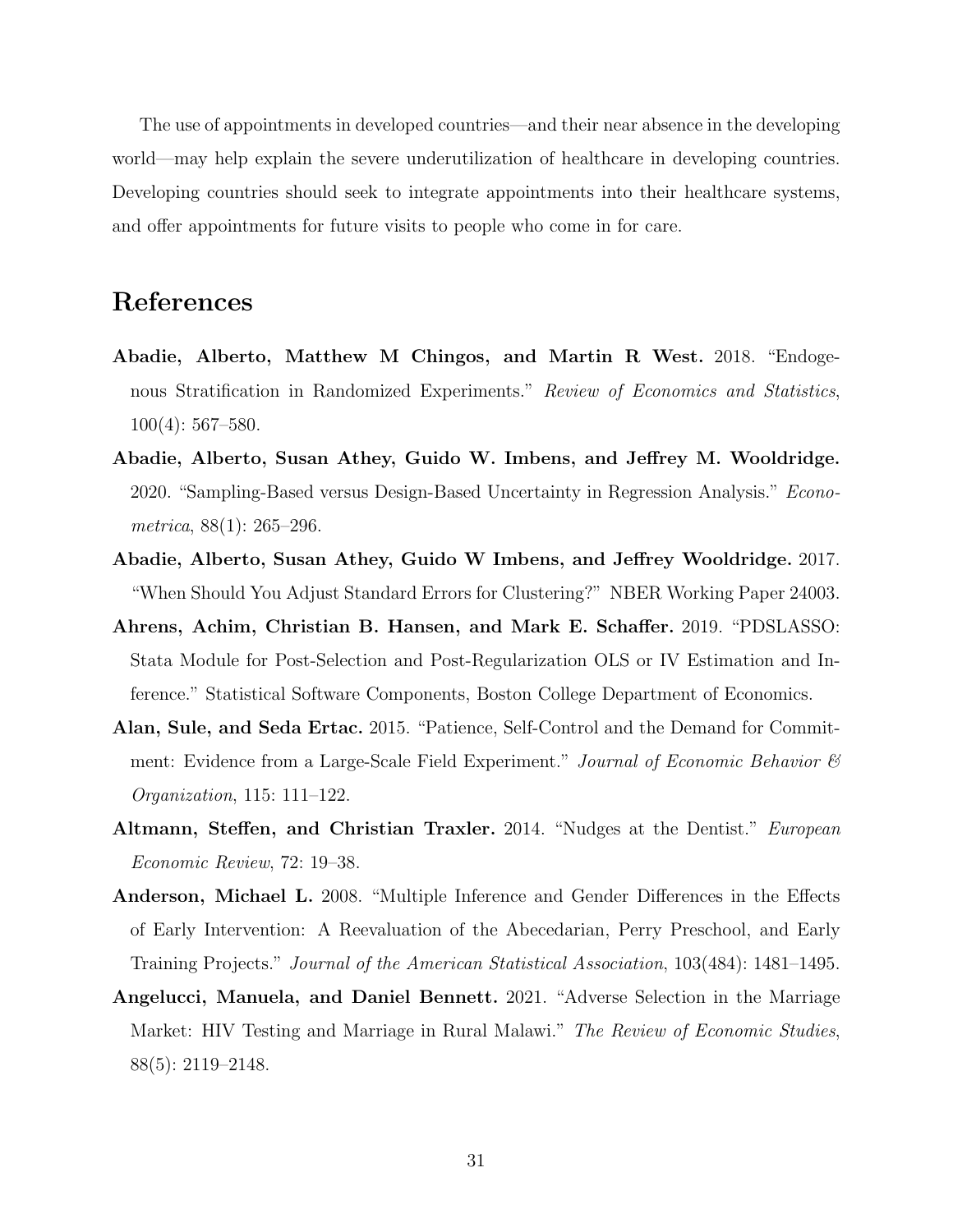- <span id="page-32-5"></span>Angotti, Nicole, Kim Yi Dionne, and Lauren Gaydosh. 2011. "An Offer You Can't Refuse? Provider-Initiated HIV Testing in Antenatal Clinics in Rural Malawi." Health Policy and Planning, 26(4): 307–315.
- <span id="page-32-1"></span>Ashraf, Nava, Dean Karlan, and Wesley Yin. 2006. "Tying Odysseus to the Mast: Evidence from a Commitment Savings Product in the Philippines." *Quarterly Journal of* Economics, 121(2): 635–672.
- <span id="page-32-6"></span>Ashraf, Nava, Nathalie Gons, Dean S Karlan, and Wesley Yin. 2003. "A Review of Commitment Savings Products in Developing Countries." ERD Working Paper.
- <span id="page-32-0"></span>Bai, Liang, Benjamin Handel, Edward Miguel, and Gautam Rao. 2020. "Self-Control and Demand for Preventive Health: Evidence from Hypertension in India." The Review of Economics and Statistics, forthcoming.
- <span id="page-32-7"></span>Banerjee, Abhijit, and Esther Duflo. 2006. "Addressing Absence." Journal of Economic Perspectives, 20(1): 117–132.
- <span id="page-32-4"></span>Banerjee, Abhijit, Arun G. Chandrasekhar, Suresh Dalpath, Esther Duflo, John Floretta, Matthew O. Jackson, Harini Kannan, Francine N. Loza, Anirudh Sankar, Anna Schrimpf, and Maheshwor Shrestha. 2021. "Selecting the Most Effective Nudge: Evidence from a Large-Scale Experiment on Immunization." NBER Working Paper 28726.
- <span id="page-32-3"></span>Banerjee, Abhijit, Eliana La Ferrara, and Victor H Orozco-Olvera. 2019. "The Entertaining Way to Behavioral Change: Fighting HIV with MTV." NBER Working Paper 26096.
- <span id="page-32-2"></span>Benjamini, Yoav, Abba M Krieger, and Daniel Yekutieli. 2006. "Adaptive Linear Step-up Procedures That Control the False Discovery Rate." Biometrika, 93(3): 491–507.
- Bhattacharya, Jay, Alan M Garber, and Jeremy D Goldhaber-Fiebert. 2015. "Nudges in Exercise Commitment Contracts: A Randomized Trial." NBER Working Paper 21406.
- <span id="page-32-8"></span>Bordalo, Pedro, Nicola Gennaioli, and Andrei Shleifer. 2013. "Salience and Consumer Choice." Journal of Political Economy, 121(5): 803–843.
- <span id="page-32-9"></span>Bordalo, Pedro, Nicola Gennaioli, and Andrei Shleifer. 2021. "Salience." NBER Working Paper 29274.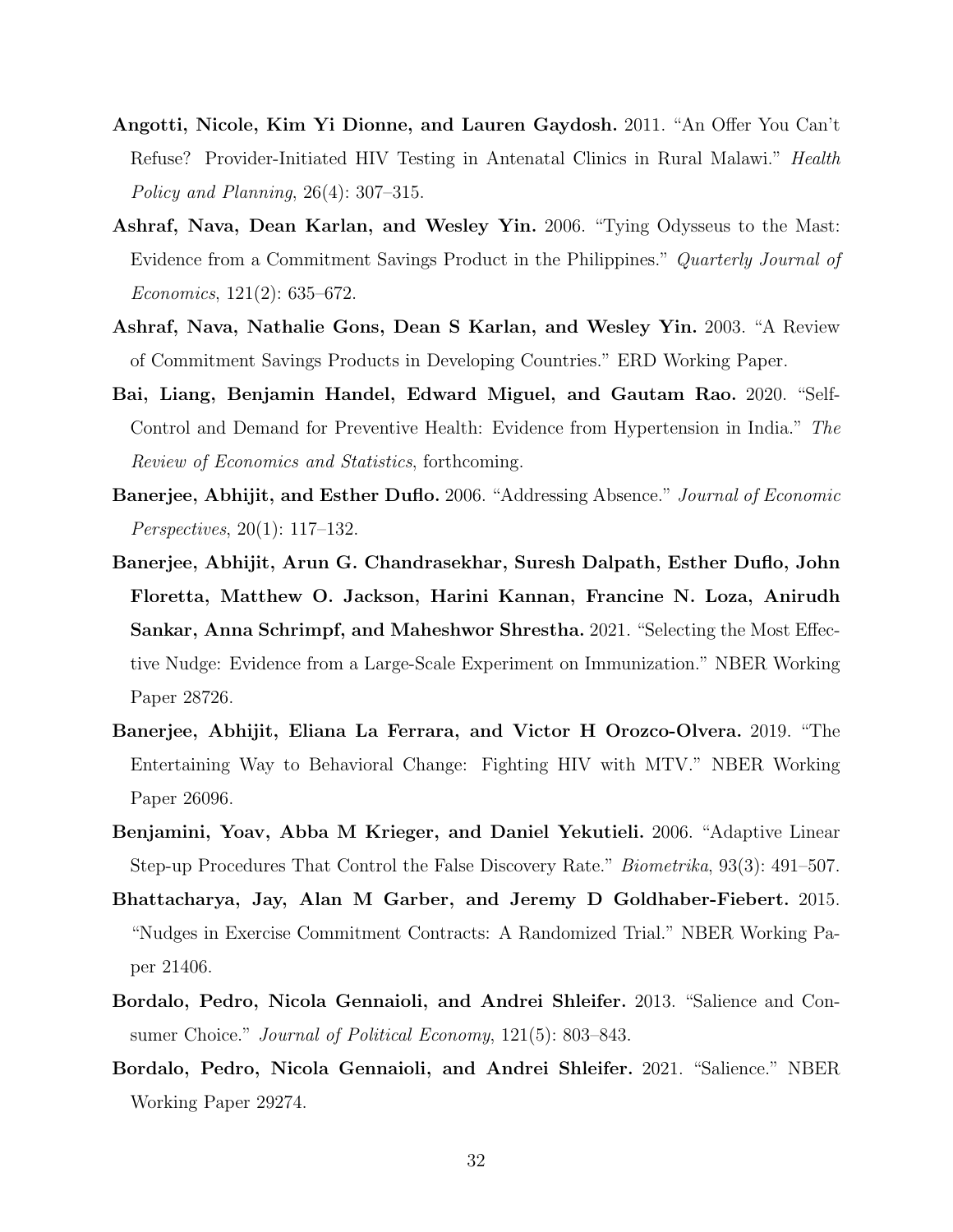- <span id="page-33-7"></span>Brune, Lasse, Eric Chyn, and Jason Kerwin. 2021. "Pay Me Later: Savings Constraints and the Demand for Deferred Payments." American Economic Review, forthcoming.
- <span id="page-33-0"></span>Bryan, Gharad, Dean Karlan, and Scott Nelson. 2010. "Commitment Devices." Annual Review of Economics, 2(1): 671–698.
- <span id="page-33-1"></span>Buehren, Niklas, Markus Goldstein, Leora Klapper, Tricia Koroknay-Palicz, and Simone Schaner. 2020. "The Limits of Commitment: Who Benefits from Illiquid Savings Products?" Working Paper.
- <span id="page-33-6"></span>Burbidge, John B., Lonnie Magee, and A. Leslie Robb. 1988. "Alternative Transformations to Handle Extreme Values of the Dependent Variable." Journal of the American Statistical Association, 83(401): 123–127.
- <span id="page-33-8"></span>Bursztyn, Leonardo, and Robert Jensen. 2017. "Social Image and Economic Behavior in the Field: Identifying, Understanding, and Shaping Social Pressure." Annual Review of Economics, 9(1): 131–153.
- <span id="page-33-4"></span>Butera, Luigi, Robert Metcalfe, William Morrison, and Dmitry Taubinsky. 2021. "Measuring the Welfare Effects of Shame and Pride." NBER Working Paper 25637.
- <span id="page-33-3"></span>Chapman, Gretchen B, Meng Li, Howard Leventhal, and Elaine A Leventhal. 2016. "Default Clinic Appointments Promote Influenza Vaccination Uptake without a Displacement Effect." *Behavioral Science & Policy*, 2(2): 40–50.
- <span id="page-33-5"></span>Chernozhukov, Victor, Denis Chetverikov, Mert Demirer, Esther Duflo, Christian Hansen, and Whitney Newey. 2017. "Double/Debiased/Neyman Machine Learning of Treatment Effects." American Economic Review, 107(5): 261–265.
- <span id="page-33-2"></span>Cohen, Myron S., Ying Q. Chen, Marybeth McCauley, Theresa Gamble, Mina C. Hosseinipour, Nagalingeswaran Kumarasamy, James G. Hakim, Johnstone Kumwenda, Beatriz Grinsztejn, Jose H.S. Pilotto, Sheela V. Godbole, Sanjay Mehendale, Suwat Chariyalertsak, Breno R. Santos, Kenneth H. Mayer, Irving F. Hoffman, Susan H. Eshleman, Estelle Piwowar-Manning, Lei Wang, Joseph Makhema, Lisa A. Mills, Guy de Bruyn, Ian Sanne, Joseph Eron, Joel Gallant, Diane Havlir, Susan Swindells, Heather Ribaudo, Vanessa Elharrar, David Burns, Taha E. Taha, Karin Nielsen-Saines, David Celentano,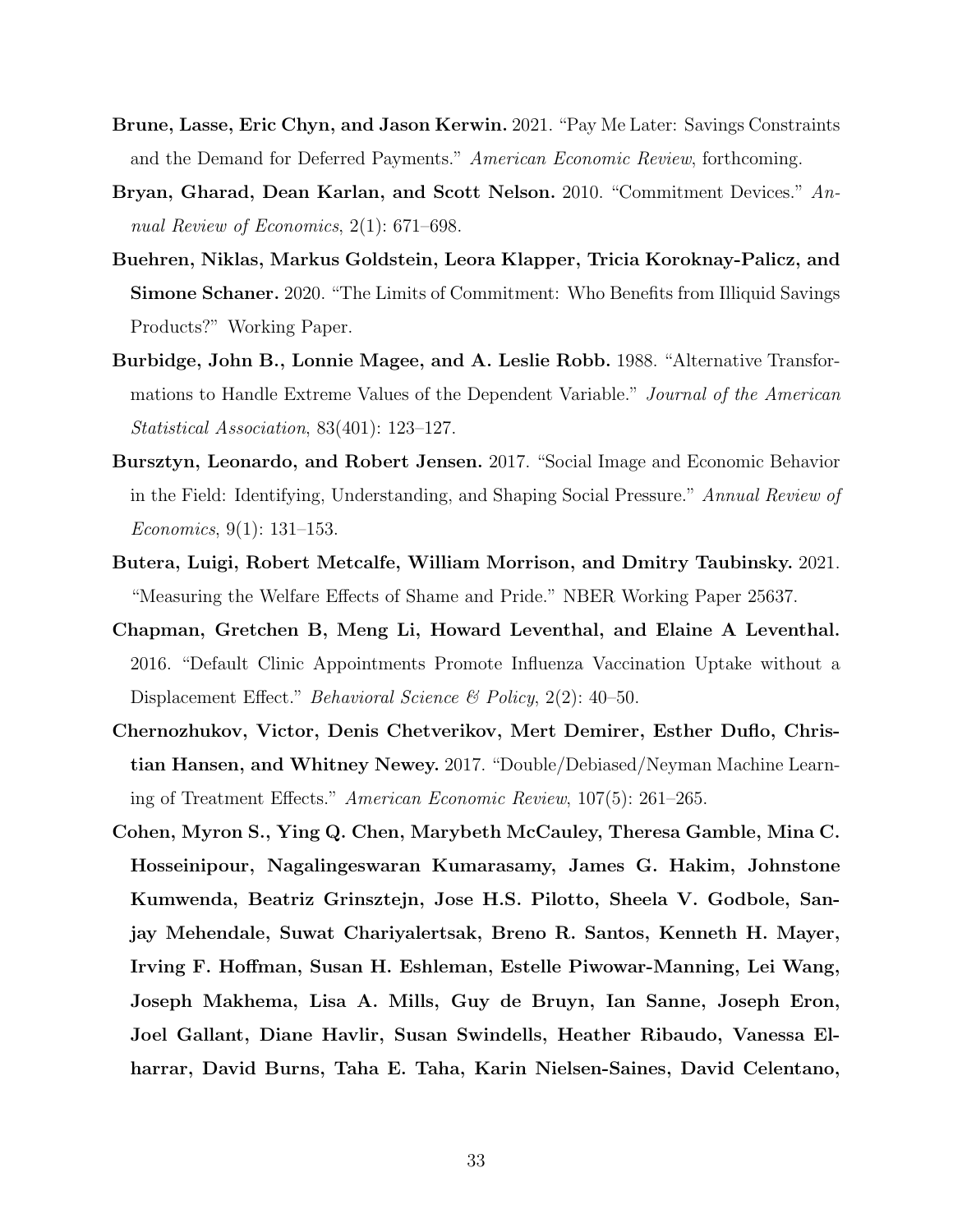Max Essex, and Thomas R. Fleming. 2011. "Prevention of HIV-1 Infection with Early Antiretroviral Therapy." New England Journal of Medicine, 365(6): 493–505.

- <span id="page-34-3"></span>de Aghion, Beatriz Armendariz, and Jonathan Morduch. 2005. The Economics of Microfinance. Cambridge, MA:MIT Press.
- <span id="page-34-0"></span>DellaVigna, Stefano, and Ulrike Malmendier. 2006. "Paying Not to Go to the Gym." american economic Review, 96(3): 694–719.
- <span id="page-34-2"></span>Derksen, Laura, Adamson Muula, and Joep van Oosterhout. 2021. "Love in the Time of HIV: How Beliefs about Externalities Impact Health Behavior." Working Paper.
- <span id="page-34-8"></span>Derksen, Laura C., Jason T. Kerwin, Natalia Ordaz Reynoso, and Olivier Sterck. 2019. "Soft and Hard Commitment Devices to Increase HIV Testing." AEA RCT Registry. November 22. <https://doi.org/10.1257/rct.4295-2.2>.
- <span id="page-34-6"></span>DHS. 2016. Malawi Demographic and Health Survey 2015–2016. National Statistical Office (NSO) and ICF Macro: Zomba, Malawi, and Rockville, MD.
- <span id="page-34-7"></span>Dovel, Kathryn, Kelvin Balakasi, Sundeep Gupta, Misheck Mphande, Isabella Robson, Pericles Kalande, Eric Lungu, Alemeyehu Amberbir, Joep J. van Oosterhout, Shaukat Khan, Naoko Doi, and Brooke E. Nichols. 2020a. "Missing Men or Missed Opportunity? Men's Frequent Use of Health Services in Malawi."
- <span id="page-34-1"></span>Dovel, Kathryn, Sara Yeatman, Susan Watkins, and Michelle Poulin. 2015. "Men's Heightened Risk of AIDS-Related Death: The Legacy of Gendered HIV Testing and Treatment Strategies." AIDS, 29(10): 1123–1125.
- <span id="page-34-9"></span>Dovel, Kathryn, Shari L Dworkin, Morna Cornell, Thomas J. Coates, and Sara Yeatman. 2020b. "Gendered Health Institutions: Examining the Organization of Health Services and Men's Use of HIV Testing in Malawi." Journal of the International AIDS Society, 23(Suppl 2).
- <span id="page-34-5"></span>Ericson, Keith Marzilli. 2017. "On the Interaction of Memory and Procrastination: Implications for Reminders, Deadlines, and Empirical Estimation." Journal of the European Economic Association, 15(3): 692–719.
- <span id="page-34-4"></span>Ericson, Keith M. Marzilli. 2011. "Forgetting We Forget: Overconfidence and Memory." Journal of the European Economic Association, 9(1): 43–60.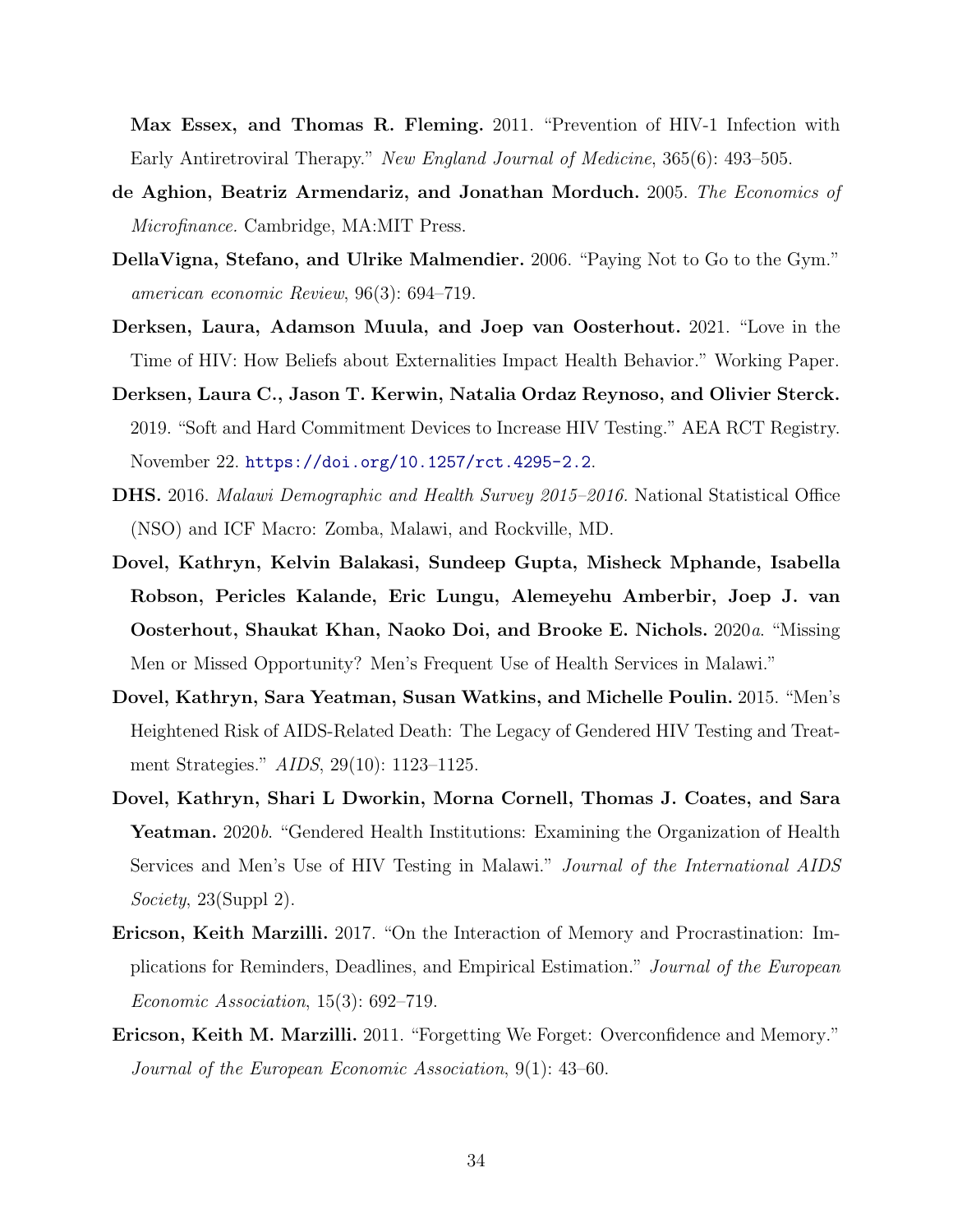- <span id="page-35-9"></span>Ferwerda, Jeremy. 2014. "ESTRAT: Stata module to perform Endogenous Stratification for Randomized Experiments." Statistical Software Components, Boston College Department of Economics.
- <span id="page-35-8"></span>Fitzpatrick, Anne, Sabrin Beg, Laura Derksen, Anne Karing, Jason Kerwin, Adrienne M. Lucas, Natalia Ordaz Reynoso, and Munir Squires. 2021. "Health Knowledge and Non-Pharmaceutical Interventions During the Covid-19 Pandemic in Africa." Journal of Economic Behavior & Organization, 190: 33–53.
- <span id="page-35-6"></span>Friedman, Willa, and Nicholas Wilson. 2021. "Can Nudging Overcome Procrastinating on Preventive Health Investments?" Economics & Human Biology, 101040.
- <span id="page-35-5"></span>Gabaix, Xavier. 2019. "Chapter 4 - Behavioral inattention." In Handbook of Behavioral Economics: Applications and Foundations 1. Vol. 2 of Handbook of Behavioral Economics - Foundations and Applications 2, , ed. B. Douglas Bernheim, Stefano DellaVigna and David Laibson, 261–343. North-Holland.
- <span id="page-35-1"></span>Giné, Xavier, Dean Karlan, and Jonathan Zinman. 2010. "Put Your Money Where Your Butt Is: A Commitment Contract for Smoking Cessation." American Economic Journal: Applied Economics, 2(4): 213–235.
- <span id="page-35-7"></span>Glasziou, Paul, Sharon Straus, Shannon Brownlee, Lyndal Trevena, Leonila Dans, Gordon Guyatt, Adam G. Elshaug, Robert Janett, and Vikas Saini. 2017. "Evidence for Underuse of Effective Medical Services Around the World." The Lancet, 390(10090): 169–177.
- <span id="page-35-2"></span>Gneezy, Uri, and Aldo Rustichini. 2000. "A Fine Is a Price." The Journal of Legal Studies, 29(1): 1–17.
- <span id="page-35-10"></span>Godlonton, Susan, and Rebecca Thornton. 2012. "Peer Effects in Learning HIV Results." Journal of Development Economics, 97(1): 118–129.
- <span id="page-35-4"></span>Goodman, Lucas, Anita Mukherjee, and Shanthi Ramnath. 2021. "Abandoned Retirement Savings." Working Paper.
- <span id="page-35-3"></span>Gottlieb, Daniel, and Kent Smetters. 2021. "Lapse-Based Insurance." American Economic Review, forthcoming.
- <span id="page-35-0"></span>Gul, Faruk, and Wolfgang Pesendorfer. 2001. "Temptation and Self-Control." Econometrica, 69(6): 1403–1435.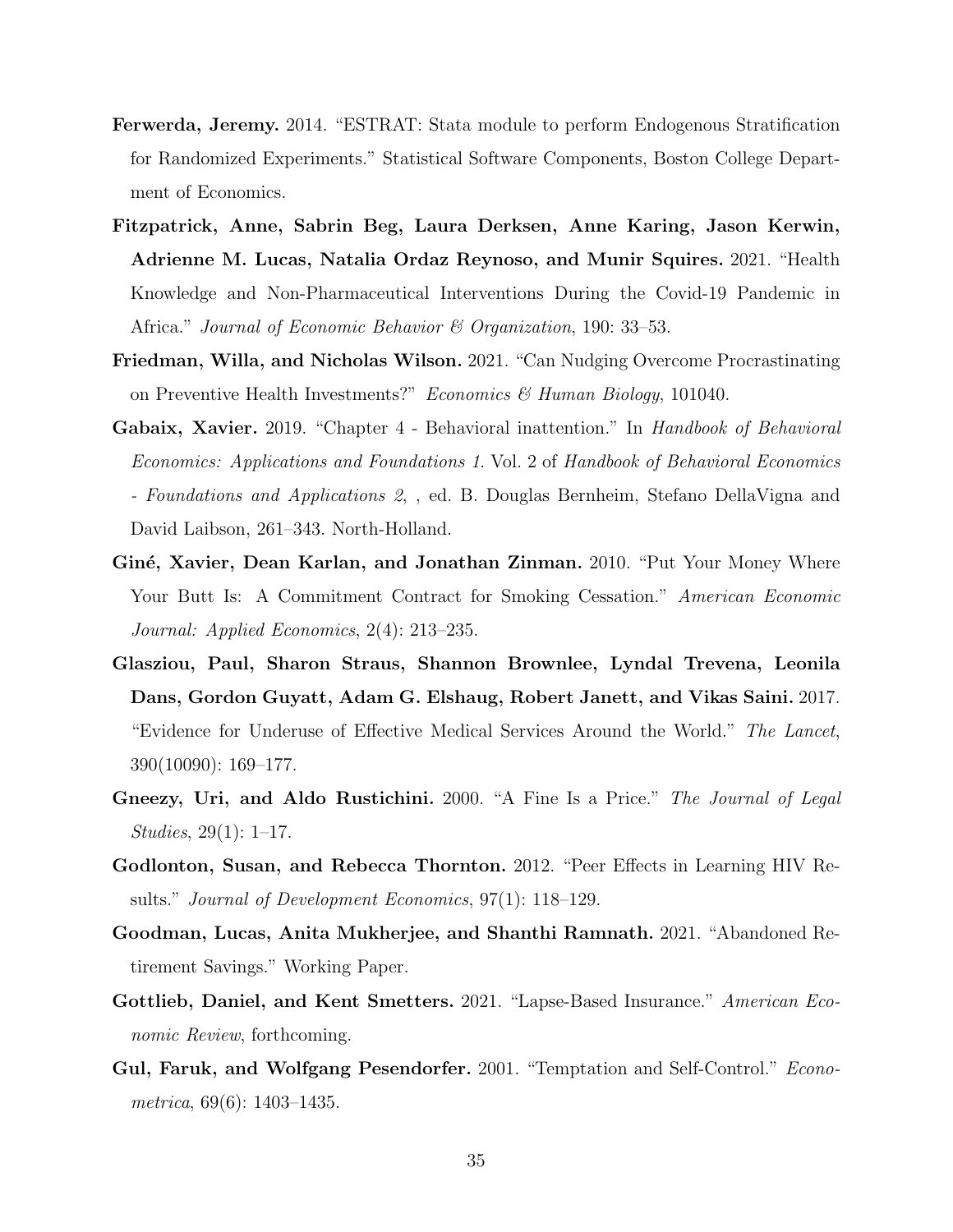- Gurol-Urganci, Ipek, Thyra de Jongh, Vlasta Vodopivec-Jamsek, Rifat Atun, and Josip Car. 2013. "Mobile Phone Messaging Reminders for Attendance at Healthcare Appointments." Cochrane Database of Systematic Reviews, 2013(12).
- Hakimov, Rustamdjan, C.-Philipp Heller, Dorothea Kübler, and Morimitsu Kurino. 2021. "How to Avoid Black Markets for Appointments with Online Booking Systems." American Economic Review, 111(7): 2127–51.
- Halpern, Scott D., Benjamin French, Dylan S. Small, Kathryn Saulsgiver, Michael O. Harhay, Janet Audrain-McGovern, George Loewenstein, Troyen A. Brennan, David A. Asch, and Kevin G. Volpp. 2015. "Randomized Trial of Four Financial-Incentive Programs for Smoking Cessation." New England Journal of Medicine, 372(22): 2108–2117.
- Halpern, Scott D., David A. Asch, and Kevin G. Volpp. 2012. "Commitment Contracts as a Way to Health." BMJ, 344: e522.
- Haushofer, Johannes. 2015. "The Cost of Keeping Track." Working Paper.
- Imbens, Guido W., and Donald B. Rubin. 2015. Causal Inference for Statistics, Social, and Biomedical Sciences. Cambridge University Press.
- INSIGHT START Study Group, The. 2015. "Initiation of Antiretroviral Therapy in Early Asymptomatic HIV Infection." New England Journal of Medicine, 373(9): 795–807.
- **John, Anett.** 2020. "When Commitment Fails: Evidence from a Field Experiment." Management Science, 66(2): 503–529.
- John, Anett, and Kate Orkin. 2021. "Can Simple Psychological Interventions Increase Preventive Health Investment?" Working Paper.
- Karing, Anne. 2018. "Social Signaling and Childhood Immunization: A Field Experiment in Sierra Leone." Working Paper.
- Karlan, Dean, Margaret McConnell, Sendhil Mullainathan, and Jonathan Zinman. 2016. "Getting to the Top of Mind: How Reminders Increase Saving." Management Science, 62(12): 3393–3411.
- Karlan, Dean S., and Jonathan Zinman. 2012. "Borrow Less Tomorrow: Behavioral Approaches to Debt Reduction." SSRN Scholarly Paper ID 2060548, Rochester, NY.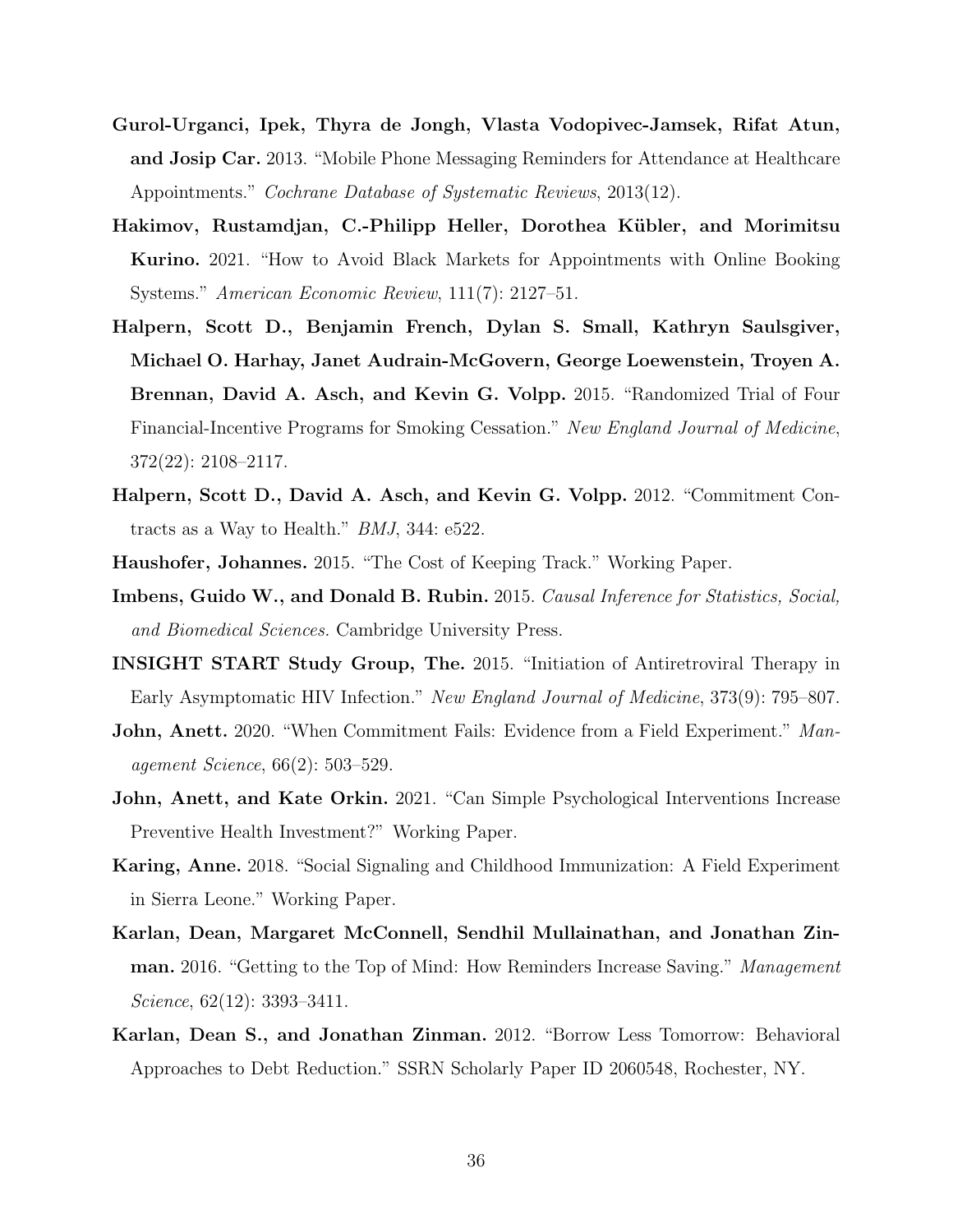- Kast, Felipe, Stephan Meier, and Dina Pomeranz. 2012. "Under-Savers Anonymous: Evidence on Self-Help Groups and Peer Pressure as a Savings Commitment Device." NBER Working Paper 18417.
- Kaur, Supreet, Michael Kremer, and Sendhil Mullainathan. 2015. "Self-Control at Work." Journal of Political Economy, 123(6): 1227–1277.
- Kavanagh, Nolan M, Elisabeth M Schaffer, Alex Ndyabakira, Kara Marson, Diane V Havlir, Moses R Kamya, Dalsone Kwarisiima, Gabriel Chamie, and Harsha Thirumurthy. 2020. "Planning Prompts to Promote Uptake of HIV Services Among Men: A Randomised Trial in Rural Uganda." *BMJ Global Health*, 5(11): e003390.
- Kessler, Judd B., and C. Yiwei Zhang. 2015. "Behavioural Economics and Health." In Oxford Textbook of Global Public Health. Vol. 6. 6 ed., , ed. Roger Detels, Martin Gulliford, Quarraisha Abdool Karim and Chorh Chuan Tan. Oxford, UK:Oxford University Press.
- Kincaid, D. L. 2000. "Social Networks, Ideation, and Contraceptive Behavior in Bangladesh: A Longitudinal Analysis." Social Science & Medicine (1982), 50(2): 215– 231.
- Knaus, Michael C., Michael Lechner, and Anthony Strittmatter. 2020. "Heterogeneous Employment Effects of Job Search Programmes: A Machine Learning Approach." Journal of Human Resources, 0718–9615R1.
- Laibson, David. 1997. "Golden Eggs and Hyperbolic Discounting." Quarterly Journal of Economics, 112(2): 443–478.
- Laibson, David. 2015. "Why Don't Present-Biased Agents Make Commitments?" American Economic Review Papers and Proceedings, 105(5): 267–272.
- Macis, Mario, Michelle Grunauer, Erika Gutierrez, Ricardo Izurieta, Phillip Phan, Miguel Reina Ortiz, Carlos Rosas, and Enrique Teran. 2021. "Using Incentives and Nudging to Improve Non-Targeted HIV Testing in Ecuador: A Randomized Trial." AIDS and Behavior.
- Mas, Alexandre, and Enrico Moretti. 2009. "Peers at Work." American Economic Review, 99(1): 112–145.
- Mayer, Jonathan E., and Paul Fontelo. 2017. "Meta-Analysis on the Effect of Text Message Reminders for HIV-Related Compliance." AIDS Care, 29(4): 409–417.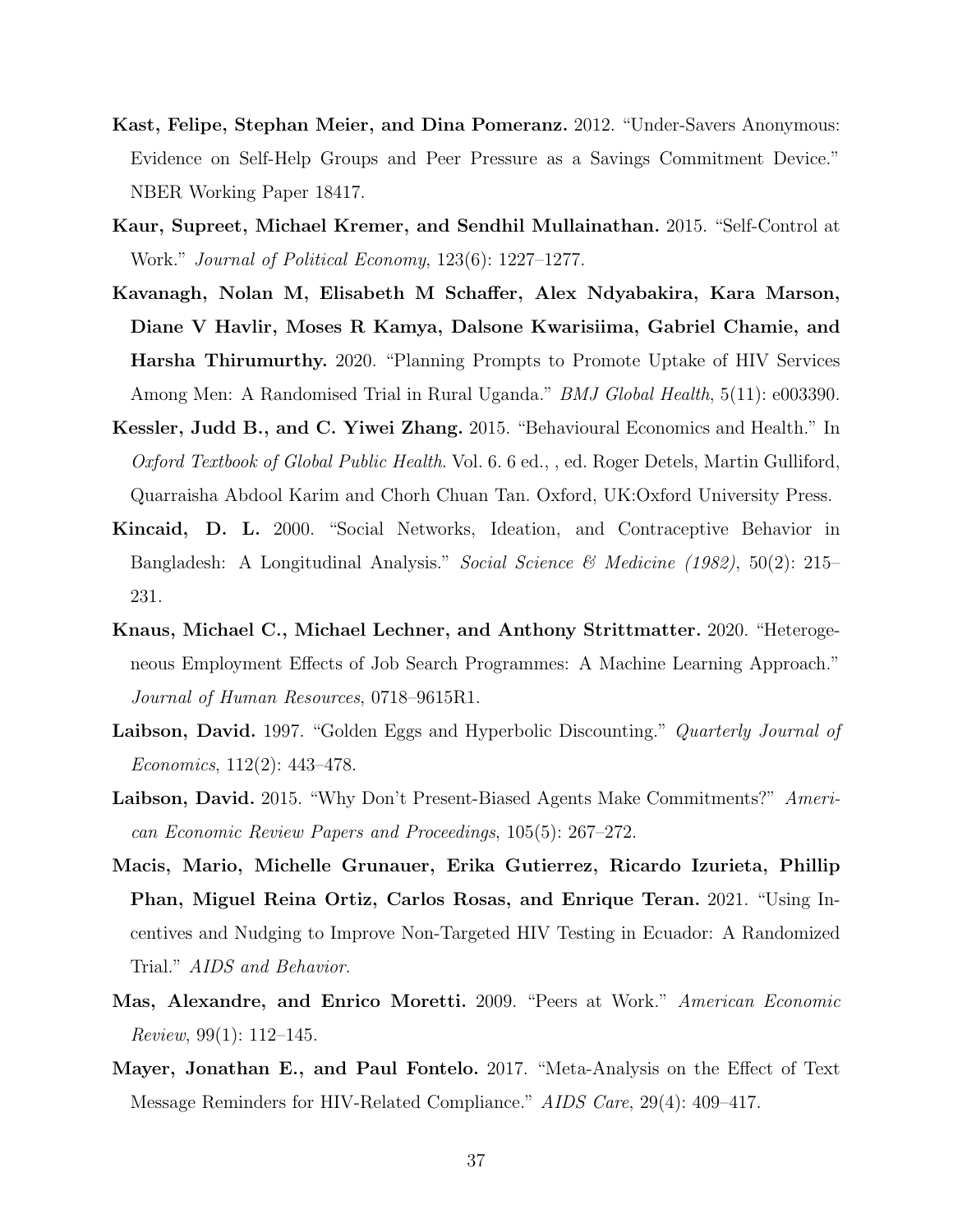- <span id="page-38-0"></span>Milkman, Katherine L., John Beshears, James J. Choi, David Laibson, and Brigitte C. Madrian. 2011. "Using Implementation Intentions Prompts to Enhance Influenza Vaccination Rates." Proceedings of the National Academy of Sciences, 108(26): 10415.
- Milkman, Katherine L, Julia A Minson, and Kevin G M Volpp. 2014. "Holding the Hunger Games Hostage at the Gym: An Evaluation of Temptation Bundling." Management Science, 60(2): 283–299.
- Milkman, Katherine L., Mitesh S. Patel, Linnea Gandhi, Heather Graci, Dena Gromet, Hung Ho, Joseph Kay, Timothy Lee, Modupe Akinola, John Beshears, Jon Bogard, Alison Buttenheim, Christopher Chabris, Gretchen B. Chapman, James J. Choi, Hengchen Dai, Craig R. Fox, Amir Goren, Matthew Hilchey, Jillian Hmurovic, Leslie John, Dean Karlan, Melanie Kim, David Laibson, Cait Lamberton, Brigitte C. Madrian, Michelle N. Meyer, Maria Modanu, Jimin Nam, Todd Rogers, Renante Rondina, Silvia Saccardo, Maheen Shermohammed, Dilip Soman, Jehan Sparks, Caleb Warren, Megan Weber, Ron Berman, Chalanda Evans, Christopher Snider, Eli Tsukayama, Christophe Van den Bulte, Kevin Volpp, and Angela Duckworth. 2021. "A Mega-Study of Text-Based Nudges Encouraging Patients to Get Vaccinated at an Upcoming Doctor's Appointment." SSRN Scholarly Paper ID 3780267, Rochester, NY.
- <span id="page-38-1"></span>Montiel Olea, José Luis, and Carolin Pflueger. 2013. "A Robust Test for Weak Instruments." Journal of Business & Economic Statistics, 31(3): 358–369.
- Mugo, Peter M., Elizabeth W. Wahome, Evanson N. Gichuru, Grace M. Mwashigadi, Alexander N. Thiong'o, Henrieke A. B. Prins, Tobias F. Rinke de Wit, Susan M. Graham, and Eduard J. Sanders. 2016. "Effect of Text Message, Phone Call, and In-Person Appointment Reminders on Uptake of Repeat HIV Testing among Outpatients Screened for Acute HIV Infection in Kenya: A Randomized Controlled Trial." PLOS ONE, 11(4): e0153612.
- Muralidharan, Karthik, Mauricio Romero, and Kaspar Wüthrich. 2019. "Factorial Designs, Model Selection, and (Incorrect) Inference in Randomized Experiments." NBER Working Paper 26562.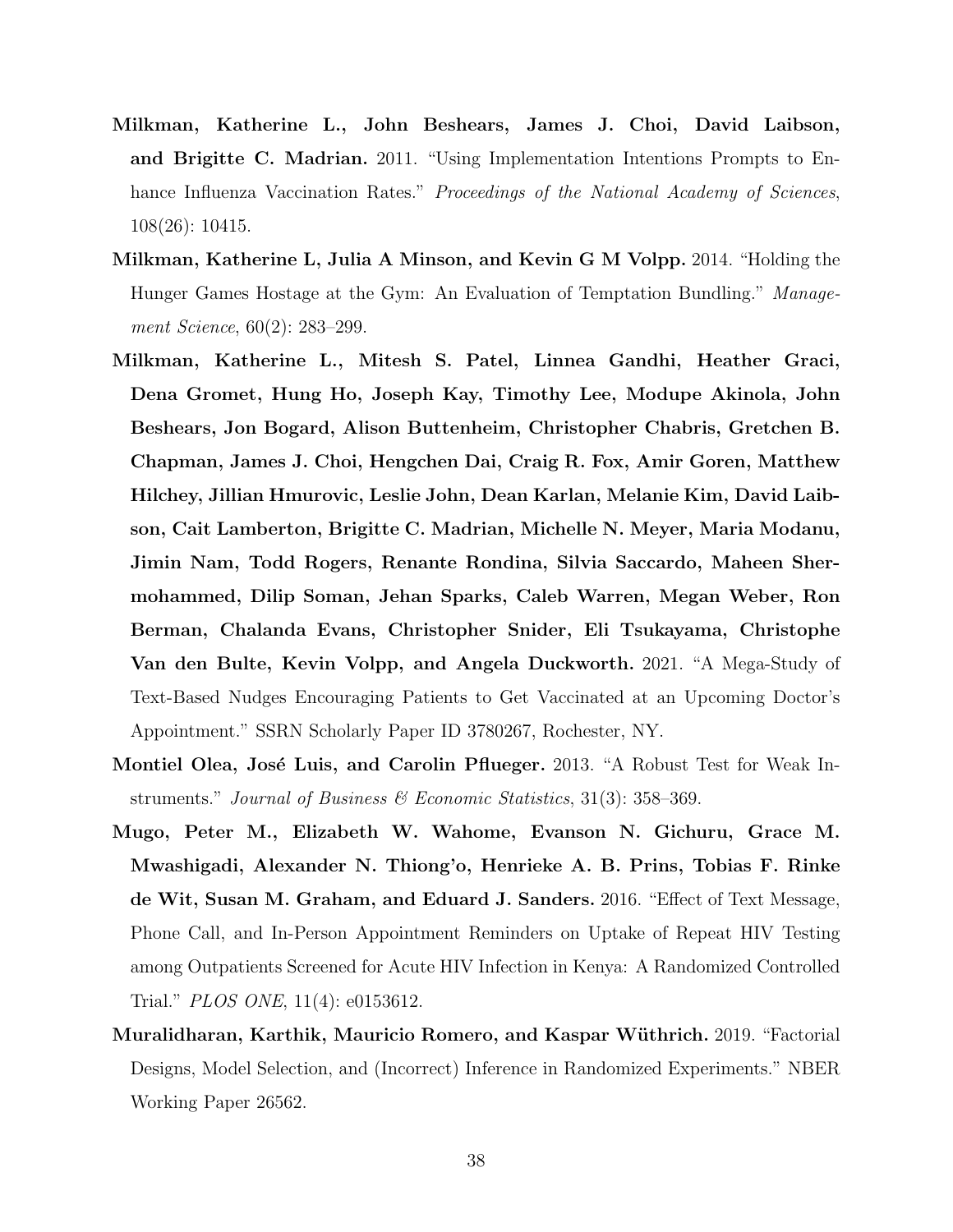National Statistical Office/Malawi, and ICF. 2017. "Malawi Demographic and Health Survey 2015-16." National Statistical Office and ICF, Zomba, Malawi.

Ngatia, Mũthoni. 2016. "Social Interactions, Stigma, and HIV Testing." Working Paper.

- Nyondo, Alinane Linda, Augustine Talumba Choko, Angela Faith Chimwaza, and Adamson Sinjani Muula. 2015a. "Invitation Cards during Pregnancy Enhance Male Partner Involvement in Prevention of Mother to Child Transmission (PMTCT) of Human Immunodeficiency Virus (HIV) in Blantyre, Malawi: A Randomized Controlled Open Label Trial." PLOS ONE, 10(3): e0119273.
- Nyondo, Alinane Linda, Augustine Talumba Choko, Angela Faith Chimwaza, and Adamson Sinjani Muula. 2015b. "Invitation Cards during Pregnancy Enhance Male Partner Involvement in Prevention of Mother to Child Transmission (PMTCT) of Human Immunodeficiency Virus (HIV) in Blantyre, Malawi: A Randomized Controlled Open Label Trial." PLOS ONE, 10(3): e0119273.
- O'Donoghue, Ted, and Matthew Rabin. 1999. "Doing It Now or Later." American Economic Review, 89(1): 103–124.
- Pugatch, Todd, and Nicholas Wilson. 2018. "Nudging Study Habits: A Field Experiment on Peer Tutoring in Higher Education." Economics of Education Review, 62: 151–161.
- Rana, Yashodhara, Jessica Haberer, Haijing Huang, Andrew Kambugu, Barbara Mukasa, Harsha Thirumurthy, Peter Wabukala, Glenn J. Wagner, and Sebastian Linnemayr. 2015. "Short Message Service (SMS)-Based Intervention to Improve Treatment Adherence among HIV-Positive Youth in Uganda: Focus Group Findings." PLOS ONE, 10(4): e0125187.
- Rao, Neel, Markus M. Möbius, and Tanya Rosenblat. 2007. "Social Networks and Vaccination Decisions." Federal Reserve Bank of Boston Working Paper 07-12.
- Ravallion, Martin. 2017. "A Concave Log-Like Transformation Allowing Non-Positive Values." Economics Letters, 161: 130–132.
- Rogers, Todd, and Katherine L. Milkman. 2016. "Reminders Through Association." Psychological Science, 27(7): 973–986.
- Rogers, Todd, Katherine L. Milkman, Leslie K. John, and Michael I. Norton. 2015. "Beyond Good Intentions: Prompting People to Make Plans Improves Follow-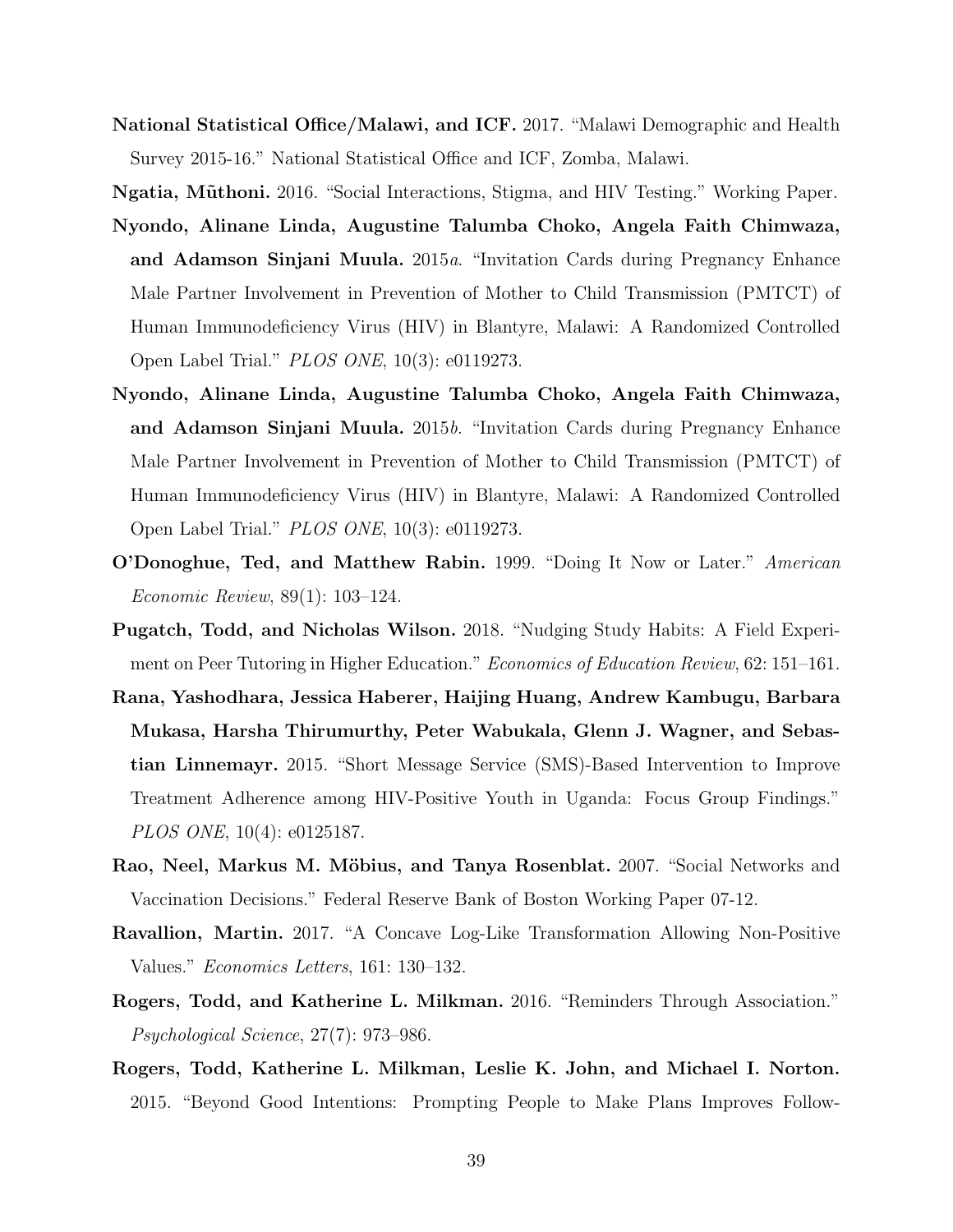<span id="page-40-2"></span><span id="page-40-1"></span><span id="page-40-0"></span>Through on Important Tasks." *Behavioral Science*  $\mathcal{B}$  *Policy*, 1(2): 33–41.

- Royer, Heather, Mark Stehr, and Justin Sydnor. 2015. "Incentives, Commitments, and Habit Formation in Exercise: Evidence from a Field Experiment with Workers at a Fortune-500 Company." American Economic Journal: Applied Economics, 7(3): 51–84.
- Sadoff, Sally, and Anya Samek. 2019. "Can Interventions Affect Commitment Demand? A Field Experiment on Food Choice." Journal of Economic Behavior & Organization, 158: 90–109.
- Sadoff, Sally, Anya Samek, and Charles Sprenger. 2020. "Dynamic Inconsistency in Food Choice: Experimental Evidence from Two Food Deserts." The Review of Economic Studies, 87(4): 1954–1988.
- Salvadori, Nicolas, Pierrick Adam, Jean-Yves Mary, Luc Decker, Lucie Sabin, Sylvie Chevret, Surachet Arunothong, Woottichai Khamduang, Prapan Luangsook, Visitsak Suksa-ardphasu, et al. 2020. "Appointment Reminders to Increase Uptake of Hiv Retesting by at-Risk Individuals: A Randomized Controlled Study in Thailand." Journal of the International AIDS Society, 23(4): e25478.
- Saretsky, Gary. 1972. "The OEO P.C. Experiment and the John Henry Effect." The Phi Delta Kappan, 53(9): 579–581.
- Schilbach, Frank. 2019. "Alcohol and Self-Control: A Field Experiment in India." American Economic Review, 109(4): 1290–1322.
- Schwartz, Janet, Daniel Mochon, Lauren Wyper, Josiase Maroba, Deepak Patel, and Dan Ariely. 2014. "Healthier by Precommitment." Psychological Science, 25(2): 538– 546.
- Steenland, Maria, Janeth Dula, Amanda de Albuquerque, Quinhas Fernandes, Rosa Marlene Cuco, Sergio Chicumbe, Eduardo Samo Gudo, Sandra Sequeira, and Margaret McConnell. 2019. "Effects of Appointment Scheduling on Waiting Time and Utilisation of Antenatal Care in Mozambique." BMJ Global Health, 4(6): e001788.
- Taylor, Darlene, Carole Lunny, Petra Lolić, Orion Warje, Jasmina Geldman, Tom Wong, Mark Gilbert, Richard Lester, and Gina Ogilvie. 2019. "Effectiveness of Text Messaging Interventions on Prevention, Detection, Treatment, and Knowledge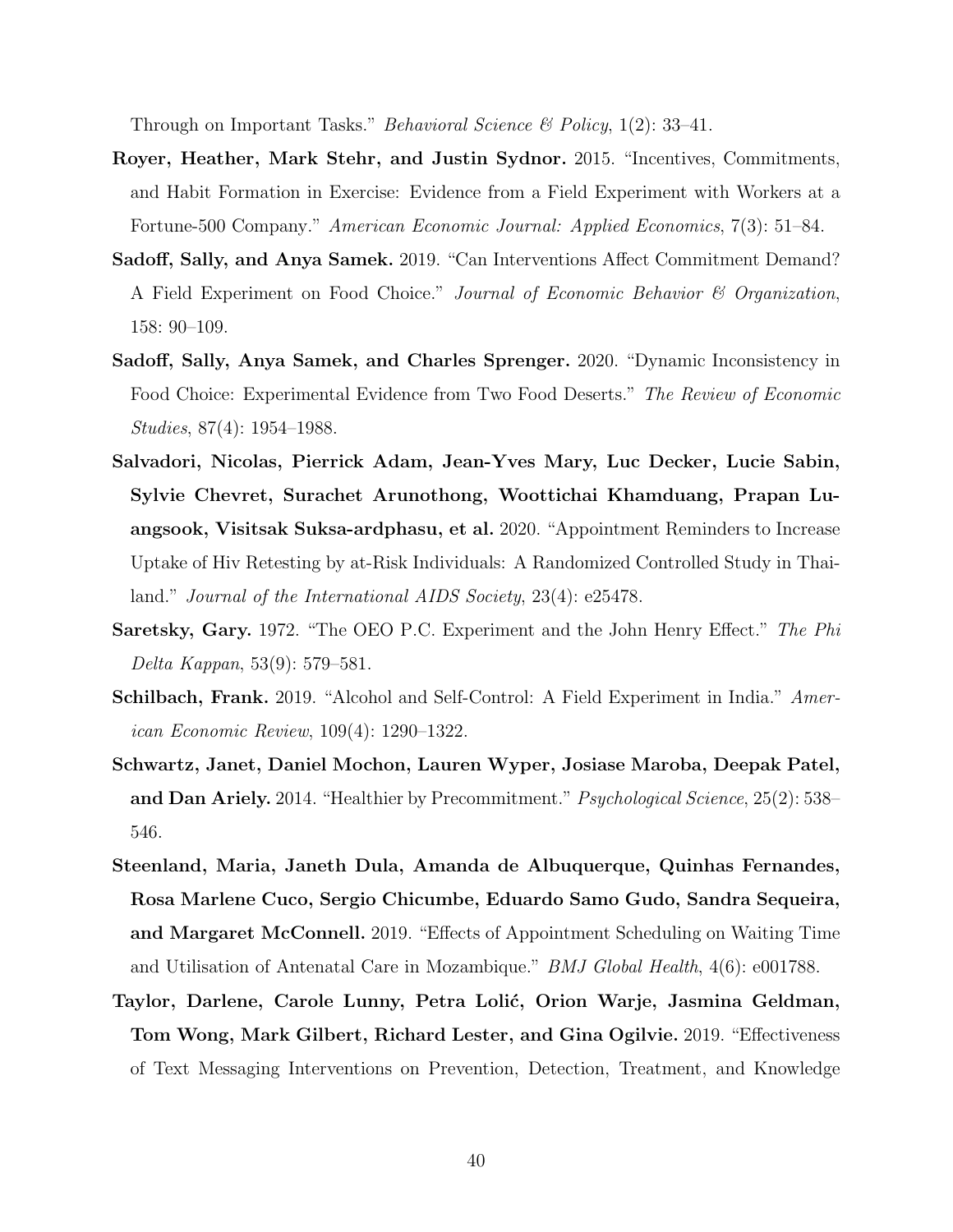Outcomes for Sexually Transmitted Infections (STIs)/HIV: A Systematic Review and Meta-Analysis." Systematic Reviews, 8(1): 12.

- Tenthani, Lyson, Andreas D. Haas, Hannock Tweya, Andreas Jahn, Joep J. van Oosterhout, Frank Chimbwandira, Zengani Chirwa, Wingston Ng'ambi, Alan Bakali, Sam Phiri, Landon Myer, Fabio Valeri, Marcel Zwahlen, Gilles Wandeler, and Olivia Keiser. 2014. "Retention in Care under Universal Antiretroviral Therapy for HIV Infected Pregnant and Breastfeeding Women ("Option B+") in Malawi." AIDS, 28(4): 589–598.
- Thornton, Rebecca L. 2008. "The Demand for, and Impact of, Learning HIV Status." American Economic Review, 98(5): 1829–1863.
- Toussaert, Severine. 2019. "Revealing Temptation Through Menu Choice: Field Evidence." Working Paper.
- UNAIDS. 2020. "UNAIDS Data 2020." Programme on HIV/AIDS.
- Vervloet, Marcia, Annemiek J Linn, Julia C M van Weert, Dinny H de Bakker, Marcel L Bouvy, and Liset van Dijk. 2012. "The Effectiveness of Interventions Using Electronic Reminders to Improve Adherence to Chronic Medication: A Systematic Review of the Literature." Journal of the American Medical Informatics Association, 19(5): 696– 704.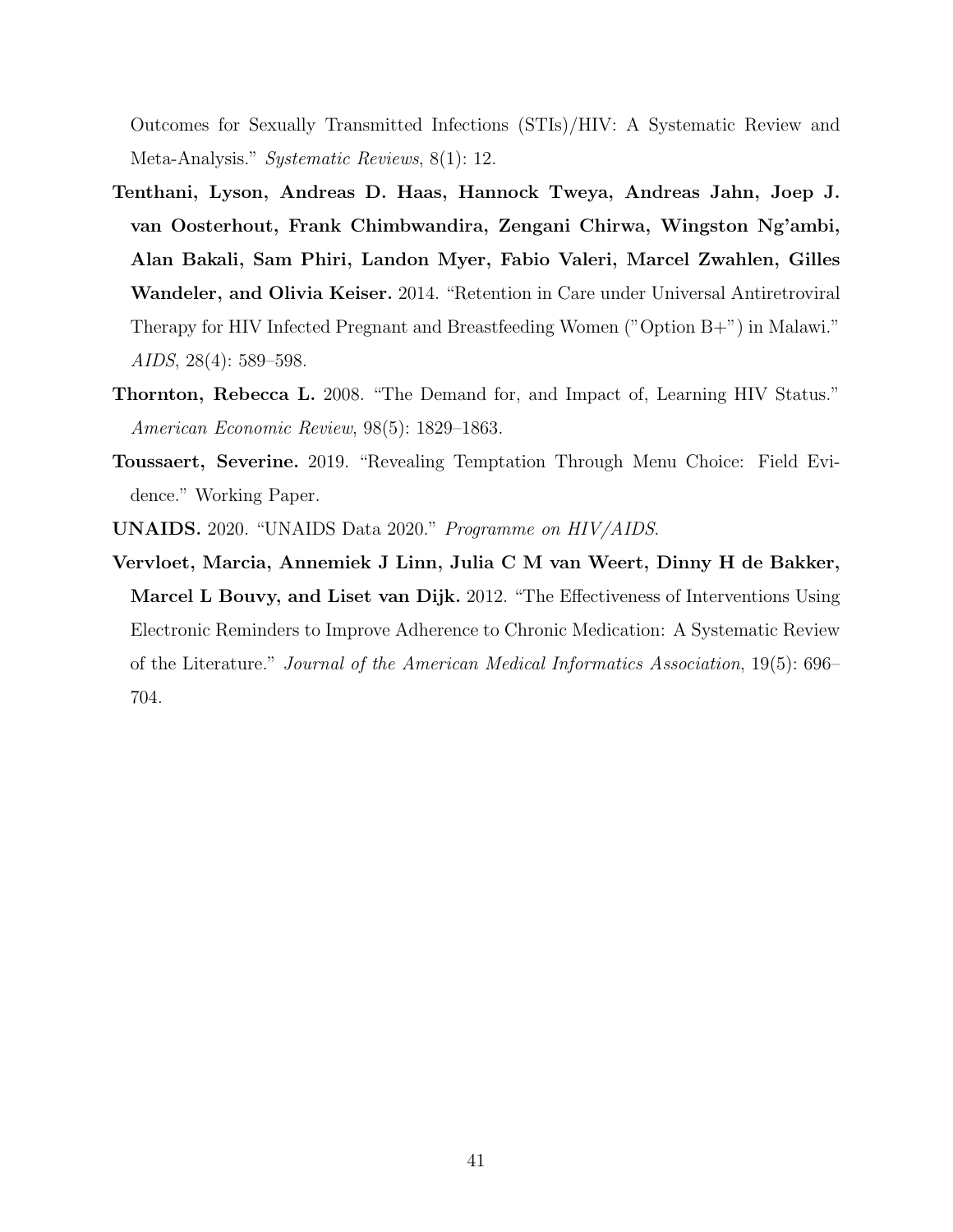

Figure 2 Participant Compensation with and without Commitment Device

|                        | <b>After Baseline</b> | At Testing Site |
|------------------------|-----------------------|-----------------|
| With Commitment Device | MK1,000               | MK1,500         |
| No Commitment Device   | MK2,000               | MK500.          |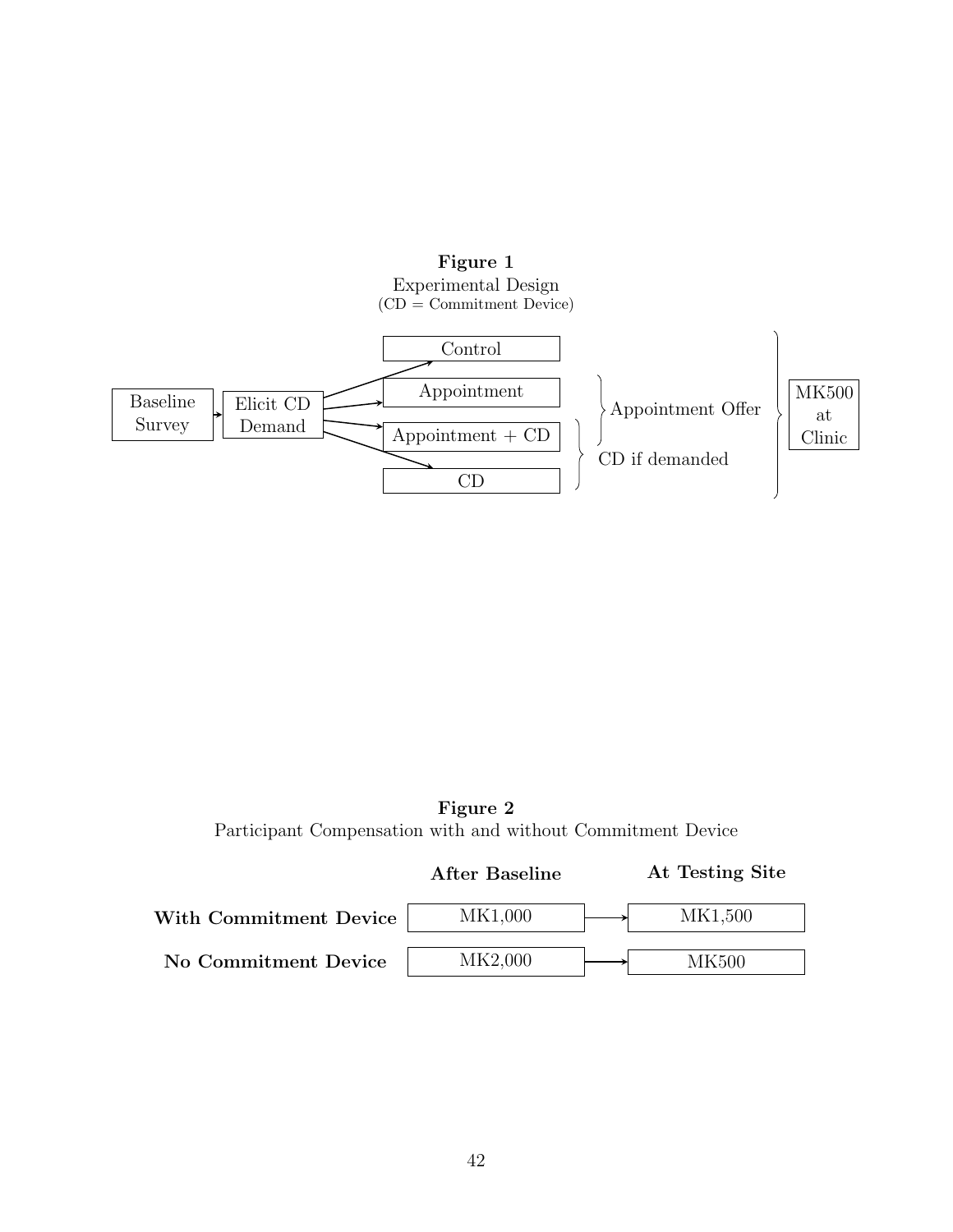0 5 10 15 20 25 30  $35 -$ Control Commitment Devices Appointments Commitment Devices & Appointments **10.5% 18.6% 26.3% 28.0% +15.9pp +17.5pp +8.2pp** Percent Tested in Control Group Treatment Effect

Figure 3 HIV Testing Rates by Study Arm

Notes: Bars represent predicted values for each study arm based on Column 2 of [Table 2,](#page-49-0) which uses [Equation 1](#page-12-0) with our pre-specified control variables and the full set of fixed effects.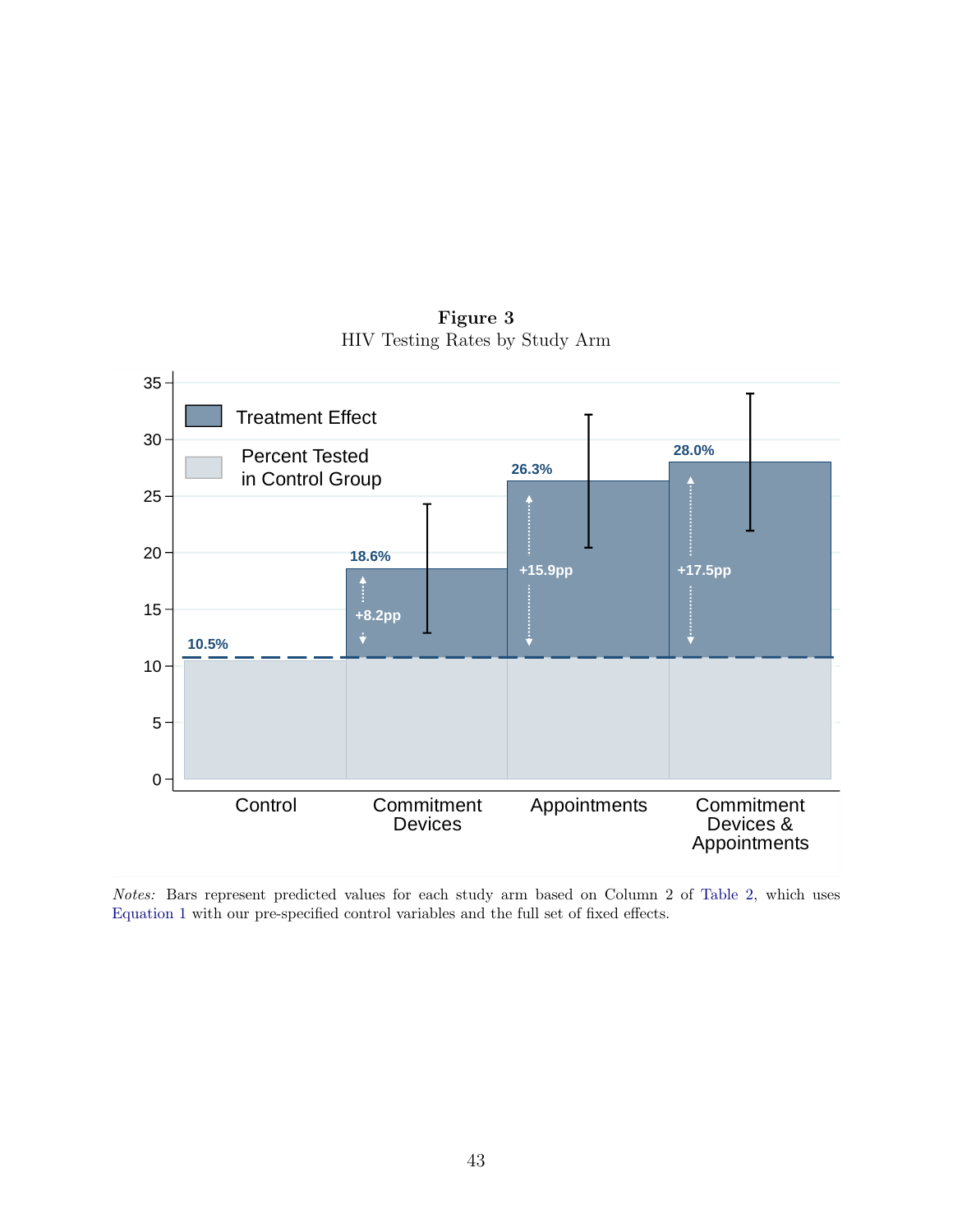Figure 4 Variation in Treatment Effects by Demand for, and Random Assignment to, the Commitment Device



*Notes:* Predicted values of the outcome variable based on Column 2 of [Table 4.](#page-51-0)  $CD = 1$  for participants who were randomly assigned to one of the commitment device arms and  $CD = 0$  otherwise.  $A = 1$  for participants who were randomly assigned to one of the appointment arms and  $A = 0$  otherwise. Whiskers show 95 percent confidence intervals for the differences between the treatment and control bars. Arrows show the magnitudes of the treatment effects.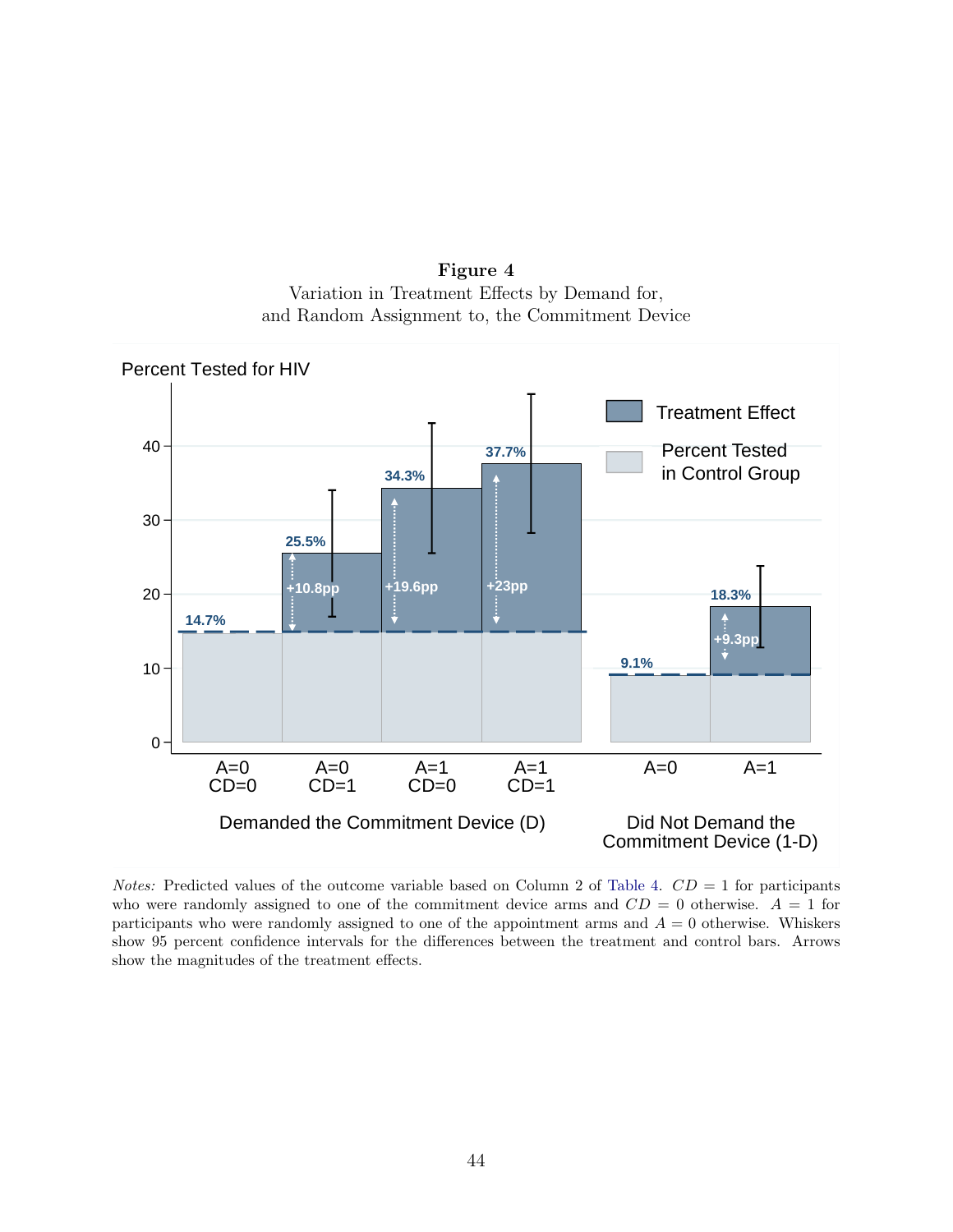

![](_page_45_Figure_1.jpeg)

![](_page_45_Figure_2.jpeg)

![](_page_45_Figure_3.jpeg)

s vs. Control<br>s vs. Control<br>ing relative to t<br>p  $(N = 35)$  the<br>e an HIV test: ts vs. Commitment Device<br>ts vs. Commitment Device<br>Sample includes only me<br>levice arm  $(N = 58)$ . t-te Notes: Histogram of HIV test timing relative to the date the subject was recruited, i.e. the baseline survey date. Sample includes only men who gotan HIV test, from the control group  $(N = 35)$  the pure appointments arm  $(N = 87)$ , and the pure commitment device arm  $(N = 58)$ . t-tests for the equality of the average delay before an HIV test: Panel A,  $p < 0.001$ ,  $q = 0.001$ ; Panel B,  $p < 0.001$ ,  $q = 0.001$ .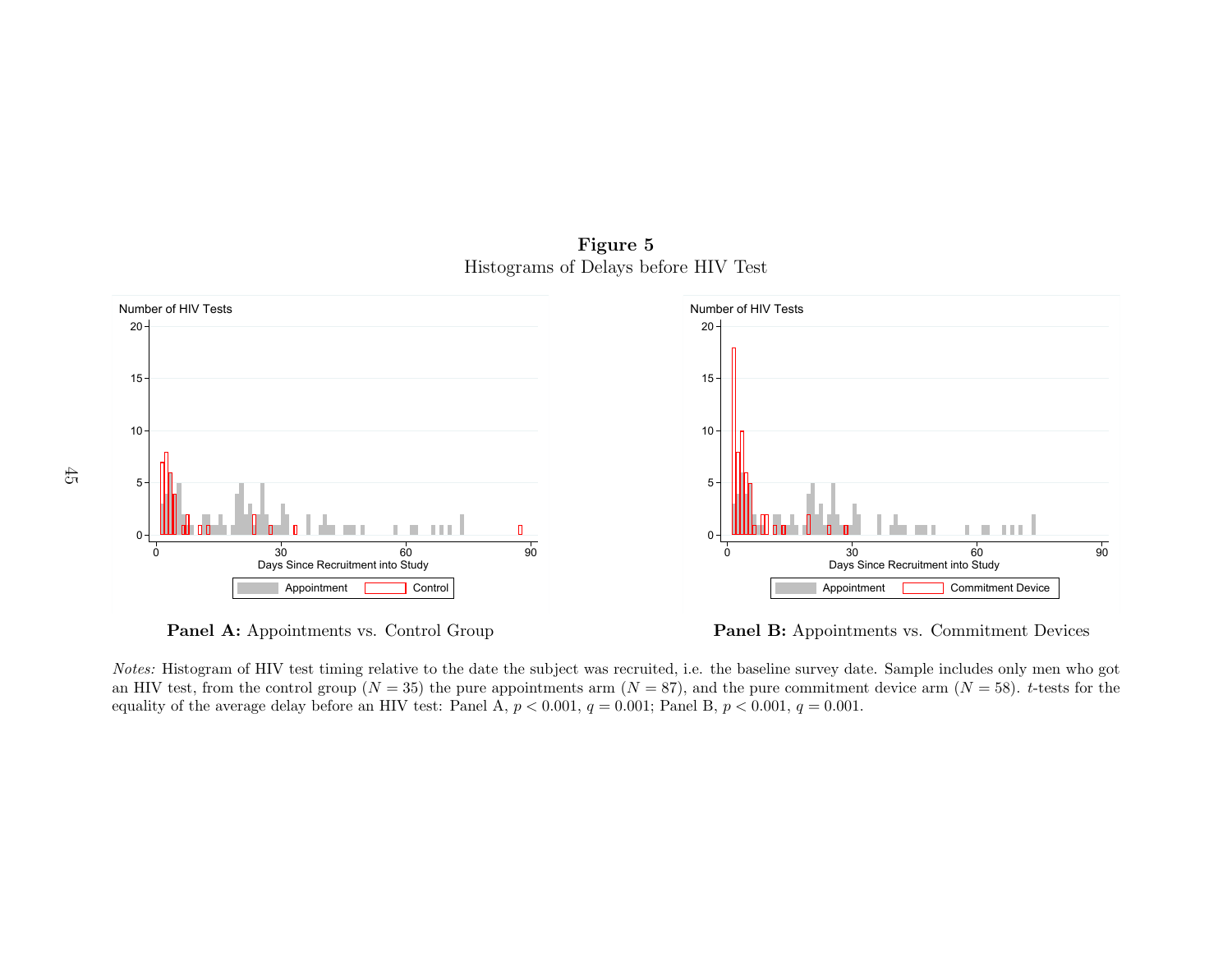Number of HIV TestsNumber of HIV Tests $20 -$ 20151510105 5<br>0  $\frac{0}{90}$ n n  $\mathbb{R}$ a kata ta <u>L III LI</u>  $\blacksquare$  $\Omega$ o<br>es:<br>b go<br>vail <sup>30</sup><br> **Panel A:** Tested on Appointment bostudy<br> **Panel A:** Tested on Appointment Date<br>
I: Histogram of HIV test timing relative to the date the sult of an HIV test  $(N = 35)$ , and men from the pure appoin lable  $(N = 79)$ . *t* o<br>e b:<br>IIV<br>ane <sup>30</sup><br> **Panel B:** Tested on a Another Date<br> **Panel B:** Tested on a Another Date<br>
vaseline survey date. Sample includes all control-group metrics and for whom appointment rescheduling information in  $y = 0.009$ ,  $q = 0.018$ ; Days Since Recruitment into StudyDays Since Recruitment into StudyAppointmentAppointment

![](_page_46_Figure_1.jpeg)

![](_page_46_Figure_2.jpeg)

![](_page_46_Figure_3.jpeg)

t<br>Appointment 1<br>ag relative to the d men from the<br>he equality of the  $\frac{c}{2}$  a Another D<sub>i</sub> includes all control<br>includes all control excheduli<br>Panel B,  $p < 0.0$ Notes: Histogram of HIV test timing relative to the date the subject was recruited, i.e. the baseline survey date. Sample includes all control-group menwho got an HIV test  $(N = 35)$ , and men from the pure appointments arm who got an HIV test and for whom appointment rescheduling information<br>is smiled by  $(N = 70)$ , there for the samelity of the same point who fore an HIV te is available  $(N = 79)$ . t-tests for the equality of the average delay before an HIV test: Panel A,  $p = 0.009$ ,  $q = 0.018$ ; Panel B,  $p < 0.001$ ,  $q = 0.001$ .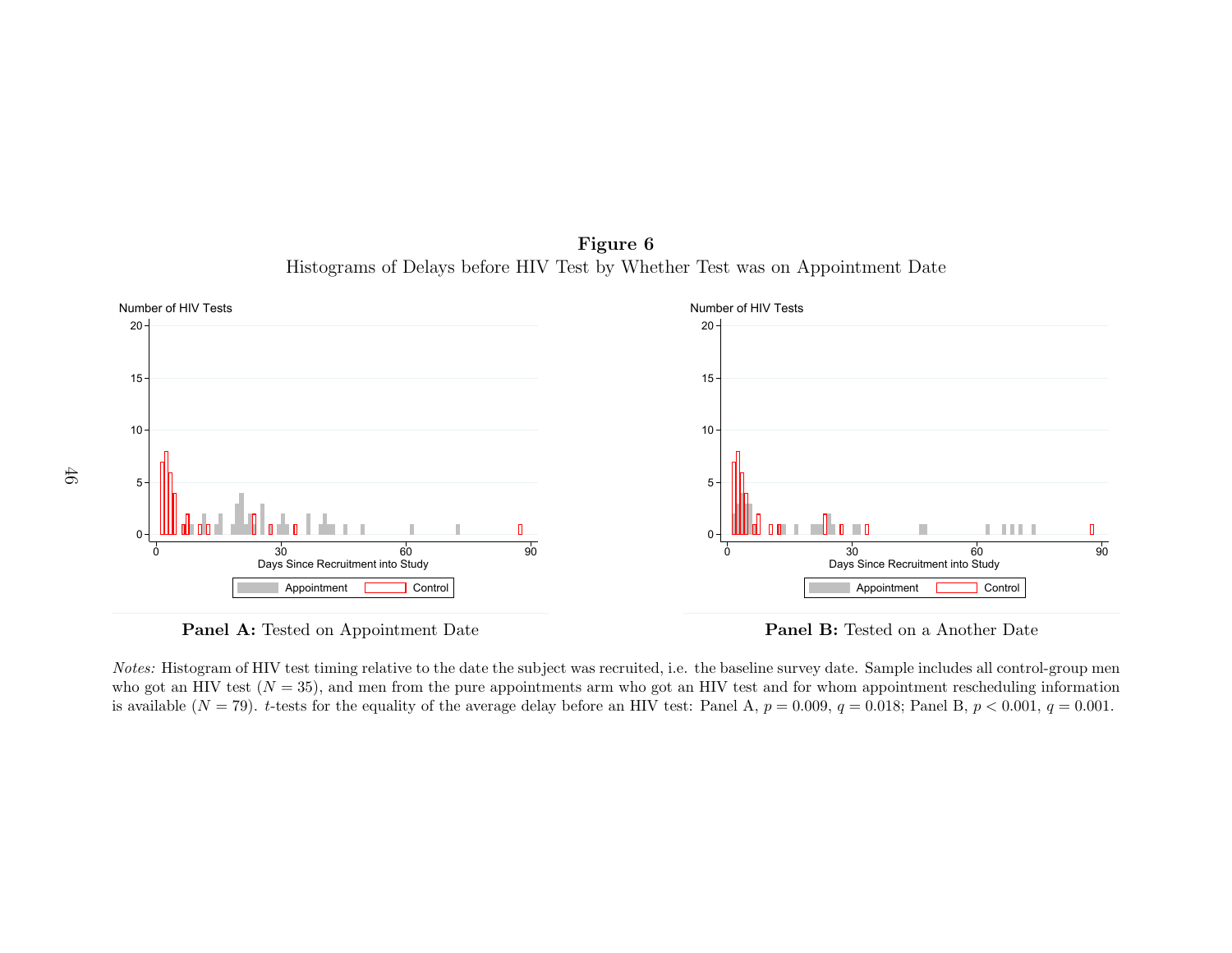![](_page_47_Figure_0.jpeg)

Figure 7 Timing of HIV Tests Relative to Appointment Date

Notes: Histogram of HIV test timing relative to appointment date (using the new date for men who rescheduled their appointments). Sample includes 131 who were in one of the appointment arms and got an HIV test and for whom appointment rescheduling information is available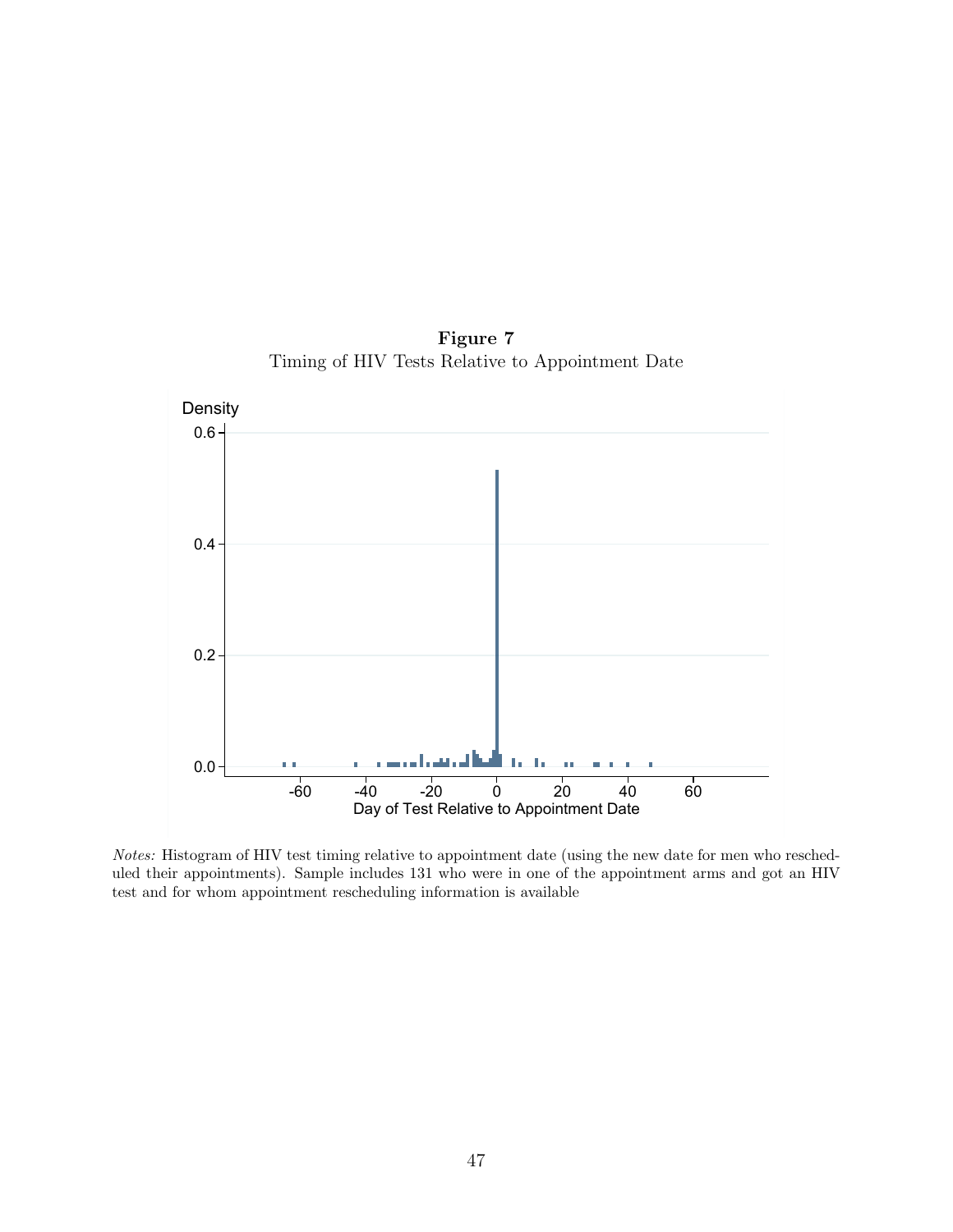|                                       | Outcome                                                | Treatment                                        |     |                | Take-up Rate $(\%)$ Rate of Forfeiting Money $(\%)$ Treatment Effect $(\%$ Increase) |
|---------------------------------------|--------------------------------------------------------|--------------------------------------------------|-----|----------------|--------------------------------------------------------------------------------------|
| Study                                 | (1)                                                    | (2)                                              | (3) | (4)            | (5)                                                                                  |
| Sadoff et al. (2020)                  | $\operatorname{Fruit}$ and vegetable<br>purchases      | Commitment to previous food choices              | 78  | $\overline{0}$ | 6                                                                                    |
| Alan and Ertac<br>(2015)              | Chocolate bars<br>allocated to day 2                   | Lockbox for chocolates<br>(not randomized)       | 69  | 0              |                                                                                      |
| Toussaert (2019)                      | Weight loss                                            | Financial commitment<br>(not randomized)         | 65  | 56             |                                                                                      |
| Milkman et al.                        |                                                        | Attended gym $\geq$ 1x Gym-only audiobook access | 61  | $\overline{0}$ | 33                                                                                   |
| (2014)                                | per week                                               | Encouragement to limit audiobooks to gym         |     | $\overline{0}$ | 19                                                                                   |
| Schilbach (2019)                      | Sobriety                                               | Financial commitment                             | 48  | 47             | 36                                                                                   |
| Schwartz et al.<br>(2014)             | Healthy grocery<br>purchases                           | Financial commitment                             | 36  | 67             | 3                                                                                    |
|                                       |                                                        | Fixed financial commitment                       | 14  | 62             | 17                                                                                   |
| Bai et al. (2020)                     | Doctor Visits                                          | Personalized financial commitment                | 14  | 70             | 43                                                                                   |
|                                       |                                                        | Fixed financial commitment $+$ discount          | 26  | 68             | 33                                                                                   |
|                                       |                                                        | Personalized financial commitment $+$ discount   | 39  | 77             | 91                                                                                   |
| Bhattacharya et al. Weeks of exercise |                                                        | Nudge to 8-week financial commitment (control)   | 23  |                |                                                                                      |
| (2015)                                | completed                                              | Nudge to 12-week financial commitment            | 23  |                | $\,6\,$                                                                              |
|                                       |                                                        | Nudge to 20-week financial commitment            | 22  |                | 28                                                                                   |
| Sadoff and Samek<br>(2019)            | Proportion of<br>healthy food choices (not randomized) | Menu with only healthy food choices              | 20  | $\overline{0}$ |                                                                                      |
| Halpern et al.                        |                                                        | Individual financial commitment                  | 13  | 84             | 57                                                                                   |
| (2015)                                | Smoking cessation                                      | Competitive financial commitment                 | 15  | 89             | 85                                                                                   |
| Gine et al. $(2010)$                  |                                                        | Smoking cessation Financial commitment           | 11  | 66             | 39                                                                                   |
| Royer et al. $(2015)$                 | Attended gym $\geq 1x$<br>per week                     | $Financial$ commitment $+$ incentives            | 12  | 27             | 17                                                                                   |
| A verage                              |                                                        |                                                  | 38  | 37             | 29                                                                                   |
| Average for financial commitments     |                                                        |                                                  | 26  | 65             | 38                                                                                   |
| Derksen et al.                        | <b>HIV</b> Testing                                     | <b>Financial commitment</b>                      | 49  | 59             | 73                                                                                   |
| (2021)                                |                                                        | Appointment                                      | 65  | 0              | 141                                                                                  |

Table 1Take-up and Effects of Commitment Devices for Health Behaviors

Notes: The table is sorted by the study-average value of Column <sup>3</sup> (the share of people offered the device who take it up). Column <sup>4</sup> presents the fraction of people who forfeit the money they put at stake, conditional on taking up the commitment device (if relevant). Column <sup>5</sup> shows the treatment effect of the commitment device on the outcome of interest, as <sup>a</sup> percent of the control-group mean. Fields marked with — are not reported by the study. Sadoff, Samek, and [Sprenger](#page-40-0) [\(2020\)](#page-40-0) results are for the Los Angeles site, because that is where the treatment was randomized; we show the treatment effect on fruit & vegetable purchases, which is the only one of the seven outcomes where increases were desirable. [Milkman,](#page-38-0) Minson, and [Volpp](#page-38-0) [\(2014\)](#page-38-0) take-up rate is the share of the entire sample with positive WTP in <sup>a</sup> Becker–DeGroot–Marschak mechanism. [Bai](#page-32-0) et al. [\(2020\)](#page-32-0) arm-specific forfeiture results are from personal correspondence with the authors. Sadoff and [Samek](#page-40-1) [\(2019\)](#page-40-1) use randomized treatments to increase demand for commitment but do not look at effects on the outcome; we present the take-up rate from their control group. Royer, Stehr, and [Sydnor](#page-40-2)[\(2015\)](#page-40-2) treatment effect is the marginal effect of the financial commitment relative to the pure incentives arm.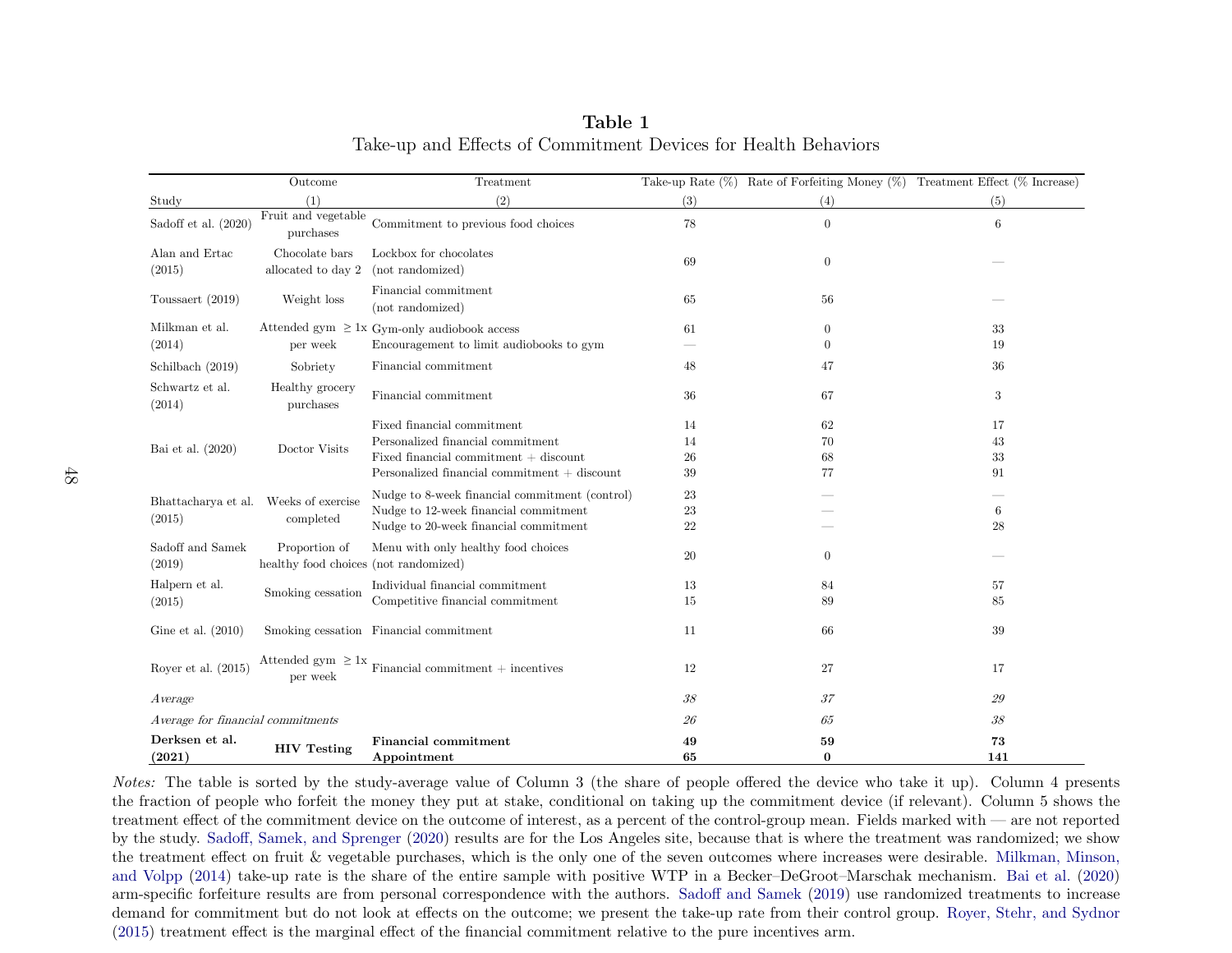<span id="page-49-0"></span>

|                                  | $\left( 1\right)$     | $\left( 2\right)$ | (3)                        |
|----------------------------------|-----------------------|-------------------|----------------------------|
| Appointment Treatment (A)        | $0.15\overline{1***}$ | $0.159***$        | $0.\overline{155***}$      |
|                                  | (0.030)               | (0.030)           | (0.029)                    |
|                                  | [0.001]               | [0.001]           | [0.001]                    |
| Commitment Device Treatment (CD) | $0.080***$            | $0.082***$        | $0.082***$                 |
|                                  | (0.029)               | (0.029)           | (0.028)                    |
|                                  | [0.014]               | [0.012]           | [0.010]                    |
| $A \times CD$                    | $-0.081*$             | $-0.065$          | $-0.063$                   |
|                                  | (0.046)               | (0.044)           | (0.044)                    |
|                                  | [0.088]               | [0.133]           | [0.135]                    |
| <b>Comparisons of Effects</b>    |                       |                   |                            |
| $A - CD$                         | $0.071**$             | $0.077**$         | $0.073**$                  |
| SE for $t$ -test                 | (0.034)               | (0.032)           | (0.031)                    |
| $q$ -value t-test                | [0.048]               | [0.029]           | [0.033]                    |
| $A + A \times CD$                | $0.071**$             | $0.094***$        | $0.092***$                 |
| SE for $t$ -test                 | (0.034)               | (0.033)           | (0.032)                    |
| $q$ -value $t$ -test             | [0.053]               | [0.012]           | [0.011]                    |
| $CD + A \times CD$               | $-0.001$              | 0.017             | 0.019                      |
| SE for $t$ -test                 | (0.035)               | (0.034)           | (0.033)                    |
| $q$ -value t-test                | [0.490]               | [0.346]           | [0.316]                    |
| Controls                         | None                  |                   | Pre-Specified Double Lasso |
| Observations                     | 1232                  | 1232              | 1232                       |
| Adjusted R-squared               | 0.021                 | 0.123             | 0.120                      |
| Control-group Mean               | 0.113                 | 0.113             | 0.113                      |

Table 2 Effects of Appointments and Commitment Devices on HIV Testing

Notes: Sample is 1,232 men who completed a baseline survey. Pre-specified controls include all the variables in [Table C1.](#page-62-0) Double Lasso controls uses the [Chernozhukov et al.](#page-33-0) [\(2017\)](#page-33-0) method for variable selection and inference, as described in [Section 2.1.](#page-12-1) Columns 2 and 3 also control for date-of-survey fixed effects, enumerator fixed effects, and preferred clinic fixed effects. Heteroskedasticity-robust standard errors in parentheses: \*  $p < 0.1$ ; \*\*  $p < 0.05$ ; \*\*\*  $p < 0.01$ ; [Anderson](#page-31-0) [\(2008\)](#page-31-0) sharpened q-values in brackets.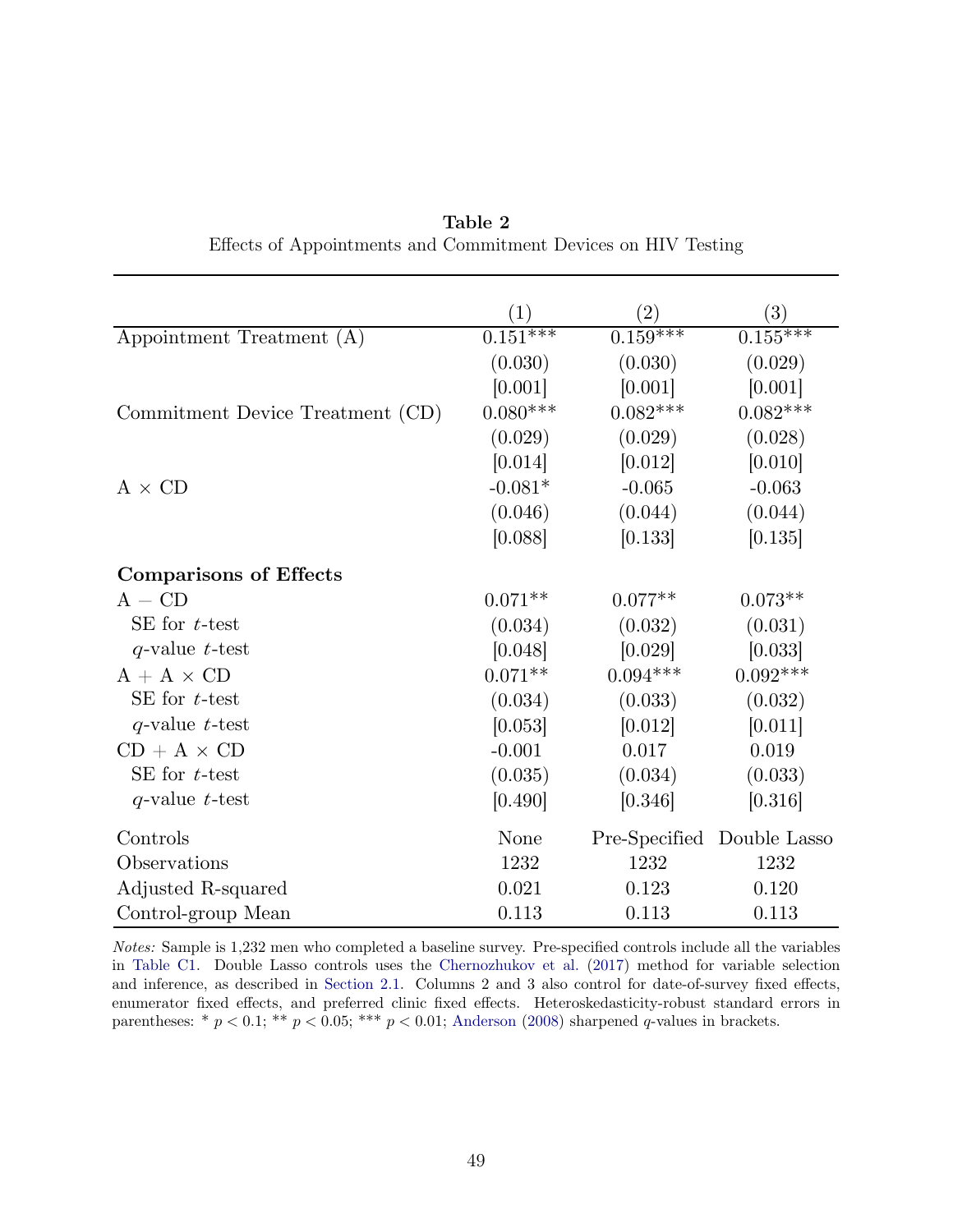| <b>Panel A:</b> Second Stage |                                          | Outcome: $1(Tested for HIV)$ |                   |
|------------------------------|------------------------------------------|------------------------------|-------------------|
|                              | $\left( 1\right)$                        |                              | $\left( 3\right)$ |
| Signed up for an Appointment | $0.228***$                               | $0.240***$                   | $0.237***$        |
|                              | (0.044)                                  | (0.043)                      | (0.043)           |
|                              | [0.001]                                  | [0.001]                      | [0.001]           |
| Controls                     | None                                     | Pre-Specified                | Double Lasso      |
| Observations                 | 1232                                     | 1232                         | 1232              |
| Adjusted R-squared           | 0.076                                    | 0.159                        | 0.154             |
| Control-group Mean           | 0.113                                    | 0.113                        | 0.113             |
| <b>Panel B: First Stage</b>  | Outcome: 1(Signed up for an Appointment) |                              |                   |
| Appointment Treatment (A)    | $0.666***$                               | $0.660***$                   | $0.657***$        |
|                              | (0.026)                                  | (0.026)                      | (0.025)           |
|                              | [0.001]                                  | [0.001]                      | [0.001]           |
| Effective $F$ -Statistic     | 652.9                                    | 667.5                        | 1377.2            |
| Controls                     | None                                     | Pre-Specified                | Double Lasso      |
| Observations                 | 1,232                                    | 1,232                        | 1,232             |
| Adjusted R-squared           | 0.477                                    | 0.545                        | 0.549             |
| Control-group Mean           | 0.000                                    | 0.000                        | 0.000             |

Table 3 2SLS Estimates of the Treatment-on-the-Treated Effect of Appointments

Notes: Sample is 1,232 men who completed a baseline survey. Pre-specified controls include all the variables in [Table C1.](#page-62-0) Double Lasso controls uses the [Chernozhukov et al.](#page-33-0) [\(2017\)](#page-33-0) method for variable selection and inference, as described in [Section 2.1.](#page-12-1) Columns 2 and 3 both control for date-of-survey fixed effects, enumerator fixed effects, and preferred clinic fixed effects. Panel B shows the effective F-statistic of [Montiel Olea](#page-38-1) [and Pflueger](#page-38-1) [\(2013\)](#page-38-1). Heteroskedasticity-robust standard errors in parentheses: \*  $p < 0.1$ ; \*\*  $p < 0.05$ ; \*\*\*  $p < 0.01$ ; [Anderson](#page-31-0) [\(2008\)](#page-31-0) sharpened q-values in brackets.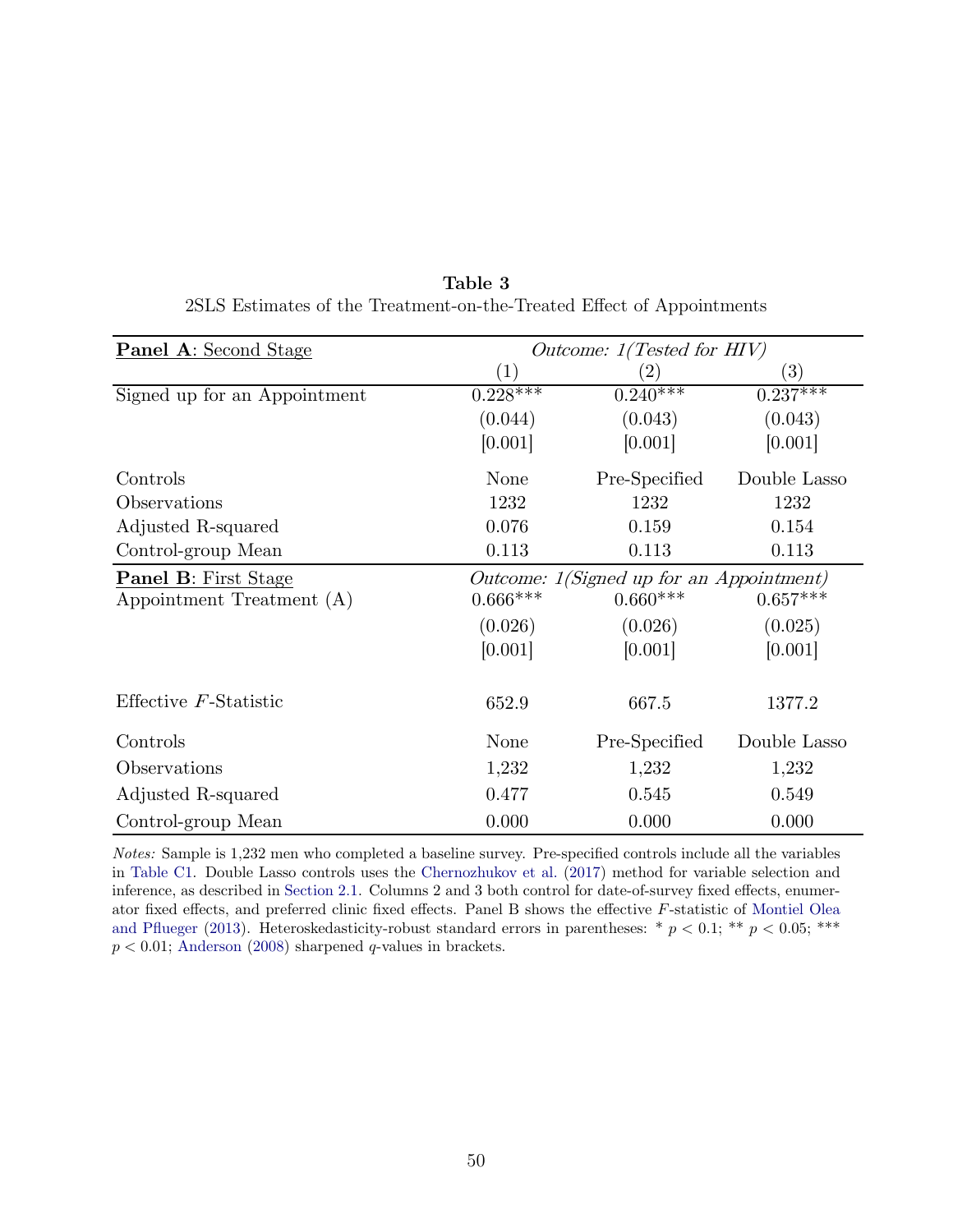<span id="page-51-0"></span>

|                                                 | Outcome: 1(Tested for HIV) |            |                            |  |
|-------------------------------------------------|----------------------------|------------|----------------------------|--|
|                                                 | (1)                        | (2)        | (3)                        |  |
| Demanded the Commitment Device (D)              |                            |            |                            |  |
| D                                               | $0.141***$                 | $0.147***$ | $0.146***$                 |  |
|                                                 | (0.027)                    | (0.027)    | (0.027)                    |  |
|                                                 | [0.001]                    | [0.001]    | [0.001]                    |  |
| $D \times$ Appointment Treatment (A)            | $0.196***$                 | $0.196***$ | $0.189***$                 |  |
|                                                 | (0.046)                    | (0.045)    | (0.044)                    |  |
|                                                 | [0.001]                    | [0.001]    | [0.001]                    |  |
| $D \times$ Commitment Device Treatment (CD)     | $0.125***$                 | $0.108**$  | $0.110**$                  |  |
|                                                 | (0.045)                    | (0.044)    | (0.043)                    |  |
|                                                 | [0.013]                    | [0.024]    | [0.020]                    |  |
| $D \times A \times CD$                          | $-0.088$                   | $-0.075$   | $-0.071$                   |  |
|                                                 | (0.071)                    | (0.069)    | (0.067)                    |  |
|                                                 | [0.179]                    | [0.215]    | [0.221]                    |  |
| Did Not Demand the Commitment Device $(1-D)$    |                            |            |                            |  |
| $(1-D)$                                         | $0.097***$                 | $0.091***$ | $0.096***$                 |  |
|                                                 | (0.018)                    | (0.020)    | (0.019)                    |  |
|                                                 | [0.001]                    | [0.001]    | [0.001]                    |  |
| $(1-D)$ x Appointment Treatment $(A)$           | $0.083***$                 | $0.093***$ | $0.088***$                 |  |
|                                                 | (0.028)                    | (0.028)    | (0.027)                    |  |
|                                                 | [0.008]                    | [0.004]    | [0.004]                    |  |
| <b>Comparisons of Effects</b>                   |                            |            |                            |  |
| $D \times A - (1-D) \times A$                   | $0.113**$                  | $0.104**$  | $0.101*$                   |  |
| SE for $t$ -test                                | (0.053)                    | (0.053)    | (0.052)                    |  |
| $q$ -value t-test                               | [0.048]                    | [0.062]    | [0.063]                    |  |
| $D \times (A + CD + A \times CD) - D \times CD$ | $0.108**$                  | $0.121**$  | $0.118**$                  |  |
| SE for $t$ -test                                | (0.054)                    | (0.052)    | (0.051)                    |  |
| $q$ -value t-test                               | [0.061]                    | [0.033]    | [0.033]                    |  |
| $D \times (A + CD + A \times CD) - D \times A$  | 0.037                      | 0.033      | 0.039                      |  |
| SE for $t$ -test                                | (0.055)                    | (0.053)    | (0.052)                    |  |
| $q$ -value t-test                               | [0.312]                    | [0.312]    | [0.299]                    |  |
| Controls                                        | None                       |            | Pre-Specified Double Lasso |  |
| Study Arms Included                             | All                        | All        | All                        |  |
| Observations                                    | 1232                       | 1232       | 1232                       |  |
| Adjusted $R$ -squared                           | 0.251                      | 0.308      | 0.303                      |  |
| Control-group Mean                              | 0.113                      | 0.113      | 0.113                      |  |

Table 4 Treatment Effect Heterogeneity by Demand for Commitment

Notes: Sample is 1,232 men who completed a baseline survey. These regressions do not include a constant; (CD) x (1-D) is omitted and assumed to be zero. Pre-specified controls include all the variables in [Table C1.](#page-62-0) Double Lasso controls uses the [Chernozhukov et al.](#page-33-0) [\(2017\)](#page-33-0) method for variable selection and inference, as described in [Section 2.1.](#page-12-1) Columns 2 and 3 also control for date-of-survey fixed effects, enumerator fixed effects, and preferred clinic fixed effects. All controls are standardized prior to running the regressions. Heteroskedasticity-robust standard errors in parentheses: \*  $p < 0.1$ ; \*\*  $p < 0.05$ ; \*\*\*  $p < 0.01$ ; [Anderson](#page-31-0) [\(2008\)](#page-31-0) sharpened q-values in brackets.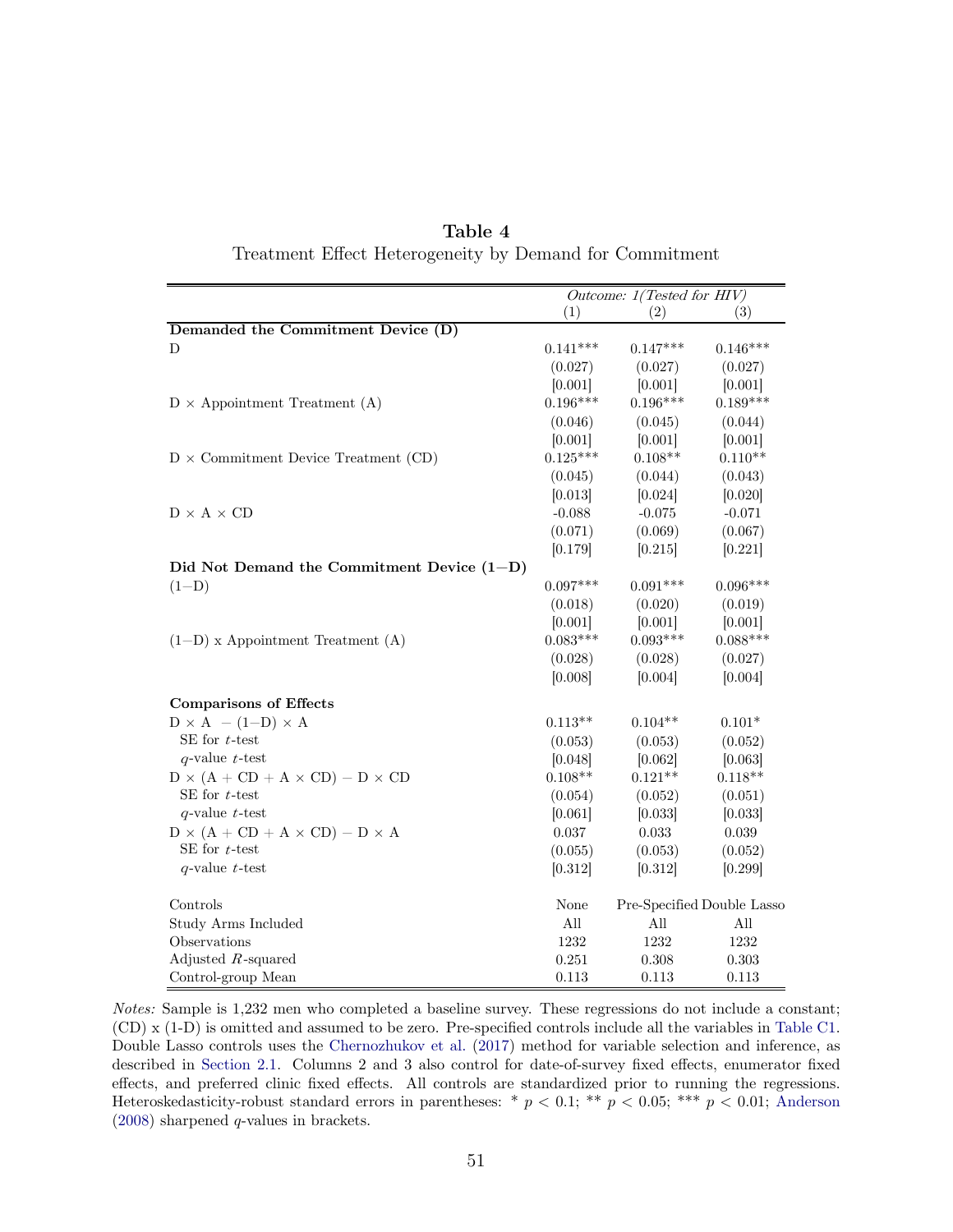|                                   | Appointments     | <b>Commitment Devices</b> |                  |  |
|-----------------------------------|------------------|---------------------------|------------------|--|
|                                   |                  | Excluding<br>Including    |                  |  |
|                                   |                  | Cost of CD                | Cost of CD       |  |
|                                   | $\left(1\right)$ | $\left( 2\right)$         | $\left(3\right)$ |  |
| Cost per Participant              |                  |                           |                  |  |
| MK.                               | 314.07           | 181.46                    | 1,181.46         |  |
| <b>USD</b>                        | \$0.43           | \$0.25                    | \$1.61           |  |
| Effect Size (percentage points)   | 0.159            | 0.082                     | 0.082            |  |
| Cost per Additional Person Tested | \$2.69           | \$3.01                    | \$19.61          |  |
| Effect Size (percent)             | 140.7%           | 72.6%                     | 72.6%            |  |
| Cost per $100\%$ Increase         | \$0.30           | \$0.34                    | \$2.22           |  |

### Table 5 Cost Effectiveness

Notes: Sample is 1,232 men who completed a baseline survey. Costs in this table are the marginal cost of running each intervention relative to the control group, and thus do not include the costs of the HIV testing vouchers. We compute costs based on the additional time needed to recruit participants in each of the two pure treatment arms, priced at the wage we paid to the survey enumerators. For the appointments, we also include the time and airtime costs of the appointment reminders, and the rescheduling calls (for the respondents who needed to reschedule). Column 3 includes the MK1,000 that participants were allowed to stake on the commitment device, since the commitment devices cannot be offered without incurring this cost. The costs of the tests themselves are not included, as the goal is to encourage the uptake of HIV tests. The effect sizes come from the main results, in Column 2 of [Table 2.](#page-49-0)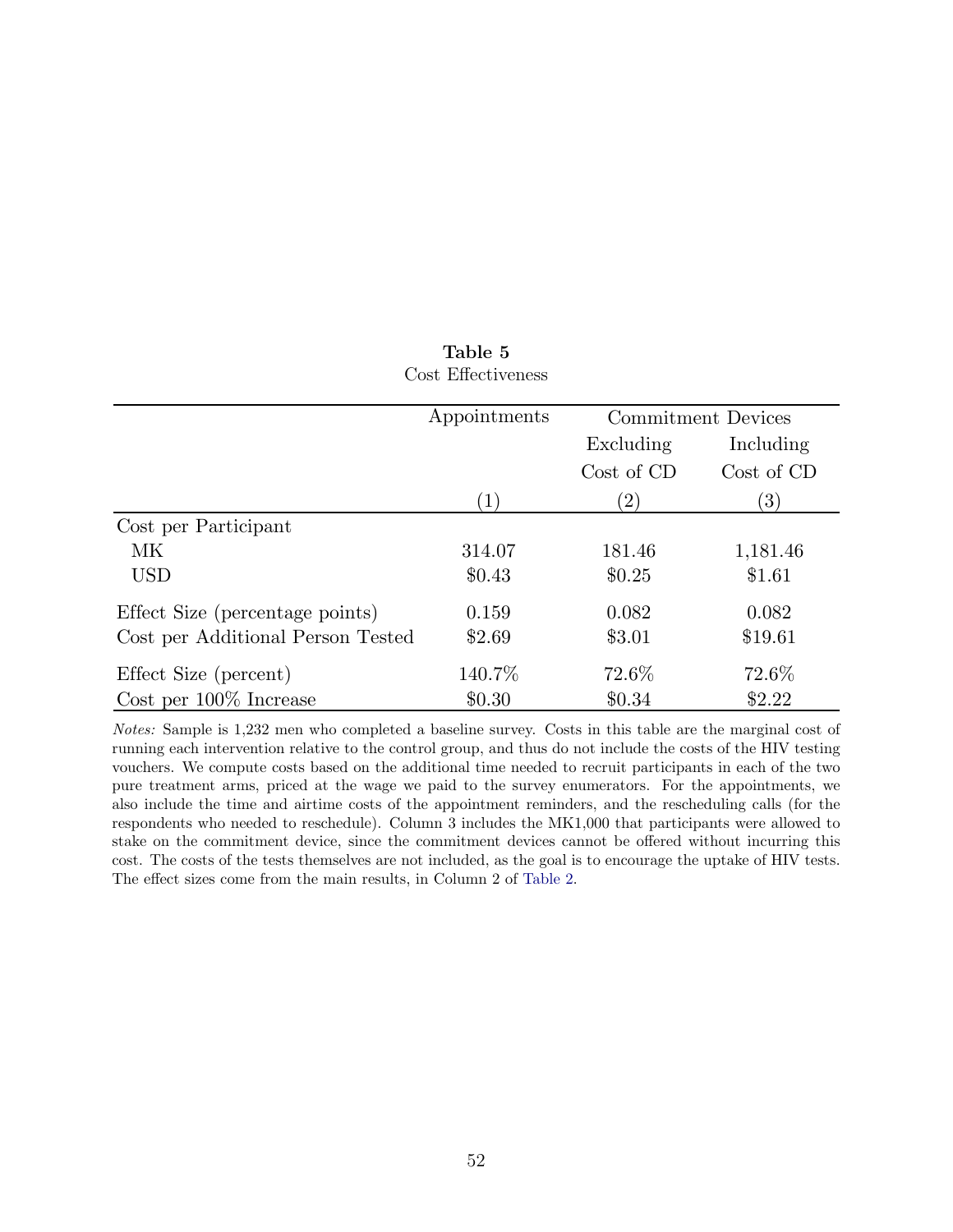# Supplemental Online Appendix, Not Intended for Publication

## Appendix A Qualitative Data

In this section we summarize qualitative data collected from staff at clinics in Zomba and across Malawi. We also include a selection of direct quotes that illustrate our key findings. The full, deidentified qualitative dataset will be made available upon request.

### Appendix A.1 Appointments for HIV Testing

In general, appointments are not used for HIV testing. There are some exceptions, in some clinics, for people that are referred for HIV testing from the outpatient department (OPD) and patients that were treated for a sexually-transmitted infection (STI). Clinics also sometimes contact the sexual partners of people who have tested positive and invite them to get tested on a particular day. More generally, in the rare cases where "appointments" are scheduled for HIV testing, they simply involve inviting a person to come in for a test within a certain number of weeks, or sometimes on a particular day, without scheduling a specific time or using formal reminders.

"[When asked if they schedule appointments for HIV testing]: There were some who would do that but it was not common. These would be the people who are very busy like the business people they would call and tell us they want to come for testing on a particular day and time. We also have other clients who would tell us that they can only come to the clinic on Saturday because of the nature of their work they cannot come during the week." – HDA at a large public clinic

<span id="page-53-1"></span>"We have appointments for the AIT [Active Index Testing]<sup>[42](#page-53-0)</sup> clients because we have already made arrangements that they will come to the clinic on a day that we have

<span id="page-53-0"></span><sup>&</sup>lt;sup>[42](#page-53-1)</sup> "Active Index Testing" refers to the practice of offering HIV tests to all sexual contacts identified by a person recently diagnosed with HIV.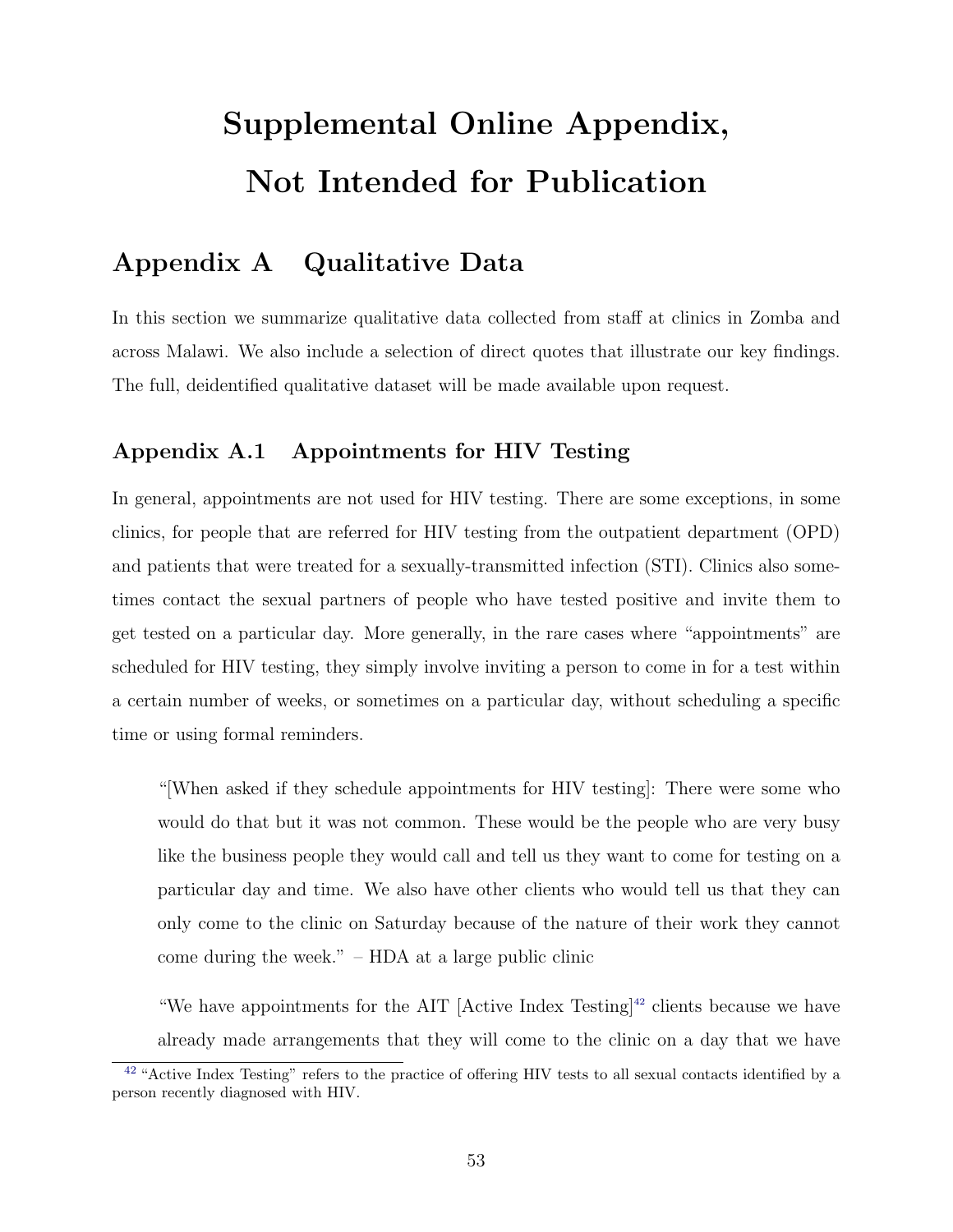booked them. [. . . ] We also have the STI clients because we give them an appointment to come after four weeks." – HDA at a large public clinic

"We don't specify the time when the client should come we just tell them come on Wednesday or Thursday [...] [On the appointment day] we first see the person who booked an appointment, but we inform the people on the queue that this client had an appointment and we have to see him first because we already started the process in the past and we would want to complete the process." – HDA at a large public clinic

### Appendix A.2 Appointments for Other Services

Appointments are also rare in clinics more generally. They are not typically used for OPD services. Patients receiving treatment for HIV are told to come back around a certain date or whenever they need a prescription refill. Clinics do report using informal appointments for various services as needed, but most patients are walk-in, and wait times are short. At large hospitals, highly specialized services, such as surgery and oncology visits, are scheduled for a particular date. But, even in this case patients are not given a particular time, nor formal reminders.

"It is the nurses and the clinicians in the wards who assess the clients and for those that need medical attention are taken to OPD so there is no need for appointment. For the ART we know and we keep their medication and we give them at the time they are supposed to take the medication; this time we are giving them in the morning. And when the drugs are coming to an end we go and refill at the ART clinic so we don't have to make any appointments."  $-$  Staff at a small public clinic

"[When asked if they use appointments]: If we have the surgical clinic and other clinics; for the surgical clinic they are done on Mondays. [...] We write these clients in the appointment books; we have hard covers which we enter the names of the clients. [...] For this specific clinic we do not give them specific time because we have a room where the clinic is conducted and it is done on first come and first served and the clinician can also make consideration if there are clients who are very sick and needed to be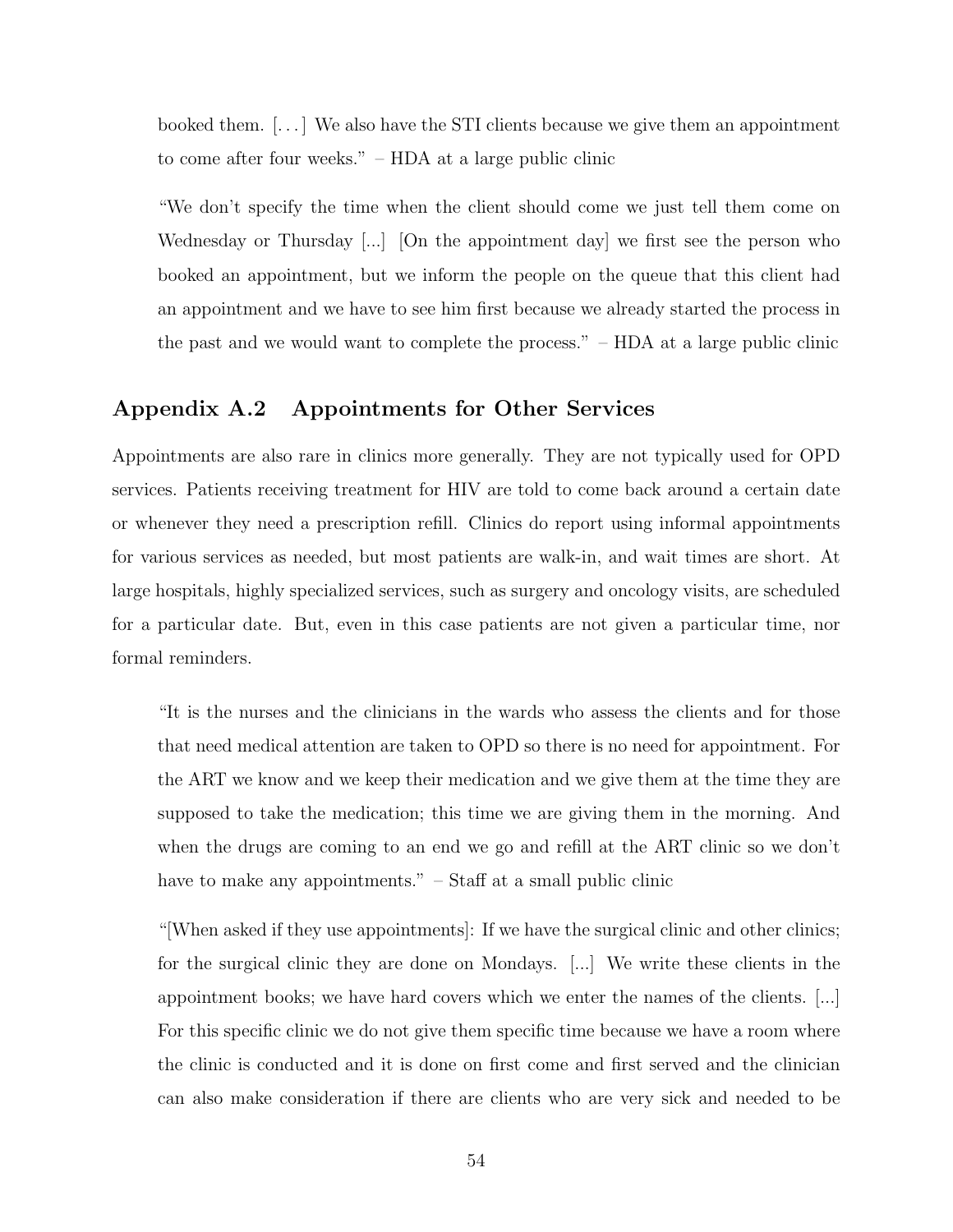seen first. The clinic runs from 7:30 am and ends at 4:30 pm and people are advised to come within this time." – Staff at a large public hospital

"[When making appointments]: We give them the specific date but we don't give them the specific time. [...] To be honest we do not give them that chance [to choose the appointment date] [...] we just do the booking from our perspectives not considering the client's choice." – Staff at a large public clinic

"For cough, flu and malaria do not require appointments and we have the chronic conditions these require appointments; like those which needs further investigations and treatment they require appointments. [Of those who visit the clinic] 10 percent of the clients [have] appointments." – Staff at a small public clinic

### Appendix A.3 HIV Testing Wait Times and Absenteeism

In July 2019, during the study period, every clinic in our sample consistently had excess capacity for HIV testing. In small clinics, there were multiple HDAs on duty, yet on the average day fewer than ten clients came for HIV testing. Larger clinics saw as many as 12 patients per HDA. HIV testing takes as little as 5 minutes (if the result is negative) or as long as 45 minutes (with counselling). So, it appears that even large clinics were operating below capacity. HDAs report that there was typically no wait for HIV testing, but at busy times, at large clinics, wait times could be as long as one hour. Clinics are well-staffed, and absenteeism among HDAs is extremely rare.

"It was 4 on average.  $[\dots]$  3 HDAs work in the clinic." – HDA at a small public clinic

"We would have 36 clients on a daily basis. We open every day except for the weekend.

[...] We were two HDAs now we have a new one."  $-$  HDA at a large public clinic

"The patients would wait between 15 to 20 minutes because the patient flow was very fast." – HDA at a large public clinic

"The client will wait for his turn between 40 to 60 minutes. But if there is no client in the counselling room it means he will enter immediately." – HDA at a large public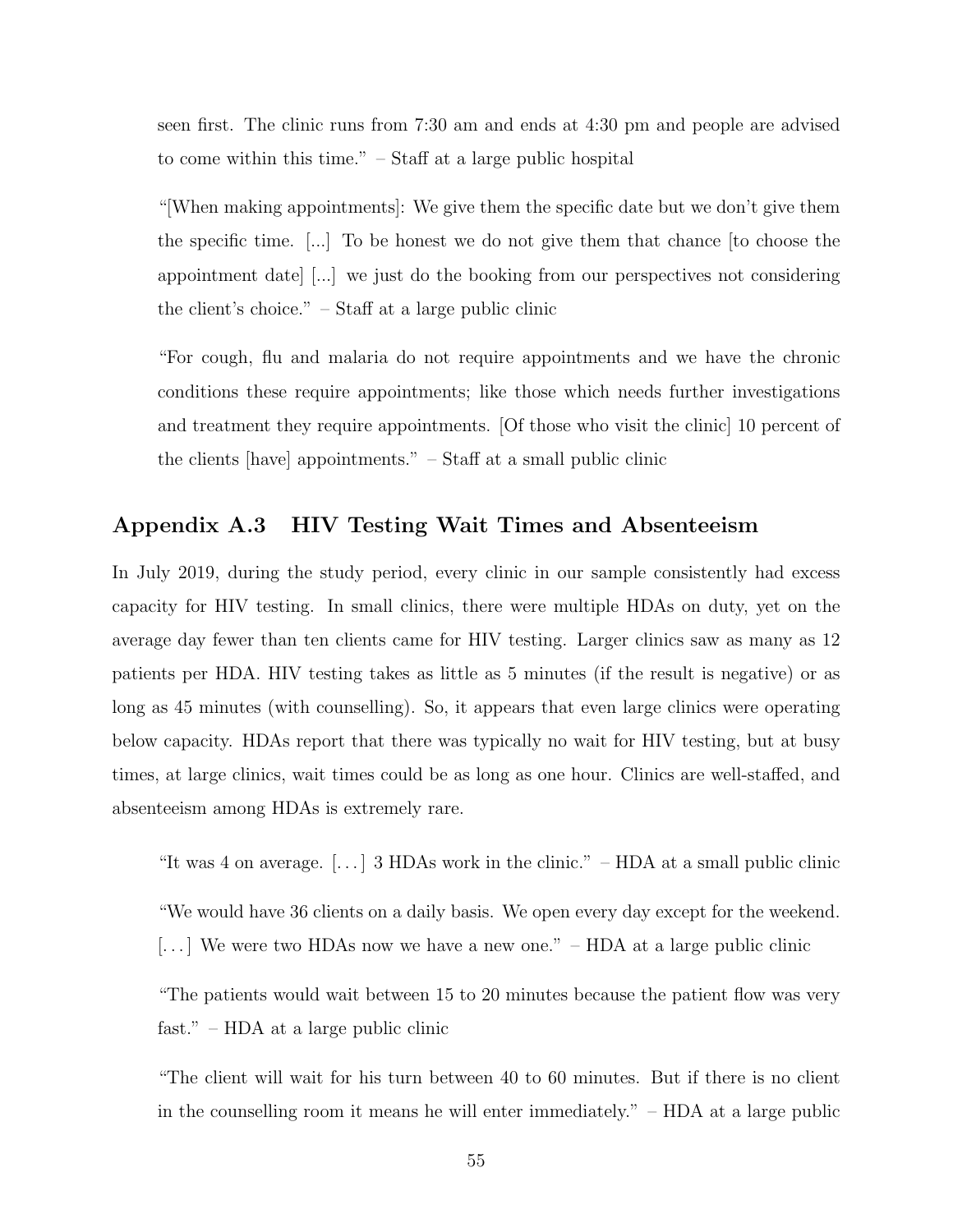### hospital

"I don't think there was anyone who was absent. People [HDAs] work up to the knocking off time."  $-$  Senior Staff at a large public clinic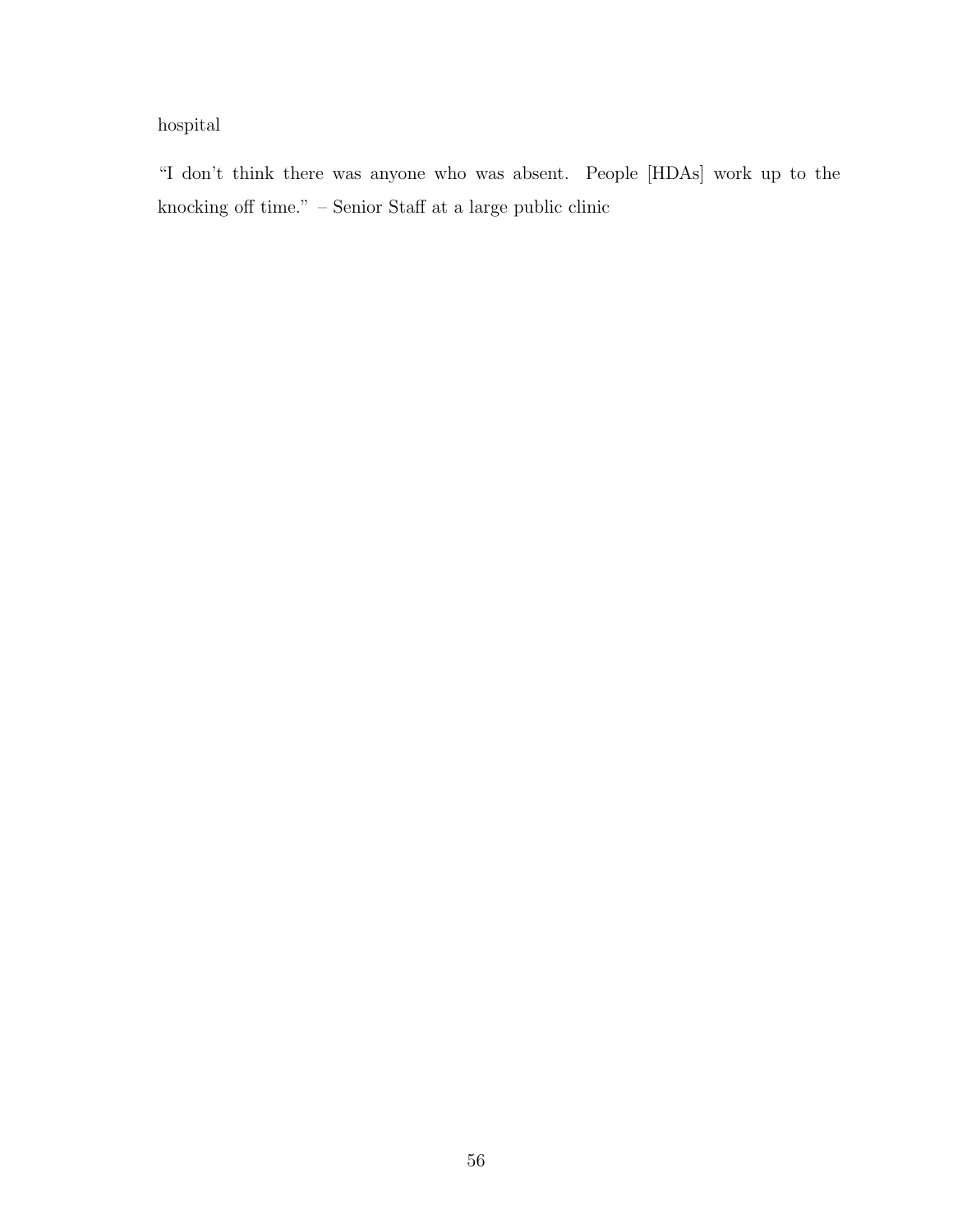### Appendix B Cost Calculations

This section details how we calculated the costs of each intervention. We compute only the incremental cost of each pure treatment arm: the additional labor costs and other expenses needed to carry out the intervention, beyond the costs that apply to all study arms including the control group. Our cost calculations thus exclude the cost of finding and contacting men for the survey, since that was done in the control group as well. The labor costs are primarily calculated based on differences in the total survey time. To compute these, we only use survey times for respondents who were assigned either into the control group or into one of the two pure intervention arms (that is, we omit the combined intervention arm).

### Appendix B.1 Appointments Arm

The cost of offering an appointment has two main components: (i) the cost of explaining and scheduling an appointment during the baseline survey, and (ii) the cost of reminding the participant of his appointment and rescheduling if necessary.

Part (i) is the product of enumerator wages and the average time it takes to explain and schedule an appointment, taking into account the fact that some participants who are offered an appointment do not schedule one. This time difference has two elements: (a) the time explaining appointments and eliciting demand, and (b) the time spent adding the chosen time slot into the calendar for those who want an appointment. We can measure (a) by calculating the time the SurveyCTO application was active for each participant and taking the difference between the average time in the appointments-only group and the average time in the control group. Part (b) was done in a different application on the phone, so it is not included in the active on-screen time on the survey app. We estimate this time to be one minute per person, based on having our research team carry out the steps needed to schedule the appointment and timing themselves. We therefore add one minute to the times of those participants who actually scheduled an appointment. The total time that corresponds to part (i) equals 139.4 seconds. Enumerators were paid MK20,000 for 6 hour days, so MK3,333.33 per hour. The cost of part (i) is therefore MK129. The following equation shows the formula used to compute part (i) of the cost of the appointments: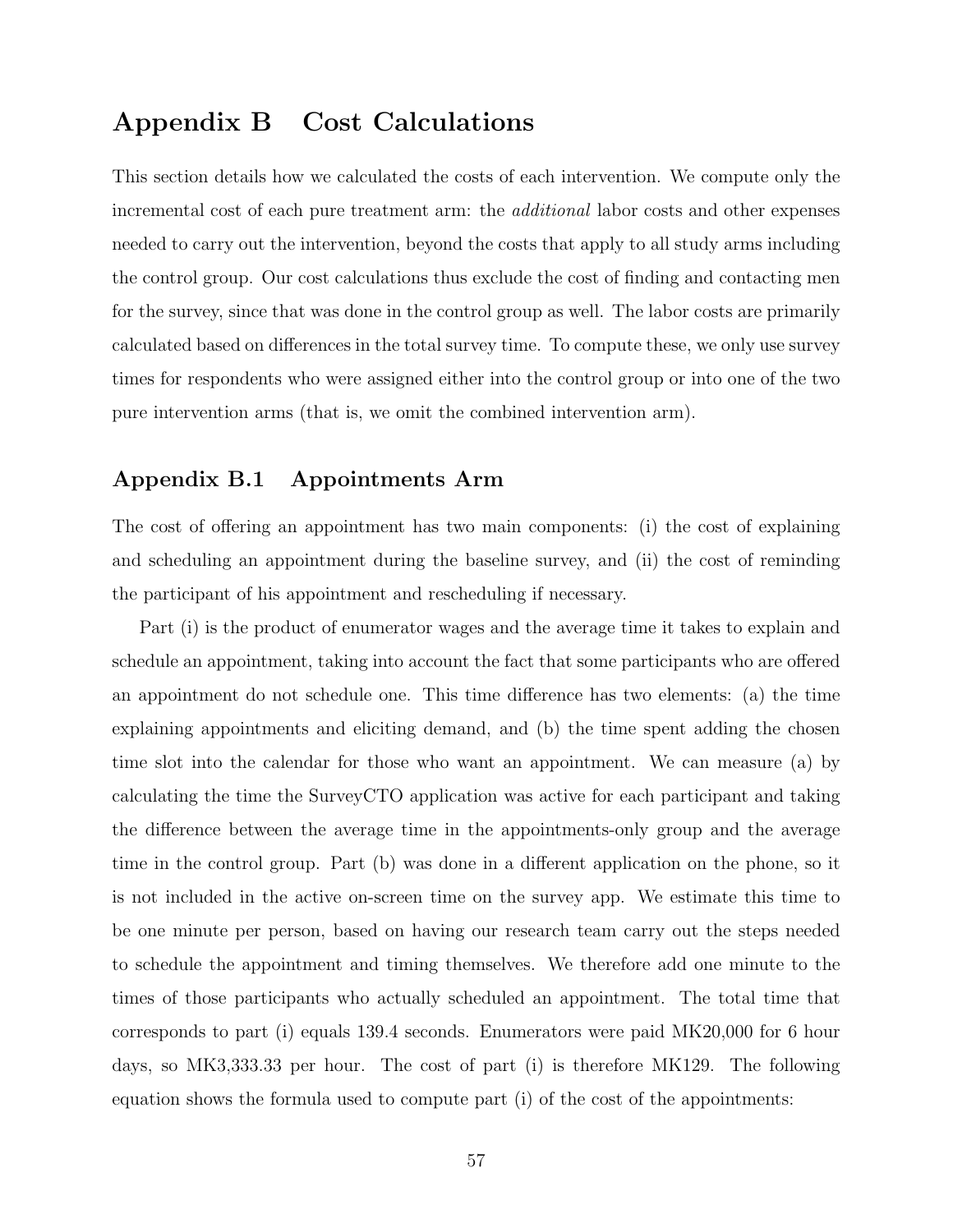Part (i)<sup>A</sup> = (Extra Survey Time+1[Scheduled Appt.] $\times$ (60 seconds)) $\times \frac{\text{Ememerator Hourly Wage}}{2.600 \text{ L}}$ 3, 600 seconds per hour

Part (ii) has two components: wages paid to HDAs who make the calls and phone credit spent on successful calls. Times per call were not estimated during the experiment. We asked our research team to estimate these times by calling people and reading them the appointment reminder script and timing themselves. We found that it could take up to 40 seconds for a respondent to pick up, and we estimated the time it takes to read the reminder script to be 65 seconds. Wages must be paid for this entire time (105 seconds) but phone credit is only charged for active call time. Every person who schedules an appointment receives a reminder call. Out of those calls, 42 percent of men who initially scheduled an appointment rescheduled their appointment once, and thus received a second reminder for the rescheduled appointment. At that reminder, 16 percent of men who initially scheduled an appointment rescheduled for a second time, and thus received a third reminder. We account for rescheduling times differently than reminder times. Reminder calls took 65 seconds each, and some of those included rescheduling time (estimated to be 40 seconds).

To price the time used on the calls we need to know the wage rate for the HDAs who made the calls, and the cost of phone credit. HDAs were paid MK20,000 for 8 hour days. There are different telecommunication companies in Malawi, and they charge different rates per minute of calls. In our study we used the two main companies that operate in the area. One of them charges MK65 per minute and the other charges MK72. In these calculations we take a conservative approach by using the higher of the two rates to calculate phone credit costs. This brings the cost of part (ii) to be MK185 The following equation depicts the formula used to compute part (ii) of the cost of the appointments.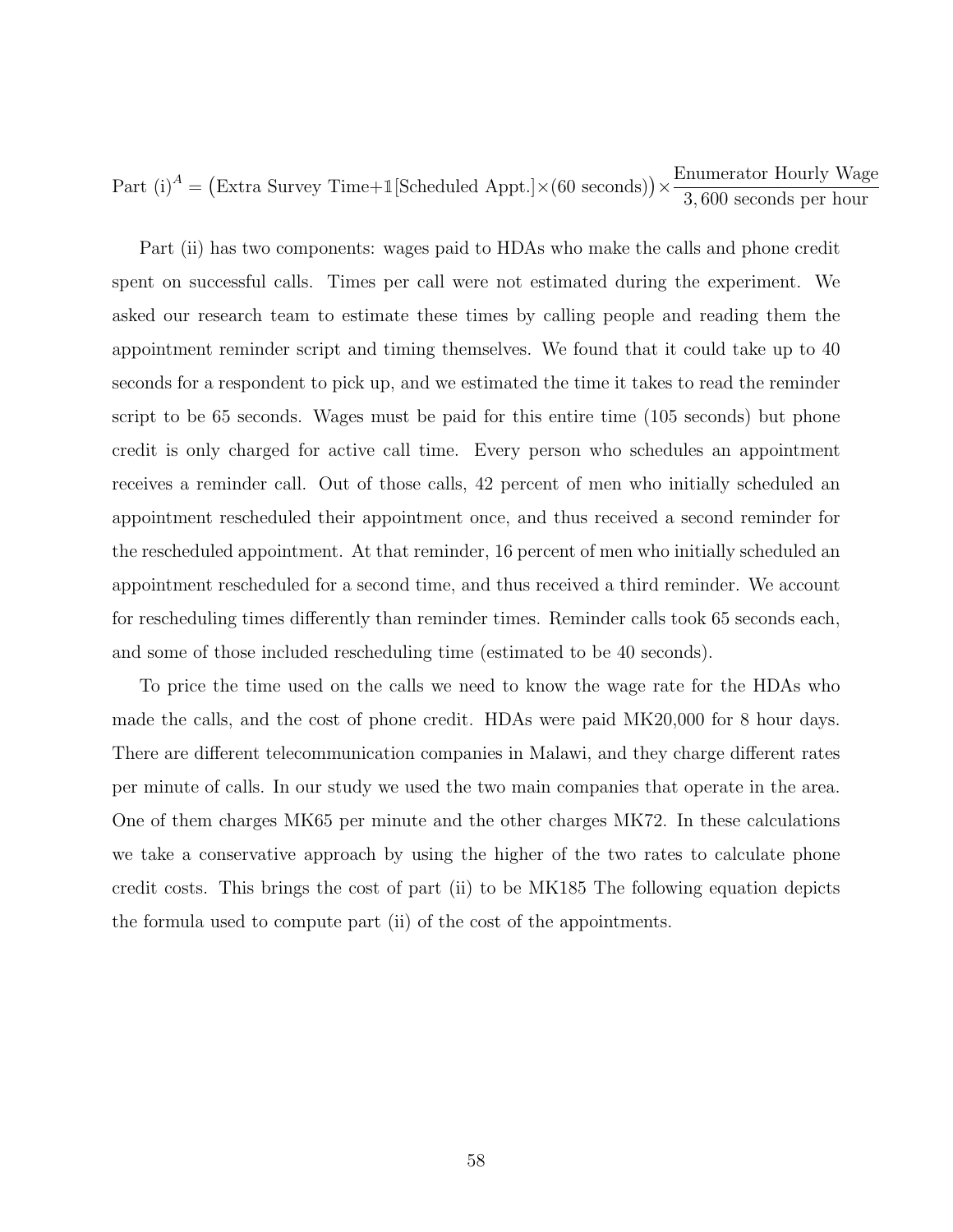Part (ii)<sup>*A*</sup> = 
$$
\left(\frac{\text{Calls Made}}{\text{Appointments offered}} \times \text{Reminder Script Time} + \frac{\text{Rescheduled Appointments}}{\text{Appointments offered}} \times \text{Rescheduling Time}\right)
$$
  
  $\times \left(\frac{\text{Credit cost/minute}}{60 \text{ seconds/hour}} + \frac{\text{HDA Hourly Wage}}{3,600 \text{ seconds/hour}}\right)$   
  $+\frac{\text{Calls made}}{\text{Appointments offered}} \times \text{Waiting Time} \times \frac{\text{HDA Hourly Wage}}{3,600 \text{ seconds per hour}}$ 

The total cost of adding a person to the appointment arm is the sum of parts (i) and (ii), which comes to MK314.07

### Appendix B.2 Commitment Device Arm

The cost of offering a commitment device has two parts: (i) the extra survey time needed to explain and enroll men in the commitment device, and (ii) the cost of the voucher used for the commitment device. Since we elicited demand for the commitment device from all of our participants, average survey time differences between those assigned only a commitment device and those in the pure control group (16 seconds) do not measure part (i) completely. In order to estimate it, we asked our field team to read the survey script that explains the intervention and time themselves. We find that this part of the survey takes on average 180 seconds. Therefore we add 180 seconds to the average survey time differences between pure control and those only offered a commitment device. These time differences are then multiplied by the wages of enumerators, yielding a total cost for part (i) of MK181.46. The following equation shows the formula used to compute part (i) of the cost of the commitment devices.

Part (i)<sup>CD</sup> = (Extra Survey Time + CD Explanation Script Time)  $\times \frac{\text{Enumerator} \; \text{Hourly} \; \text{Wage}}{2.600 \; \text{N}}$ 3, 600 seconds per hour

Computing the correct cost to include for part (ii) is less straightforward. If the commitment device is implemented with the participant's own money, the total cost of adding a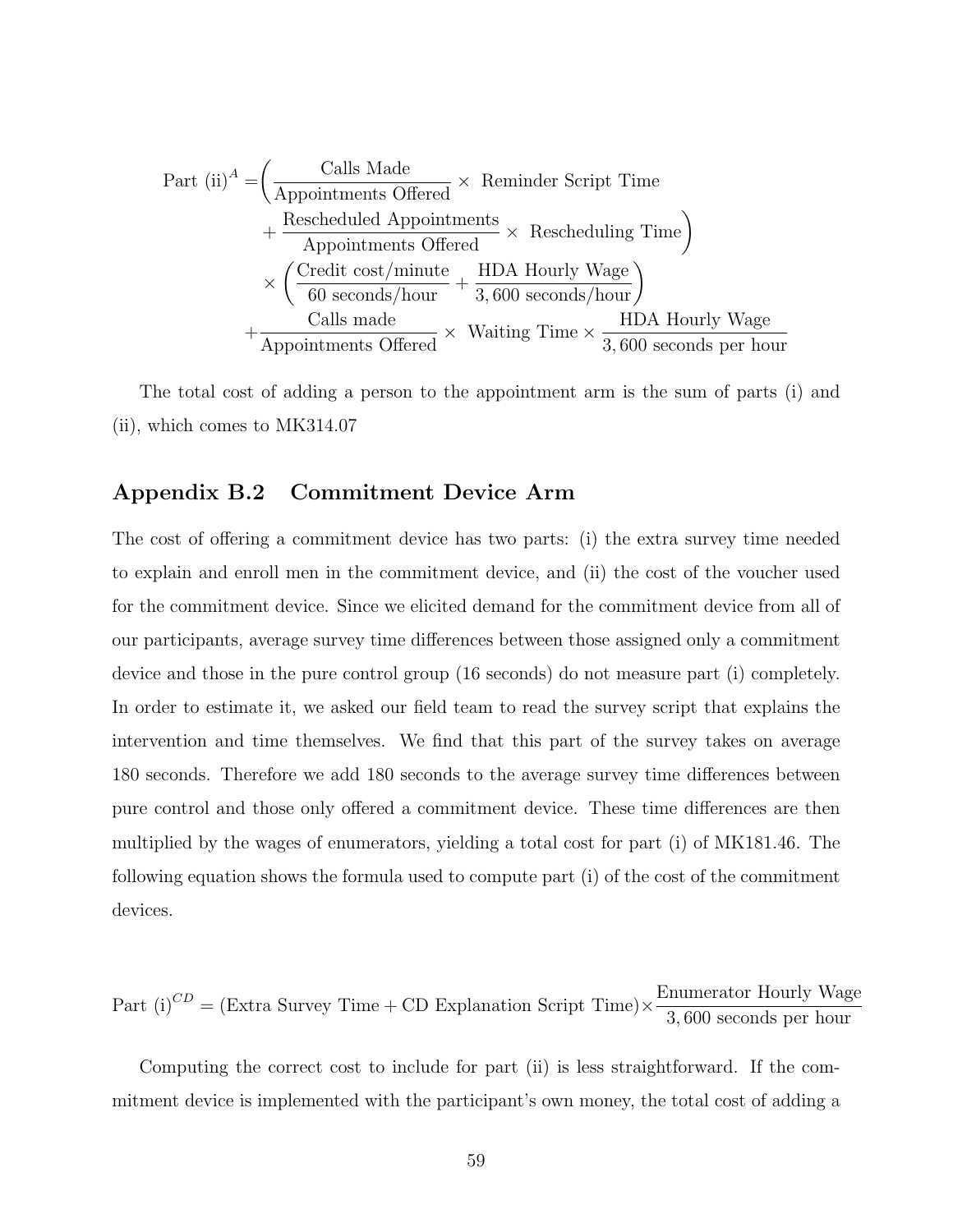participant to the commitment device arm would be simply part (i). If the program were to use its own funds, then the amount to be committed needs to be budgeted for. It may be necessary to budget for the MK1,000 for all participants, bringing the total cost to MK1,181.46. But not all participants who accept a commitment device will follow through and collect the money. In our study, 49 percent of men in the commitment device-only study arm enrolled in a commitment device, but just 41 percent of those men redeemed their voucher. Considering the fact that the project kept the MK1,000 for the 29 percent of men who did not redeem their voucher, the net cost of offering the vouchers is just MK710.9 per person. Thus the cost of enrolling one man in the commitment device arm would come to MK892.36.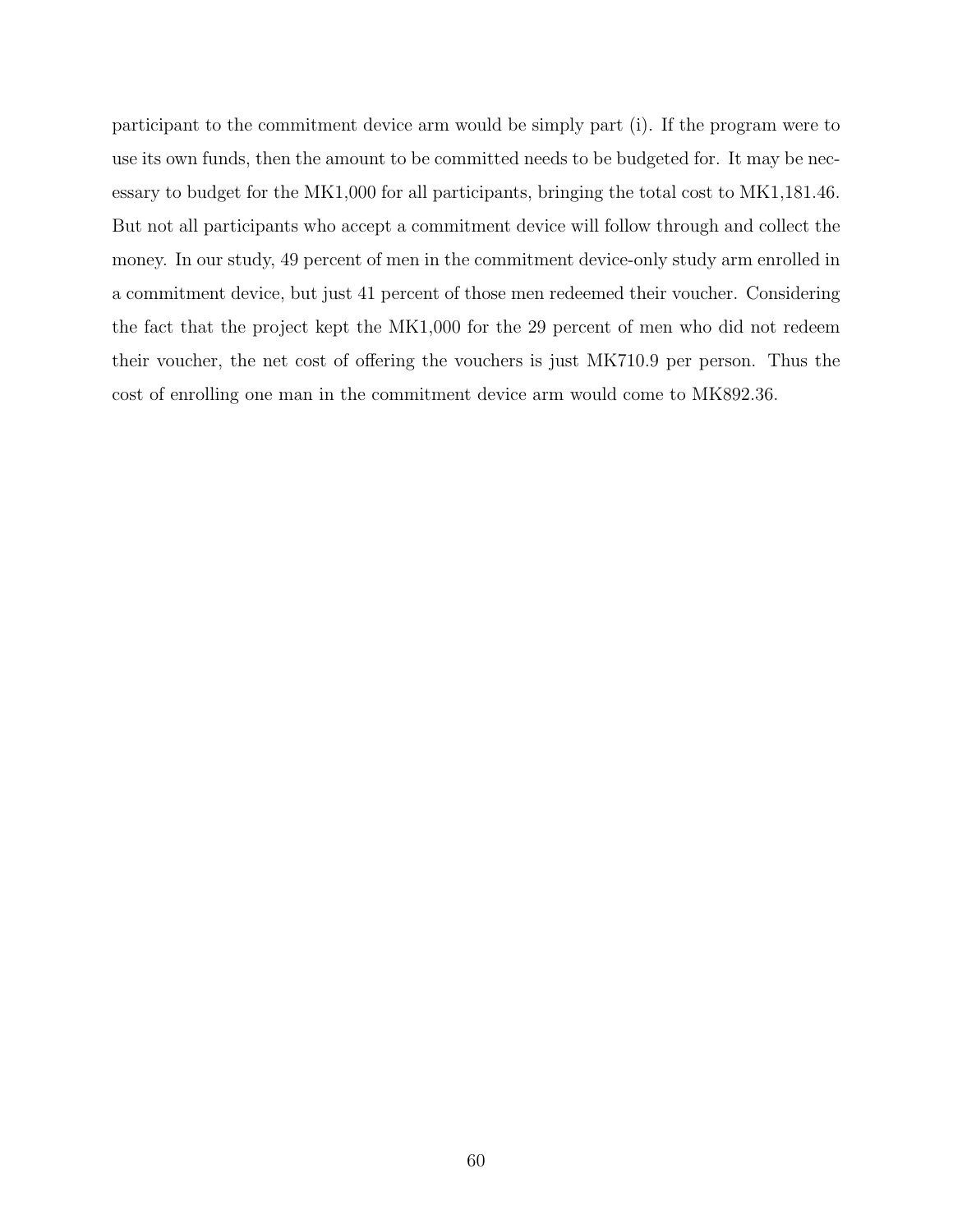## Appendix C Appendix Tables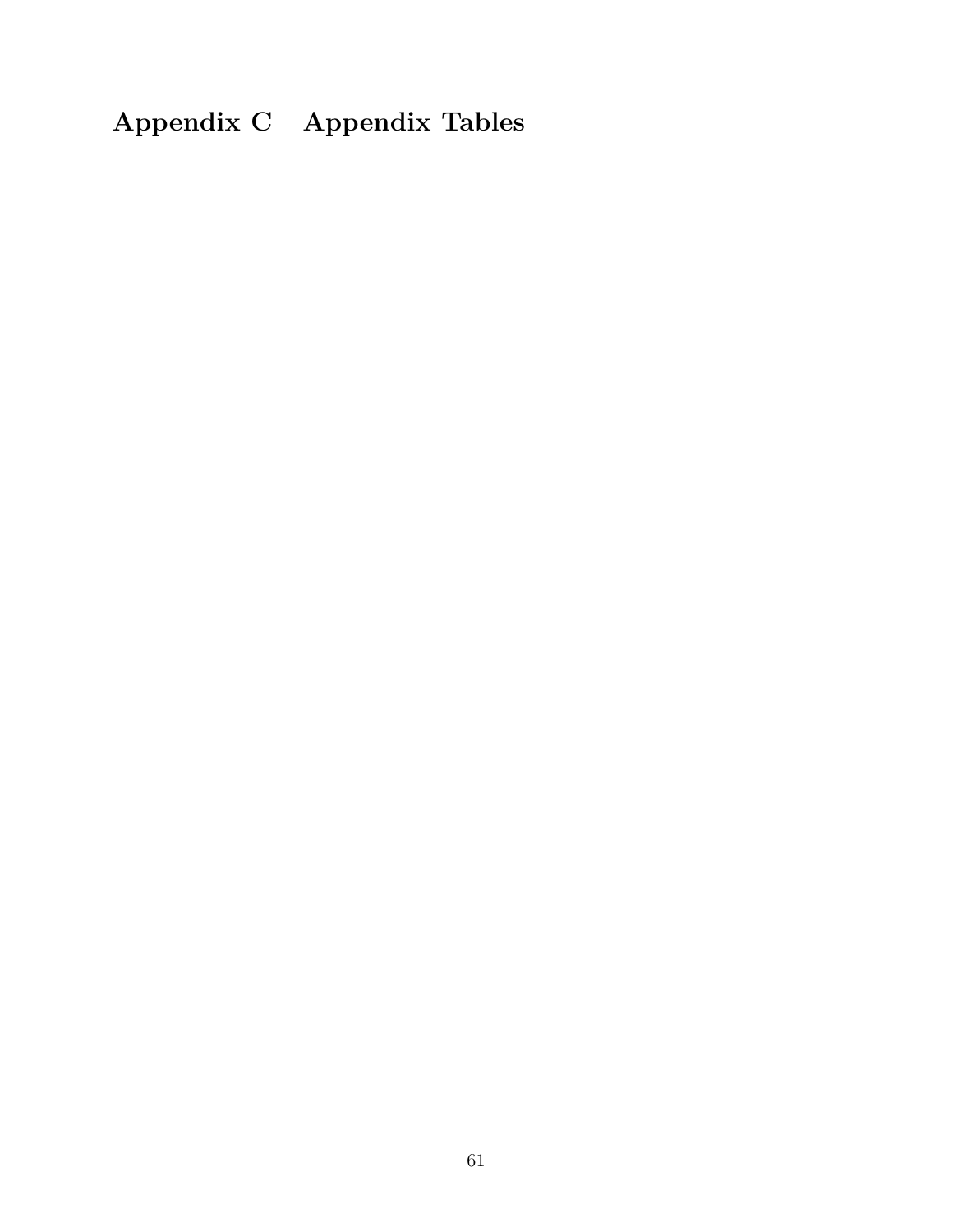### Appendix Table C1Pre-Specified Control Variables and Definitions

<span id="page-62-1"></span>

| Variable                             | Definition                                                                                                                                                                  |
|--------------------------------------|-----------------------------------------------------------------------------------------------------------------------------------------------------------------------------|
| Age                                  | Age in years                                                                                                                                                                |
| Literate                             | Equal to 1 if the participant can read a letter in Chichewa and 0 otherwise                                                                                                 |
| Married                              | Equal to 1 if the participant is married and 0 otherwise                                                                                                                    |
| Willingness to Get an HIV Test Index | First principal component of two indicators: the first capturing willingness to get tested immediately,<br>and the second capturing plans to get an HIV test in the future. |
| Any Previous HIV Test                | Equal to 1 if the participant ever tested for HIV and 0 otherwise                                                                                                           |
| Number of Previous HIV Tests         | Number of times the participant tested since born                                                                                                                           |
| Tendency to Postpone HIV Testing     | Indicator variable capturing any positive response to the open-ended question "Are you someone that<br>has been postponing HIV testing?" (manually coded)                   |
|                                      | Perceived Life Expect. Gain from ARVs Perceived difference between the life expectancy of an HIV+ individual with and without ART                                           |
| Perceived Prob. of being HIV+        | Respondent's perceived likelihood of being HIV+                                                                                                                             |
| Demanded Commitment Device           | Equal to 1 if the participant opted into the commitment device and 0 otherwise                                                                                              |

<span id="page-62-0"></span>Notes: Pre-specified list of control variables from our analysis <sup>p</sup>lan. These controls were selected as statistically significant predictors of past HIVtesting choices, based on the baseline data from the study.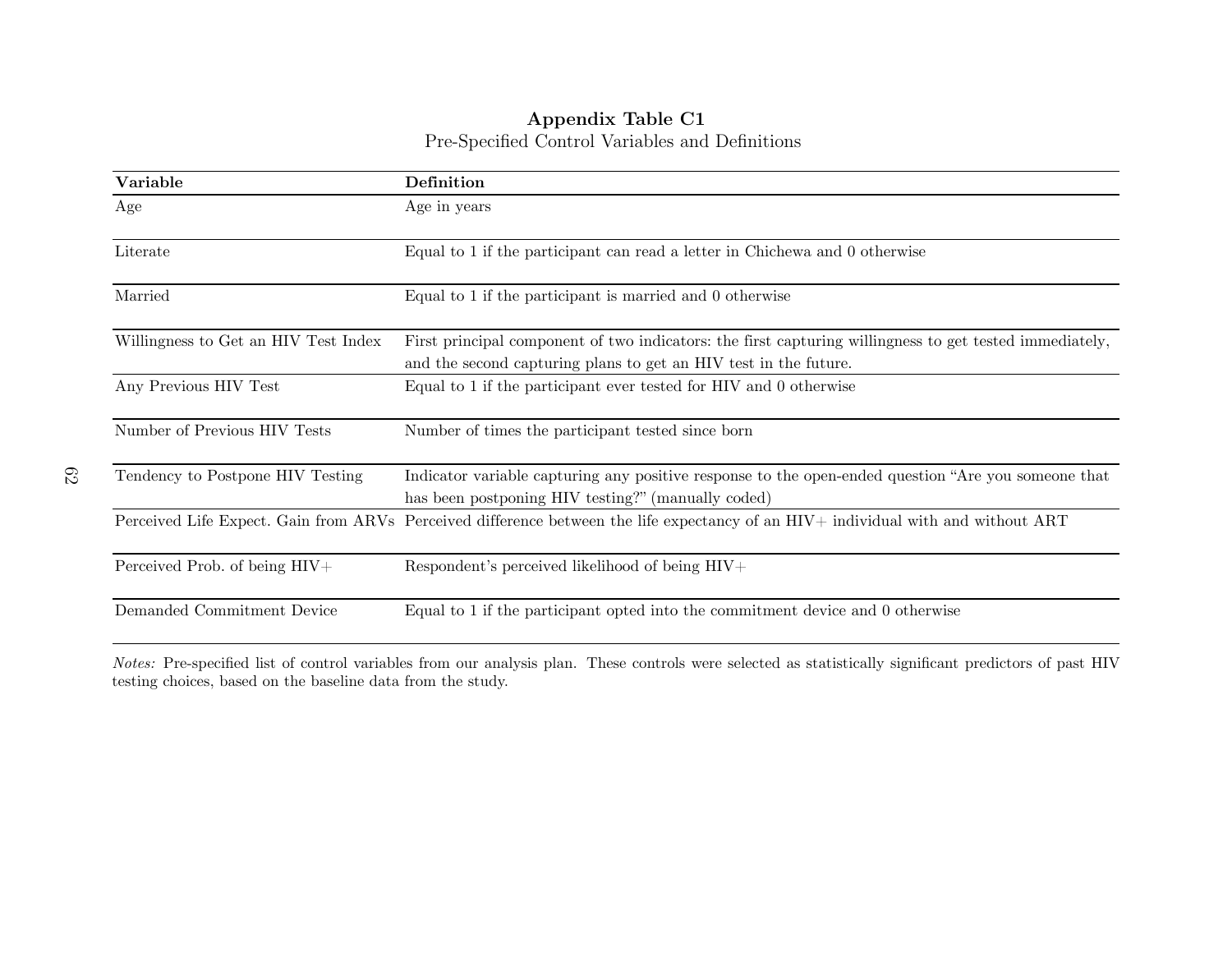### Appendix Table C2Other Control Variables and Definitions

| Variable                           | Definition                                                                                                                                                                                       |
|------------------------------------|--------------------------------------------------------------------------------------------------------------------------------------------------------------------------------------------------|
| Ethnicity                          | Categorical variable identifying the five largest ethnic groups in our sample (Nyanja, Lomwe, Yao,                                                                                               |
|                                    | Chewa, Ngoni) plus "other"                                                                                                                                                                       |
| Years of Education                 | Number of completed years of schooling. Ranges from 0 to 13; values of 14 or higher are top-coded at                                                                                             |
|                                    | 13                                                                                                                                                                                               |
| Number of Children                 | Respondent's total number of children.                                                                                                                                                           |
| Religion                           | Categorical variable identifying the respondent as being Muslim, Christian, or other.                                                                                                            |
| Asset Index                        | First principal component of a set of 14 indicators for owning each of the following: landline, smart-                                                                                           |
|                                    | phone, sofa, table, chair, lantern, television, radio, bednet, bicycle, motorcycle, Ox-cart, mattress, bed                                                                                       |
| Has a Girlfriend                   | Equal to 1 if the respondent has a girlfriend and 0 otherwise                                                                                                                                    |
| Any Sex in Past Week               | Equal to 1 if the respondent had sex in the past 7 days and 0 otherwise                                                                                                                          |
|                                    | Number of Sex Partners in Past 12 Mo. Number of sexual partners in the last 12 months.                                                                                                           |
| Lives for Today                    | Measures the extent to which the participant agrees with the statement "I live for today and do not<br>think about tomorrow" on a scale from 1 ("completely disagree") to 5 ("completely agree") |
| Occupation                         | Categorical variable including the following occupations: military/police/security, skilled activity,<br>transport sector, manual activity, none/student, other (e.g. trade, agriculture)        |
| Ln(Expenditures) in Past Month     | Sum of the seven categories of household expenditures (food, health, schooling, business, transport,<br>entertainment, accomodation, other) in the past month, transformed via the IHST          |
| Ln(Earnings) in Past 7 Days        | Respondent's total earnings in the past 7 days, transformed via the IHST                                                                                                                         |
| Zero Earnings in Past 7 Days       | Equal to 1 if respondent has zero earnings in the past 7 days, 0 otherwise                                                                                                                       |
| HIV Knowledge Index                | First principal component of five questions assessing the respondent's knowledge about HIV                                                                                                       |
| Perceived Prob. of Serodiscordance | Answer to the question: "Think of 100 women who are HIV positive. How many of their husbands do<br>you think are HIV negative?"                                                                  |

Notes: Other variables used in our balance table and in the double LASSO procedure. This list includes all other baseline variables that were not included in the pre-specified list in [Table](#page-62-1) C1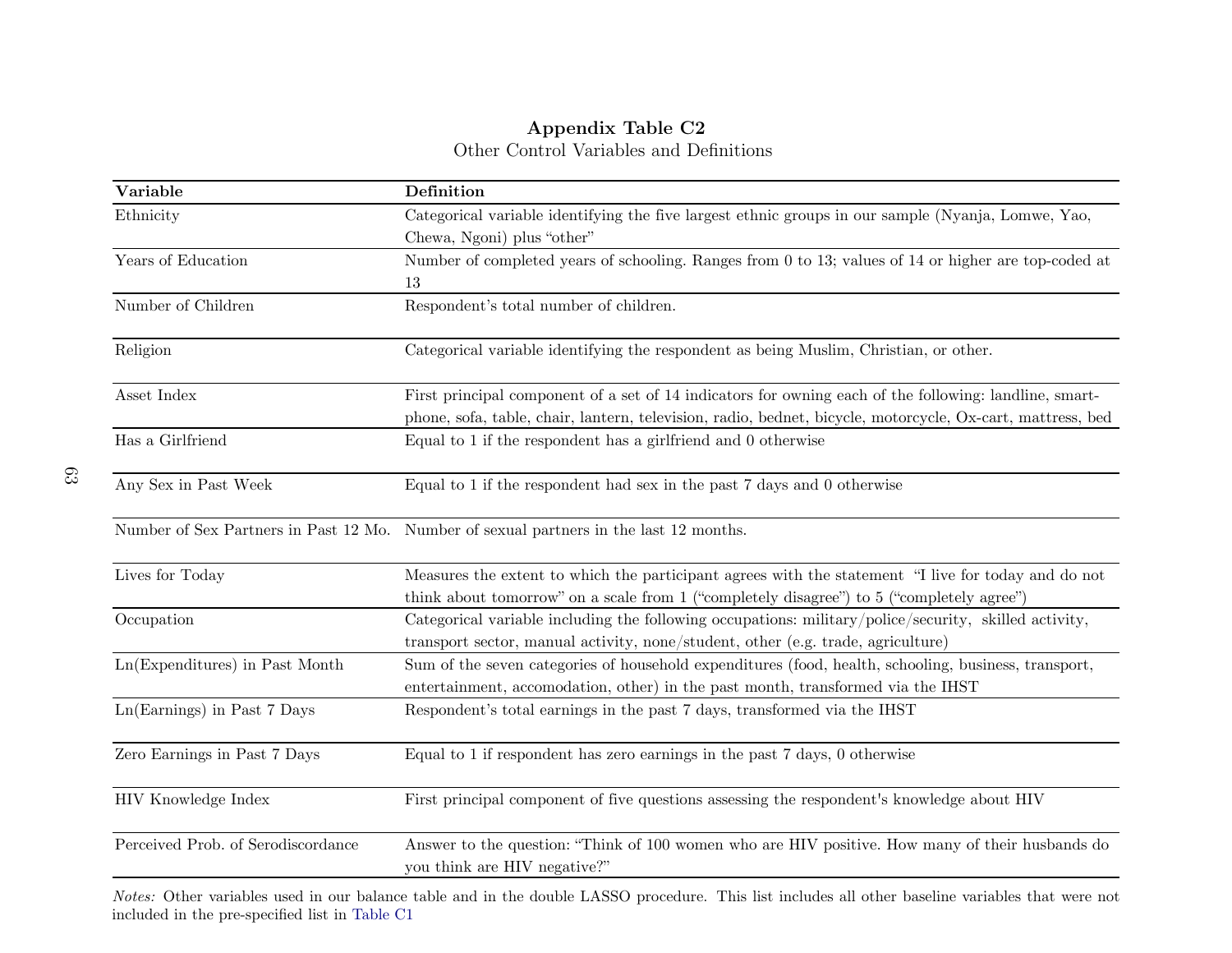Balance

|                       | Panel A: Appointments   |                              |             | Panel B: Commitment Device |               |                              |                     |             |          |               |  |
|-----------------------|-------------------------|------------------------------|-------------|----------------------------|---------------|------------------------------|---------------------|-------------|----------|---------------|--|
|                       | Ctrl.                   | Treat.                       |             |                            |               | Ctrl.                        | Treat.              |             |          |               |  |
|                       | Mean                    | Mean                         | Diff.       |                            | Norm. Omnibus | Mean                         | Mean                | Diff.       |          | Norm. Omnibus |  |
|                       | (SD)                    | (SD)                         | $(p$ -val.) | Diff.                      | <b>Test</b>   | (SD)                         | (SD)                | $(p$ -val.) | Diff.    | Test          |  |
|                       | (1)                     | (2)                          | (3)         | (4)                        | (5)           | (6)                          | (7)                 | (8)         | (9)      | (10)          |  |
| Age                   | 32.250                  | 31.638                       | $-0.612$    | 0.065                      | $-0.004*$     | 32.100                       | 31.761              | $-0.339$    | 0.036    | $-0.000$      |  |
|                       |                         | $(9.549)$ $(9.321)$          | (0.538)     |                            | (0.003)       |                              | (9.683) (9.169)     | (0.537)     |          | (0.003)       |  |
| Literate              | 0.978                   | 0.976                        | $-0.002$    | 0.012                      | $-0.045$      | 0.984                        | 0.970               | $-0.014$    | 0.094    | $-0.124$      |  |
|                       | (0.146)                 | (0.152)                      | (0.008)     |                            | (0.108)       | (0.125)                      | (0.170)             | (0.009)     |          | (0.105)       |  |
| Married               | 0.644                   | 0.671                        | 0.027       | $-0.057$                   | 0.063         | 0.646                        | 0.671               | 0.025       | $-0.053$ | $0.114**$     |  |
|                       |                         | $(0.479)$ $(0.470)$          | (0.027)     |                            | (0.045)       |                              | $(0.479)$ $(0.470)$ | (0.027)     |          | (0.046)       |  |
| Willingness to Get an | 0.049                   | $-0.046$                     | $-0.095$    | 0.086                      | $-0.013$      | $-0.044$                     | 0.046               | 0.090       | $-0.081$ | 0.018         |  |
| <b>HIV Test Index</b> |                         | $(1.047)$ $(1.161)$          | (0.063)     |                            | (0.014)       |                              | $(1.136)$ $(1.077)$ | (0.063)     |          | (0.014)       |  |
| Any Previous HIV      | 0.918                   | 0.914                        | $-0.004$    | 0.015                      | $-0.031$      | 0.908                        | 0.924               | 0.016       | $-0.056$ | $\,0.035\,$   |  |
| Test                  | (0.275)                 | (0.281)                      | (0.016)     |                            | (0.056)       |                              | $(0.289)$ $(0.266)$ | (0.016)     |          | (0.059)       |  |
| Number of Previous    | 4.850                   | 4.990                        | 0.140       | $-0.025$                   | 0.003         | 4.975                        | 4.867               | $-0.107$    | 0.019    | $-0.001$      |  |
| <b>HIV Tests</b>      |                         | $(5.439)$ $(5.606)$          | (0.315)     |                            | (0.003)       |                              | $(5.466)$ $(5.588)$ | (0.315)     |          | (0.003)       |  |
| Tendency to           | 0.362                   | 0.404                        | 0.042       | $-0.086$                   | $0.063*$      | 0.394                        | 0.374               | $-0.020$    | 0.041    | $-0.028$      |  |
| Postpone HIV          |                         | $(0.481)$ $(0.491)$          | (0.028)     |                            | (0.034)       |                              | $(0.489)$ $(0.484)$ | (0.028)     |          | (0.035)       |  |
| Perceived Life Exp.   |                         | 23.069 24.690                | $1.621*$    | $-0.095$                   | $0.001\,$     |                              | 24.010 23.797       | $-0.212$    | 0.012    | $-0.000$      |  |
| Gain from ARVs        | (17.002)(17.250)(0.976) |                              |             |                            | (0.001)       | $(17.192)(17.104)$ $(0.977)$ |                     |             |          | (0.001)       |  |
| Perceived Prob. of    |                         | 17.819 17.799                | $-0.020$    | 0.001                      | 0.000         |                              | 17.190 18.455       | 1.265       | $-0.054$ | 0.000         |  |
| being $HIV+$          |                         | $(22.868)(23.880)$ $(1.332)$ |             |                            | (0.001)       | $(22.944)(23.843)$ $(1.334)$ |                     |             |          | (0.001)       |  |
| Demanded              | 0.532                   | 0.484                        | $-0.048*$   | 0.095                      | $-0.067**$    | 0.527                        | 0.487               | $-0.040$    | 0.081    | $-0.060*$     |  |
| Commitment Device     |                         | $(0.499)$ $(0.500)$          | (0.028)     |                            | (0.032)       |                              | $(0.500)$ $(0.500)$ | (0.028)     |          | (0.033)       |  |
| Ethnicity:            |                         |                              |             |                            |               |                              |                     |             |          |               |  |
| Nyanja                | 0.077                   | 0.080                        | 0.003       | $-0.011$                   | $-0.017$      | 0.070                        | 0.088               | 0.018       | $-0.068$ | 0.030         |  |
|                       | (0.267)                 | (0.272)                      | (0.015)     |                            | (0.066)       | (0.255)                      | (0.284)             | (0.015)     |          | (0.066)       |  |
| Lomwe                 | 0.300                   | 0.302                        | $0.002\,$   | $-0.003$                   | $-0.011$      | $0.302\,$                    | 0.301               | $-0.001$    | 0.002    | $-0.022$      |  |
|                       |                         | $(0.459)$ $(0.459)$          | (0.026)     |                            | (0.047)       | (0.459)                      | (0.459)             | (0.026)     |          | (0.048)       |  |
| Yao                   | 0.211                   | 0.214                        | 0.002       | $-0.006$                   | $-0.024$      | 0.221                        | 0.204               | $-0.016$    | 0.040    | $-0.037$      |  |
|                       |                         | $(0.409)$ $(0.410)$          | (0.023)     |                            | (0.055)       |                              | $(0.415)$ $(0.404)$ | (0.023)     |          | (0.056)       |  |
| Chewa                 | 0.138                   | 0.129                        | $-0.009$    | 0.025                      | $-0.049$      | 0.144                        | 0.121               | $-0.023$    | 0.068    | $-0.105*$     |  |
|                       |                         | $(0.345)$ $(0.335)$          | (0.019)     |                            | (0.057)       |                              | $(0.352)$ $(0.327)$ | (0.019)     |          | (0.058)       |  |
| Ngoni                 | 0.138                   | 0.115                        | $-0.023$    | 0.069                      | $-0.046$      | 0.125                        | 0.126               | 0.001       | $-0.003$ | $-0.039$      |  |
|                       |                         | $(0.345)$ $(0.319)$          | (0.019)     |                            | (0.057)       |                              | $(0.331)$ $(0.332)$ | (0.019)     |          | (0.057)       |  |
| Years of Education    |                         | 10.554 10.616                | 0.063       | $-0.023$                   | 0.006         |                              | 10.635 10.535       | $-0.100$    | 0.037    | $-0.006$      |  |
|                       |                         | $(2.784)$ $(2.638)$          | (0.155)     |                            | (0.007)       |                              | $(2.684)$ $(2.736)$ | (0.155)     |          | (0.007)       |  |
| Number of Children    | 1.911                   | 1.918                        | 0.007       | $-0.004$                   | 0.010         | 1.933                        | 1.895               | $-0.038$    | 0.019    | $-0.004$      |  |
|                       |                         | $(1.942)$ $(2.012)$          | (0.113)     |                            | (0.012)       |                              | $(2.068)$ $(1.879)$ | (0.113)     |          | (0.011)       |  |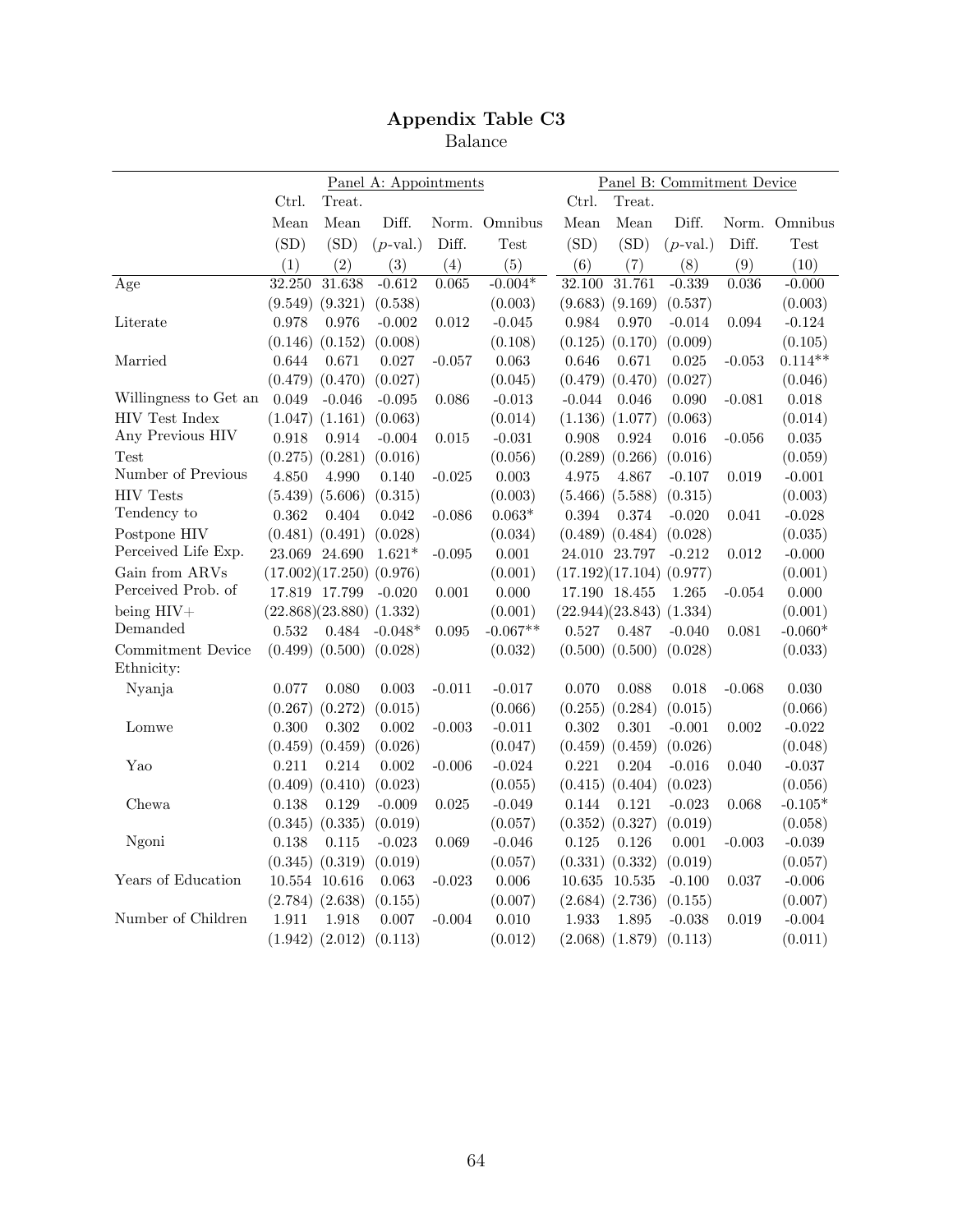Balance (continued)

| Religion:                  |                     |                     |           |          |           |                     |           |             |           |
|----------------------------|---------------------|---------------------|-----------|----------|-----------|---------------------|-----------|-------------|-----------|
| Muslim                     | 0.161               | 0.165               | 0.004     | $-0.011$ | 0.010     | 0.175<br>0.151      | $-0.023$  | 0.063       | $-0.056$  |
|                            |                     | $(0.368)$ $(0.372)$ | (0.021)   |          | (0.049)   | (0.380)<br>(0.359)  | (0.021)   |             | (0.048)   |
| Other                      | 0.013               | 0.008               | $-0.006$  | 0.054    | $-0.146$  | 0.011<br>0.010      | $-0.001$  | 0.011       | $-0.062$  |
|                            |                     | $(0.115)$ $(0.088)$ | (0.006)   |          | (0.142)   | $(0.105)$ $(0.099)$ | (0.006)   |             | (0.160)   |
| Asset Index                | 0.008               | $-0.007$            | $-0.015$  | 0.008    | $-0.005$  | $-0.008$<br>0.009   | 0.017     | $-0.009$    | 0.002     |
|                            | $(1.846)$ $(1.915)$ |                     | (0.107)   |          | (0.010)   | $(1.888)$ $(1.876)$ | (0.107)   |             | (0.010)   |
| Has a Girlfriend           | 0.430               | 0.425               | $-0.005$  | 0.010    | 0.002     | 0.411<br>0.444      | 0.032     | $-0.065$    | $0.072**$ |
|                            |                     | $(0.495)$ $(0.495)$ | (0.028)   |          | (0.035)   | $(0.492)$ $(0.497)$ | (0.028)   |             | (0.035)   |
| Any Sex in Past Week 0.547 |                     | 0.582               | 0.035     | $-0.070$ | 0.030     | 0.568<br>0.561      | $-0.007$  | 0.014       | $-0.044$  |
|                            | $(0.498)$ $(0.494)$ |                     | (0.028)   |          | (0.035)   | $(0.496)$ $(0.497)$ | (0.028)   |             | (0.035)   |
| Sex Partners in Past       | 2.264               | 2.348               | 0.084     | $-0.025$ | 0.003     | 2.279<br>2.337      | 0.058     | $-0.018$    | $-0.000$  |
| 12 Months                  | $(3.065)$ $(3.506)$ |                     | (0.187)   |          | (0.005)   | $(3.478)$ $(3.103)$ | (0.188)   |             | (0.005)   |
| Lives for Today            | 2.710               | 2.895               | $0.185**$ | $-0.113$ | $0.026**$ | 2.722<br>2.892      | $0.170*$  | $-0.104$    | $0.027**$ |
|                            | $(1.633)$ $(1.634)$ |                     | (0.093)   |          | (0.012)   | $(1.633)$ $(1.636)$ | (0.093)   |             | (0.012)   |
| Occupation:                |                     |                     |           |          |           |                     |           |             |           |
| Military/Police/           | 0.106               | 0.101               | $-0.005$  | 0.017    | 0.060     | 0.090<br>0.116      | 0.026     | $-0.085$    | 0.077     |
| Security                   | (0.308)             | (0.301)             | (0.017)   |          | (0.059)   | (0.287)<br>(0.321)  | (0.017)   |             | (0.059)   |
| Skilled Activity           | 0.128               | 0.143               | 0.016     | $-0.045$ | 0.077     | 0.130<br>0.141      | $-0.012$  | $\,0.034\,$ | $-0.036$  |
|                            | $(0.334)$ $(0.350)$ |                     | (0.019)   |          | (0.050)   | $(0.349)$ $(0.336)$ | (0.020)   |             | (0.051)   |
| Transportation             | 0.107               | 0.116               | 0.009     | $-0.028$ | 0.027     | 0.110<br>0.114      | $-0.005$  | 0.015       | $-0.042$  |
|                            | $(0.310)$ $(0.321)$ |                     | (0.018)   |          | (0.053)   | (0.318)<br>(0.313)  | (0.018)   |             | (0.052)   |
| Manual Labor               | 0.128               | 0.138               | 0.011     | $-0.032$ | 0.047     | 0.116<br>0.149      | $-0.033*$ | 0.097       | $-0.074$  |
|                            | $(0.334)$ $(0.346)$ |                     | (0.019)   |          | (0.049)   | (0.357)<br>(0.321)  | (0.019)   |             | (0.047)   |
| None/Student               | 0.104               | 0.113               | 0.009     | $-0.029$ | 0.045     | 0.120<br>0.098      | 0.021     | $-0.068$    | 0.046     |
|                            | $(0.306)$ $(0.317)$ |                     | (0.018)   |          | (0.057)   | $(0.298)$ $(0.325)$ | (0.018)   |             | (0.058)   |
| $Ln(Expenditures)$ in      | 11.860              | 11.829              | $-0.032$  | 0.021    | $-0.002$  | 11.887<br>11.799    | $-0.088$  | 0.059       | $-0.018$  |
| Past Month                 | $(1.528)$ $(1.437)$ |                     | (0.085)   |          | (0.013)   | (1.429)<br>(1.534)  | (0.085)   |             | (0.013)   |
| Ln(Earnings) in Past       | 9.412               | 9.570               | 0.159     | $-0.048$ | $-0.015$  | 9.514<br>9.472      | $-0.043$  | 0.013       | $-0.005$  |
| 7 Days                     | $(3.475)$ $(3.161)$ |                     | (0.190)   |          | (0.013)   | (3.293)<br>(3.340)  | (0.189)   |             | (0.013)   |
| Zero Earnings in Past      | 0.104               | 0.080               | $-0.024$  | 0.083    | $-0.235$  | 0.092<br>0.091      | $-0.001$  | $0.002\,$   | $-0.047$  |
| 7 Days                     | $(0.306)$ $(0.272)$ |                     | (0.017)   |          | (0.148)   | (0.289)<br>(0.288)  | (0.016)   |             | (0.146)   |
| <b>HIV Knowledge</b>       | $-0.032$            | 0.030               | 0.062     | $-0.053$ | 0.010     | $-0.002$<br>0.002   | 0.003     | $-0.003$    | $-0.001$  |
| Index                      | $(1.197)$ $(1.115)$ |                     | (0.066)   |          | (0.013)   | (1.131) (1.182)     | (0.066)   |             | (0.013)   |
| Perceived Prob. of         | 41.322 42.695       |                     | 1.373     | $-0.044$ | 0.000     | 41.502 42.585       | 1.083     | $-0.035$    | 0.000     |
| Serodiscordance            | (31.132)(31.630)    |                     | (1.789)   |          | (0.001)   | (31.895)(30.858)    | (1.788)   |             | (0.001)   |
| Omnibus Test: F-Statistic  |                     |                     |           |          | 1.16      |                     |           |             | 1.08      |
| $(p$ -value)               |                     |                     |           |          | (0.16)    |                     |           |             | (0.31)    |

Notes: Sample is 1,232 men who completed a baseline survey. Panel A compares all men assigned to either appointments or appointments + commitment devices (treatment) to everyone else (control); Panel B compares all men assigned to either commitment devices or appointments + commitment devices (treatment) to everyone else (control). Columns 3 and 8 present treatment-control differences, with  $p$ -values from  $t$ -tests in parentheses:  $* p < 0.1; ** p < 0.05; ** p < 0.01$ . Columns 4 and 9 show differences in standard deviations. Columns 5 and 10 present OLS regressions of the treatment indicators on all the baseline covariates in the table; the bottom row of the table shows F-statistics (and associated p-values) for the joint significance of all the variables in the regression.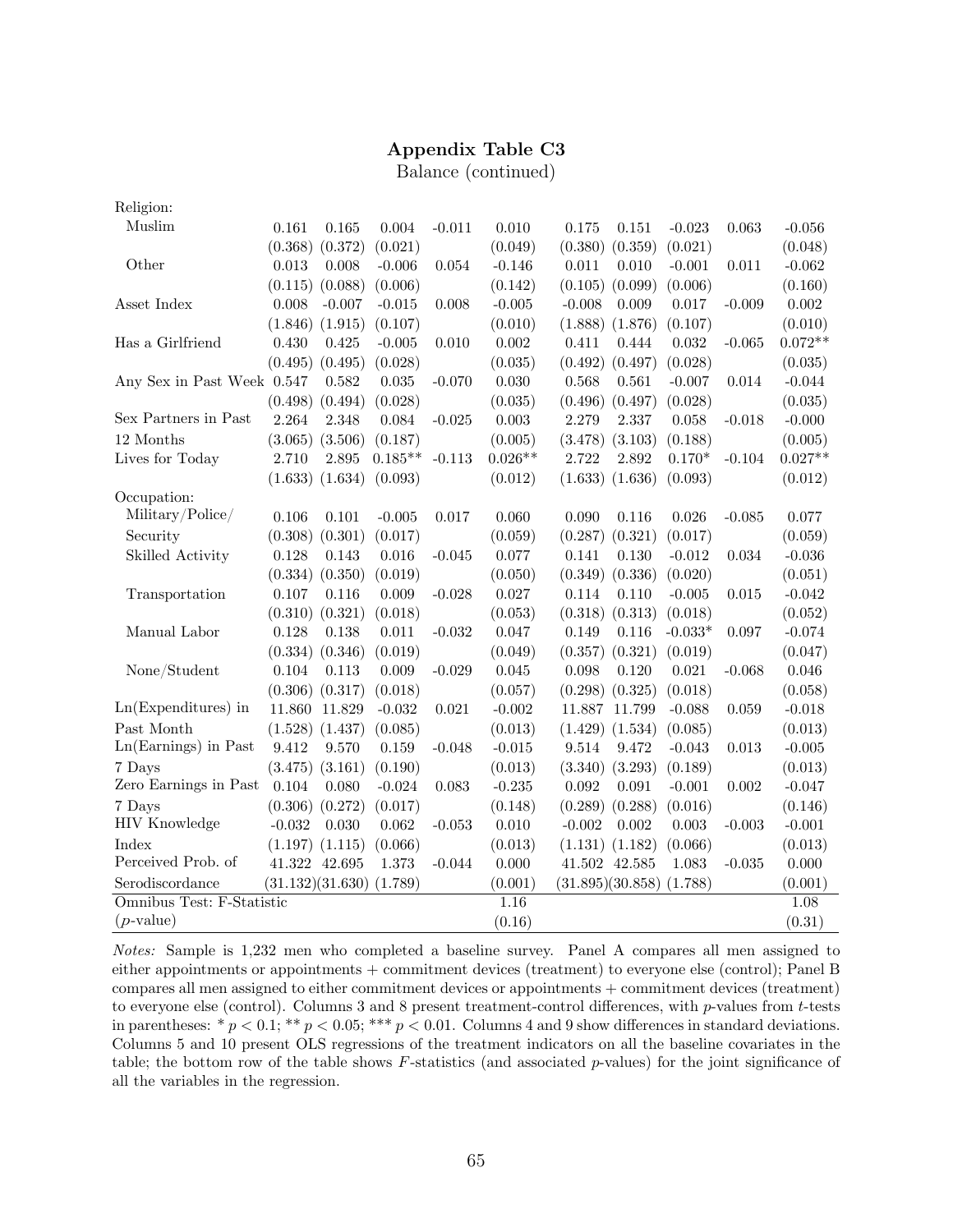Effects of Appointments and Commitment Devices on HIV Testing—Short Specification

|                                  | Outcome: 1(Tested for HIV) |               |                  |  |
|----------------------------------|----------------------------|---------------|------------------|--|
|                                  | $\left  \right $           | 2)            | $\left(3\right)$ |  |
| Appointment Treatment (A)        | $0.11\overline{2***}$      | $0.127***$    | $0.124***$       |  |
|                                  | (0.023)                    | (0.022)       | (0.022)          |  |
|                                  | [0.001]                    | [0.001]       | [0.001]          |  |
| Commitment Device Treatment (CD) | $0.039*$                   | $0.048**$     | $0.050**$        |  |
|                                  | (0.023)                    | (0.022)       | (0.022)          |  |
|                                  | [0.103]                    | [0.045]       | [0.033]          |  |
| <b>Comparisons of Effects</b>    |                            |               |                  |  |
| $A - CD$                         | $0.073**$                  | $0.079**$     | $0.074**$        |  |
| SE for $t$ -test                 | (0.034)                    | (0.032)       | (0.032)          |  |
| $q$ -value t-test                | [0.043]                    | [0.027]       | [0.032]          |  |
| Controls                         | None                       | Pre-Specified | Double Lasso     |  |
| Observations                     | 1232                       | 1232          | 1232             |  |
| Adjusted R-squared               | 0.019                      | 0.123         | 0.120            |  |
| Control-group Mean               | 0.113                      | 0.113         | 0.113            |  |

Notes: Sample is 1,232 men who completed a baseline survey. Pre-specified controls include all the variables in [Table C1.](#page-62-0) Double Lasso controls uses the [Chernozhukov et al.](#page-33-0) [\(2017\)](#page-33-0) method for variable selection and inference, as described in [Section 2.1.](#page-12-1) Columns 2 and 3 also control for date-of-survey fixed effects, enumerator fixed effects, and preferred clinic fixed effects. Heteroskedasticity-robust standard errors in parentheses: \*  $p < 0.1$ ; \*\*  $p < 0.05$ ; \*\*\*  $p < 0.01$ ; [Anderson](#page-31-0) [\(2008\)](#page-31-0) sharpened  $q$ -values in brackets.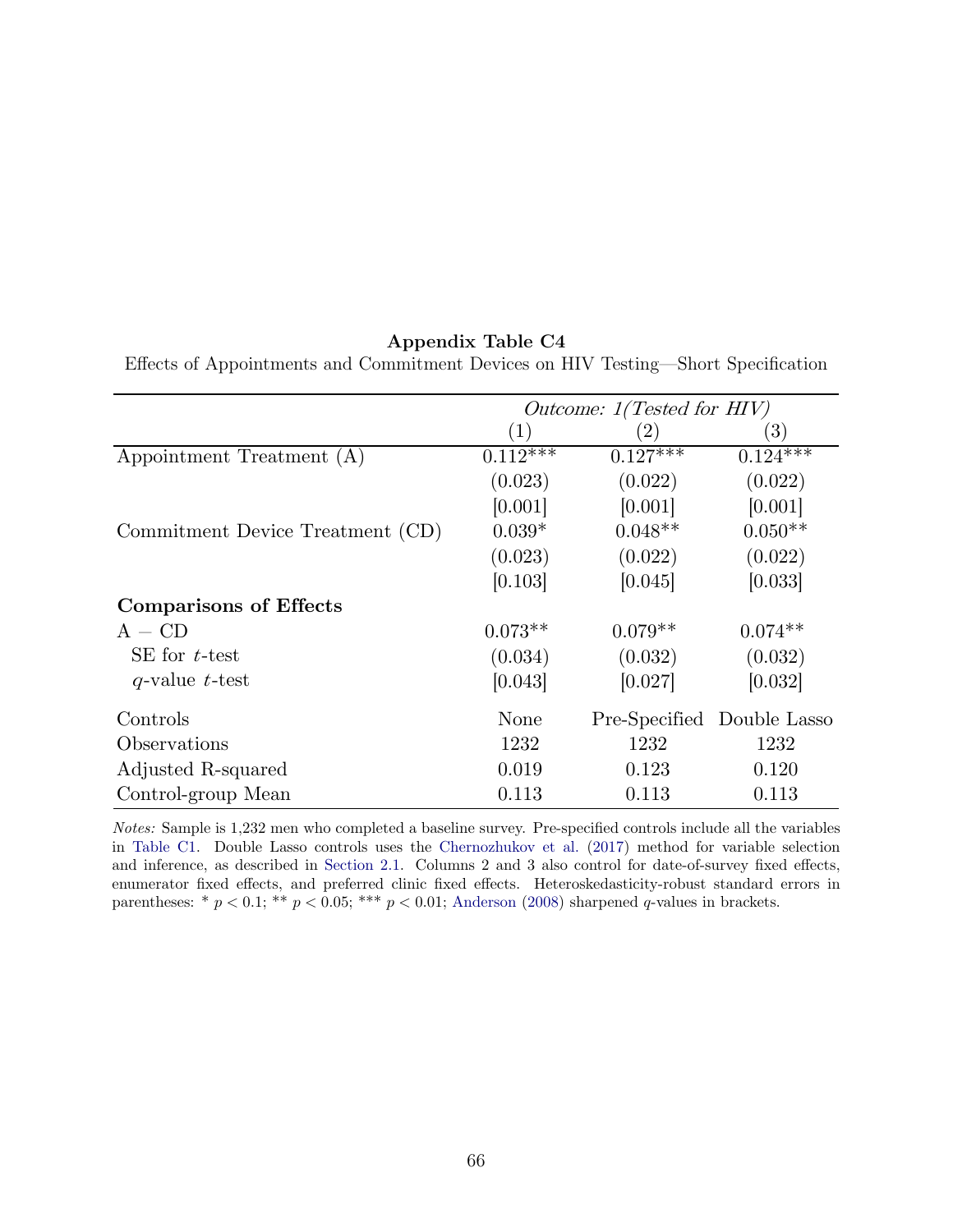|                                              |            | Outcome: 1(Tested for HIV) |                            |
|----------------------------------------------|------------|----------------------------|----------------------------|
|                                              | (1)        | (2)                        | (3)                        |
| Demanded the Commitment Device (D)           |            |                            |                            |
| D                                            | $0.162***$ | $0.165***$                 | $0.163***$                 |
|                                              | (0.026)    | (0.026)                    | (0.026)                    |
|                                              | [0.001]    | [0.001]                    | [0.001]                    |
| $D \times$ Appointment Treatment (A)         | $0.155***$ | $0.161***$                 | $0.156***$                 |
|                                              | (0.035)    | (0.034)                    | (0.033)                    |
|                                              | [0.001]    | [0.001]                    | [0.001]                    |
| $D \times$ Commitment Device Treatment (CD)  | $0.082**$  | $0.072**$                  | $0.075**$                  |
|                                              | (0.035)    | (0.034)                    | (0.034)                    |
|                                              | [0.033]    | [0.051]                    | [0.039]                    |
| Did Not Demand the Commitment Device $(1-D)$ |            |                            |                            |
| $(1-D)$                                      | $0.097***$ | $0.091***$                 | $0.097***$                 |
|                                              | (0.018)    | (0.020)                    | (0.019)                    |
|                                              | [0.001]    | [0.001]                    | [0.001]                    |
| $(1-D)$ x Appointment Treatment $(A)$        | $0.083***$ | $0.092***$                 | $0.088***$                 |
|                                              | (0.028)    | (0.028)                    | (0.027)                    |
|                                              | [0.008]    | [0.004]                    | [0.004]                    |
| <b>Comparisons of Effects</b>                |            |                            |                            |
| $D \times A - (1-D) \times A$                | 0.072      | 0.069                      | 0.068                      |
| SE for $t$ -test                             | (0.045)    | (0.044)                    | (0.043)                    |
| $q$ -value t-test                            | [0.112]    | [0.115]                    | [0.114]                    |
| Controls                                     | None       |                            | Pre-Specified Double Lasso |
| Study Arms Included                          | All        | All                        | All                        |
| Observations                                 | 1232       | 1232                       | 1232                       |
| Adjusted $R$ -squared                        | 0.251      | 0.308                      | 0.303                      |
| Control-group Mean                           | 0.113      | 0.113                      | 0.113                      |

Treatment Effect Heterogeneity by Demand for Commitment—Short Specification

Notes: Sample is 1,232 men who completed a baseline survey. These regressions do not include a constant; (CD) x (1-D) is omitted and assumed to be zero. Pre-specified controls include all the variables in [Table C1.](#page-62-0) Double Lasso controls uses the [Chernozhukov et al.](#page-33-0) [\(2017\)](#page-33-0) method for variable selection and inference, as described in [Section 2.1.](#page-12-1) Columns 2 and 3 also control for date-of-survey fixed effects, enumerator fixed effects, and preferred clinic fixed effects. All controls are standardized prior to running the regressions. Heteroskedasticity-robust standard errors in parentheses: \*  $p < 0.1$ ; \*\*  $p < 0.05$ ; \*\*\*  $p < 0.01$ ; [Anderson](#page-31-0) [\(2008\)](#page-31-0) sharpened q-values in brackets.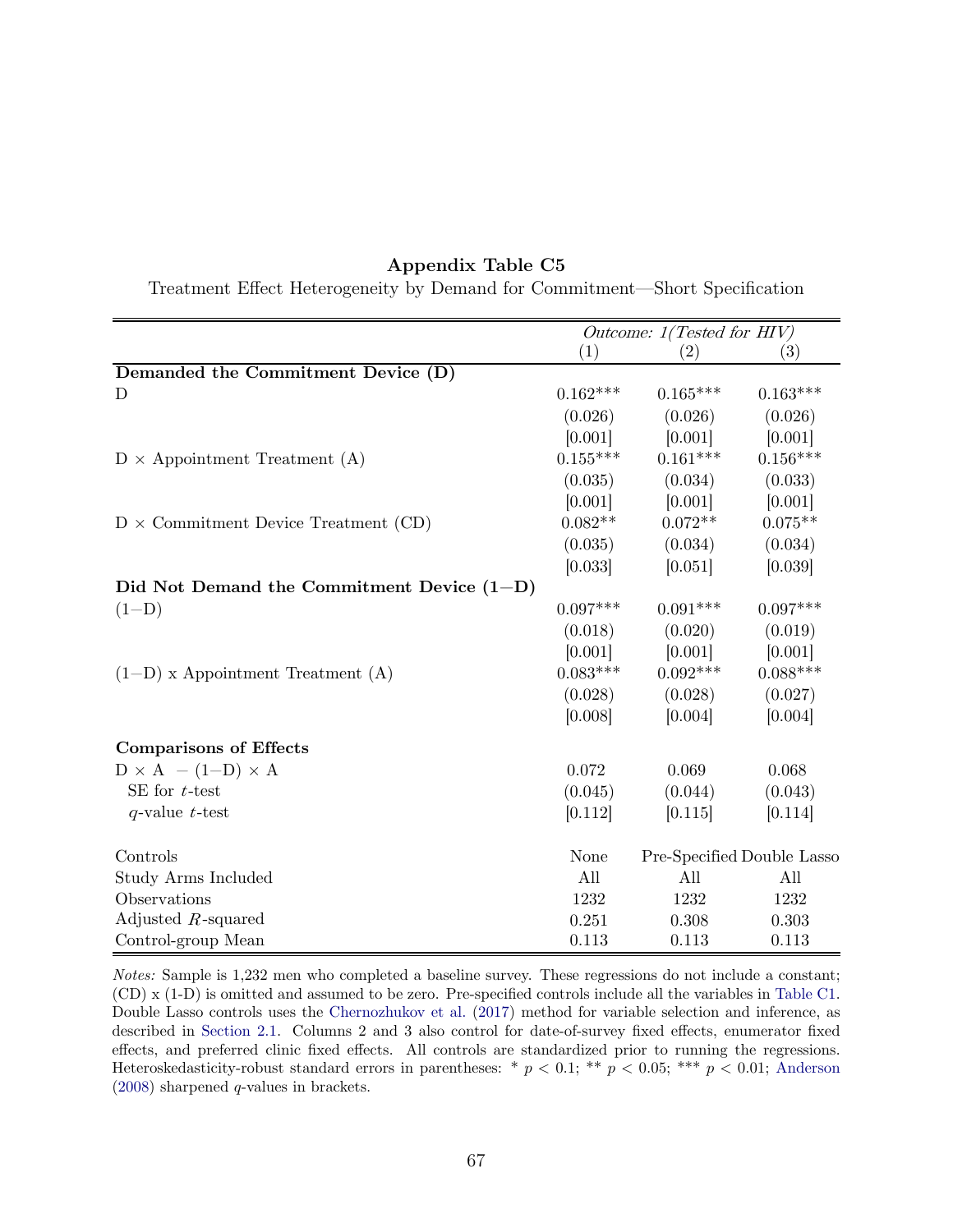|                                                    | Outcome: 1(Tested for HIV) |                |                                                                       |                |            |  |
|----------------------------------------------------|----------------------------|----------------|-----------------------------------------------------------------------|----------------|------------|--|
|                                                    | (1)                        | (2)            | (3)                                                                   | (4)            | (5)        |  |
| Appointment Treatment (A)                          | $0.159***$                 | $0.160***$     | $0.160***$                                                            | $0.158***$     | $0.155***$ |  |
|                                                    | (0.030)                    | (0.030)        | (0.030)                                                               | (0.030)        | (0.030)    |  |
|                                                    | [0.001]                    | [0.001]        | [0.001]                                                               | [0.001]        | [0.001]    |  |
| Commitment Device Treatment (CD)                   | $0.081***$                 | $0.082***$     | $0.085***$                                                            | $0.082***$     | $0.074***$ |  |
|                                                    | (0.029)                    | (0.029)        | (0.029)                                                               | (0.029)        | (0.029)    |  |
|                                                    | [0.013]                    | [0.012]        | [0.010]                                                               | [0.012]        | [0.018]    |  |
| $A \times$ (Perceived Prob. of being HIV+)         | $-0.007$                   |                |                                                                       |                | $-0.010$   |  |
|                                                    | (0.031)                    |                |                                                                       |                | (0.030)    |  |
|                                                    | [0.443]                    |                |                                                                       |                | [0.403]    |  |
| $C \times$ (Perceived Prob. of being HIV+)         | 0.020                      |                |                                                                       |                | 0.028      |  |
|                                                    | (0.030)                    |                |                                                                       |                | (0.030)    |  |
|                                                    | [0.312]                    |                |                                                                       |                | [0.251]    |  |
| $A \times$ (Tendency to Postpone HIV Testing)      |                            | $-0.008$       |                                                                       |                | 0.000      |  |
|                                                    |                            | (0.029)        |                                                                       |                | (0.030)    |  |
|                                                    |                            | [0.433]        |                                                                       |                | [0.496]    |  |
| $C \times$ (Tendency to Postpone HIV Testing)      |                            | 0.004          |                                                                       |                | $-0.007$   |  |
|                                                    |                            | (0.029)        |                                                                       |                | (0.030)    |  |
|                                                    |                            | [0.457]        |                                                                       |                | 0.443      |  |
| $A \times$ (Lives for Today)                       |                            |                | 0.005                                                                 |                | 0.002      |  |
|                                                    |                            |                | (0.030)                                                               |                | (0.032)    |  |
|                                                    |                            |                | [0.457]                                                               |                | [0.487]    |  |
| $C \times$ (Lives for Today)                       |                            |                | $-0.022$                                                              |                | $-0.031$   |  |
|                                                    |                            |                | (0.029)                                                               |                | (0.031)    |  |
|                                                    |                            |                | [0.295]                                                               |                | [0.235]    |  |
| $A \times$ (Perceived Life Expect. Gain from ARVs) |                            |                |                                                                       | 0.007          | 0.013      |  |
|                                                    |                            |                |                                                                       | (0.031)        | (0.033)    |  |
|                                                    |                            |                |                                                                       | [0.443]        | [0.385]    |  |
| $C \times$ (Perceived Life Expect. Gain from ARVs) |                            |                |                                                                       | 0.007          | 0.015      |  |
|                                                    |                            |                |                                                                       | (0.030)        | (0.031)    |  |
|                                                    |                            |                |                                                                       | [0.443]        | [0.346]    |  |
| Controls                                           |                            |                | Pre-Specified Pre-Specified Pre-Specified Pre-Specified Pre-Specified |                |            |  |
| Treatments Interacted with Other BL Covariates     | N <sub>o</sub>             | N <sub>o</sub> | No                                                                    | N <sub>o</sub> | Yes        |  |
| Observations                                       | 1,232                      | 1,232          | 1,232                                                                 | 1,232          | 1,232      |  |
| Adjusted R-squared                                 | 0.122                      | 0.122          | 0.123                                                                 | 0.123          | 0.127      |  |
| Control-group Mean                                 | 0.113                      | 0.113          | 0.113                                                                 | 0.113          | 0.113      |  |

### Appendix Table C6 Treatment Effect Heterogeneity by Baseline Covariates

Notes: Sample is 1,232 men who completed a baseline survey. Pre-specified controls include all the variables in [Table C1.](#page-62-0) Other baseline covariates interacted with treatments in Column 5 include all the other variables from [Table C1.](#page-62-0) Main effects are included for all variables that are interacted with the treatment indicators. We also control for  $A \times CD$  and its interactions with all the baseline variables in the table, but do not show these results. Heteroskedasticity-robust standard errors in parentheses: \*  $p < 0.1$ ; \*\*  $p < 0.05$ ; \*\*\*  $p < 0.01$ ; [Anderson](#page-31-0) [\(2008\)](#page-31-0) sharpened q-values in brackets.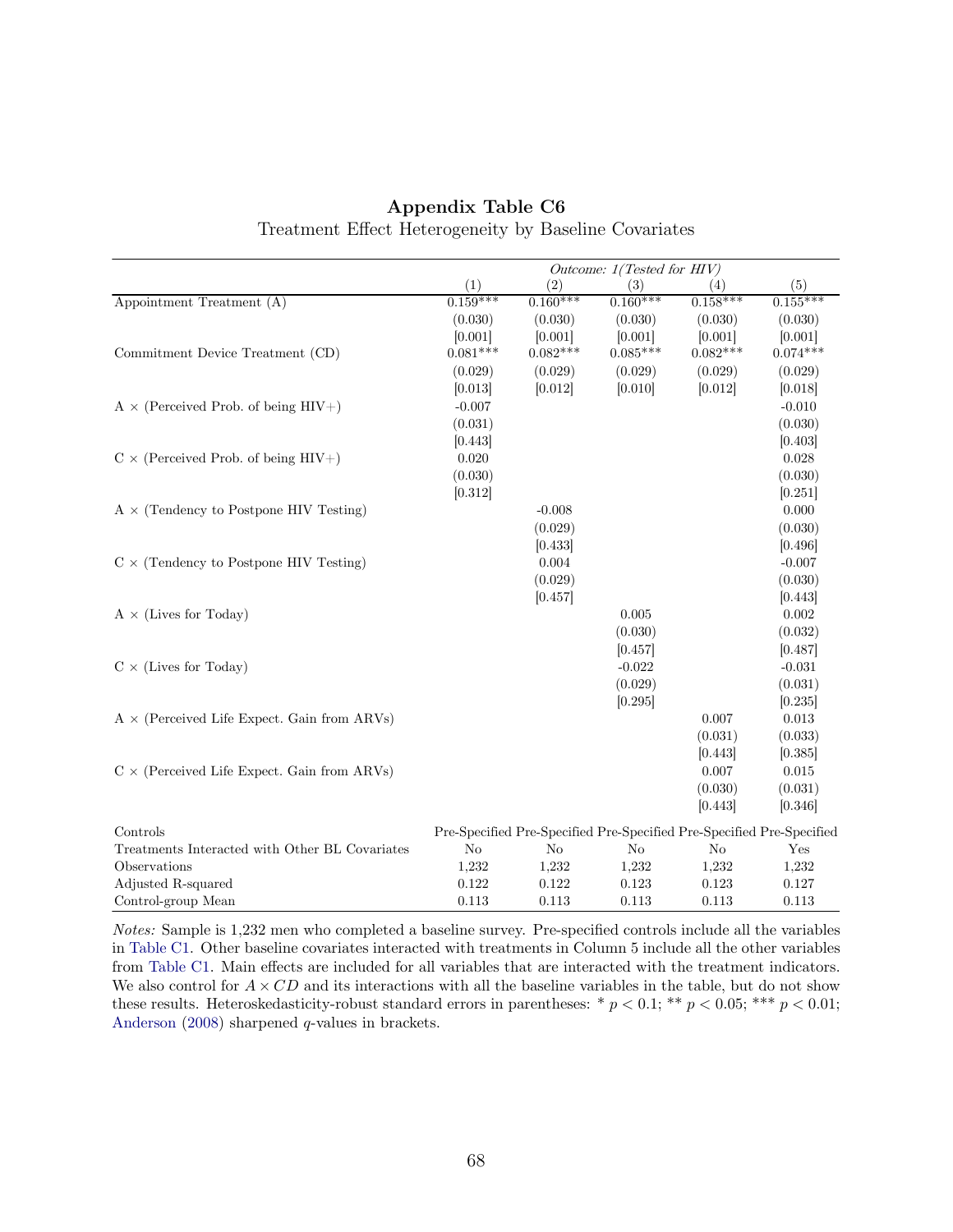|                                  | Outcome: 1(Tested for HIV) |              |               |              |  |
|----------------------------------|----------------------------|--------------|---------------|--------------|--|
|                                  | (1)                        | (2)          | (3)           | (4)          |  |
| Appointment Treatment $\times$   |                            |              |               |              |  |
| Low Likelihood of Testing (L)    | 0.064                      | 0.096        |               |              |  |
|                                  | (0.042)                    | (0.060)      |               |              |  |
|                                  | [0.122]                    | [0.112]      |               |              |  |
| Medium Likelihood of Testing (M) | $0.146***$                 | $0.107*$     |               |              |  |
|                                  | (0.036)                    | (0.065)      |               |              |  |
|                                  | [0.001]                    | [0.104]      |               |              |  |
| High Likelihood of Testing (H)   | $0.236***$                 | $0.168**$    |               |              |  |
|                                  | (0.051)                    | (0.065)      |               |              |  |
|                                  | [0.001]                    | [0.020]      |               |              |  |
| Commitment Device Treatment ×    |                            |              |               |              |  |
| Low Likelihood of Testing        |                            |              | 0.012         | 0.020        |  |
|                                  |                            |              | (0.039)       | (0.044)      |  |
|                                  |                            |              | [0.412]       | [0.354]      |  |
| Medium Likelihood of Testing     |                            |              | $0.099**$     | 0.076        |  |
|                                  |                            |              | (0.042)       | (0.068)      |  |
|                                  |                            |              | [0.030]       | [0.210]      |  |
| High Likelihood of Testing       |                            |              | $0.102**$     | $0.193**$    |  |
|                                  |                            |              | (0.051)       | (0.077)      |  |
|                                  |                            |              | [0.061]       | [0.023]      |  |
| <b>Comparisons of Effects</b>    |                            |              |               |              |  |
| $H-L$                            | $0.172***$                 | 0.072        | 0.090         | $0.173*$     |  |
| SE for $t$ -test                 | (0.066)                    | (0.089)      | (0.065)       | (0.089)      |  |
| $q$ -value $t$ -test             | [0.019]                    | [0.284]      | [0.145]       | [0.063]      |  |
| $H - M$                          | 0.091                      | 0.060        | 0.003         | 0.118        |  |
| SE for $t$ -test                 | (0.063)                    | (0.092)      | (0.066)       | (0.103)      |  |
| $q$ -value $t$ -test             | [0.135]                    | [0.312]      | [0.487]       | [0.208]      |  |
| $M-L$                            | 0.082                      | 0.011        | 0.087         | 0.056        |  |
| SE for $t$ -test                 | (0.056)                    | (0.088)      | (0.057)       | (0.081)      |  |
| $q$ -value $t$ -test             | [0.133]                    | [0.463]      | [0.125]       | [0.308]      |  |
| Predictors                       | Pre-Specified              | Double Lasso | Pre-Specified | Double Lasso |  |
| Controls                         | All FEs                    | All FEs      | All FEs       | All FEs      |  |
| Study Arms Included              | C, A                       | C, A         | C, CD         | C, CD        |  |
| Control-group Mean               | 0.113                      | 0.113        | 0.113         | 0.113        |  |

Treatment Effect Heterogeneity by Predicted Probability of Getting Tested

Notes: Sample is 1,232 men who completed a baseline survey; Columns 1 and 2 use only data from the control (C) and appointments-only (A) arms, while Columns 3 and 4 use only data from the control and commitment devices-only (CD) arms. This table uses the repeat split-sample method of [Abadie, Chingos,](#page-31-1) [and West](#page-31-1) [\(2018\)](#page-31-1) to predict the outcome variable in the control group, then estimates treatment effects separately by tercile of the predicted outcome. Pre-specified predictors include all the variables in [Table C1.](#page-62-0) Double Lasso predictors include the same variables chosen using the [Chernozhukov et al.](#page-33-0) [\(2017\)](#page-33-0) in [Table 2.](#page-49-0) All columns control for date-of-survey fixed effects, enumerator fixed effects, and preferred clinic fixed effects. Heteroskedasticity-robust standard errors in parentheses: \*  $p < 0.1$ ; \*\*  $p < 0.05$ ; \*\*\*  $p < 0.01$ ; [Anderson](#page-31-0)  $(2008)$  sharpened q-values in brackets. p-values for the tests of equality between terciles ignore the covariance term and thus are likely to be conservative.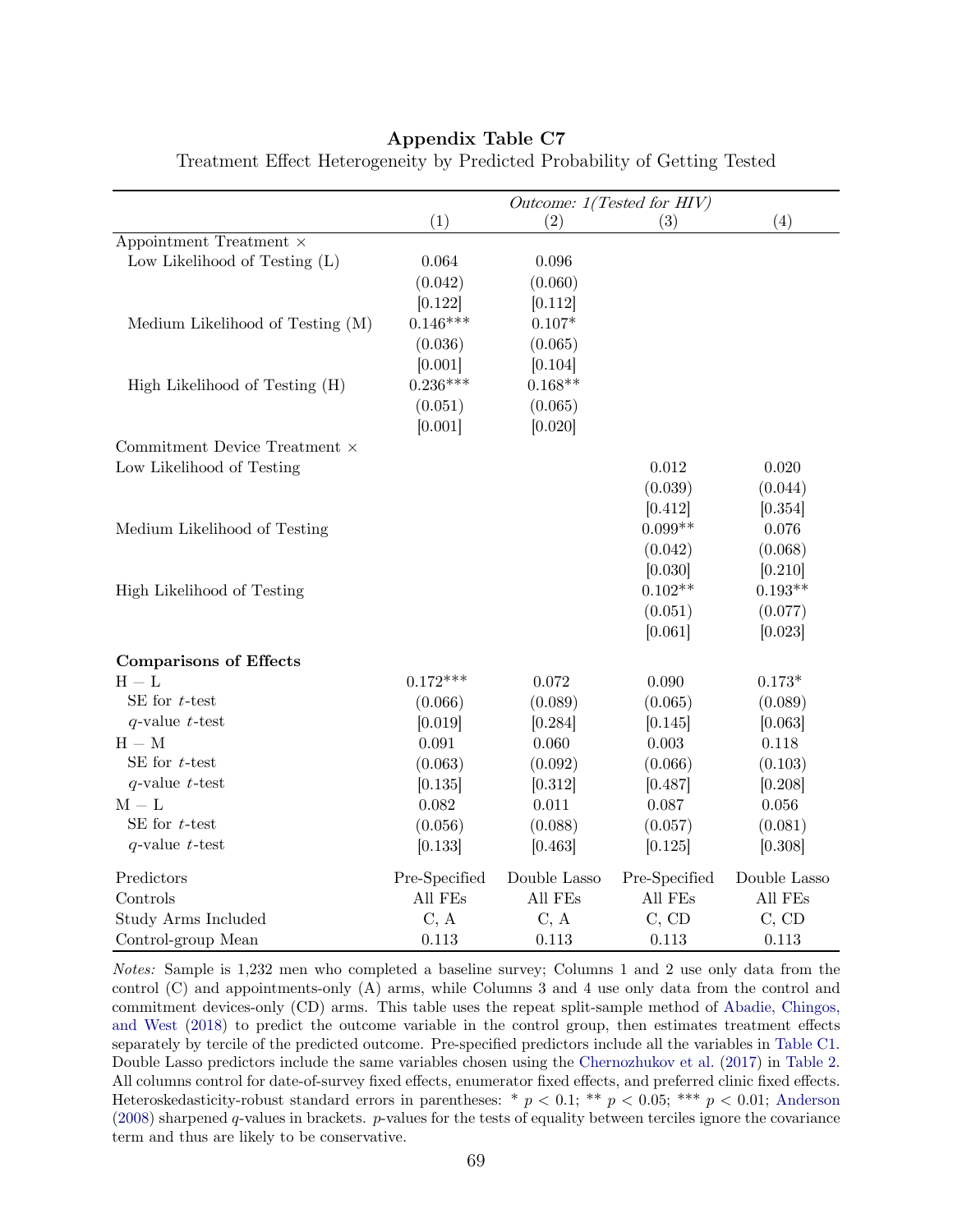| Appendix Table C8                                |  |  |  |  |  |  |
|--------------------------------------------------|--|--|--|--|--|--|
| Effects on Positive HIV Tests and ART Initiation |  |  |  |  |  |  |

|                                  | <i>Outcome:</i>     |                      |                     |                      |  |
|----------------------------------|---------------------|----------------------|---------------------|----------------------|--|
|                                  | <b>HIV-Positive</b> | <b>Initiated ART</b> | <b>HIV-Positive</b> | <b>Initiated ART</b> |  |
|                                  | (1)                 | $\left( 2\right)$    | $\left( 3\right)$   | $\left( 4\right)$    |  |
| Appointment Treatment (A)        | $0.011*$            | $0.009*$             | 0.006               | 0.002                |  |
|                                  | (0.006)             | (0.006)              | (0.008)             | (0.007)              |  |
|                                  | [0.074]             | [0.104]              | [0.304]             | [0.401]              |  |
| Commitment Device Treatment (CD) | 0.002               | 0.004                | $-0.003$            | $-0.003$             |  |
|                                  | (0.006)             | (0.006)              | (0.006)             | (0.006)              |  |
|                                  | [0.390]             | [0.312]              | [0.323]             | [0.323]              |  |
| $A \times CD$                    |                     |                      | 0.011               | 0.014                |  |
|                                  |                     |                      | (0.012)             | (0.011)              |  |
|                                  |                     |                      | [0.251]             | [0.183]              |  |
| <b>Comparisons of Effects</b>    |                     |                      |                     |                      |  |
| $A - CD$                         | 0.008               | 0.005                | 0.009               | 0.006                |  |
| SE for $t$ -test                 | (0.007)             | (0.006)              | (0.007)             | (0.006)              |  |
| $q$ -value t-test                | [0.190]             | [0.275]              | [0.174]             | [0.251]              |  |
| Controls                         | None                | None                 | None                | None                 |  |
| Observations                     | 1,232               | 1,232                | 1,232               | 1,232                |  |
| Adjusted R-squared               | 0.001               | 0.001                | 0.001               | 0.001                |  |
| Control-group Mean               | 0.007               | 0.007                | 0.007               | 0.007                |  |

Notes: Sample is 1,232 men who completed a baseline survey. The regressions in this table include no controls or fixed effects because HIV status and ART initiation data was anonymized and linked only to participants' study arms. Heteroskedasticity-robust standard errors in parentheses: \*  $p < 0.1$ ; \*\*  $p < 0.05$ ; \*\*\*  $p < 0.01$ ; [Anderson](#page-31-0) [\(2008\)](#page-31-0) sharpened q-values in brackets.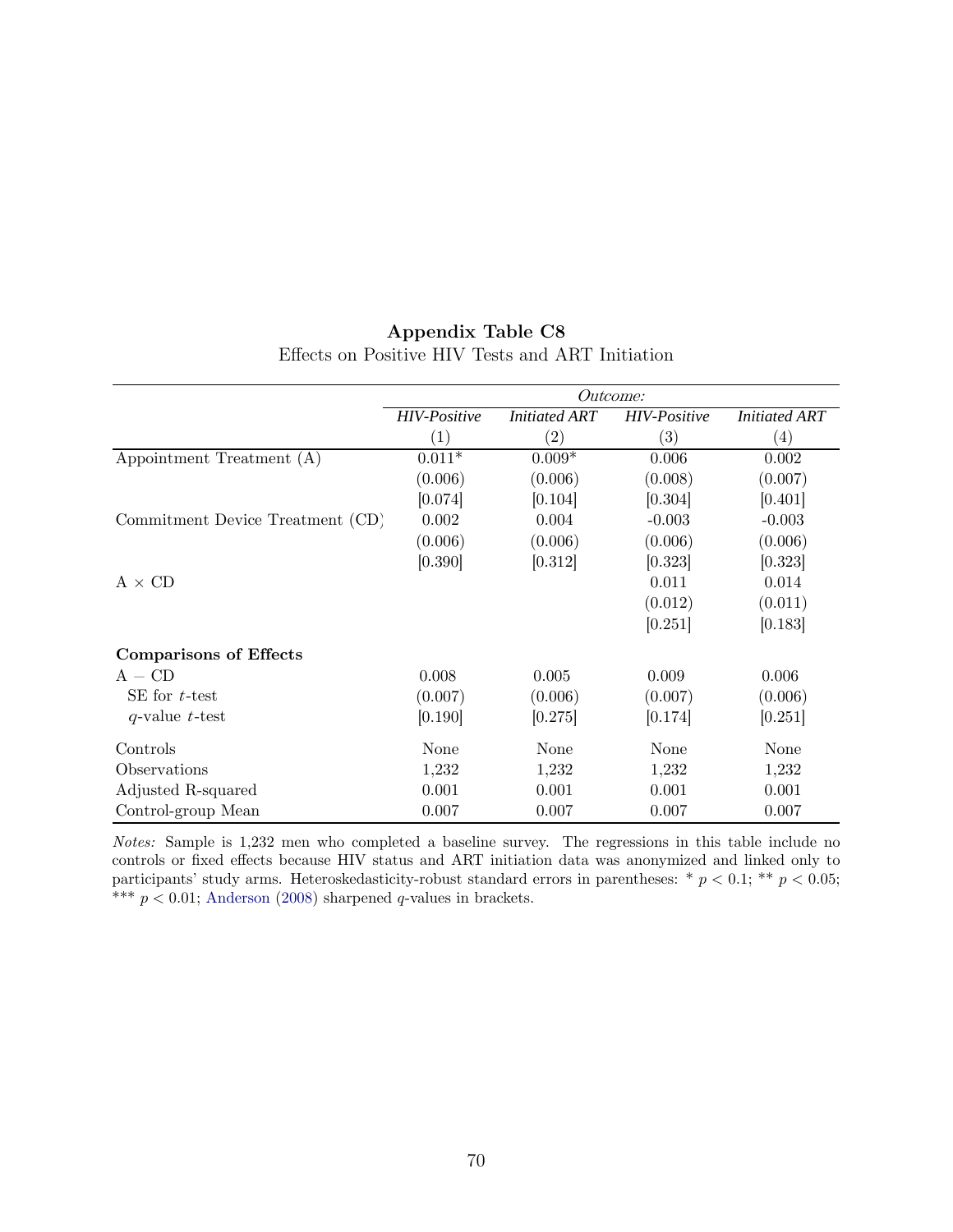|                                  | Outcome: $1(Tested for HIV)$ |             |                            |
|----------------------------------|------------------------------|-------------|----------------------------|
|                                  | $\left( 1\right)$            | $^{'}2)$    | (3)                        |
| Appointment Treatment (A)        | $0.151***$                   | $0.159***$  | $0.155***$                 |
| <b>EHW SE</b>                    | (0.030)                      | (0.030)     | (0.029)                    |
| EHW $p$ -value                   | [0.000]                      | [0.000]     | [0.000]                    |
| $\mathrm{RI}$ <i>p</i> -value    | ${0.020}$                    | ${0.020}$   | ${0.020}$                  |
| Commitment Device Treatment (CD) | $0.080***$                   | $0.082***$  | $0.082***$                 |
| <b>EHW SE</b>                    | (0.029)                      | (0.029)     | (0.028)                    |
| EHW $p$ -value                   | [0.006]                      | [0.005]     | [0.004]                    |
| $\mathrm{RI}$ <i>p</i> -value    | ${0.000}$                    | $\{0.000\}$ | ${0.000}$                  |
| $A \times CD$                    | $-0.081*$                    | $-0.065$    | $-0.063$                   |
| <b>EHW SE</b>                    | (0.046)                      | (0.044)     | (0.044)                    |
| EHW $p$ -value                   | [0.077]                      | [0.143]     | [0.150]                    |
| $\mathrm{RI}$ <i>p</i> -value    | ${0.081}$                    | ${0.144}$   | ${0.144}$                  |
| p-value $A = CD$                 |                              |             |                            |
| EHW $p$ -value                   | [0.034]                      | [0.017]     | [0.021]                    |
| $\mathrm{RI}$ <i>p</i> -value    | ${0.033}$                    | ${0.012}$   | ${0.012}$                  |
| Controls                         | None                         |             | Pre-Specified Double Lasso |
| Observations                     | 1,232                        | 1,232       | 1,232                      |
| Adjusted R-squared               | 0.021                        | 0.123       | 0.120                      |
| Control-group Mean               | 0.113                        | 0.113       | 0.113                      |

Randomization Inference

Notes: Sample is 1,232 men who completed a baseline survey. This table presents the same results as Columns 4-6 of [Table 2,](#page-49-0) but shows randomization inference (RI)  $p$ -values for comparison with the  $p$ -values that correspond to the Eicker–Huber–White (EHW) standard errors that we show in the rest of the tables in the paper. Pre-specified controls include all the variables in [Table C1.](#page-62-0) Double Lasso controls uses the [Chernozhukov et al.](#page-33-0) [\(2017\)](#page-33-0) method for variable selection and inference, as described in [Section 2.1.](#page-12-1) Columns 2 and 3 both control for date-of-survey fixed effects, enumerator fixed effects, and preferred clinic fixed effects. Heteroskedasticity-robust standard errors in parentheses: \*  $p < 0.1$ ; \*\*  $p < 0.05$ ; \*\*\*  $p < 0.01$ ; [Anderson](#page-31-0) [\(2008\)](#page-31-0) sharpened q-values in brackets.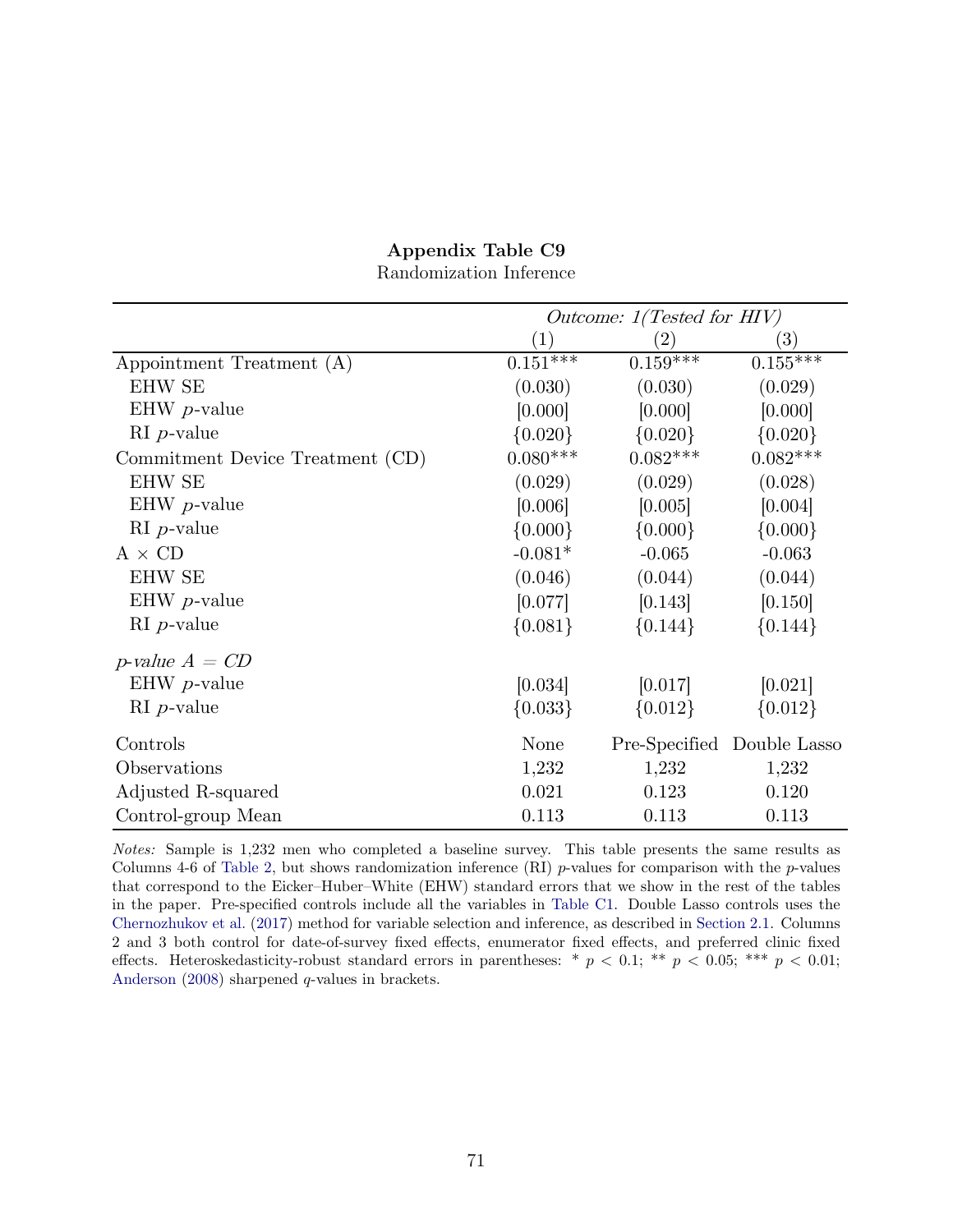|                                  | Outcome: 1(Redeemed Voucher) |                   |              | Outcome: 1(Redeemed Voucher, No Test) |               |              |
|----------------------------------|------------------------------|-------------------|--------------|---------------------------------------|---------------|--------------|
|                                  | $\left( 1\right)$            | $\left( 2\right)$ | (3)          | (4)                                   | (5)           | (6)          |
| Appointment Treatment (A)        | $0.148***$                   | $0.168***$        | $0.160***$   | 0.011                                 | 0.022         | 0.015        |
|                                  | (0.033)                      | (0.033)           | (0.032)      | (0.019)                               | (0.019)       | (0.019)      |
|                                  | [0.001]                      | [0.001]           | [0.001]      | [0.323]                               | [0.206]       | [0.281]      |
| Commitment Device Treatment (CD) | $0.125***$                   | $0.128***$        | $0.127***$   | $0.038*$                              | $0.040*$      | $0.040*$     |
|                                  | (0.034)                      | (0.033)           | (0.032)      | (0.021)                               | (0.021)       | (0.021)      |
|                                  | [0.001]                      | [0.001]           | [0.001]      | [0.082]                               | [0.074]       | [0.069]      |
| $A \times CD$                    | $-0.094*$                    | $-0.086*$         | $-0.081*$    | $-0.011$                              | $-0.017$      | $-0.016$     |
|                                  | (0.050)                      | (0.049)           | (0.048)      | (0.030)                               | (0.031)       | (0.030)      |
|                                  | [0.074]                      | [0.088]           | [0.102]      | [0.396]                               | [0.326]       | [0.338]      |
| <b>Comparisons of Effects</b>    |                              |                   |              |                                       |               |              |
| $A - CD$                         | 0.022                        | 0.040             | 0.033        | $-0.028$                              | $-0.017$      | $-0.024$     |
| SE for $t$ -test                 | (0.037)                      | (0.035)           | (0.035)      | (0.022)                               | (0.022)       | (0.021)      |
| $q$ -value t-test                | [0.313]                      | [0.209]           | [0.251]      | [0.173]                               | [0.284]       | [0.207]      |
| Controls                         | <b>None</b>                  | Pre-Specified     | Double Lasso | None                                  | Pre-Specified | Double Lasso |
| Observations                     | 1,232                        | 1,232             | 1,232        | 1,232                                 | 1,232         | 1,232        |
| Adjusted R-squared               | 0.021                        | 0.129             | 0.119        | 0.002                                 | 0.040         | 0.032        |
| Control-group Mean               | 0.159                        | 0.159             | 0.159        | 0.053                                 | 0.053         | 0.053        |

Effects on Voucher Redemption

Notes: Sample is 1,232 men who completed <sup>a</sup> baseline survey. Pre-specified controls include all the variables in [Table](#page-62-0) C1. Double Lasso controls uses the [Chernozhukov](#page-33-0) et al. [\(2017\)](#page-33-0) method for variable selection and inference, as described inboth control for date-of-survey fixed effects, enumerator fixed effects, and preferred clinic fixed effects. Heteroskedasticity-robust standard errors in parentheses: \*  $p < 0.1$ ; \*\*  $p < 0.05$ ; \*\*\*  $p < 0.01$ ; [Anderson](#page-31-0) [\(2008\)](#page-31-0) sharpened q-values in brackets.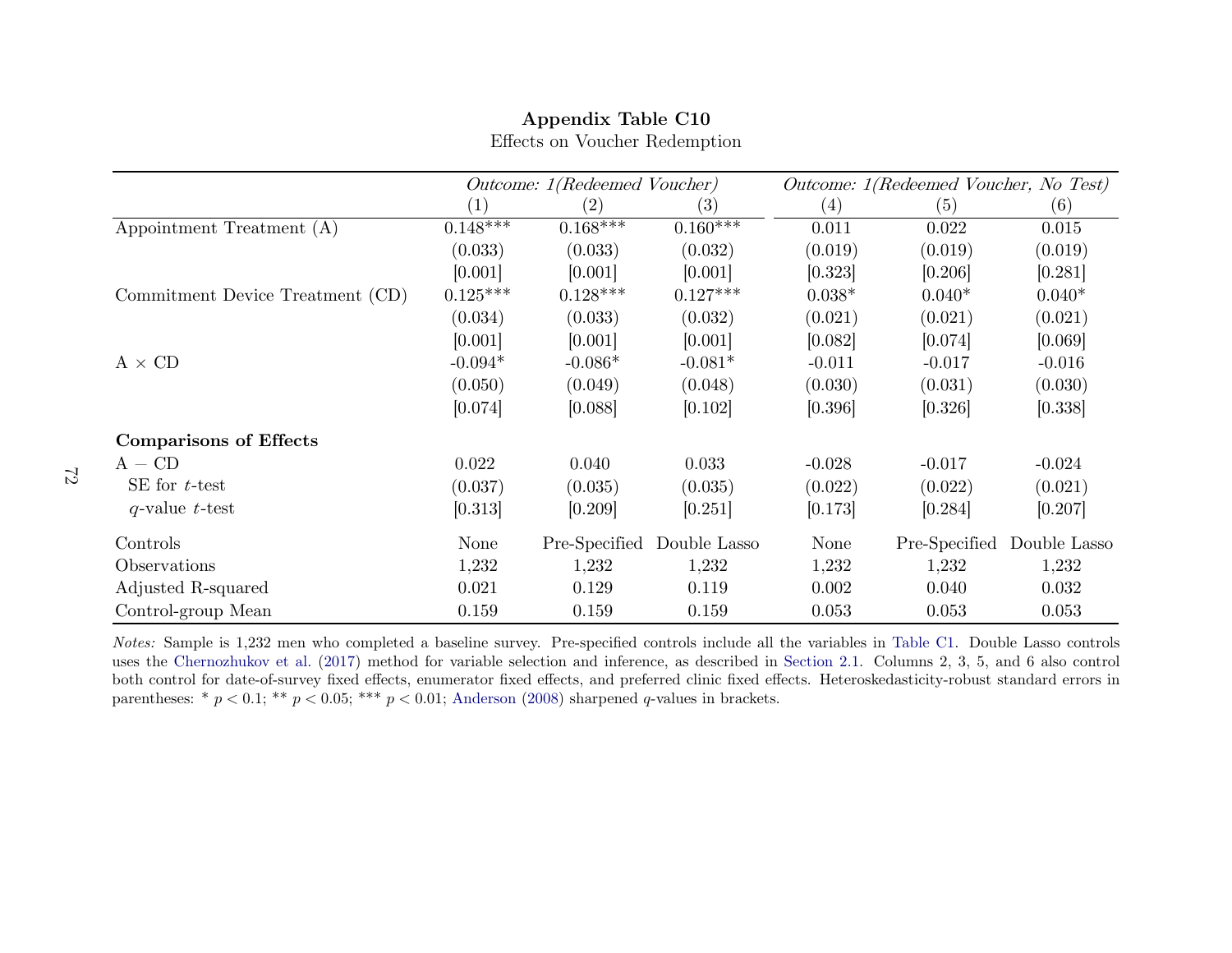|                                  | <i>Outcome:</i> |                                           |                            |  |  |  |
|----------------------------------|-----------------|-------------------------------------------|----------------------------|--|--|--|
|                                  |                 | 1(Tested for HIV, set to 1 for impostors) |                            |  |  |  |
|                                  | (1)             | (2)                                       | $\left(3\right)$           |  |  |  |
| Appointment Treatment (A)        | $0.148***$      | $0.157***$                                | $0.152***$                 |  |  |  |
|                                  | (0.031)         | (0.030)                                   | (0.029)                    |  |  |  |
|                                  | [0.001]         | [0.001]                                   | [0.001]                    |  |  |  |
| Commitment Device Treatment (CD) | $0.080***$      | $0.082***$                                | $0.082***$                 |  |  |  |
|                                  | (0.030)         | (0.029)                                   | (0.029)                    |  |  |  |
|                                  | [0.015]         | [0.012]                                   | [0.011]                    |  |  |  |
| $A \times CD$                    | $-0.074$        | $-0.059$                                  | $-0.056$                   |  |  |  |
|                                  | (0.046)         | (0.045)                                   | (0.044)                    |  |  |  |
|                                  | [0.112]         | [0.163]                                   | [0.174]                    |  |  |  |
| <b>Comparisons of Effects</b>    |                 |                                           |                            |  |  |  |
| $A - CD$                         | $0.068**$       | $0.075**$                                 | $0.070**$                  |  |  |  |
| SE for $t$ -test                 | (0.034)         | (0.032)                                   | (0.032)                    |  |  |  |
| $q$ -value t-test                | [0.057]         | [0.033]                                   | [0.039]                    |  |  |  |
| Controls                         | None            |                                           | Pre-Specified Double Lasso |  |  |  |
| Observations                     | 1,232           | 1,232                                     | 1,232                      |  |  |  |
| Adjusted R-squared               | 0.021           | 0.127                                     | 0.121                      |  |  |  |
| Control-group Mean               | 0.116           | 0.116                                     | 0.116                      |  |  |  |

#### Appendix Table C11 Robustness to Including Impostors

Notes: Sample is 1,232 men who completed a baseline survey. This table presents the same results as [Table 2,](#page-49-0) but codes impostors as having a one for the outcome variable instead of a zero. Pre-specified controls include all the variables in [Table C1.](#page-62-1) Double Lasso controls uses the [Chernozhukov et al.](#page-33-1) [\(2017\)](#page-33-1) method for variable selection and inference, as described in [Section 2.1.](#page-12-1) Columns 2 and 3 both control for date-of-survey fixed effects, enumerator fixed effects, and preferred clinic fixed effects. Heteroskedasticity-robust standard errors in parentheses: \*  $p < 0.1$ ; \*\*  $p < 0.05$ ; \*\*\*  $p < 0.01$ ; [Anderson](#page-31-1) [\(2008\)](#page-31-1) sharpened q-values in brackets.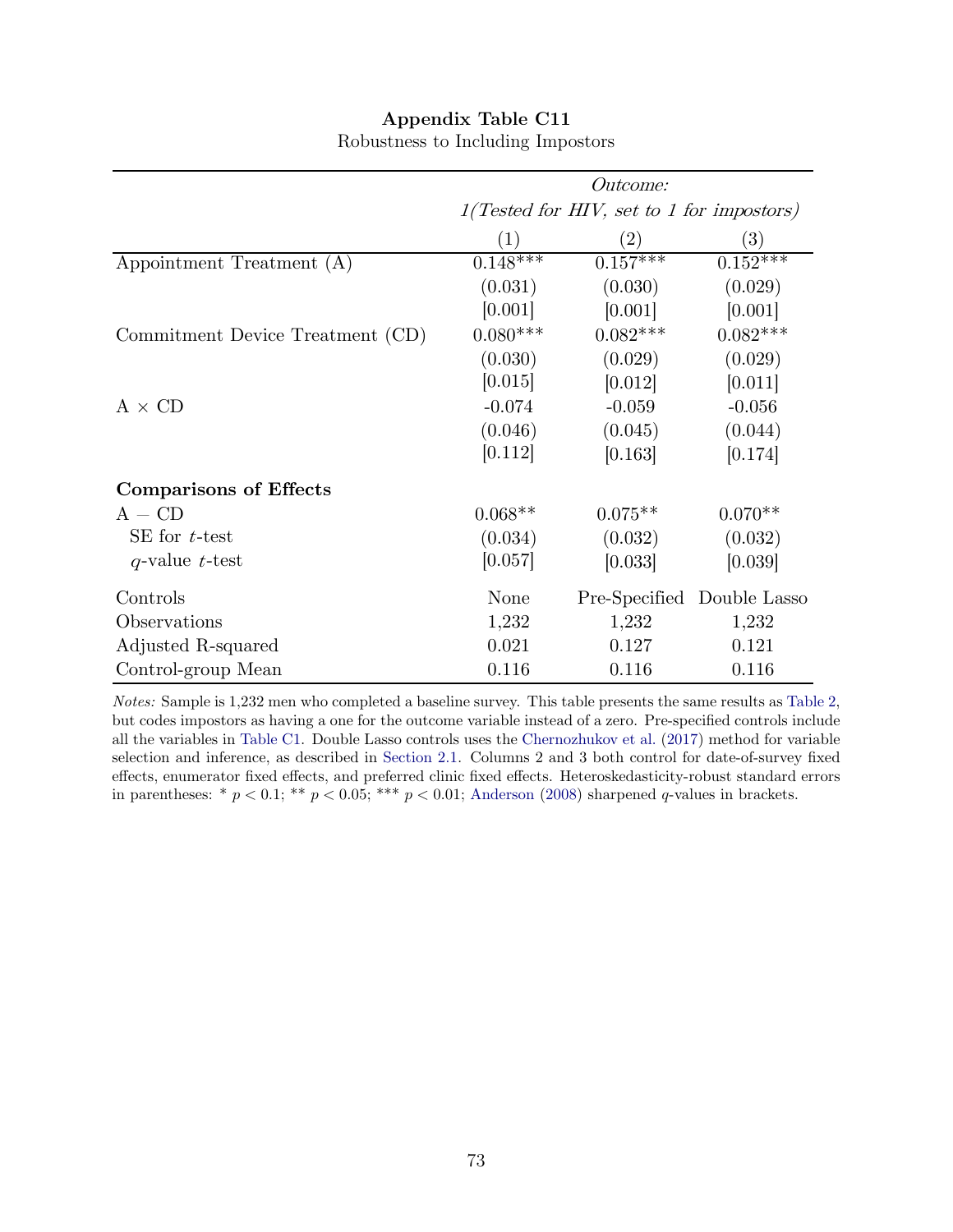# Appendix D Results Using Specification from Analysis Plan

This section presents the results of our analyses using the regression specification that we prespecified in our analysis plan [\(Derksen et al. 2019,](#page-34-0) [https://www.socialscienceregistry.](https://www.socialscienceregistry.org/versions/57507/docs/version/document) [org/versions/57507/docs/version/document](https://www.socialscienceregistry.org/versions/57507/docs/version/document)). This differs from the version we present in the body of the paper in that it imposes the "short" model, which omits the interaction term. We present all the tables that include treatment effect estimates because the q-values are computed across all the tables, and thus even tables which show the exact same specification are affected by the change.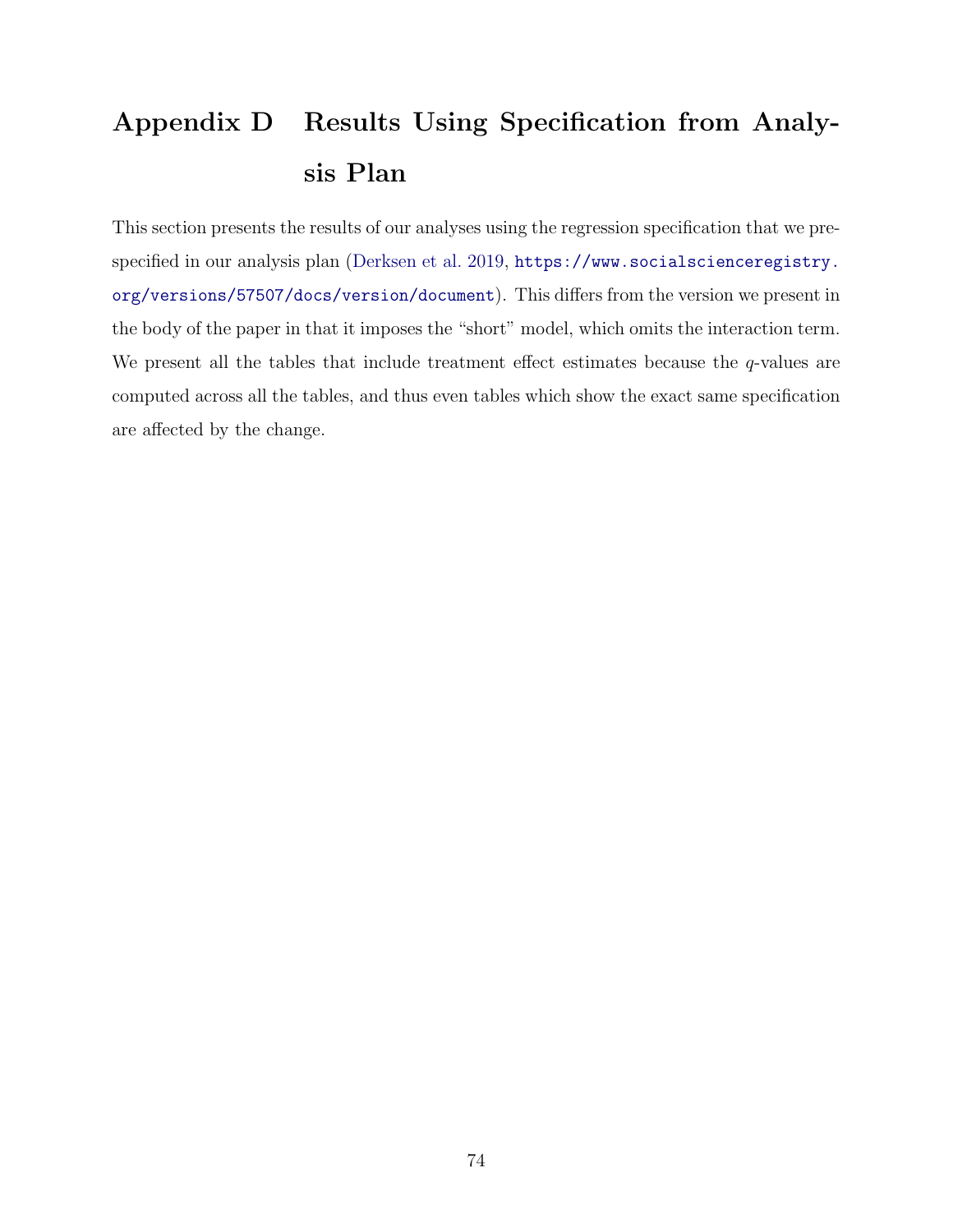|                                       | Outcome: $1(Tested for HIV)$ |            |                            |                   |               |              |
|---------------------------------------|------------------------------|------------|----------------------------|-------------------|---------------|--------------|
|                                       | (1)                          | $\rm(2)$   | (3)                        | $\left( 4\right)$ | (5)           | (6)          |
| Appointment Treatment (A)             | $0.112***$                   | $0.127***$ | $0.124***$                 | $0.151***$        | $0.159***$    | $0.155***$   |
|                                       | (0.023)                      | (0.022)    | (0.022)                    | (0.030)           | (0.030)       | (0.029)      |
|                                       | [0.001]                      | [0.001]    | [0.001]                    | [0.001]           | [0.001]       | [0.001]      |
| Commitment Device Treatment (CD)      | $0.039*$                     | $0.048**$  | $0.050**$                  | $0.080***$        | $0.082***$    | $0.082***$   |
|                                       | (0.023)                      | (0.022)    | (0.022)                    | (0.029)           | (0.029)       | (0.028)      |
|                                       | [0.066]                      | [0.035]    | [0.027]                    | [0.012]           | [0.010]       | [0.009]      |
| $A \times CD$                         |                              |            |                            | $-0.081*$         | $-0.065$      | $-0.063$     |
|                                       |                              |            |                            | (0.046)           | (0.044)       | (0.044)      |
|                                       |                              |            |                            | [0.060]           | [0.087]       | [0.090]      |
| <i>p</i> -value $A = CD$              | 0.029                        | 0.015      | 0.019                      | 0.034             | 0.017         | 0.021        |
| $q$ -value A = CD                     | [0.034]                      | [0.023]    | [0.027]                    | [0.037]           | [0.025]       | [0.027]      |
| <i>p</i> -value $A + A \times CD = 0$ |                              |            |                            | 0.039             | 0.005         | 0.004        |
| q-value $A + A \times CD = 0$         |                              |            |                            | [0.040]           | [0.009]       | [0.009]      |
| $p$ -value CD + A $\times$ CD = 0     |                              |            |                            | 0.986             | 0.620         | 0.554        |
| q-value $CD + A \times CD = 0$        |                              |            |                            | [0.399]           | [0.263]       | [0.244]      |
| Controls                              | None                         |            | Pre-Specified Double Lasso | None              | Pre-Specified | Double Lasso |
| Observations                          | 1,232                        | 1,232      | 1,232                      | 1,232             | 1,232         | 1,232        |
| Adjusted R-squared                    | 0.019                        | 0.123      | 0.120                      | 0.021             | 0.123         | 0.120        |
| Control-group Mean                    | 0.113                        | 0.113      | 0.113                      | 0.113             | 0.113         | 0.113        |

## Appendix Table D1Effects of Appointments and Commitment Devices on HIV Testing

Notes: Sample is 1,232 men who completed <sup>a</sup> baseline survey. Pre-specified controls include all the variables in [Table](#page-62-0) C1. Double Lasso controls uses the [Chernozhukov](#page-33-0) et al. [\(2017\)](#page-33-0) method for variable selection and inference, as described indate-of-survey fixed effects, enumerator fixed effects, and preferred clinic fixed effects. Heteroskedasticity-robust standard errors in parentheses: \*  $p < 0.1;$  \*\*  $p < 0.05;$  \*\*\*  $p < 0.01;$  [Anderson](#page-31-0) [\(2008\)](#page-31-0) sharpened q-values in brackets.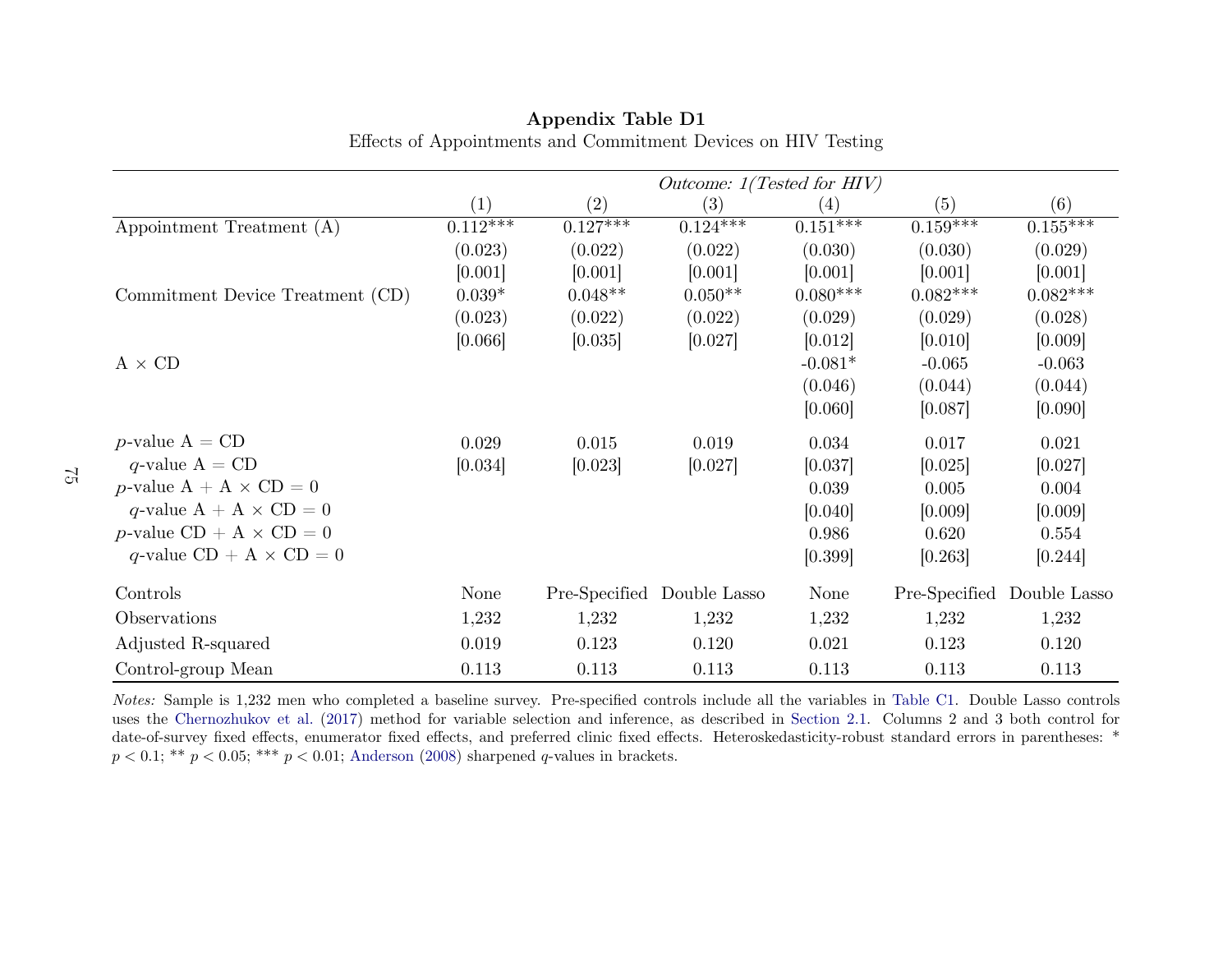| <b>Panel A:</b> Second Stage | Outcome: 1(Tested for HIV) |                                          |                   |  |  |
|------------------------------|----------------------------|------------------------------------------|-------------------|--|--|
|                              | $\left( 1\right)$          | $\left( 2\right)$                        | $\left( 3\right)$ |  |  |
| Signed up for an Appointment | $0.17\overline{1***}$      | $0.191***$                               | $0.188***$        |  |  |
|                              | (0.034)                    | (0.032)                                  | (0.032)           |  |  |
|                              | [0.001]                    | [0.001]                                  | [0.001]           |  |  |
| Controls                     | None                       | Pre-Specified                            | Double Lasso      |  |  |
| Observations                 | 1232                       | 1232                                     | 1232              |  |  |
| Adjusted R-squared           | 0.068                      | 0.156                                    | 0.152             |  |  |
| Control-group Mean           | 0.113                      | 0.113                                    | 0.113             |  |  |
| <b>Panel B:</b> First Stage  |                            | Outcome: 1(Signed up for an Appointment) |                   |  |  |
| Appointment Treatment (A)    | $0.654***$                 | $0.663***$                               | $0.662***$        |  |  |
|                              | (0.019)                    | (0.018)                                  | (0.018)           |  |  |
|                              | [0.001]                    | [0.001]                                  | [0.001]           |  |  |
| Effective $F$ -Statistic     | 1198.8                     | 1344.9                                   | 1377.8            |  |  |
| Controls                     | None                       | Pre-Specified                            | Double Lasso      |  |  |
| Observations                 | 1,232                      | 1,232                                    | 1,232             |  |  |
| Adjusted R-squared           | 0.477                      | 0.545                                    | 0.550             |  |  |
| Control-group Mean           | 0.000                      | 0.000                                    | 0.000             |  |  |

2SLS Estimates of the Treatment-on-the-Treated Effect of Appointments

Notes: Sample is 1,232 men who completed a baseline survey. Pre-specified controls include all the variables in [Table C1.](#page-62-1) Double Lasso controls uses the [Chernozhukov et al.](#page-33-1) [\(2017\)](#page-33-1) method for variable selection and inference, as described in [Section 2.1.](#page-12-1) Columns 2 and 3 both control for date-of-survey fixed effects, enumerator fixed effects, and preferred clinic fixed effects. In lieu of a conventional F-statistics, Panel B shows the effective F-statistic of [Montiel Olea and Pflueger](#page-38-0) [\(2013\)](#page-38-0). Heteroskedasticity-robust standard errors in parentheses: \*  $p < 0.1$ ; \*\*  $p < 0.05$ ; \*\*\*  $p < 0.01$ ; [Anderson](#page-31-1) [\(2008\)](#page-31-1) sharpened q-values in brackets.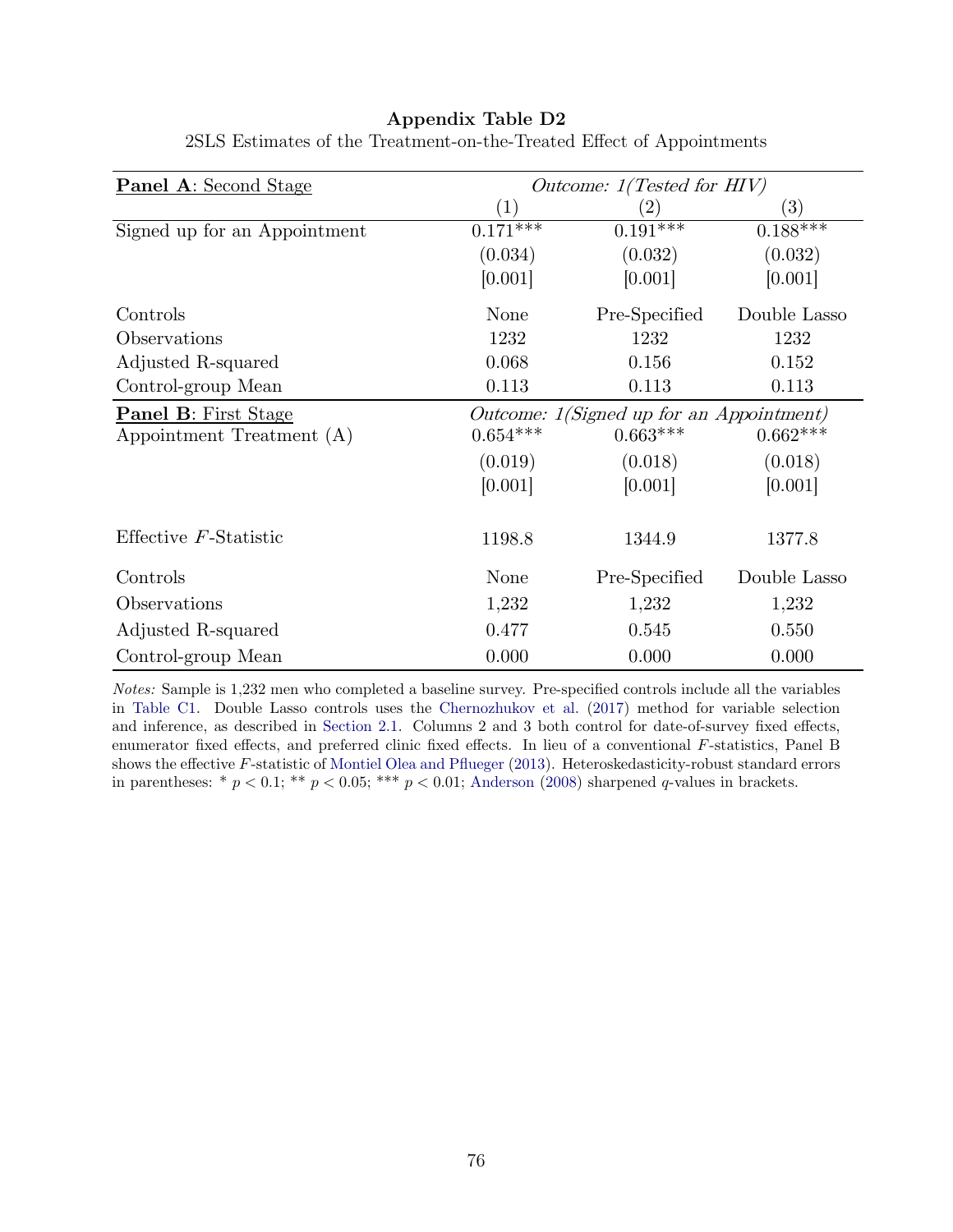|                                  |            | Outcome: 1(Redeemed Voucher) |                   |           | Outcome: 1(Redeemed Voucher, No Test) |              |  |
|----------------------------------|------------|------------------------------|-------------------|-----------|---------------------------------------|--------------|--|
|                                  | (1)        | $\left( 2\right)$            | $\left( 3\right)$ | (4)       | (5)                                   | (6)          |  |
| Appointment Treatment (A)        | $0.102***$ | $0.126***$                   | $0.121***$        | 0.005     | 0.014                                 | 0.008        |  |
|                                  | (0.025)    | (0.024)                      | (0.024)           | (0.015)   | (0.015)                               | (0.015)      |  |
|                                  | [0.001]    | [0.001]                      | [0.001]           | [0.297]   | [0.182]                               | [0.258]      |  |
| Commitment Device Treatment (CD) | $0.077***$ | $0.084***$                   | $0.087***$        | $0.033**$ | $0.031**$                             | $0.032**$    |  |
|                                  | (0.025)    | (0.024)                      | (0.024)           | (0.015)   | (0.015)                               | (0.015)      |  |
|                                  | [0.006]    | [0.002]                      | [0.001]           | [0.035]   | [0.041]                               | [0.034]      |  |
| <i>p</i> -value $A = CD$         | 0.499      | 0.239                        | 0.325             | 0.202     | 0.429                                 | 0.256        |  |
| $q$ -value A = CD                | [0.226]    | [0.134]                      | [0.170]           | [0.117]   | [0.200]                               | [0.141]      |  |
| Controls                         | None       | Pre-Specified                | Double Lasso      | None      | Pre-Specified                         | Double Lasso |  |
| <i><b>Observations</b></i>       | 1,232      | 1,232                        | 1,232             | 1,232     | 1,232                                 | 1,232        |  |
| Adjusted R-squared               | 0.019      | 0.128                        | 0.118             | 0.002     | 0.040                                 | 0.033        |  |
| Control-group Mean               | 0.159      | 0.159                        | 0.159             | 0.053     | 0.053                                 | 0.053        |  |

Effects on Voucher Redemption

Notes: Sample is 1,232 men who completed <sup>a</sup> baseline survey. Pre-specified controls include all the variables in [Table](#page-62-0) C1. Double Lasso controls uses the [Chernozhukov](#page-33-0) et al. [\(2017\)](#page-33-0) method for variable selection and inference, as described indate-of-survey fixed effects, enumerator fixed effects, and preferred clinic fixed effects. Heteroskedasticity-robust standard errors in parentheses: \*  $p < 0.1;$  \*\*  $p < 0.05;$  \*\*\*  $p < 0.01;$  [Anderson](#page-31-0) [\(2008\)](#page-31-0) sharpened q-values in brackets.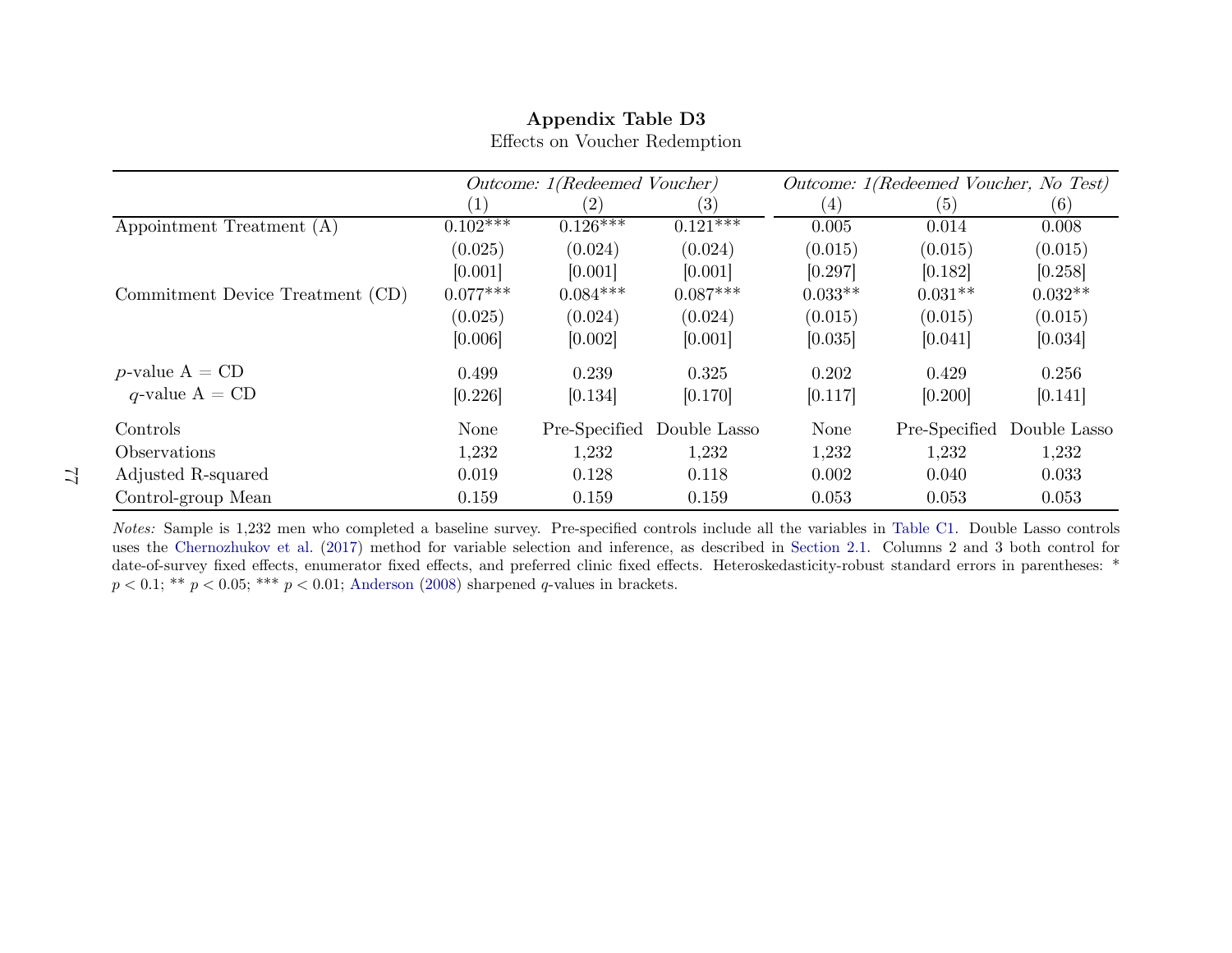|                                  | Outcome: 1(Tested for HIV, set to 1 for impostors) |                   |              |            |               |              |  |
|----------------------------------|----------------------------------------------------|-------------------|--------------|------------|---------------|--------------|--|
|                                  | (1)                                                | $\left( 2\right)$ | (3)          | (4)        | (5)           | (6)          |  |
| Appointment Treatment (A)        | $0.112***$                                         | $0.128***$        | $0.125***$   | $0.148***$ | $0.157***$    | $0.152***$   |  |
|                                  | (0.023)                                            | (0.022)           | (0.022)      | (0.031)    | (0.030)       | (0.029)      |  |
|                                  | [0.001]                                            | [0.001]           | [0.001]      | [0.001]    | [0.001]       | [0.001]      |  |
| Commitment Device Treatment (CD) | $0.042*$                                           | $0.052**$         | $0.054**$    | $0.080***$ | $0.082***$    | $0.082***$   |  |
|                                  | (0.023)                                            | (0.022)           | (0.022)      | (0.030)    | (0.029)       | (0.029)      |  |
|                                  | [0.057]                                            | [0.027]           | [0.022]      | [0.013]    | [0.010]       | [0.009]      |  |
| $A \times CD$                    |                                                    |                   |              | $-0.074$   | $-0.059$      | $-0.056$     |  |
|                                  |                                                    |                   |              | (0.046)    | (0.045)       | (0.044)      |  |
|                                  |                                                    |                   |              | [0.071]    | [0.110]       | [0.118]      |  |
| <i>p</i> -value $A = CD$         | 0.038                                              | 0.018             | 0.024        | 0.044      | 0.020         | 0.026        |  |
| q-value $A = CD$                 | [0.040]                                            | [0.027]           | [0.030]      | [0.044]    | [0.027]       | [0.032]      |  |
| Controls                         | None                                               | Pre-Specified     | Double Lasso | None       | Pre-Specified | Double Lasso |  |
| Observations                     | 1,232                                              | 1,232             | 1,232        | 1,232      | 1,232         | 1,232        |  |
| Adjusted R-squared               | 0.019                                              | 0.126             | 0.122        | 0.021      | 0.127         | 0.121        |  |
| Control-group Mean               | 0.116                                              | 0.116             | 0.116        | 0.116      | 0.113         | 0.113        |  |

Robustness to Including Impostors

Notes: Sample is 1,232 men who completed <sup>a</sup> baseline survey. This table presents the same results as [Table](#page-49-1) 2, but codes impostors as having <sup>a</sup> one for the outcome variable instead of <sup>a</sup> zero. Pre-specified controls include all the variables in [Table](#page-62-0) C1. Double Lasso controls uses the [Chernozhukov](#page-33-0) et [al.](#page-33-0) [\(2017\)](#page-33-0) method for variable selection and inference, as described in [Section](#page-12-0) 2.1. Columns <sup>2</sup> and <sup>3</sup> both control for date-of-survey fixed effects, enumerator fixed effects, and preferred clinic fixed effects. Heteroskedasticity-robust standard errors in parentheses: \*  $p < 0.1$ ; \*\*  $p < 0.05$ ; \*\*\*<br> $p < 0.01$ ; Anderson (2008) sharpened q-values in brackets.  $p < 0.01$ ; [Anderson](#page-31-0) [\(2008\)](#page-31-0) sharpened q-values in brackets.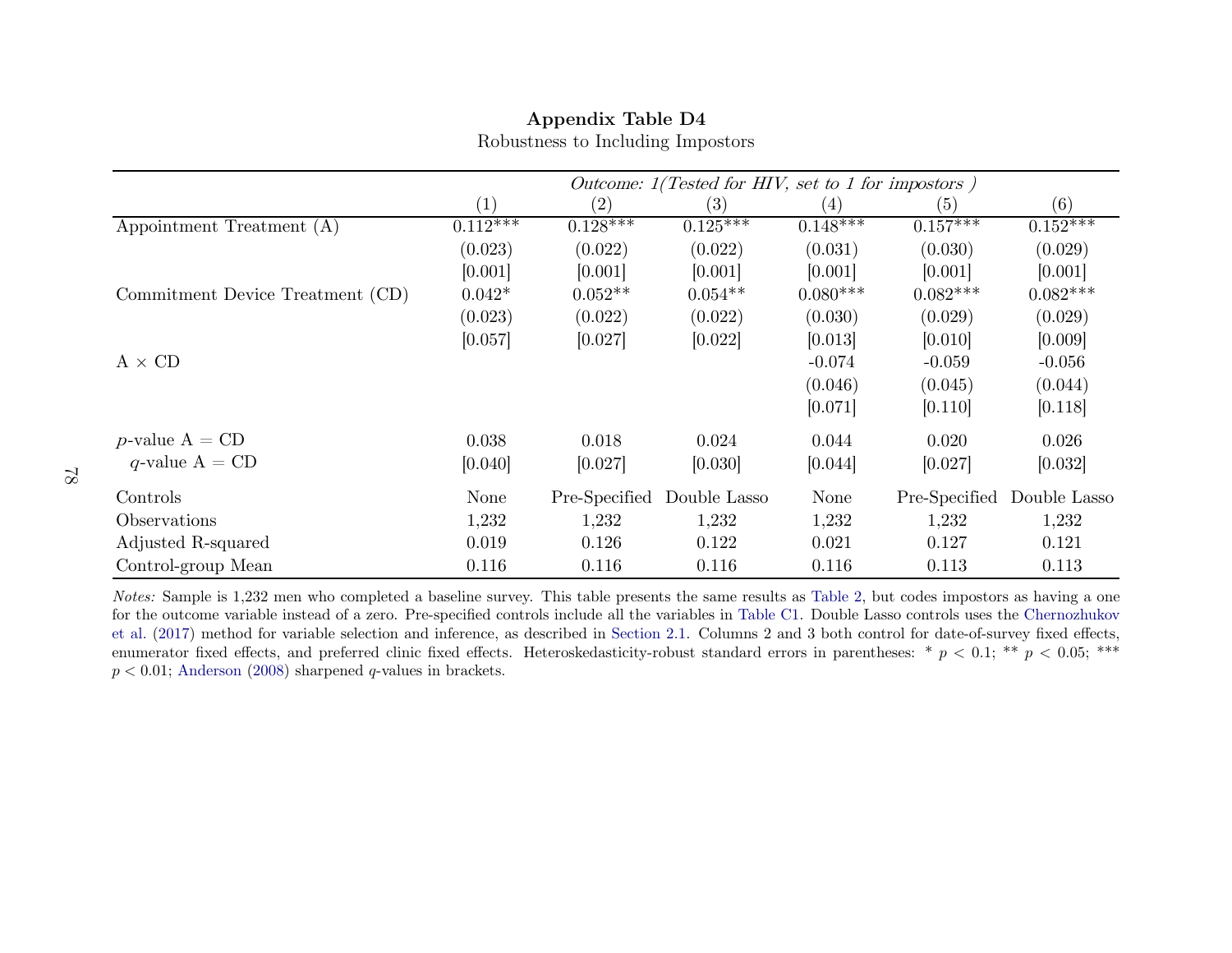|                                  | <i>Outcome:</i>     |                      |  |  |
|----------------------------------|---------------------|----------------------|--|--|
|                                  | <b>HIV-Positive</b> | <b>Initiated ART</b> |  |  |
|                                  | (1)                 | $\left( 2\right)$    |  |  |
| Appointment Treatment (A)        | $0.011*$            | $0.009*$             |  |  |
|                                  | (0.006)             | (0.006)              |  |  |
|                                  | [0.052]             | [0.068]              |  |  |
| Commitment Device Treatment (CD) | 0.002               | 0.004                |  |  |
|                                  | (0.006)             | (0.006)              |  |  |
|                                  | [0.288]             | [0.226]              |  |  |
| <i>p</i> -value $A = CD$         | 0.229               | 0.397                |  |  |
| q-value $A = CD$                 | [0.128]             | [0.194]              |  |  |
| Controls                         | None                | None                 |  |  |
| Observations                     | 1,232               | 1,232                |  |  |
| Adjusted R-squared               | 0.001               | 0.001                |  |  |
| Control-group Mean               | 0.007               | 0.007                |  |  |

Effects on Positive HIV Tests and ART Initiation

Notes: Sample is 1,232 men who completed a baseline survey. The regressions in this table include no controls or fixed effects because HIV status and ART initiation data was anonymized and linked only to participants' study arms. Heteroskedasticity-robust standard errors in parentheses: \*  $p < 0.1$ ; \*\*  $p < 0.05$ ; \*\*\*  $p < 0.01$ ; [Anderson](#page-31-1) [\(2008\)](#page-31-1) sharpened q-values in brackets.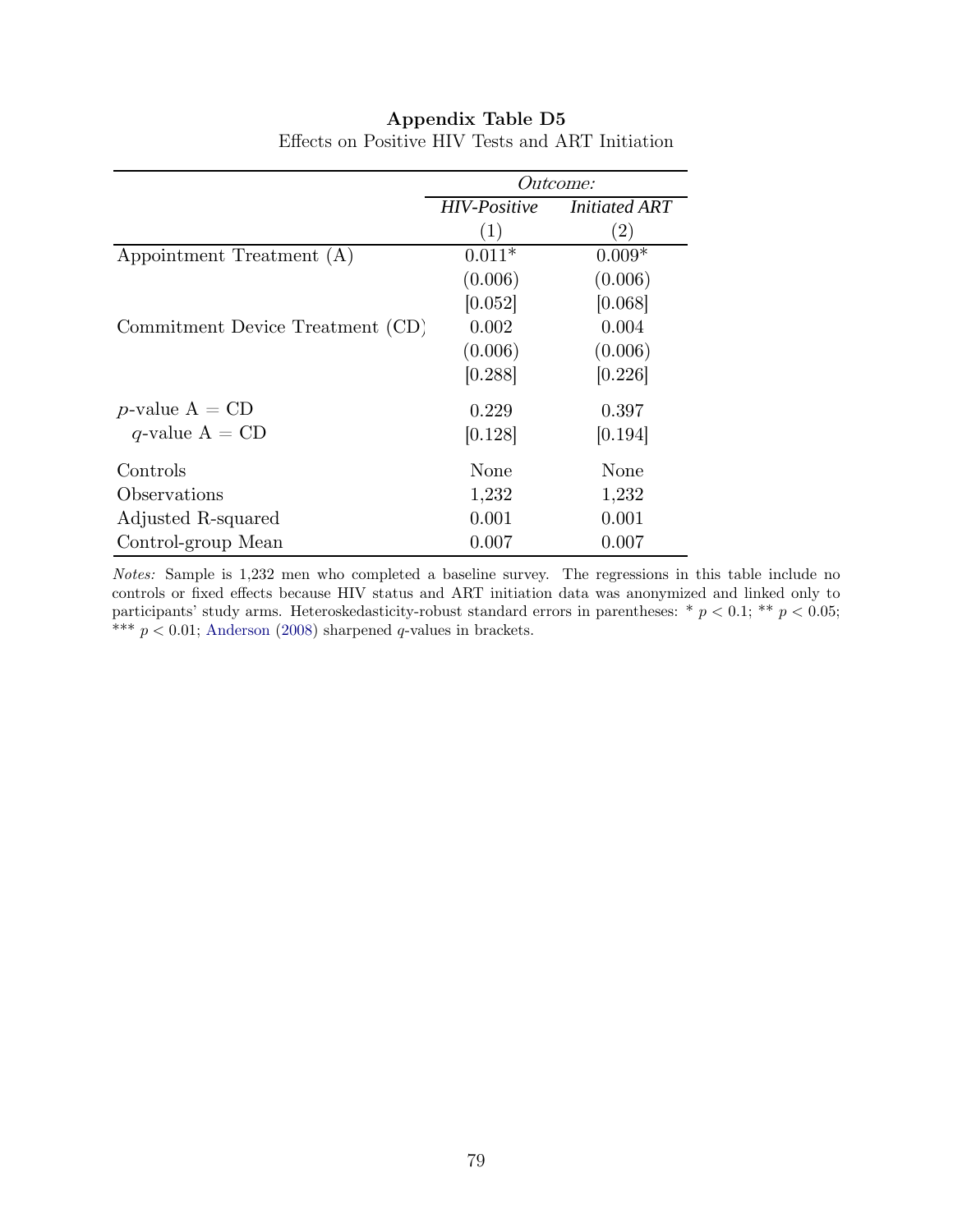|                                                    | Outcome: 1(Tested for HIV) |                |                                                                       |                    |                     |  |
|----------------------------------------------------|----------------------------|----------------|-----------------------------------------------------------------------|--------------------|---------------------|--|
|                                                    | (1)                        | (2)            | (3)                                                                   | (4)                | (5)                 |  |
| Appointment Treatment (A)                          | $0.128***$                 | $0.127***$     | $0.128***$                                                            | $0.127***$         | $0.129***$          |  |
|                                                    | (0.022)                    | (0.022)        | (0.022)                                                               | (0.022)            | (0.022)             |  |
|                                                    | [0.001]                    | [0.001]        | [0.001]                                                               | [0.001]            | [0.001]             |  |
| Commitment Device Treatment (CD)                   | $0.048**$                  | $0.048**$      | $0.051**$                                                             | $0.048**$          | $0.048**$           |  |
|                                                    | (0.022)                    | (0.022)        | (0.022)                                                               | (0.022)            | (0.022)             |  |
|                                                    | [0.036]                    | [0.035]        | [0.030]                                                               | [0.035]            | [0.036]             |  |
| $A \times$ (Perceived Prob. of being HIV+)         | $-0.013$                   |                |                                                                       |                    | $-0.015$            |  |
|                                                    | (0.023)                    |                |                                                                       |                    | (0.023)             |  |
|                                                    | [0.247]                    |                |                                                                       |                    | [0.234]             |  |
| $C \times$ (Perceived Prob. of being HIV+)         | 0.014                      |                |                                                                       |                    | 0.025               |  |
|                                                    | (0.023)                    |                |                                                                       |                    | (0.023)             |  |
|                                                    | [0.238]                    |                |                                                                       |                    | [0.152]             |  |
| $A \times$ (Tendency to Postpone HIV Testing)      |                            | 0.009          |                                                                       |                    | 0.013               |  |
|                                                    |                            | (0.022)        |                                                                       |                    | (0.022)             |  |
|                                                    |                            | [0.277]        |                                                                       |                    | [0.247]             |  |
| $C \times$ (Tendency to Postpone HIV Testing)      |                            | 0.021          |                                                                       |                    | 0.007               |  |
|                                                    |                            | (0.022)        |                                                                       |                    | (0.023)             |  |
|                                                    |                            | [0.175]        |                                                                       |                    | [0.313]             |  |
| $A \times$ (Lives for Today)                       |                            |                | 0.001                                                                 |                    | 0.012               |  |
|                                                    |                            |                | (0.022)                                                               |                    | (0.023)             |  |
|                                                    |                            |                | [0.390]                                                               |                    | [0.260]             |  |
| $C \times$ (Lives for Today)                       |                            |                | $-0.025$                                                              |                    | $-0.021$            |  |
|                                                    |                            |                | (0.022)                                                               |                    | (0.023)             |  |
|                                                    |                            |                | [0.144]                                                               |                    | [0.184]             |  |
| $A \times$ (Perceived Life Expect. Gain from ARVs) |                            |                |                                                                       | $-0.015$           | $-0.014$            |  |
|                                                    |                            |                |                                                                       | (0.024)<br>[0.234] | (0.024)             |  |
| $C \times$ (Perceived Life Expect. Gain from ARVs) |                            |                |                                                                       | $-0.019$           | [0.247]<br>$-0.014$ |  |
|                                                    |                            |                |                                                                       | (0.023)            | (0.024)             |  |
|                                                    |                            |                |                                                                       | [0.200]            | [0.247]             |  |
|                                                    |                            |                |                                                                       |                    |                     |  |
| Controls                                           |                            |                | Pre-Specified Pre-Specified Pre-Specified Pre-Specified Pre-Specified |                    |                     |  |
| Treatments Interacted with Other BL Covariates     | No                         | N <sub>o</sub> | N <sub>o</sub>                                                        | N <sub>o</sub>     | Yes                 |  |
| Observations                                       | 1,232                      | 1,232          | 1,232                                                                 | 1,232              | 1,232               |  |
| Adjusted R-squared                                 | 0.122                      | 0.122          | 0.123                                                                 | 0.122              | 0.129               |  |
| Control-group Mean                                 | 0.113                      | 0.113          | 0.113                                                                 | 0.113              | 0.113               |  |

## Appendix Table D6 Treatment Effect Heterogeneity by Baseline Covariates

Notes: Sample is 1,232 men who completed a baseline survey. Pre-specified controls include all the variables in [Table C1.](#page-62-1) Other baseline covariates interacted with treatments in Column 5 include all the other variables from [Table C1.](#page-62-1) Main effects are included for all variables that are interacted with the treatment indicators. Heteroskedasticity-robust standard errors in parentheses: \*  $p < 0.1$ ; \*\*  $p < 0.05$ ; \*\*\*  $p < 0.01$ ; [Anderson](#page-31-1) [\(2008\)](#page-31-1) sharpened q-values in brackets.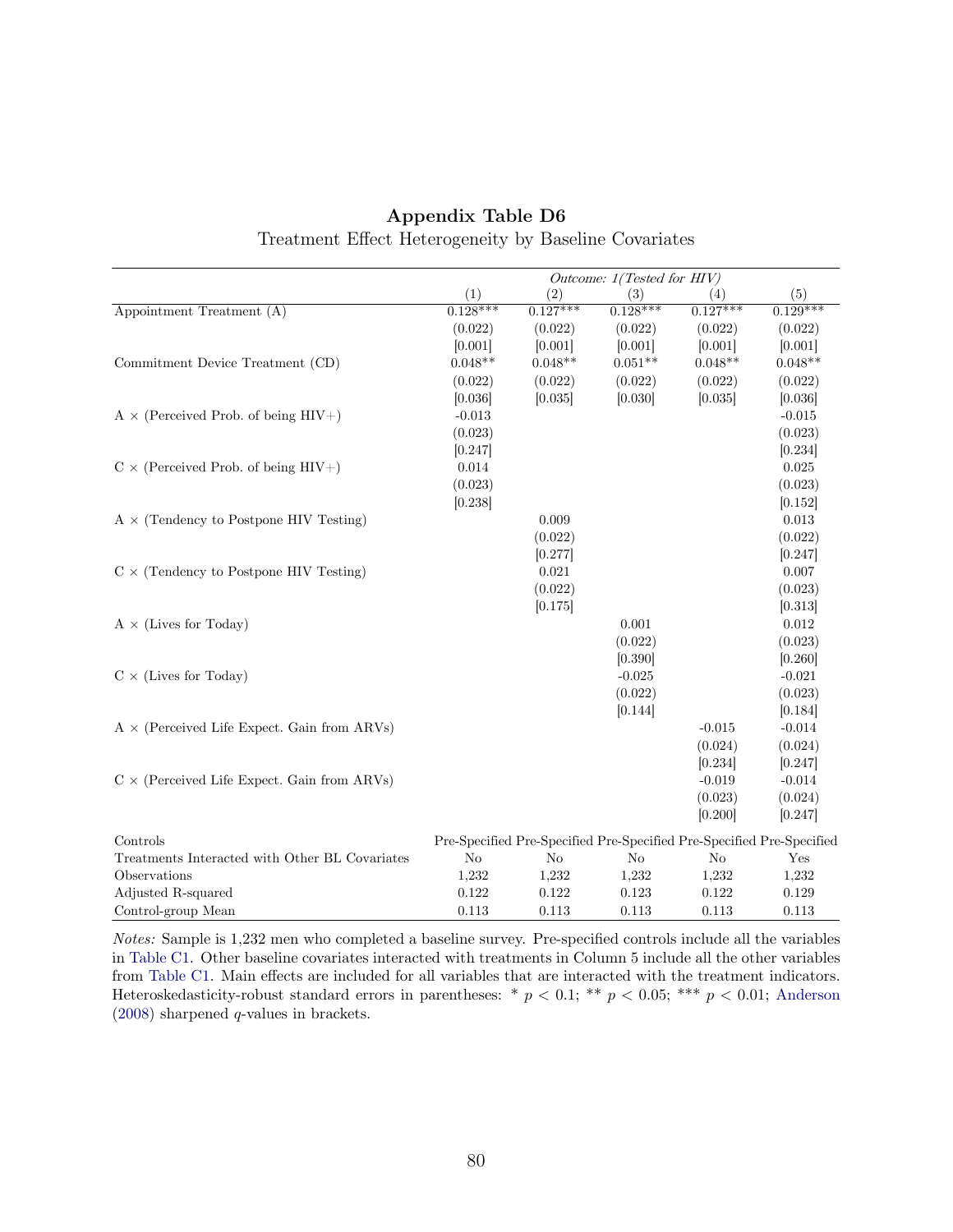|                                                                         | Outcome: 1(Tested for HIV) |                 |                            |            |            |                            |  |
|-------------------------------------------------------------------------|----------------------------|-----------------|----------------------------|------------|------------|----------------------------|--|
|                                                                         | (1)                        | (2)             | (3)                        | (4)        | (5)        | (6)                        |  |
| Demanded the Commitment Device (D)                                      | $0.162***$                 | $0.165***$      | $0.163***$                 | $0.141***$ | $0.147***$ | $0.146***$                 |  |
|                                                                         | (0.026)                    | (0.026)         | (0.026)                    | (0.027)    | (0.027)    | (0.027)                    |  |
|                                                                         | [0.001]                    | [0.001]         | [0.001]                    | [0.001]    | [0.001]    | [0.001]                    |  |
| Did not Demand the Commitment Device (N)                                | $0.097***$                 | $0.091^{***}\;$ | $0.097***$                 | $0.097***$ | $0.091***$ | $0.096***$                 |  |
|                                                                         | (0.018)                    | (0.020)         | (0.019)                    | (0.018)    | (0.020)    | (0.019)                    |  |
|                                                                         | [0.001]                    | [0.001]         | [0.003]                    | [0.001]    | [0.001]    | [0.001]                    |  |
| Appointment Treatment $(A) \times D$                                    | $0.155***$                 | $0.161***$      | $0.156***$                 |            |            |                            |  |
|                                                                         | (0.035)                    | (0.034)         | (0.033)                    |            |            |                            |  |
|                                                                         | [0.001]                    | [0.001]         | [0.001]                    |            |            |                            |  |
| Appointment Treatment (A) $\times$ N                                    | $0.083***$                 | $0.092***$      | $0.088***$                 | $0.083***$ | $0.093***$ | $0.088***$                 |  |
|                                                                         | (0.028)                    | (0.028)         | (0.027)                    | (0.028)    | (0.028)    | (0.027)                    |  |
|                                                                         | [0.006]                    | [0.003]         | [0.032]                    | [0.006]    | [0.003]    | [0.003]                    |  |
| Commitment Device Treatment $(CD) \times D$                             | $0.082**$                  | $0.072**$       | $0.075**$                  | $0.125***$ | $0.108**$  | $0.110**$                  |  |
|                                                                         | (0.035)                    | (0.034)         | (0.034)                    | (0.045)    | (0.044)    | (0.043)                    |  |
|                                                                         | [0.027]                    | [0.039]         | [0.001]                    | [0.011]    | [0.021]    | [0.018]                    |  |
| $\text{A}\times\text{D}\times\text{CD}$                                 |                            |                 |                            | $0.108**$  | $0.121**$  | $0.118**$                  |  |
|                                                                         |                            |                 |                            | (0.054)    | (0.052)    | (0.051)                    |  |
|                                                                         |                            |                 |                            | [0.045]    | [0.027]    | [0.027]                    |  |
| $A \times D \times$ No Commitment Device Treatment (NCD)                |                            |                 |                            | $0.196***$ | $0.196***$ | $0.189***$                 |  |
|                                                                         |                            |                 |                            | (0.046)    | (0.045)    | (0.044)                    |  |
|                                                                         |                            |                 |                            | [0.001]    | [0.001]    | [0.001]                    |  |
| $p$ -value $A \times D = A \times N$                                    | 0.11                       | 0.116           | 0.113                      |            |            |                            |  |
| q-value $A \times D = A \times N$                                       | [0.071]                    | [0.074]         | [0.073]                    |            |            |                            |  |
| $p$ -value $A \times D \times NCD = A \times N$                         |                            |                 |                            | .034       | .049       | .05                        |  |
| q-value A $\times$ D $\times$ NCD = A $\times$ N                        |                            |                 |                            | [0.037]    | [0.045]    | [0.045]                    |  |
| $p$ -value $A \times D \times NCD = A \times D \times CD + CD \times D$ |                            |                 |                            | .503       | .533       | .457                       |  |
| q-value $A \times D \times NCD = A \times D \times CD + CD \times D$    |                            |                 |                            | [0.226]    | [0.237]    | [0.206]                    |  |
| Controls                                                                | None                       |                 | Pre-Specified Double Lasso | None       |            | Pre-Specified Double Lasso |  |
| Observations                                                            | 1,232                      | 1,232           | 1,232                      | 1,232      | 1,232      | 1,232                      |  |
| Adjusted R-squared                                                      | 0.251                      | 0.307           | 0.303                      | 0.251      | 0.308      | 0.303                      |  |
| Control-group Mean                                                      | 0.113                      | 0.113           | 0.113                      | 0.113      | 0.113      | 0.113                      |  |

## Appendix Table D7Treatment Effect Heterogeneity by Demand for Commitment

Notes: Sample is 1,232 men who completed <sup>a</sup> baseline survey. Pre-specified controls include all the variables in [Table](#page-62-0) C1. Double Lasso controls uses the [Chernozhukov](#page-33-0) et al. [\(2017\)](#page-33-0) method for variable selection and inference, as described indate-of-survey fixed effects, enumerator fixed effects, and preferred clinic fixed effects. Heteroskedasticity-robust standard errors in parentheses: \*  $p < 0.1;$  \*\*  $p < 0.05;$  \*\*\*  $p < 0.01;$  [Anderson](#page-31-0) [\(2008\)](#page-31-0) sharpened q-values in brackets.